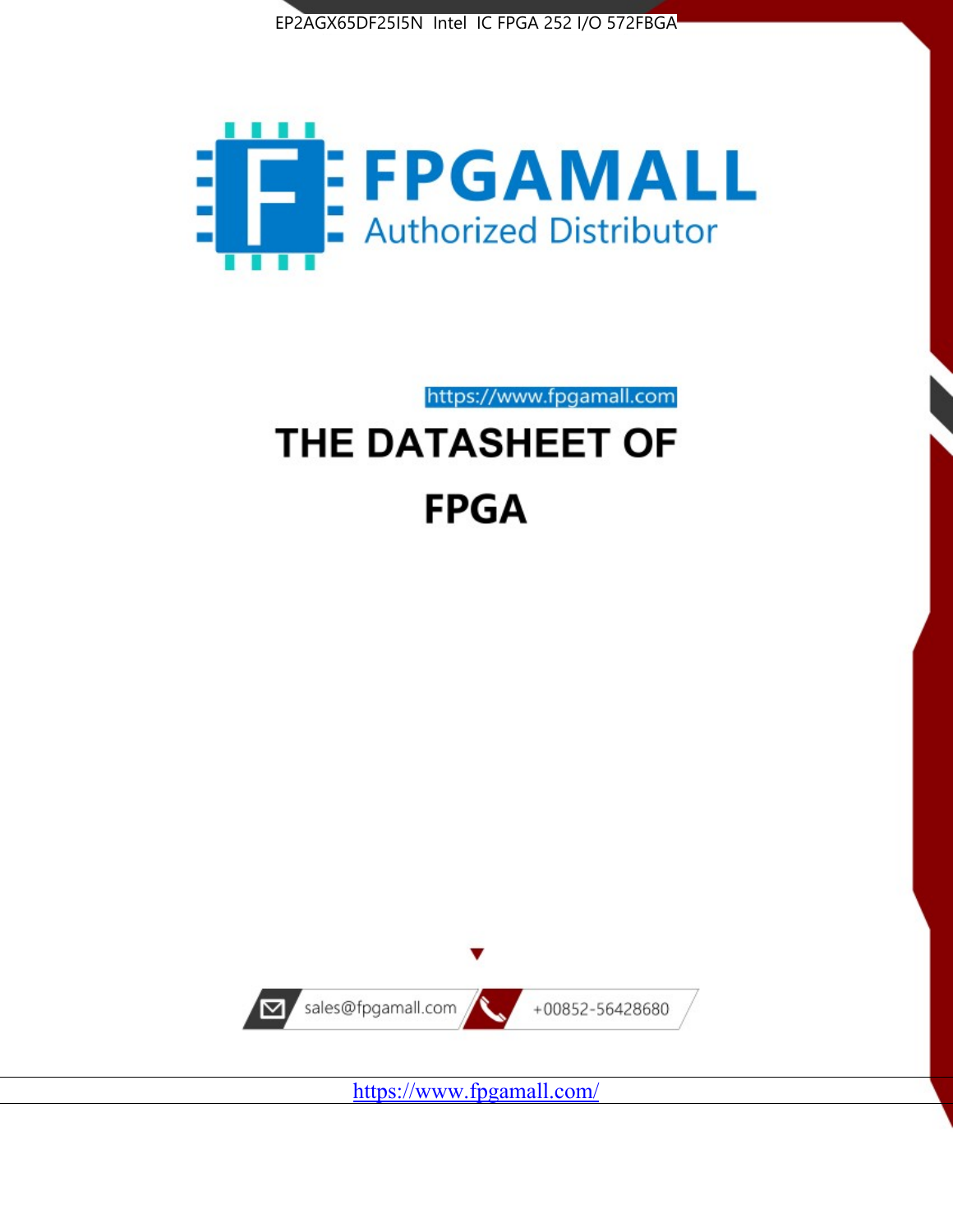EP2AGX65DF25I5N Intel IC FPGA 252 I/O 572FBGA



**1. Device Datasheet for Arria II Devices**

**AIIGX53001-4.4**

This chapter describes the electrical and switching characteristics of the Arria® II device family. The Arria II device family includes the Arria II GX and GZ devices. Electrical characteristics include operating conditions and power consumption. Switching characteristics include transceiver specifications, core, and periphery performance. This chapter also describes I/O timing, including programmable I/O element (IOE) delay and programmable output buffer delay.

For information regarding the densities and packages of devices in the Arria II device family, refer to *[Overview for the Arria II Device Family](http://www.altera.com/literature/hb/arria-ii-gx/aiigx_51001.pdf)* chapter.

This chapter contains the following sections:

- *"Electrical Characteristics"* on page 1–1
- "Transceiver Performance Specifications" on page 1–21
- "Glossary" on page 1–74

# **Electrical Characteristics**

The following sections describe the electrical characteristics.

## **Operating Conditions**

Arria II devices are rated according to a set of defined parameters. To maintain the highest possible performance and reliability of Arria II devices, you must consider the operating requirements described in this chapter.

Arria II devices are offered in both commercial and industrial grades. Arria II GX devices are offered in –4 (fastest), –5, and –6 (slowest) commercial speed grades and –3 and –5 industrial speed grades. Arria II GZ devices are offered in –3 and –4 speed grades for both commercial and industrial grades.

 $\Box$  In this chapter, a prefix associated with the operating temperature range is attached to the speed grades; commercial with the "C" prefix and industrial with the "I" prefix. Commercial devices are indicated as C4, C5, and C6 speed grade, and the industrial devices are indicated as I3 and I5.

## **Absolute Maximum Ratings**

Absolute maximum ratings define the maximum operating conditions for Arria II devices. The values are based on experiments conducted with the device and theoretical modeling of breakdown and damage mechanisms. The functional operation of the device is not implied under these conditions. Table 1–1 lists the absolute maximum ratings for Arria II GX devices. Table 1–2 lists the absolute maximum ratings for Arria II GZ devices.

© 2013 Altera Corporation. All rights reserved. ALTERA, ARRIA, CYCLONE, HARDCOPY, MAX, MEGACORE, NIOS, QUARTUS and STRATIX are Reg. U.S. Pat. & Tm. Off. [and/or trademarks of Altera Corporat](http://www.altera.com/common/legal.html)ion in the U.S. and other countri

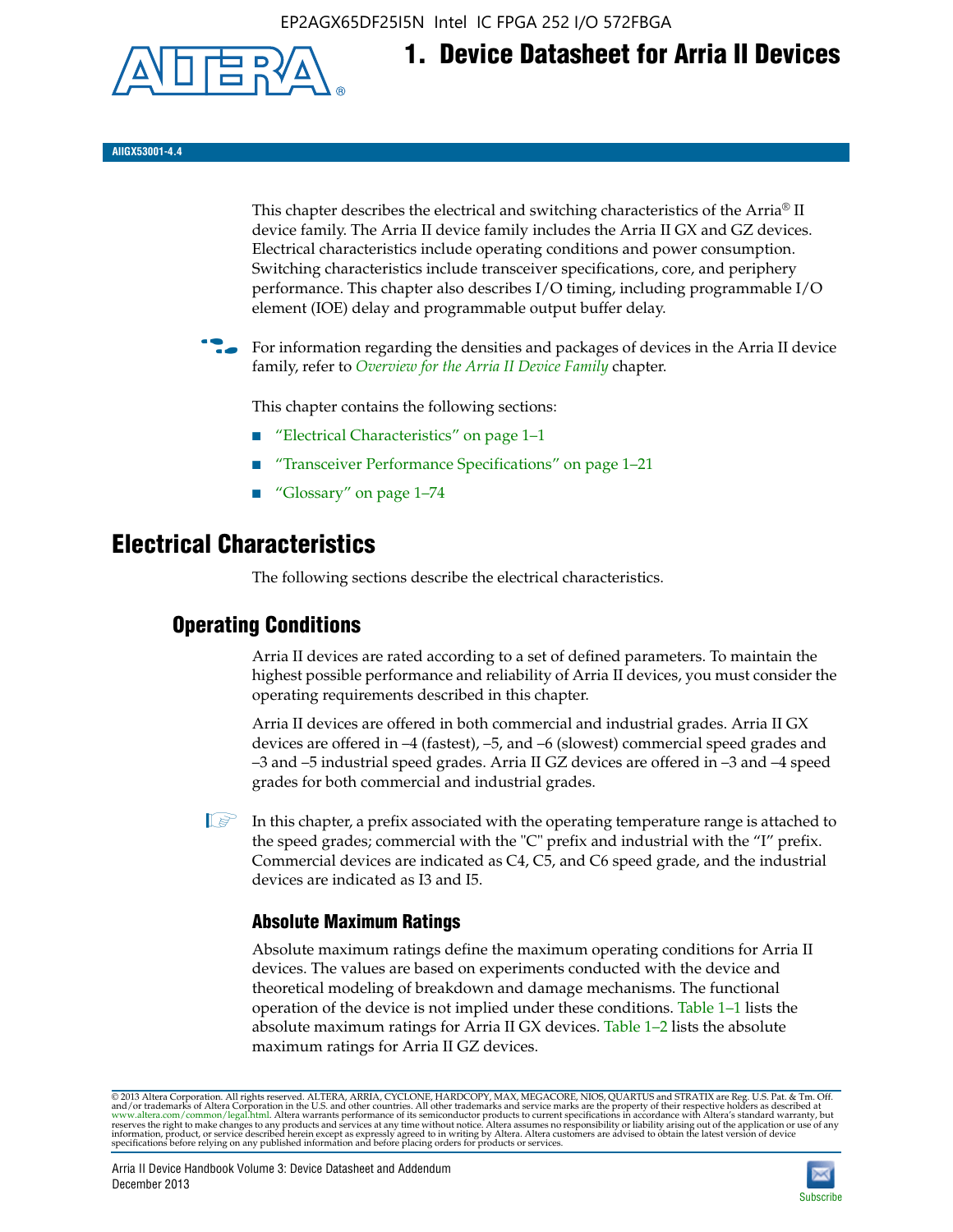

**Conditions beyond those listed in Table 1–1 and Table 1–2 may cause permanent** damage to the device. Additionally, device operation at the absolute maximum ratings for extended periods of time may have adverse effects on the device.

Table 1–1 lists the absolute maximum ratings for Arria II GX devices.

**Table 1–1. Absolute Maximum Ratings for Arria II GX Devices** 

| <b>Symbol</b>         | <b>Description</b>                                                                                                 | <b>Minimum</b> | <b>Maximum</b> | <b>Unit</b>  |
|-----------------------|--------------------------------------------------------------------------------------------------------------------|----------------|----------------|--------------|
| $V_{CC}$              | Supplies power to the core, periphery, I/O registers, PCI Express®<br>(PIPE) (PCIe) HIP block, and transceiver PCS | $-0.5$         | 1.35           | $\vee$       |
| $V_{CCCB}$            | Supplies power for the configuration RAM bits                                                                      | $-0.5$         | 1.8            | V            |
| $V_{\text{CCBAT}}$    | Battery back-up power supply for design security volatile key register                                             | $-0.5$         | 3.75           | V            |
| $V_{CCPD}$            | Supplies power to the I/O pre-drivers, differential input buffers, and<br><b>MSEL circuitry</b>                    | $-0.5$         | 3.75           | $\vee$       |
| V <sub>CCIO</sub>     | Supplies power to the I/O banks                                                                                    | $-0.5$         | 3.9            | $\mathsf{V}$ |
| $V_{\text{CCD\_PLL}}$ | Supplies power to the digital portions of the PLL                                                                  | $-0.5$         | 1.35           | V            |
| $V_{\text{CCA\_PLL}}$ | Supplies power to the analog portions of the PLL and device-wide<br>power management circuitry                     | $-0.5$         | 3.75           | $\mathsf{V}$ |
| $V_{1}$               | DC input voltage                                                                                                   | $-0.5$         | 4.0            | V            |
| $I_{\text{OUT}}$      | DC output current, per pin                                                                                         | $-25$          | 40             | mA           |
| $V_{\text{CCA}}$      | Supplies power to the transceiver PMA regulator                                                                    |                | 3.75           | V            |
| $V_{CCL_GXB}$         | Supplies power to the transceiver PMA TX, PMA RX, and clocking                                                     |                | 1.21           | $\vee$       |
| $V_{\text{CCH_GXB}}$  | Supplies power to the transceiver PMA output (TX) buffer                                                           |                | 1.8            | V            |
| $T_{\rm J}$           | Operating junction temperature                                                                                     | $-55$          | 125            | °C           |
| $T_{\tt STG}$         | Storage temperature (no bias)                                                                                      | -65            | 150            | ℃            |

Table 1–2 lists the absolute maximum ratings for Arria II GZ devices.

**Table 1–2. Absolute Maximum Ratings for Arria II GZ Devices (Part 1 of 2)**

| <b>Symbol</b>            | <b>Description</b>                                                                              | <b>Minimum</b> | <b>Maximum</b> | <b>Unit</b>  |
|--------------------------|-------------------------------------------------------------------------------------------------|----------------|----------------|--------------|
| $V_{CC}$                 | Supplies power to the core, periphery, I/O registers, PCIe HIP block, and<br>transceiver PCS    | -0.5           | 1.35           | $\mathsf{V}$ |
| $V_{CCCB}$               | Power supply to the configuration RAM bits                                                      | $-0.5$         | 1.8            | $\vee$       |
| V <sub>CCPGM</sub>       | Supplies power to the configuration pins                                                        | $-0.5$         | 3.75           | $\vee$       |
| <b>V<sub>CCAUX</sub></b> | Auxiliary supply                                                                                | $-0.5$         | 3.75           | $\vee$       |
| $V_{\text{CGBAT}}$       | Supplies battery back-up power for design security volatile key register                        | -0.5           | 3.75           | V            |
| $V_{CCPD}$               | Supplies power to the I/O pre-drivers, differential input buffers, and<br><b>MSEL circuitry</b> | -0.5           | 3.75           | $\mathsf{V}$ |
| V <sub>CCIO</sub>        | Supplies power to the I/O banks                                                                 | $-0.5$         | 3.9            | $\mathsf{V}$ |
| $V_{\rm CC\_CLKIN}$      | Supplies power to the differential clock input                                                  | $-0.5$         | 3.75           | $\vee$       |
| $V_{\text{CCD\_PLL}}$    | Supplies power to the digital portions of the PLL                                               | $-0.5$         | 1.35           | V            |
| $V_{\text{CCA\_PLL}}$    | Supplies power to the analog portions of the PLL and device-wide<br>power management circuitry  | $-0.5$         | 3.75           | $\mathsf{V}$ |
| V <sub>1</sub>           | DC input voltage                                                                                | $-0.5$         | 4.0            | $\vee$       |
| $I_{\text{OUT}}$         | DC output current, per pin                                                                      | $-25$          | 40             | mA           |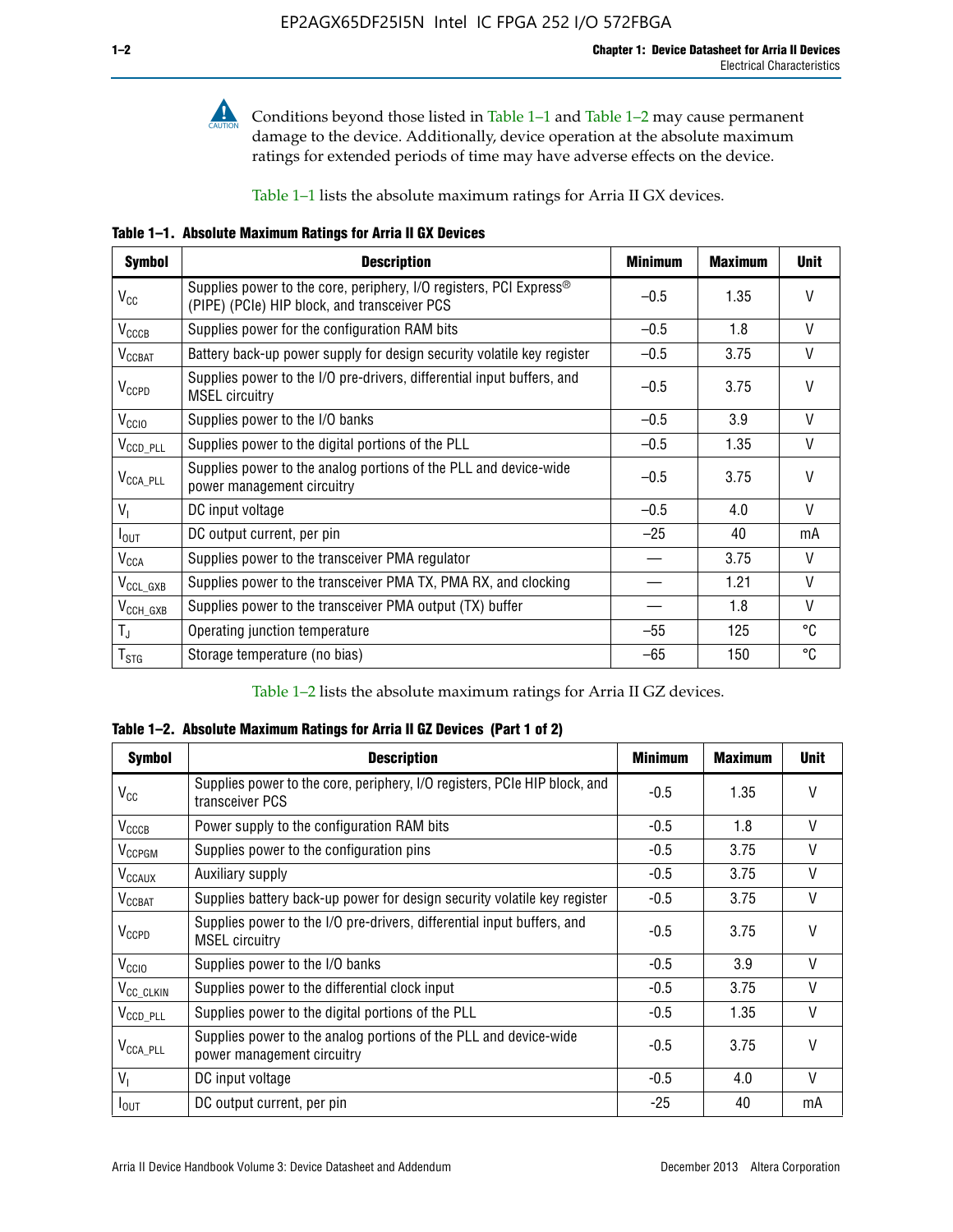| <b>Symbol</b>                  | <b>Description</b>                                                              | <b>Minimum</b> | <b>Maximum</b> | <b>Unit</b>  |
|--------------------------------|---------------------------------------------------------------------------------|----------------|----------------|--------------|
| $V_{\texttt{CCA}\_\textsf{L}}$ | Supplies transceiver high voltage power (left side)                             | $-0.5$         | 3.75           | V            |
| $V_{\mathsf{CCA\_R}}$          | Supplies transceiver high voltage power (right side)                            | $-0.5$         | 3.75           | $\vee$       |
| $V_{CCHIP\_L}$                 | Supplies transceiver HIP digital power (left side)                              | $-0.5$         | 1.35           | $\vee$       |
| $V_{CCR\_L}$                   | Supplies receiver power (left side)                                             | $-0.5$         | 1.35           | $\vee$       |
| $V_{CCR\_R}$                   | Supplies receiver power (right side)                                            | $-0.5$         | 1.35           | $\mathsf{V}$ |
| $V_{CCT\_L}$                   | Supplies transmitter power (left side)                                          | $-0.5$         | 1.35           | $\vee$       |
| $V_{CCT_R}$                    | Supplies transmitter power (right side)                                         | $-0.5$         | 1.35           | V            |
| V <sub>CCL_GXBLn</sub><br>(1)  | Supplies power to the transceiver PMA TX, PMA RX, and clocking (left<br>side)   | $-0.5$         | 1.35           | $\vee$       |
| V <sub>CCL_GXBRn</sub><br>(1)  | Supplies power to the transceiver PMA TX, PMA RX, and clocking (right)<br>side) | $-0.5$         | 1.35           | $\vee$       |
| V <sub>CCH_GXBLn</sub><br>(1)  | Supplies power to the transceiver PMA output (TX) buffer (left side)            | -0.5           | 1.8            | $\mathsf{V}$ |
| V <sub>CCH_GXBRn</sub><br>(1)  | Supplies power to the transceiver PMA output (TX) buffer (right side)           | -0.5           | 1.8            | $\vee$       |
| $T_{\rm J}$                    | Operating junction temperature                                                  | -55            | 125            | °C           |
| $T_{\text{STG}}$               | Storage temperature (no bias)                                                   | -65            | 150            | ℃            |

**Note to Table 1–2:**

 $(1)$   $n = 0, 1,$  or 2.

#### **Maximum Allowed Overshoot and Undershoot Voltage**

During transitions, input signals may overshoot to the voltage shown in Table 1–3 and undershoot to –2.0 V for magnitude of currents less than 100 mA and periods shorter than 20 ns.

Table 1–3 lists the Arria II GX and GZ maximum allowed input overshoot voltage and the duration of the overshoot voltage as a percentage over the device lifetime. The maximum allowed overshoot duration is specified as a percentage of high-time over the lifetime of the device. A DC signal is equivalent to 100% duty cycle. For example, a signal that overshoots to 4.3 V can only be at 4.3 V for 5.41% over the lifetime of the device; for a device lifetime of 10 years, this amounts to 5.41/10ths of a year.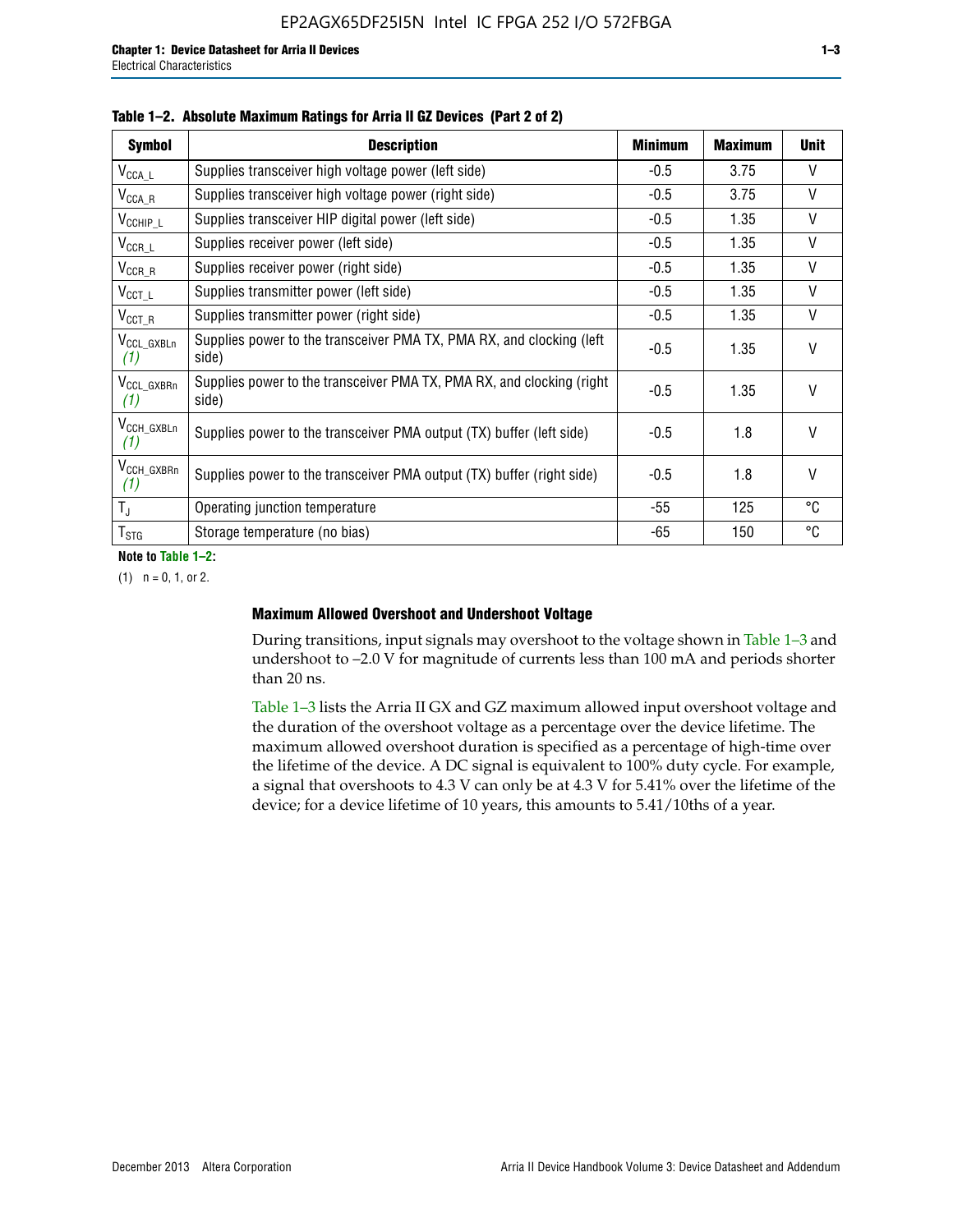| <b>Symbol</b> | <b>Description</b>      | <b>Condition (V)</b> | <b>Overshoot Duration as % of</b><br><b>High Time</b> | <b>Unit</b>   |
|---------------|-------------------------|----------------------|-------------------------------------------------------|---------------|
|               |                         | 4.0                  | 100.000                                               | $\frac{0}{0}$ |
|               |                         | 4.05                 | 79.330                                                | $\frac{0}{0}$ |
|               |                         | 4.1                  | 46.270                                                | $\frac{0}{0}$ |
|               |                         | 4.15                 | 27.030                                                | $\frac{0}{0}$ |
|               |                         | 4.2                  | 15.800                                                | $\frac{0}{0}$ |
|               |                         | 4.25                 | 9.240                                                 | $\frac{0}{0}$ |
| $V_1$ (AC)    | <b>AC Input Voltage</b> | 4.3                  | 5.410                                                 | $\frac{0}{0}$ |
|               |                         | 4.35                 | 3.160                                                 | $\frac{0}{0}$ |
|               |                         | 4.4                  | 1.850                                                 | $\frac{0}{0}$ |
|               |                         | 4.45                 | 1.080                                                 | $\frac{0}{0}$ |
|               |                         | 4.5                  | 0.630                                                 | $\frac{0}{0}$ |
|               |                         | 4.55                 | 0.370                                                 | $\frac{0}{0}$ |
|               |                         | 4.6                  | 0.220                                                 | $\frac{0}{0}$ |

## **Table 1–3. Maximum Allowed Overshoot During Transitions for Arria II Devices**

## **Maximum Allowed I/O Operating Frequency**

Table 1–4 lists the maximum allowed I/O operating frequency for Arria II GX I/Os using the specified I/O standards to ensure device reliability.

|  |  |  | Table 1–4. Maximum Allowed I/O Operating Frequency for Arria II GX Devices |
|--|--|--|----------------------------------------------------------------------------|
|--|--|--|----------------------------------------------------------------------------|

| <b>I/O Standard</b>                   | I/O Frequency (MHz) |
|---------------------------------------|---------------------|
| HSTL-18 and HSTL-15                   | 333                 |
| <b>SSTL-15</b>                        | 400                 |
| SSTL-18                               | 333                 |
| 2.5-V LVCMOS                          | 260                 |
| 3.3-V and 3.0-V LVTTL                 |                     |
| 3.3-V, 3.0-V, 1.8-V, and 1.5-V LVCMOS | 250                 |
| PCI and PCI-X                         |                     |
| SSTL-2                                |                     |
| 1.2-V LVCMOS HSTL-12                  | 200                 |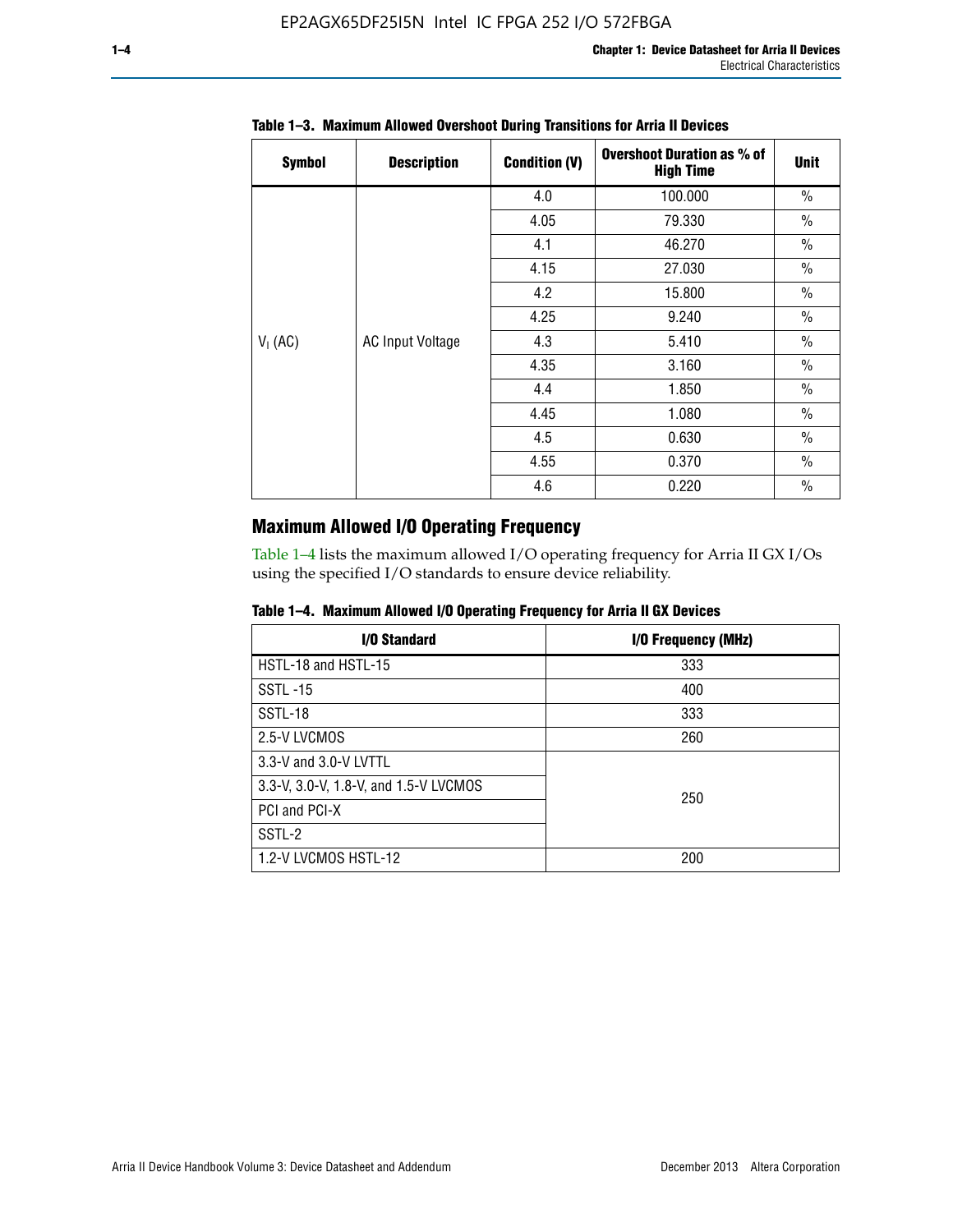## **Recommended Operating Conditions**

This section lists the functional operation limits for AC and DC parameters for Arria II GX and GZ devices. All supplies are required to monotonically reach their full-rail values without plateaus within  $t_{RAMP}$ .

Table 1–5 lists the recommended operating conditions for Arria II GX devices.

**Table 1–5. Recommended Operating Conditions for Arria II GX Devices** *(Note 1)* **(Part 1 of 2)**

| <b>Symbol</b>                   | <b>Description</b>                                                                                     | <b>Condition</b> | <b>Minimum</b> | <b>Typical</b>                   | <b>Maximum</b>    | <b>Unit</b>       |
|---------------------------------|--------------------------------------------------------------------------------------------------------|------------------|----------------|----------------------------------|-------------------|-------------------|
| $V_{CC}$                        | Supplies power to the core, periphery, I/O<br>registers, PCIe HIP block, and transceiver<br><b>PCS</b> |                  | 0.87           | 0.90                             | 0.93              | $\vee$            |
| $V_{CCCB}$                      | Supplies power to the configuration RAM<br>bits                                                        |                  | 1.425          | 1.50                             | 1.575             | $\mathsf{V}$      |
| <b>V<sub>CCBAT</sub></b><br>(2) | Battery back-up power supply for design<br>security volatile key registers                             |                  | 1.2            |                                  | 3.3               | $\vee$            |
|                                 | Supplies power to the I/O pre-drivers,                                                                 |                  | 3.135          | 3.3                              | 3.465             | $\mathsf{V}$      |
| $V_{CCPD}$<br>(3)               | differential input buffers, and MSEL                                                                   |                  | 2.85           | 3.0                              | 3.15              | $\mathsf{V}$      |
|                                 | circuitry                                                                                              |                  | 2.375          | 2.5                              | 2.625             | $\mathsf{V}$      |
|                                 |                                                                                                        |                  | 3.135          | 3.3                              | 3.465             | $\mathsf{V}$      |
|                                 |                                                                                                        |                  | 2.85           | 3.0                              | 3.15              | $\mathsf{V}$      |
|                                 | Supplies power to the I/O banks $(4)$                                                                  |                  | 2.375          | 2.5                              | 2.625             | V<br>$\mathsf{V}$ |
| V <sub>CCIO</sub>               |                                                                                                        |                  | 1.71           | 1.8                              | 1.89              |                   |
|                                 |                                                                                                        |                  | 1.425          | 1.5                              | 1.575             | $\mathsf{V}$      |
|                                 |                                                                                                        |                  | 1.14           | 1.2                              | 1.26              | $\mathsf{V}$      |
| $V_{CCD\_PLL}$                  | Supplies power to the digital portions of the<br>PLL                                                   |                  | 0.87           | 0.90                             | 0.93              | V                 |
| $V_{\text{CCA\_PLL}}$           | Supplies power to the analog portions of<br>the PLL and device-wide power<br>management circuitry      |                  | 2.375          | 2.5                              | 2.625             | V                 |
| $V_{I}$                         | DC Input voltage                                                                                       |                  | $-0.5$         |                                  | 3.6               | V                 |
| $V_0$                           | Output voltage                                                                                         |                  | $\mathbf 0$    | $\overbrace{\phantom{12322111}}$ | V <sub>CCIO</sub> | V                 |
| <b>V<sub>CCA</sub></b>          | Supplies power to the transceiver PMA<br>regulator                                                     |                  | 2.375          | 2.5                              | 2.625             | $\mathsf{V}$      |
| $V_{CCL_GXB}$                   | Supplies power to the transceiver PMA TX,<br>PMA RX, and clocking                                      |                  | 1.045          | 1.1                              | 1.155             | $\vee$            |
| $V_{CCH_GXB}$                   | Supplies power to the transceiver PMA<br>output (TX) buffer                                            |                  | 1.425          | 1.5                              | 1.575             | $\mathsf{V}$      |
|                                 | Operating junction temperature                                                                         | Commercial       | $\mathbf 0$    |                                  | 85                | °C                |
| $T_{J}$                         |                                                                                                        | Industrial       | $-40$          |                                  | 100               | °C                |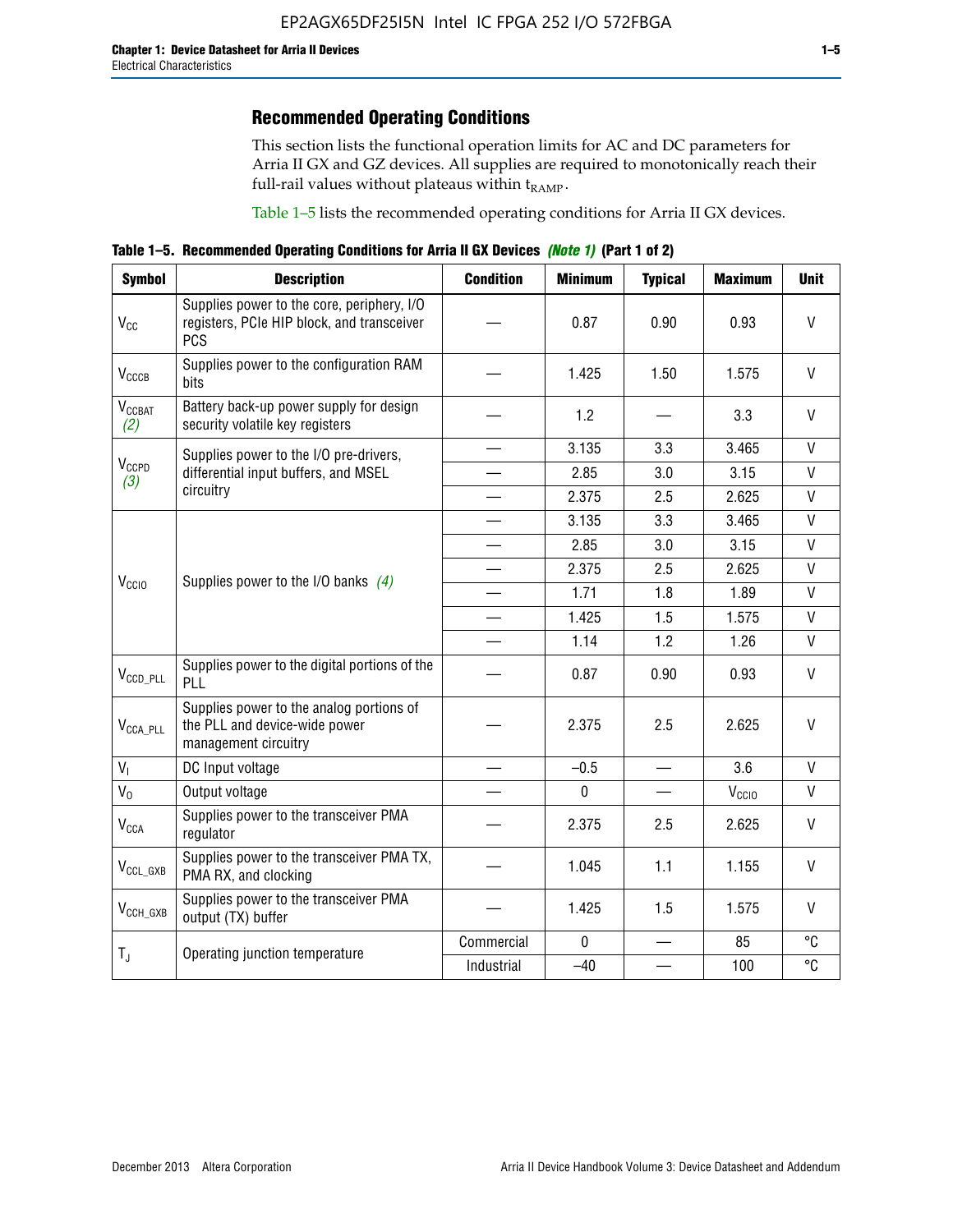| <b>Symbol</b> | <b>Description</b>     | <b>Condition</b> | <b>Minimum</b> | <b>Typical</b> | <b>Maximum</b> | <b>Unit</b> |
|---------------|------------------------|------------------|----------------|----------------|----------------|-------------|
| <b>LRAMP</b>  |                        | Normal POR       | 0.05           | —              | 100            | ms          |
|               | Power Supply Ramp time | Fast POR         | 0.05           |                |                | ms          |

**Notes to Table 1–5:** 

(1) For more information about supply pin connections, refer to the *[Arria II Device Family Pin Connection Guidelines](http://www.altera.com/literature/dp/arria-ii-gx/PCG-01007.pdf)*.

(2) Altera recommends a 3.0-V nominal battery voltage when connecting V<sub>CCBAT</sub> to a battery for volatile key backup. If you do not use the volatile security key, you may connect the V<sub>CCBAT</sub> to either GND or a 3.0-V power supply.

(3)  $V_{CCPD}$  must be 2.5-V for I/O banks with 2.5-V and lower  $V_{CCIO}$ , 3.0-V for 3.0-V  $V_{CCIO}$ , and 3.3-V for 3.3-V  $V_{CCIO}$ .

(4)  $V_{\text{CCIO}}$  for 3C and 8C I/O banks where the configuration pins reside only supports 3.3-, 3.0-, 2.5-, or 1.8-V voltage levels.

Table 1–6 lists the recommended operating conditions for Arria II GZ devices.

**Table 1–6. Recommended Operating Conditions for Arria II GZ Devices** *(Note 6)* **(Part 1 of 2)**

| <b>Symbol</b>                           | <b>Description</b>                                                          | <b>Condition</b> | <b>Minimum</b> | <b>Typical</b> | <b>Maximum</b>    | <b>Unit</b>  |
|-----------------------------------------|-----------------------------------------------------------------------------|------------------|----------------|----------------|-------------------|--------------|
| V <sub>CC</sub>                         | Core voltage and periphery circuitry power<br>supply                        |                  | 0.87           | 0.90           | 0.93              | $\mathsf{V}$ |
| $V_{CCCB}$                              | Supplies power for the configuration RAM<br>bits                            |                  | 1.45           | 1.50           | 1.55              | $\vee$       |
| $V_{\text{CCAUX}}$                      | Auxiliary supply                                                            |                  | 2.375          | 2.5            | 2.625             | V            |
|                                         | I/O pre-driver (3.0 V) power supply                                         |                  | 2.85           | 3.0            | 3.15              | $\mathsf{V}$ |
| $V_{CCPD}$ (2)                          | I/O pre-driver (2.5 V) power supply                                         |                  | 2.375          | 2.5            | 2.625             | $\vee$       |
|                                         | I/O buffers (3.0 V) power supply                                            |                  | 2.85           | 3.0            | 3.15              | $\mathsf{V}$ |
|                                         | I/O buffers (2.5 V) power supply                                            |                  | 2.375          | 2.5            | 2.625             | V            |
| V <sub>CCIO</sub>                       | I/O buffers (1.8 V) power supply                                            |                  | 1.71           | 1.8            | 1.89              | $\mathsf{V}$ |
|                                         | I/O buffers (1.5 V) power supply                                            |                  | 1.425          | 1.5            | 1.575             | $\mathsf{V}$ |
|                                         | I/O buffers (1.2 V) power supply                                            |                  | 1.14           | 1.2            | 1.26              | V            |
|                                         | Configuration pins (3.0 V) power supply                                     |                  | 2.85           | 3.0            | 3.15              | V            |
| V <sub>CCPGM</sub>                      | Configuration pins (2.5 V) power supply                                     |                  | 2.375          | 2.5            | 2.625             | $\vee$       |
|                                         | Configuration pins (1.8 V) power supply                                     |                  | 1.71           | 1.8            | 1.89              | V            |
| $V_{\text{CCA\_PLL}}$                   | PLL analog voltage regulator power supply                                   |                  | 2.375          | 2.5            | 2.625             | $\mathsf{V}$ |
| $V_{CCD\_PLL}$                          | PLL digital voltage regulator power supply                                  |                  | 0.87           | 0.90           | 0.93              | $\mathsf{V}$ |
| V <sub>CC_CLKIN</sub>                   | Differential clock input power supply                                       |                  | 2.375          | 2.5            | 2.625             | V            |
| $V_{CCBAT}$ (1)                         | Battery back-up power supply (For design<br>security volatile key register) |                  | 1.2            |                | 3.3               | $\vee$       |
| V <sub>I</sub>                          | DC input voltage                                                            |                  | $-0.5$         |                | 3.6               | $\mathsf{V}$ |
| $V_0$                                   | Output voltage                                                              |                  | $\pmb{0}$      |                | V <sub>CCIO</sub> | V            |
| $\mathsf{V}_{\mathsf{CCA}\_\mathsf{L}}$ | Transceiver high voltage power (left side)                                  |                  | 2.85/2.375     | 3.0/2.5(4)     | 3.15/2.625        | V            |
| $V_{\text{CCA\_R}}$                     | Transceiver high voltage power (right side)                                 |                  |                |                |                   |              |
| $V_{CCHIP\_L}$                          | Transceiver HIP digital power (left side)                                   |                  | 0.87           | 0.9            | 0.93              | $\vee$       |
| $\mathsf{V}_{\mathsf{CCR\_L}}$          | Receiver power (left side)                                                  |                  | 1.05           | 1.1            | 1.15              | $\mathsf{V}$ |
| $\mathsf{V}_{\mathsf{CCR\_R}}$          | Receiver power (right side)                                                 |                  | 1.05           | 1.1            | 1.15              | V            |
| $V_{CCT_l}$                             | Transmitter power (left side)                                               |                  | 1.05           | 1.1            | 1.15              | $\vee$       |
| $\mathsf{V}_{\mathsf{CCT\_R}}$          | Transmitter power (right side)                                              |                  | 1.05           | 1.1            | 1.15              | $\mathsf{V}$ |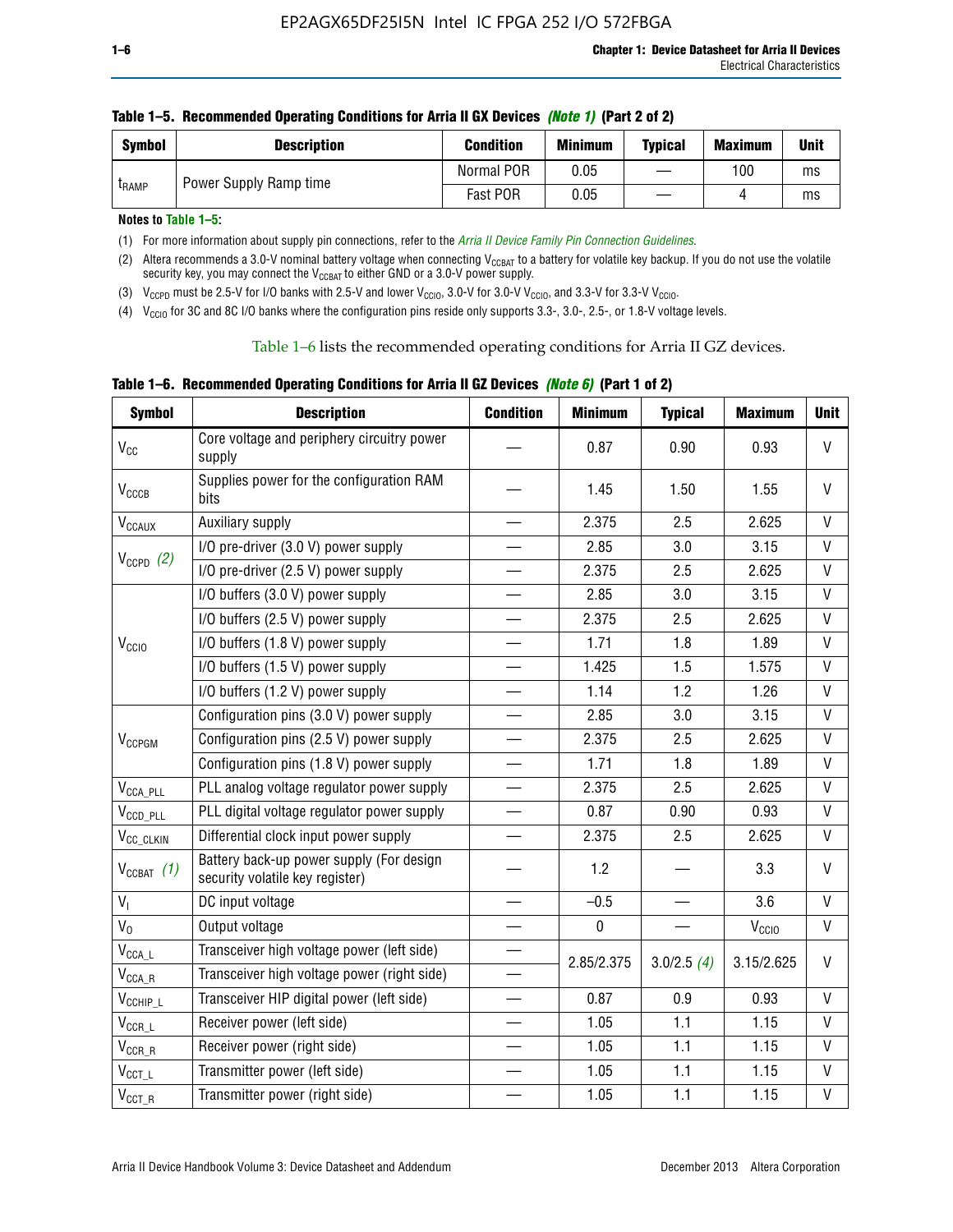| <b>Symbol</b>                 | <b>Description</b>                           | <b>Condition</b>           | <b>Minimum</b> | <b>Typical</b> | <b>Maximum</b> | <b>Unit</b> |  |  |  |
|-------------------------------|----------------------------------------------|----------------------------|----------------|----------------|----------------|-------------|--|--|--|
| $V_{CCL_GXBLn}$<br>(3)        | Transceiver clock power (left side)          |                            | 1.05           | 1.1            | 1.15           | $\vee$      |  |  |  |
| V <sub>CCL_GXBRn</sub><br>(3) | Transceiver clock power (right side)         |                            | 1.05           | 1.1            | 1.15           | $\vee$      |  |  |  |
| $V_{\text{CCH_GXBLn}}$<br>(3) | Transmitter output buffer power (left side)  |                            |                | 1.4/1.5(5)     | 1.575          | V           |  |  |  |
| $V_{CCH_GXBRn}$<br>(3)        | Transmitter output buffer power (right side) |                            | 1.33/1.425     |                |                |             |  |  |  |
|                               | Operating junction temperature               | Commercial                 | $\mathbf{0}$   |                | 85             | °C          |  |  |  |
| T,                            |                                              | Industrial                 | $-40$          |                | 100            | °C          |  |  |  |
| t <sub>RAMP</sub>             |                                              | Normal POR<br>$(PORSEL=0)$ | 0.05           |                | 100            | ms          |  |  |  |
|                               | Power supply ramp time                       | Fast POR<br>$(PORSEL=1)$   | 0.05           |                | 4              | ms          |  |  |  |

#### **Table 1–6. Recommended Operating Conditions for Arria II GZ Devices** *(Note 6)* **(Part 2 of 2)**

#### **Notes to Table 1–6:**

(1) Altera recommends a 3.0-V nominal battery voltage when connecting  $V_{CCBAT}$  to a battery for volatile key backup. If you do not use the volatile security key, you may connect the  $V_{CCBAT}$  to either GND or a 3.0-V power supply.

(2)  $V_{CCPD}$  must be 2.5 V when  $V_{CCIO}$  is 2.5, 1.8, 1.5, or 1.2 V.  $V_{CCPD}$  must be 3.0 V when  $V_{CCIO}$  is 3.0 V.

(3)  $n = 0, 1, or 2$ .

(4)  $V_{CCA~LR}$  must be connected to a 3.0-V supply if the clock multiplier unit (CMU) phase-locked loop (PLL), receiver clock data recovery (CDR), or both, are configured at a base data rate > 4.25 Gbps. For data rates up to 4.25 Gbps, you can connect V<sub>CCA L/R</sub> to either 3.0 V or 2.5 V.

(5)  $V_{\text{CCH\_GXBL/R}}$  must be connected to a 1.4-V supply if the transmitter channel data rate is > 6.5 Gbps. For data rates up to 6.5 Gbps, you can connect V<sub>CCH\_GXBL/R</sub> to either 1.4 V or 1.5 V.

(6) Transceiver power supplies do not have power-on-reset (POR) circuitry. After initial power-up, violating the transceiver power supply operating conditions could lead to unpredictable link behavior.

## **DC Characteristics**

This section lists the supply current, I/O pin leakage current, on-chip termination (OCT) accuracy and variation, input pin capacitance, internal weak pull-up and pull-down resistance, hot socketing, and Schmitt trigger input specifications.

## **Supply Current**

Standby current is the current the device draws after the device is configured with no inputs or outputs toggling and no activity in the device. Because these currents vary largely with the resources used, use the Microsoft Excel-based Early Power Estimator (EPE) to get supply current estimates for your design.

**For more information about power estimation tools, refer to the** *PowerPlay Early Power* **<b>Formation** *[Estimator User Guide](http://www.altera.com/literature/ug/ug_epe.pdf
)* and the *[PowerPlay Power Analysis](http://www.altera.com/literature/hb/qts/qts_qii53013.pdf)* chapter.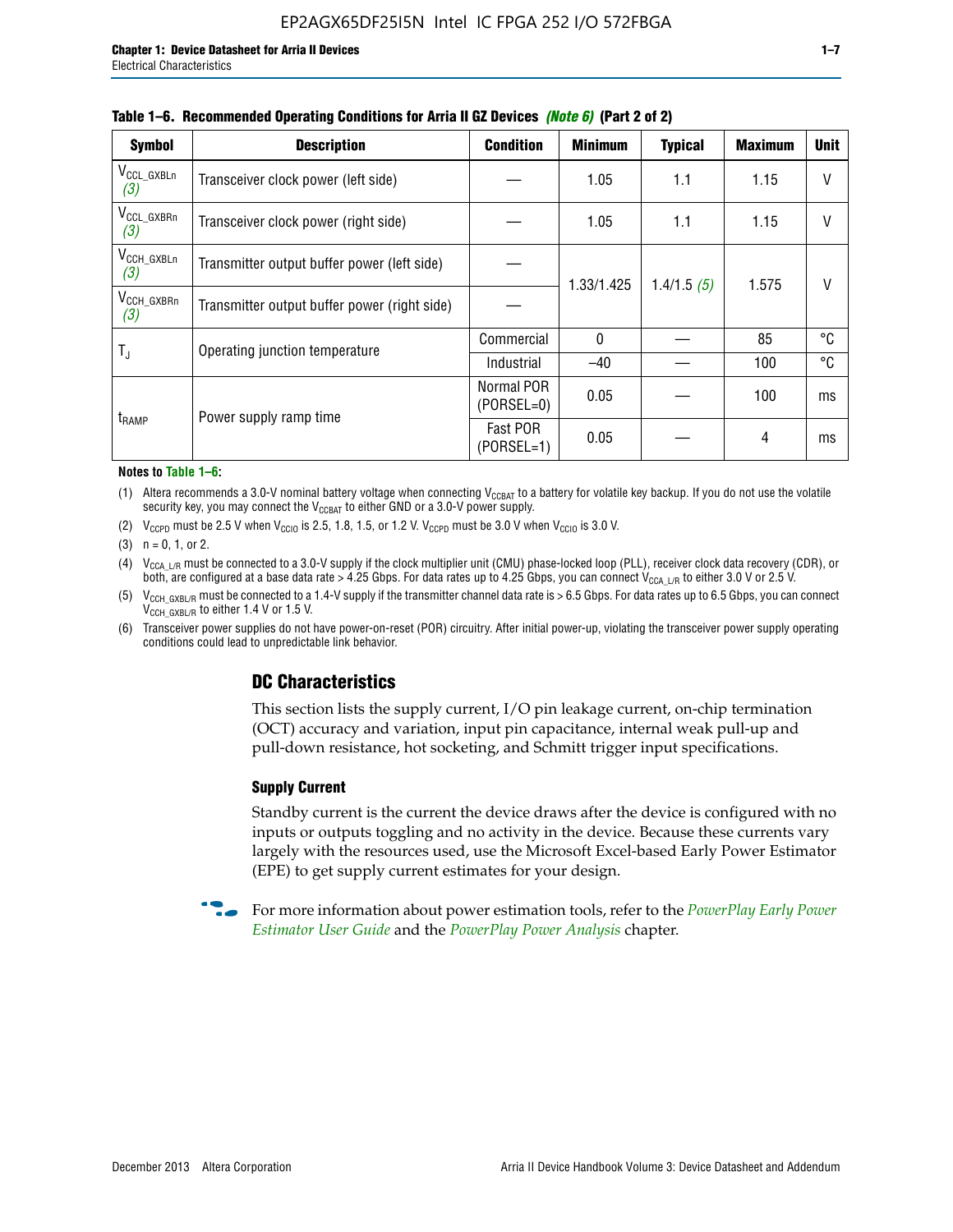## **I/O Pin Leakage Current**

Table 1–7 lists the Arria II GX I/O pin leakage current specifications.

|  | Table 1-7. I/O Pin Leakage Current for Arria II GX Devices |  |  |  |
|--|------------------------------------------------------------|--|--|--|
|--|------------------------------------------------------------|--|--|--|

| Symbol | <b>Description</b> | <b>Conditions</b>                   | Min   | <b>Typ</b> | <b>Max</b> | <b>Unit</b> |
|--------|--------------------|-------------------------------------|-------|------------|------------|-------------|
|        | Input pin          | $V_1 = 0$ V to $V_{\text{CCIOMAX}}$ | $-10$ |            |            | μA          |
| 10Z    | Tri-stated I/O pin | $V_0 = 0$ V to $V_{\text{CCIOMAX}}$ | $-10$ |            |            | uА          |

Table 1–8 lists the Arria II GZ I/O pin leakage current specifications.

**Table 1–8. I/O Pin Leakage Current for Arria II GZ Devices**

| Symbol | <b>Description</b> | <b>Conditions</b>                   | Min   | <b>Typ</b> | Max | Unit |
|--------|--------------------|-------------------------------------|-------|------------|-----|------|
|        | Input pin          | $V_1 = 0$ V to $V_{\text{CCIOMAX}}$ | $-20$ |            | 20  | uА   |
| 10Z    | Tri-stated I/O pin | $V_0 = 0$ V to $V_{\text{CCIOMAX}}$ | $-20$ |            | 20  | μA   |

## **Bus Hold**

Bus hold retains the last valid logic state after the source driving it either enters the high impedance state or is removed. Each I/O pin has an option to enable bus hold in user mode. Bus hold is always disabled in configuration mode.

Table 1–9 lists bus hold specifications for Arria II GX devices.

**Table 1–9. Bus Hold Parameters for Arria II GX Devices** *(Note 1)*

|                                            |                          |                                                  |      | $V_{CClO}$ (V) |       |            |       |            |       |            |       |                |       |            |             |
|--------------------------------------------|--------------------------|--------------------------------------------------|------|----------------|-------|------------|-------|------------|-------|------------|-------|----------------|-------|------------|-------------|
| <b>Parameter</b>                           | <b>Symbol</b>            | Cond.                                            |      | $1.2$          |       | 1.5        |       | 1.8        |       | 2.5        |       | 3.0            |       | 3.3        | <b>Unit</b> |
|                                            |                          |                                                  | Min  | <b>Max</b>     | Min   | <b>Max</b> | Min   | <b>Max</b> | Min   | <b>Max</b> | Min   | <b>Max</b>     | Min   | <b>Max</b> |             |
| Bus-hold<br>low,<br>sustaining<br>current  | <b>I</b> <sub>SUSL</sub> | $V_{IN}$ > $V_{IL}$<br>(max.)                    | 8    |                | 12    |            | 30    |            | 50    |            | 70    |                | 70    |            | μA          |
| Bus-hold<br>high,<br>sustaining<br>current | I <sub>SUSH</sub>        | $V_{IN}$ < $V_{IL}$<br>(min.)                    | $-8$ |                | $-12$ |            | $-30$ |            | $-50$ |            | $-70$ |                | $-70$ |            | μA          |
| Bus-hold<br>low,<br>overdrive<br>current   | $I_{ODL}$                | $0 V < V_{IN} <$<br>V <sub>CCIO</sub>            |      | 125            |       | 175        |       | 200        |       | 300        |       | 500            |       | 500        | μA          |
| Bus-hold<br>high,<br>overdrive<br>current  | $I_{ODH}$                | $0$ V $<$ V $_{\rm IN}$ $<$<br>V <sub>CCIO</sub> |      | $-125$         |       | $-175$     |       | $-200$     |       | $-300$     |       | $-500$         |       | $-500$     | μA          |
| Bus-hold<br>trip point                     | VTRIP                    |                                                  | 0.3  | 0.9            | 0.375 | 1.125      | 0.68  | 1.07       | 0.7   | 1.7        | 0.8   | $\overline{c}$ | 0.8   | 2          | V           |

## **Note to Table 1–9:**

(1) The bus-hold trip points are based on calculated input voltages from the JEDEC standard.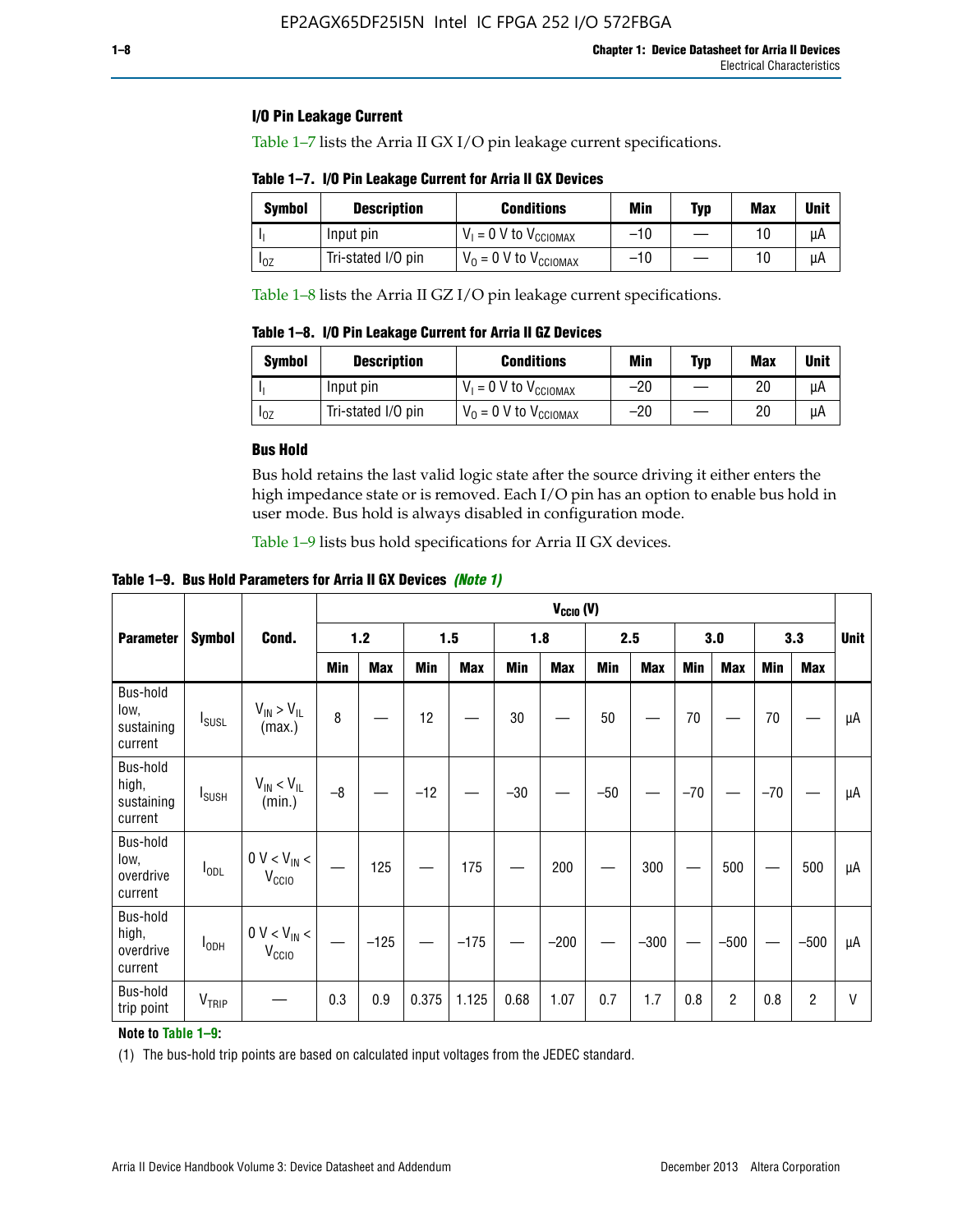## Table 1–10 lists the bus hold specifications for Arria II GZ devices.

|  |  | Table 1–10. Bus Hold Parameters for Arria II GZ Devices |
|--|--|---------------------------------------------------------|
|--|--|---------------------------------------------------------|

|                                           |                          |                                      | $V_{CGIO} (V)$ |            |         |            |         |            |         |            |         |            |             |
|-------------------------------------------|--------------------------|--------------------------------------|----------------|------------|---------|------------|---------|------------|---------|------------|---------|------------|-------------|
| <b>Parameter</b>                          | <b>Symbol</b>            | Cond.                                |                | $1.2$      |         | 1.5        |         | 1.8        |         | 2.5        |         | 3.0        | <b>Unit</b> |
|                                           |                          |                                      | Min            | <b>Max</b> | Min     | <b>Max</b> | Min     | <b>Max</b> | Min     | <b>Max</b> | Min     | <b>Max</b> |             |
| Bus-hold<br>Low<br>sustaining<br>current  | $I_{SUSL}$               | $V_{IN} > V_{IL}$<br>(max.)          | 22.5           |            | 25.0    |            | 30.0    |            | 50.0    |            | 70.0    |            | μA          |
| Bus-hold<br>High<br>sustaining<br>current | <b>I</b> <sub>SUSH</sub> | $V_{IN}$ < $V_{IH}$<br>(min.)        | $-22.5$        |            | $-25.0$ |            | $-30.0$ |            | $-50.0$ |            | $-70.0$ |            | μA          |
| Bus-hold<br>Low<br>overdrive<br>current   | $I_{ODL}$                | $0V < V_{IN}$<br>V <sub>CCIO</sub>   |                | 120        |         | 160        |         | 200        |         | 300        |         | 500        | μA          |
| Bus-hold<br>High<br>overdrive<br>current  | I <sub>ODH</sub>         | $0V < V_{IN} <$<br>V <sub>CCIO</sub> |                | $-120$     |         | $-160$     |         | $-200$     |         | $-300$     |         | $-500$     | μA          |
| Bus-hold<br>trip point                    | $V_{TRIP}$               |                                      | 0.45           | 0.95       | 0.50    | 1.00       | 0.68    | 1.07       | 0.70    | 1.70       | 0.80    | 2.00       | V           |

## **OCT Specifications**

Table 1–11 lists the Arria II GX device and differential OCT with and without calibration accuracy.

|                                                           |                                                 |                                                | <b>Calibration Accuracy</b> |                   |               |
|-----------------------------------------------------------|-------------------------------------------------|------------------------------------------------|-----------------------------|-------------------|---------------|
| <b>Symbol</b>                                             | <b>Description</b>                              | <b>Conditions (V)</b>                          | <b>Commercial</b>           | <b>Industrial</b> | <b>Unit</b>   |
| 25- $\Omega$ R <sub>s</sub><br>3.0, 2.5                   | 25- $\Omega$ series OCT<br>without calibration  | $V_{\text{CC10}} = 3.0, 2.5$                   | ± 30                        | ± 40              | $\frac{0}{0}$ |
| 50- $\Omega$ R <sub>s</sub><br>3.0, 2.5                   | $50 - \Omega$ series OCT<br>without calibration | $V_{\text{CC10}} = 3.0, 2.5$                   | ± 30                        | ± 40              | $\frac{0}{0}$ |
| 25- $\Omega$ R <sub>S</sub><br>1.8                        | 25- $\Omega$ series OCT<br>without calibration  | $V_{CCl0} = 1.8$                               | ± 40                        | ± 50              | $\frac{0}{0}$ |
| 50- $\Omega$ R <sub>s</sub><br>1.8                        | $50-\Omega$ series OCT<br>without calibration   | $V_{CClO} = 1.8$                               | ± 40                        | ± 50              | $\frac{0}{0}$ |
| 25- $\Omega$ R <sub>S</sub><br>1.5, 1.2                   | $25-\Omega$ series OCT<br>without calibration   | $V_{\text{CC10}} = 1.5, 1.2$                   | ± 50                        | ± 50              | $\frac{0}{0}$ |
| 50- $\Omega$ R <sub>s</sub><br>1.5, 1.2                   | $50-\Omega$ series OCT<br>without calibration   | $V_{\text{CC10}} = 1.5, 1.2$                   | ± 50                        | ± 50              | $\frac{0}{0}$ |
| 25- $\Omega$ R <sub>S</sub><br>3.0, 2.5, 1.8, 1.5,<br>1.2 | 25- $\Omega$ series OCT<br>with calibration     | $V_{\text{CC10}} = 3.0, 2.5,$<br>1.8, 1.5, 1.2 | ±10                         | ±10               | $\frac{0}{0}$ |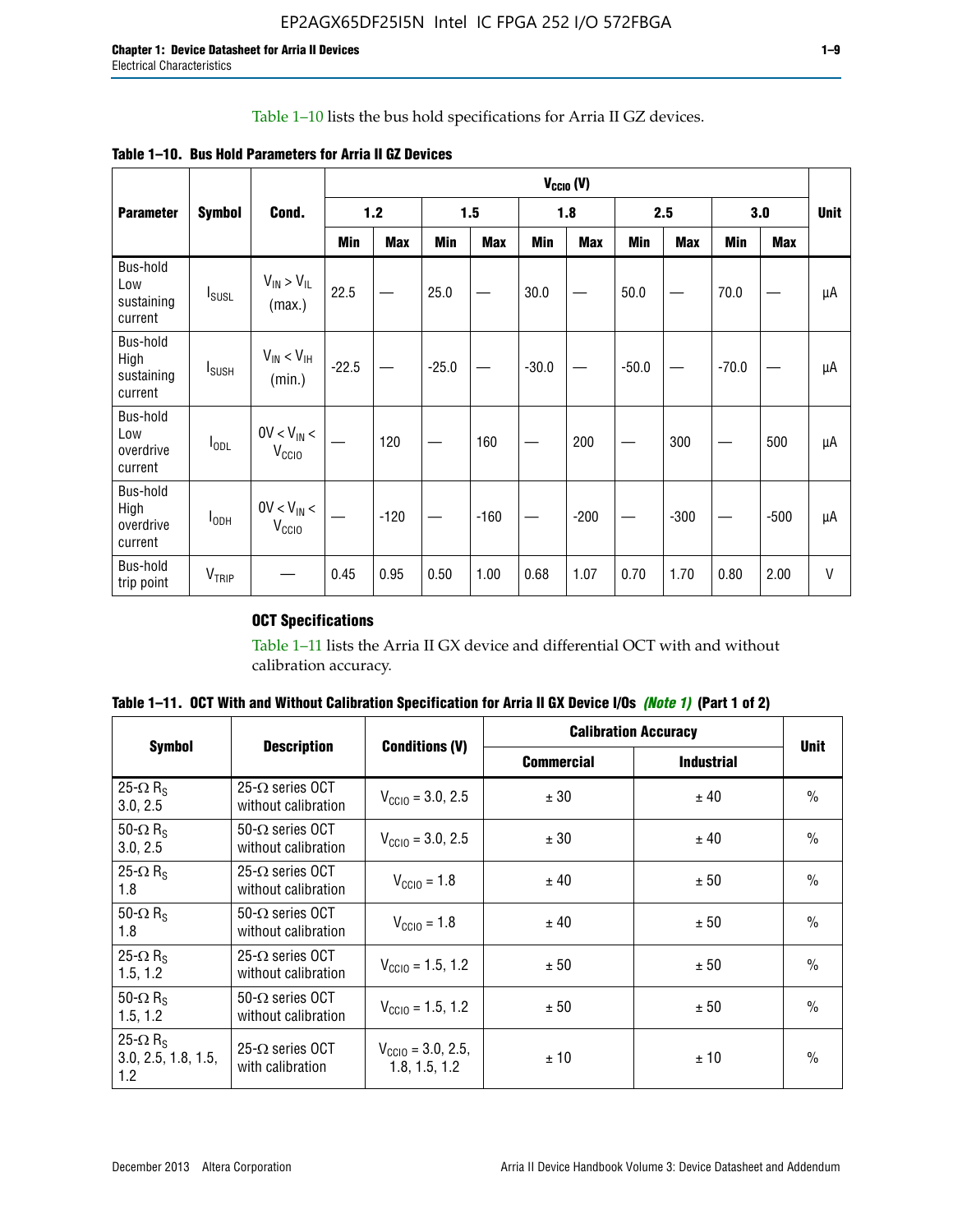|                                                           |                                                                 |                                                | <b>Calibration Accuracy</b> |                   |             |
|-----------------------------------------------------------|-----------------------------------------------------------------|------------------------------------------------|-----------------------------|-------------------|-------------|
| <b>Symbol</b>                                             | <b>Description</b>                                              | <b>Conditions (V)</b>                          | <b>Commercial</b>           | <b>Industrial</b> | <b>Unit</b> |
| 50- $\Omega$ R <sub>S</sub><br>3.0, 2.5, 1.8, 1.5,<br>1.2 | 50- $\Omega$ series OCT<br>with calibration                     | $V_{\text{CC10}} = 3.0, 2.5,$<br>1.8, 1.5, 1.2 | ±10                         | ±10               | $\%$        |
| 100- $\Omega$ R <sub>D</sub><br>2.5                       | 100- $\Omega$ differential<br><b>OCT</b> without<br>calibration | $V_{CCD} = 2.5$                                | ± 30                        | ± 30              | $\%$        |

| Table 1–11. OCT With and Without Calibration Specification for Arria II GX Device I/Os (Note 1) (Part 2 of 2) |  |  |
|---------------------------------------------------------------------------------------------------------------|--|--|
|---------------------------------------------------------------------------------------------------------------|--|--|

**Note to Table 1–11:**

(1) OCT with calibration accuracy is valid at the time of calibration only.

Table 1–12 lists the OCT termination calibration accuracy specifications for Arria II GZ devices.

| Table 1–12. OCT with Calibration Accuracy Specifications for Arria II GZ Devices (Note 1) |  |  |  |  |
|-------------------------------------------------------------------------------------------|--|--|--|--|
|-------------------------------------------------------------------------------------------|--|--|--|--|

|                                                                                                       |                                                                                                                                 |                                                | <b>Calibration Accuracy</b> |        |             |               |
|-------------------------------------------------------------------------------------------------------|---------------------------------------------------------------------------------------------------------------------------------|------------------------------------------------|-----------------------------|--------|-------------|---------------|
| <b>Symbol</b>                                                                                         | <b>Description</b>                                                                                                              | <b>Conditions (V)</b>                          | C <sub>2</sub>              | C3, I3 | <b>Unit</b> |               |
| 25- $\Omega$ R <sub>s</sub><br>3.0, 2.5, 1.8, 1.5,<br>1.2 $(2)$                                       | $25-\Omega$ series OCT<br>with calibration                                                                                      | $V_{CGI0} = 3.0, 2.5,$<br>1.8, 1.5, 1.2        | ± 8                         | ± 8    | ± 8         | $\frac{0}{0}$ |
| 50- $\Omega$ R <sub>s</sub><br>3.0, 2.5, 1.8, 1.5,<br>1.2                                             | 50- $\Omega$ internal series<br>OCT with calibration                                                                            | $V_{\text{CC10}} = 3.0, 2.5,$<br>1.8, 1.5, 1.2 | ± 8                         | ± 8    | ± 8         | $\frac{0}{0}$ |
| 50- $\Omega$ R <sub>T</sub><br>2.5, 1.8, 1.5, 1.2                                                     | 50- $\Omega$ internal parallel<br><b>OCT</b> with calibration                                                                   | $V_{\text{CC10}} = 2.5, 1.8,$<br>1.5.1.2       | ± 10                        | ± 10   | ± 10        | $\frac{0}{0}$ |
| 20- $\Omega$ , 40- $\Omega$ , and<br>$60 - \Omega$ R <sub>S</sub><br>3.0, 2.5, 1.8, 1.5,<br>1.2 $(3)$ | 20- $\Omega$ , 40- $\Omega$ and<br>60- $\Omega$ R <sub>s</sub> expanded<br>range for internal<br>series OCT with<br>calibration | $V_{\text{CC10}} = 3.0, 2.5,$<br>1.8, 1.5, 1.2 | ± 10                        | ± 10   | ± 10        | $\frac{0}{0}$ |
| 25- $\Omega$ R <sub>S</sub> left_shift<br>3.0, 2.5, 1.8, 1.5,<br>1.2                                  | $25-\Omega R_{S\_left\_shift}$<br>internal left shift<br>series OCT with<br>calibration                                         | $V_{\text{CC10}} = 3.0, 2.5,$<br>1.8, 1.5, 1.2 | ± 10                        | ± 10   | ± 10        | $\frac{0}{0}$ |

**Notes to Table 1–12:**

(1) OCT calibration accuracy is valid at the time of calibration only.

(2) 25- $\Omega$  R<sub>S</sub> is not supported for 1.5 V and 1.2 V in Row I/O.

(3)  $20-\Omega$  R<sub>S</sub> is not supported for 1.5 V and 1.2 V in Row I/O.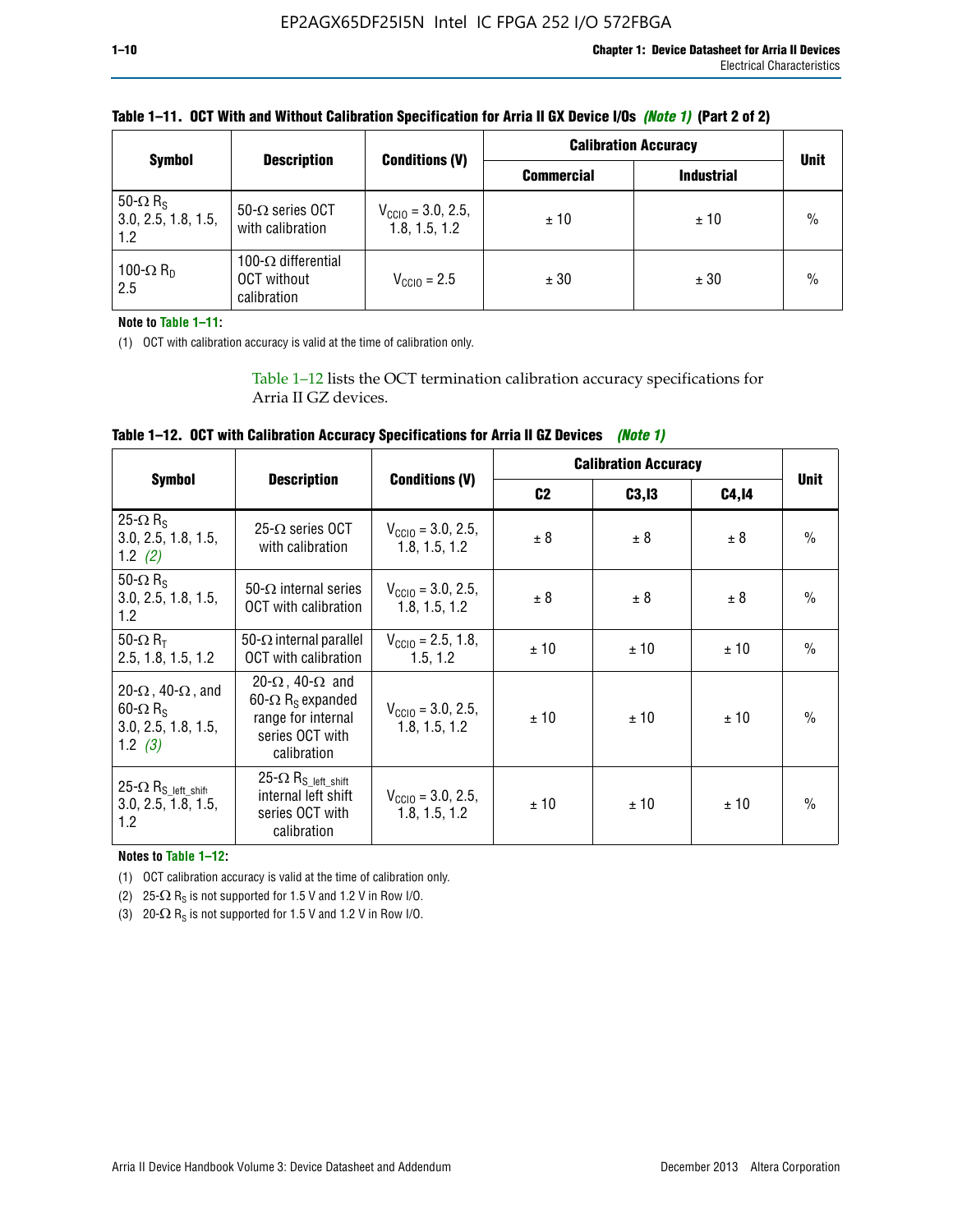The calibration accuracy for calibrated series and parallel OCTs are applicable at the moment of calibration. When process, voltage, and temperature (PVT) conditions change after calibration, the tolerance may change.

Table 1–13 lists the Arria II GZ OCT without calibration resistance tolerance to PVT changes.

|  | Table 1–13. OCT Without Calibration Resistance Tolerance Specifications for Arria II GZ Devices |  |  |  |
|--|-------------------------------------------------------------------------------------------------|--|--|--|
|--|-------------------------------------------------------------------------------------------------|--|--|--|

|                                            |                                                                   |                              | <b>Resistance Tolerance</b> |              | <b>Unit</b>   |
|--------------------------------------------|-------------------------------------------------------------------|------------------------------|-----------------------------|--------------|---------------|
| <b>Symbol</b>                              | <b>Description</b>                                                | <b>Conditions (V)</b>        | C3, I3                      | <b>C4,14</b> |               |
| 25- $\Omega$ R <sub>S</sub><br>3.0 and 2.5 | $25-\Omega$ internal series<br><b>OCT</b> without<br>calibration  | $V_{\text{CGI0}} = 3.0, 2.5$ | ± 40                        | ± 40         | $\frac{0}{0}$ |
| 25- $\Omega$ R <sub>S</sub><br>1.8 and 1.5 | 25- $\Omega$ internal series<br><b>OCT</b> without<br>calibration | $V_{\text{CC10}} = 1.8, 1.5$ | ± 40                        | ± 40         | $\frac{0}{0}$ |
| 25- $\Omega$ R <sub>S</sub><br>1.2         | 25- $\Omega$ internal series<br><b>OCT</b> without<br>calibration | $V_{\text{CC10}} = 1.2$      | ± 50                        | ± 50         | $\frac{0}{0}$ |
| 50- $\Omega$ R <sub>s</sub><br>3.0 and 2.5 | $50-\Omega$ internal series<br><b>OCT</b> without<br>calibration  | $V_{\text{CC10}} = 3.0, 2.5$ | ± 40                        | ± 40         | $\frac{0}{0}$ |
| 50- $\Omega$ R <sub>S</sub><br>1.8 and 1.5 | 50- $\Omega$ internal series<br><b>OCT</b> without<br>calibration | $V_{\text{CC10}} = 1.8, 1.5$ | ± 40                        | ± 40         | $\frac{0}{0}$ |
| 50- $\Omega$ R <sub>s</sub><br>1.2         | 50- $\Omega$ internal series<br><b>OCT</b> without<br>calibration | $V_{\text{CC10}} = 1.2$      | ± 50                        | ± 50         | $\frac{0}{0}$ |
| 100- $\Omega$ R <sub>n</sub><br>2.5        | 100- $\Omega$ internal<br>differential OCT                        | $V_{\text{CC10}} = 2.5$      | ± 25                        | ± 25         | $\frac{0}{0}$ |

OCT calibration is automatically performed at power up for OCT-enabled I/Os. When voltage and temperature conditions change after calibration, the resistance may change. Use Equation 1–1 and Table 1–14 to determine the OCT variation when voltage and temperature vary after power-up calibration for Arria II GX and GZ devices.

**Equation 1–1. OCT Variation** *(Note 1)*

$$
R_{OCT} = R_{SCAL} \Big( 1 + \langle \frac{dR}{dT} \times \Delta T \rangle \pm \langle \frac{dR}{dV} \times \Delta V \rangle \Big)
$$

#### **Notes to Equation 1–1:**

(1)  $R_{OCT}$  value calculated from Equation 1–1shows the range of OCT resistance with the variation of temperature and V<sub>CCIO</sub>.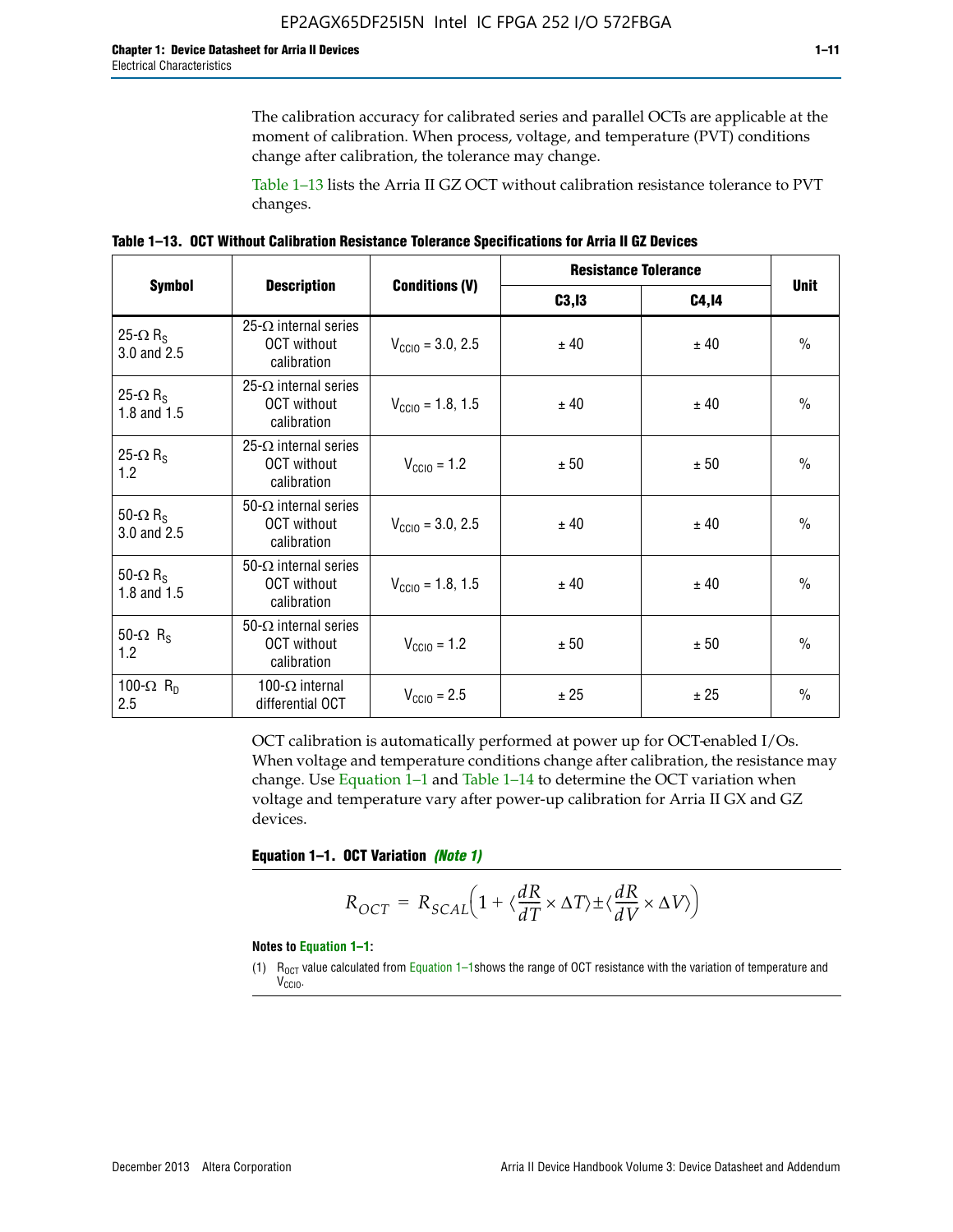Use the following with Equation 1–1:

- $\blacksquare$  R<sub>SCAL</sub> is the OCT resistance value at power up.
- $\blacksquare$   $\Delta T$  is the variation of temperature with respect to the temperature at power up.
- $\blacksquare$   $\Delta V$  is the variation of voltage with respect to the V<sub>CCIO</sub> at power up.
- $\blacksquare$  dR/dT is the percentage change of  $R_{\text{SCAL}}$  with temperature.
- $\blacksquare$  dR/dV is the percentage change of R<sub>SCAL</sub> with voltage.

Table 1–14 lists the OCT variation with temperature and voltage after power-up calibration for Arria II GX devices.

| <b>Nominal Voltage V<sub>CCIO</sub> (V)</b> | $dR/dT$ (%/°C) | $dR/dV$ (%/mV) |
|---------------------------------------------|----------------|----------------|
| 3.0                                         | 0.262          | 0.035          |
| 2.5                                         | 0.234          | 0.039          |
| 1.8                                         | 0.219          | 0.086          |
| 1.5                                         | 0.199          | 0.136          |
| 1.2                                         | 0.161          | 0.288          |

Table 1–15 lists the OCT variation with temperature and voltage after power-up calibration for Arria II GZ devices.

| <b>Nominal Voltage, V<sub>ccio</sub> (V)</b> | $dR/dT$ (%/°C) | dR/dV (%/mV) |
|----------------------------------------------|----------------|--------------|
| 3.0                                          | 0.189          | 0.0297       |
| 2.5                                          | 0.208          | 0.0344       |
| 1.8                                          | 0.266          | 0.0499       |
| 1.5                                          | 0.273          | 0.0744       |
| 19                                           | 0.317          | 0.1241       |

**Table 1–15. OCT Variation after Power-Up Calibration for Arria II GZ Devices** *(Note 1)*

**Note to Table 1–15:**

(1) Valid for V<sub>CCIO</sub> range of  $\pm 5\%$  and temperature range of 0° to 85°C.

## **Pin Capacitance**

Table 1–16 lists the pin capacitance for Arria II GX devices.

**Table 1–16. Pin Capacitance for Arria II GX Devices**

| Symbol   | <b>Description</b>                                                                                                                               |  | <b>Unit</b> |
|----------|--------------------------------------------------------------------------------------------------------------------------------------------------|--|-------------|
| $v_{10}$ | Input capacitance on I/O pins, dual-purpose pins (differential I/O, clock,<br>$R_{\text{up}}$ , $R_{\text{dn}}$ , and dedicated clock input pins |  | D۲          |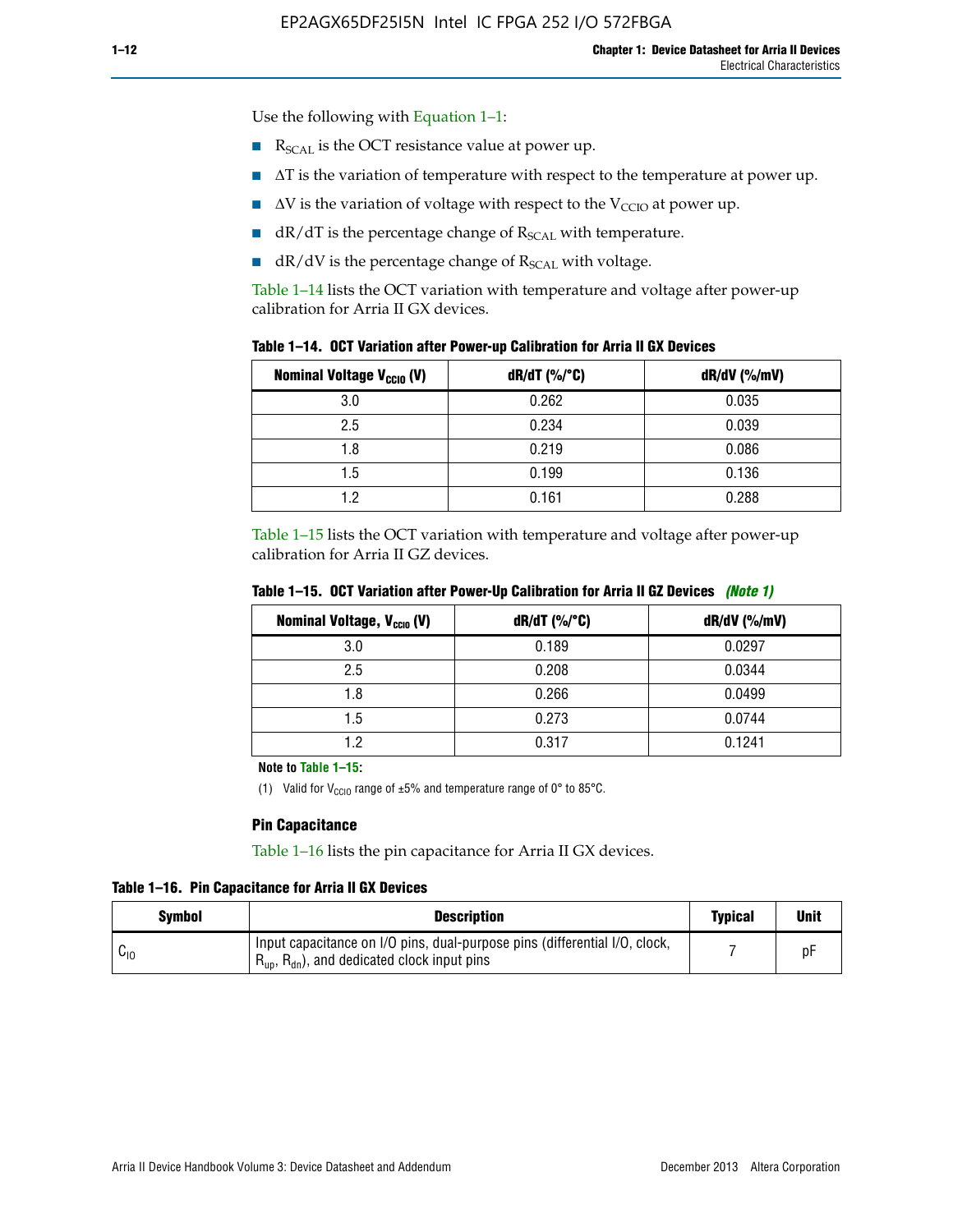## Table 1–17 lists the pin capacitance for Arria II GZ devices.

**Table 1–17. Pin Capacitance for Arria II GZ Devices** 

| <b>Symbol</b>                                    | <b>Description</b>                                                     |   | <b>Unit</b> |
|--------------------------------------------------|------------------------------------------------------------------------|---|-------------|
| C <sub>IOTB</sub>                                | Input capacitance on the top and bottom I/O pins                       | 4 | pF          |
| C <sub>IOLR</sub>                                | Input capacitance on the left and right I/O pins                       | 4 | pF          |
| $C_{CLKTB}$                                      | Input capacitance on the top and bottom non-dedicated clock input pins |   | рF          |
| $C_{CLKLR}$                                      | Input capacitance on the left and right non-dedicated clock input pins |   | pF          |
| $C_{\text{OUTFB}}$                               | Input capacitance on the dual-purpose clock output and feedback pins   | 5 | pF          |
| $CCLK1$ , $CCLK3$ , $CCLK8$ ,<br>and $C_{CLK10}$ | Input capacitance for dedicated clock input pins                       |   | рF          |

## **Internal Weak Pull-Up and Weak Pull-Down Resistors**

Table 1–18 lists the weak pull-up and pull-down resistor values for Arria II GX devices.

**Table 1–18. Internal Weak Pull-up and Weak Pull-Down Resistors for Arria II GX Devices** *(Note 1)* 

| <b>Symbol</b> | <b>Description</b>                                              | <b>Conditions</b>                             | Min | Typ | Max | <b>Unit</b> |
|---------------|-----------------------------------------------------------------|-----------------------------------------------|-----|-----|-----|-------------|
|               |                                                                 | $V_{\text{CC10}} = 3.3 \text{ V} \pm 5\%$ (2) | 7   | 25  | 41  | $k\Omega$   |
|               | Value of I/O pin pull-up resistor                               | $V_{\text{CC10}} = 3.0 V \pm 5\%$ (2)         | 7   | 28  | 47  | $k\Omega$   |
| $R_{PU}$      | before and during configuration,<br>as well as user mode if the | $V_{\text{CC10}} = 2.5 V \pm 5\%$ (2)         | 8   | 35  | 61  | $k\Omega$   |
|               | programmable pull-up resistor<br>option is enabled.             | $V_{\text{CC10}} = 1.8 \text{ V} \pm 5\%$ (2) | 10  | 57  | 108 | $k\Omega$   |
|               |                                                                 | $V_{\text{CC10}} = 1.5 \text{ V} \pm 5\%$ (2) | 13  | 82  | 163 | $k\Omega$   |
|               |                                                                 | $V_{\text{CC10}} = 1.2 V \pm 5\%$ (2)         | 19  | 143 | 351 | $k\Omega$   |
|               |                                                                 | $V_{\text{CC10}} = 3.3 \text{ V} \pm 5\%$     | 6   | 19  | 29  | $k\Omega$   |
|               | Value of TCK pin pull-down<br>resistor                          | $V_{\text{CC10}} = 3.0 V \pm 5\%$             | 6   | 22  | 32  | $k\Omega$   |
| $R_{PD}$      |                                                                 | $V_{\text{CC10}} = 2.5 V \pm 5\%$             | 6   | 25  | 42  | $k\Omega$   |
|               |                                                                 | $V_{\text{CC10}} = 1.8 V \pm 5\%$             | 7   | 35  | 70  | $k\Omega$   |
|               |                                                                 | $V_{\text{CC10}} = 1.5 V \pm 5\%$             | 8   | 50  | 112 | $k\Omega$   |

**Notes to Table 1–18:**

(1) All I/O pins have an option to enable weak pull-up except configuration, test, and JTAG pins. The weak pull-down feature is only available for JTAG TCK.

(2) Pin pull-up resistance values may be lower if an external source drives the pin higher than  $V_{\text{CCIO}}$ .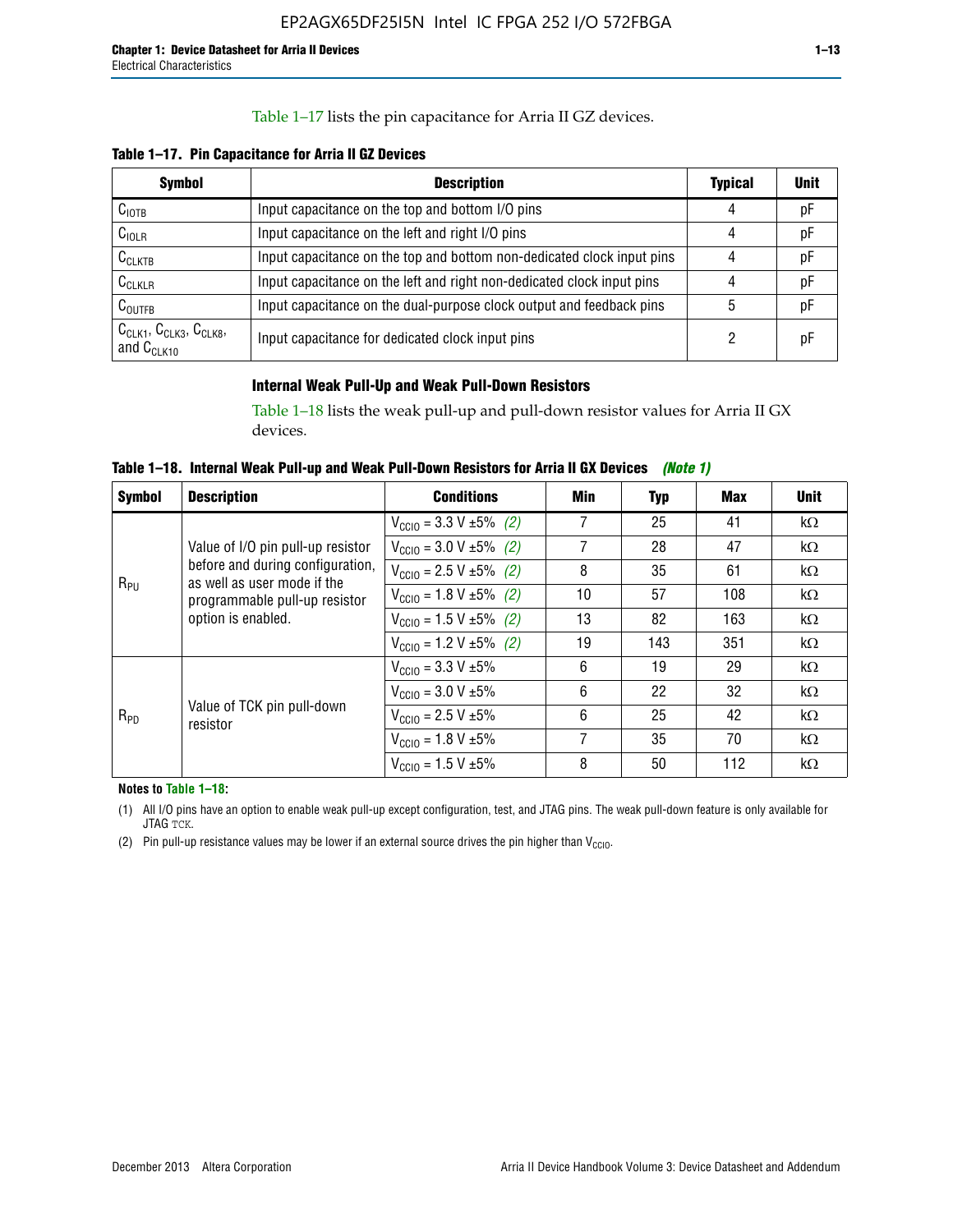Table 1–19 lists the weak pull-up resistor values for Arria II GZ devices.

| Table 1–19. Internal Weak Pull-Up Resistor for Arria II GZ Devices <i>(Note 1), (2)</i> |  |  |
|-----------------------------------------------------------------------------------------|--|--|
|-----------------------------------------------------------------------------------------|--|--|

| <b>Symbol</b> | <b>Description</b>                                                                                                                                              | <b>Conditions</b>                                    | Min | <b>Typ</b> | <b>Max</b> | <b>Unit</b> |
|---------------|-----------------------------------------------------------------------------------------------------------------------------------------------------------------|------------------------------------------------------|-----|------------|------------|-------------|
| $R_{PU}$      | Value of the I/O pin pull-up<br>resistor before and during<br>configuration, as well as user<br>mode if the programmable<br>pull-up resistor option is enabled. | $V_{\text{CC10}} = 3.0 V \pm 5\%$ (3)                |     | 25         |            | kΩ          |
|               |                                                                                                                                                                 | $V_{\text{CC10}} = 2.5 V \pm 5\%$ (3)                |     | 25         |            | kΩ          |
|               |                                                                                                                                                                 | $V_{\text{CC10}} = 1.8 \text{ V } \pm 5\% \quad (3)$ |     | 25         |            | kΩ          |
|               |                                                                                                                                                                 | $V_{\text{CC10}} = 1.5 \text{ V} \pm 5\%$ (3)        |     | 25         |            | $k\Omega$   |
|               |                                                                                                                                                                 | $V_{\text{CC10}} = 1.2 \text{ V } \pm 5\%$ (3)       |     | 25         |            | kΩ          |

**Notes to Table 1–19:**

(1) All I/O pins have an option to enable weak pull-up except configuration, test, and JTAG pins.

(2) The internal weak pull-down feature is only available for the JTAG TCK pin. The typical value for this internal weak pull-down resistor is approximately 25 k $\Omega$ .

(3) Pin pull-up resistance values may be lower if an external source drives the pin higher than  $V_{\text{CCIO}}$ .

#### **Hot Socketing**

Table 1–20 lists the hot-socketing specification for Arria II GX and GZ devices.

**Table 1–20. Hot Socketing Specifications for Arria II Devices** 

| <b>Symbol</b> | <b>Description</b>                | <b>Maximum</b>     |
|---------------|-----------------------------------|--------------------|
| IIOPIN(DC)    | DC current per I/O pin            | $300 \mu A$        |
| $I$ IOPIN(AC) | AC current per I/O pin            | $8 \text{ mA}$ (1) |
| IXCVRTX(DC)   | DC current per transceiver TX pin | 100 mA             |
| IXCVRRX(DC)   | DC current per transceiver RX pin | 50 mA              |

#### **Note to Table 1–20:**

(1) The I/O ramp rate is 10 ns or more. For ramp rates faster than 10 ns,  $|I_{10\text{PIN}}| = C$  dv/dt, in which "C" is I/O pin capacitance and "dv/dt" is slew rate.

## **Schmitt Trigger Input**

The Arria II GX device supports Schmitt trigger input on the TDI, TMS, TCK, nSTATUS, nCONFIG, nCE, CONF\_DONE, and DCLK pins. A Schmitt trigger feature introduces hysteresis to the input signal for improved noise immunity, especially for signals with slow edge rates.

Table 1–21 lists the hysteresis specifications across the supported  $V<sub>CCIO</sub>$  range for Schmitt trigger inputs in Arria II GX devices.

**Table 1–21. Schmitt Trigger Input Hysteresis Specifications for Arria II GX Devices**

| <b>Symbol</b>        | <b>Description</b>                   | <b>Condition (V)</b>    | <b>Minimum</b> | <b>Unit</b> |
|----------------------|--------------------------------------|-------------------------|----------------|-------------|
|                      | Hysteresis for Schmitt trigger input | $V_{\text{CGI0}} = 3.3$ | 220            | mV          |
|                      |                                      | $V_{\text{CCIO}} = 2.5$ | 180            | mV          |
| V <sub>Schmitt</sub> |                                      | $V_{\text{CCIO}} = 1.8$ | 110            | mV          |
|                      |                                      | $V_{\text{CCIO}} = 1.5$ | 70             | mV          |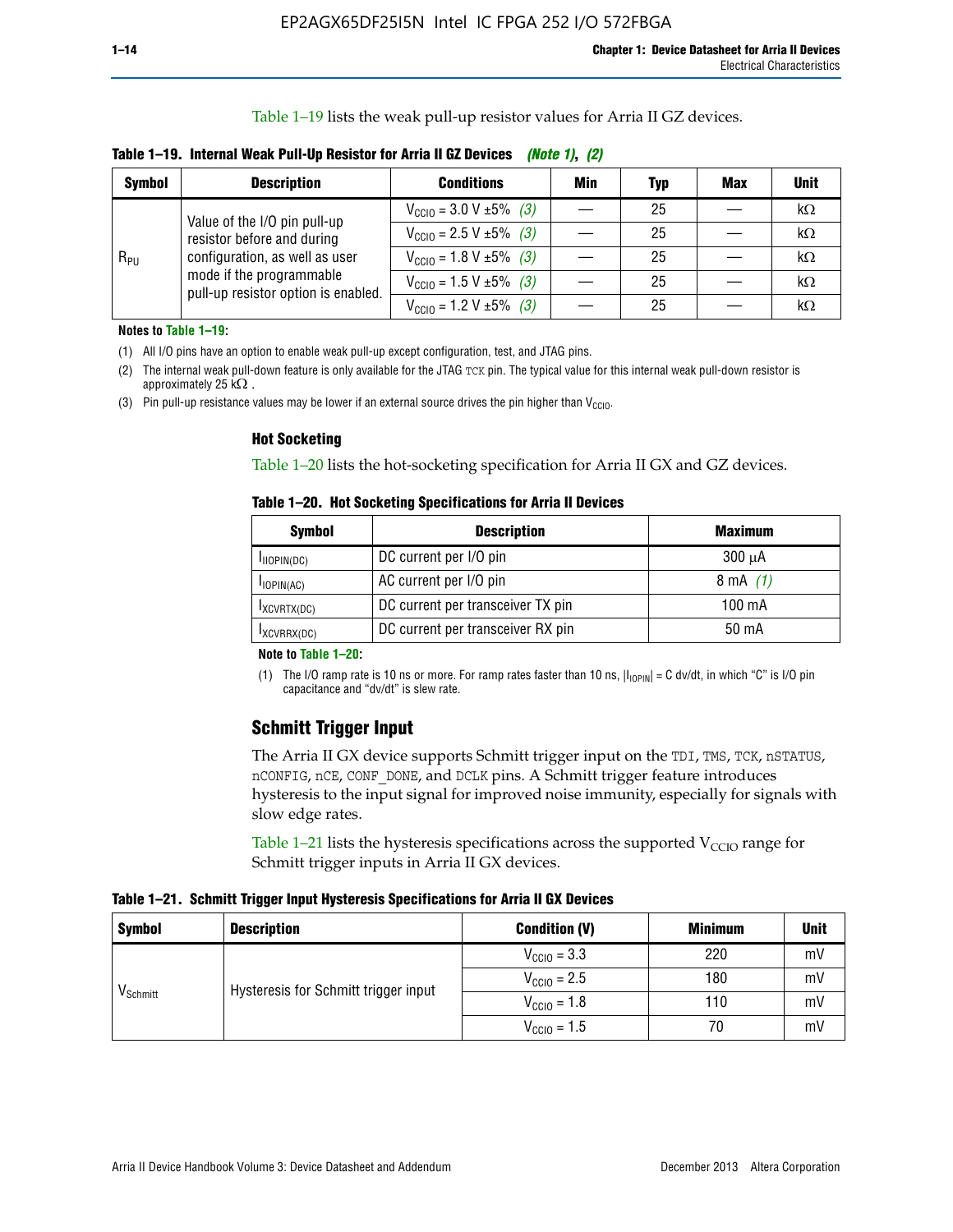## **I/O Standard Specifications**

Table 1–22 through Table 1–35 list input voltage ( $V_{IH}$  and  $V_{IL}$ ), output voltage ( $V_{OH}$ and  $V_{OL}$ ), and current drive characteristics ( $I_{OH}$  and  $I_{OL}$ ) for various I/O standards supported by the Arria II device family. They also show the Arria II device family I/O standard specifications.  $V_{OL}$  and  $V_{OH}$  values are valid at the corresponding  $I_{OH}$  and I<sub>OL</sub>, respectively.

**1.** For an explanation of terms used in Table 1–22 through Table 1–35, refer to "Glossary" on page 1–74.

Table 1–22 lists the single-ended I/O standards for Arria II GX devices.

| I/O Standard |       | $V_{CGI0} (V)$ |       |        | $V_{IL}(V)$                        |                                    | $V_{IH}(V)$                | $V_{OL}(V)$                        | $V_{OH} (V)$                       | $I_{0L}$       | l <sub>oh</sub> |
|--------------|-------|----------------|-------|--------|------------------------------------|------------------------------------|----------------------------|------------------------------------|------------------------------------|----------------|-----------------|
|              | Min   | <b>Typ</b>     | Max   | Min    | Max                                | Min                                | <b>Max</b>                 | Max                                | Min                                | (mA)           | (mA)            |
| 3.3 V LVTTL  | 3.135 | 3.3            | 3.465 | $-0.3$ | 0.8                                | 1.7                                | 3.6                        | 0.45                               | 2.4                                | 4              | $-4$            |
| 3.3 V LVCMOS | 3.135 | 3.3            | 3.465 | $-0.3$ | 0.8                                | 1.7                                | 3.6                        | 0.2                                | $V_{\text{CCIO}}$ -0.2             | $\overline{2}$ | $-2$            |
| 3.0 V LVTTL  | 2.85  | 3              | 3.15  | $-0.3$ | 0.8                                | 1.7                                | $V_{\text{CCIO}} +$<br>0.3 | 0.45                               | 2.4                                | 4              | $-4$            |
| 3.0 V LVCMOS | 2.85  | 3              | 3.15  | $-0.3$ | 0.8                                | 1.7                                | $V_{CC10} +$<br>0.3        | 0.2                                | $V_{\text{CC10}}$ - 0.2            | 0.1            | $-0.1$          |
| 2.5 V LVCMOS | 2.375 | 2.5            | 2.625 | $-0.3$ | 0.7                                | 1.7                                | $V_{CC10} +$<br>0.3        | 0.4                                | $\overline{c}$                     | 1              | $-1$            |
| 1.8 V LVCMOS | 1.71  | 1.8            | 1.89  | $-0.3$ | $0.35 \times$<br>V <sub>CCIO</sub> | $0.65 \times$<br>V <sub>CClO</sub> | $V_{CClO}$ +<br>0.3        | 0.45                               | $V_{\text{CCIO}}$ -<br>0.45        | $\overline{2}$ | $-2$            |
| 1.5 V LVCMOS | 1.425 | 1.5            | 1.575 | $-0.3$ | $0.35 \times$<br>V <sub>CCIO</sub> | $0.65 \times$<br>V <sub>CCIO</sub> | $V_{CC10} +$<br>0.3        | $0.25 \times$<br>V <sub>CCIO</sub> | $0.75 \times$<br>V <sub>CCIO</sub> | $\overline{2}$ | $-2$            |
| 1.2 V LVCMOS | 1.14  | 1.2            | 1.26  | $-0.3$ | $0.35 \times$<br>V <sub>CCIO</sub> | $0.65 \times$<br>$V_{\rm CCIO}$    | $V_{CC10} +$<br>0.3        | $0.25 \times$<br>V <sub>CCIO</sub> | $0.75 \times$<br>V <sub>CCIO</sub> | $\overline{2}$ | $-2$            |
| 3.0-V PCI    | 2.85  | 3              | 3.15  |        | $0.3 \times$<br>$V_{\rm CClO}$     | $0.5 \times$<br>$V_{\rm CClO}$     | $V_{CC10} +$<br>0.3        | $0.1 \times$<br>V <sub>CCIO</sub>  | $0.9 \times V_{\text{CC10}}$       | 1.5            | $-0.5$          |
| 3.0-V PCI-X  | 2.85  | 3              | 3.15  |        | $0.35 \times$<br>V <sub>CCIO</sub> | $0.5 \times$<br>V <sub>CClO</sub>  | $V_{CC10} +$<br>0.3        | $0.1 \times$<br>V <sub>CCIO</sub>  | $0.9 \times V_{\text{CC10}}$       | 1.5            | $-0.5$          |

**Table 1–22. Single-Ended I/O Standards for Arria II GX Devices**

Table 1–23 lists the single-ended I/O standards for Arria II GZ devices.

|  |  |  | Table 1-23. Single-Ended I/O Standards for Arria II GZ Devices (Part 1 of 2) |  |
|--|--|--|------------------------------------------------------------------------------|--|
|--|--|--|------------------------------------------------------------------------------|--|

|               |       | $V_{CCl0}(V)$ |            |            | $V_{IL}(V)$                        |                                    | $V_{IH} (V)$               | $V_{OL}(V)$                        | $V_{OH} (V)$                       | <b>I</b> OL | <sup>1</sup> OH |
|---------------|-------|---------------|------------|------------|------------------------------------|------------------------------------|----------------------------|------------------------------------|------------------------------------|-------------|-----------------|
| I/O Standard  | Min   | Typ           | <b>Max</b> | <b>Min</b> | <b>Max</b>                         | Min                                | <b>Max</b>                 | <b>Max</b>                         | Min                                | (mA)        | (mA)            |
| <b>LVTTL</b>  | 2.85  | 3             | 3.15       | $-0.3$     | 0.8                                | 1.7                                | 3.6                        | 0.4                                | 2.4                                | 2           | $-2$            |
| <b>LVCMOS</b> | 2.85  | 3             | 3.15       | $-0.3$     | 0.8                                | 1.7                                | 3.6                        | 0.2                                | $V_{\text{CCIO}}$ - 0.2            | 0.1         | $-0.1$          |
| 2.5V          | 2.375 | 2.5           | 2.625      | $-0.3$     | 0.7                                | 1.7                                | 3.6                        | 0.4                                | 2                                  |             | $-1$            |
| 1.8V          | 1.71  | 1.8           | 1.89       | $-0.3$     | $0.35 \times$<br>V <sub>CCIO</sub> | $0.65 \times$<br>$V_{\rm CClO}$    | $V_{\text{CC1O}} +$<br>0.3 | 0.45                               | $V_{CGIO}$ -<br>0.45               | 2           | -2              |
| 1.5V          | 1.425 | 1.5           | .575       | $-0.3$     | $0.35 \times$<br>V <sub>CCIO</sub> | $0.65 \times$<br>V <sub>CCIO</sub> | $V_{\text{CC1O}} +$<br>0.3 | $0.25 \times$<br>V <sub>CCIO</sub> | $0.75 \times$<br>V <sub>CCIO</sub> | 2           | -2              |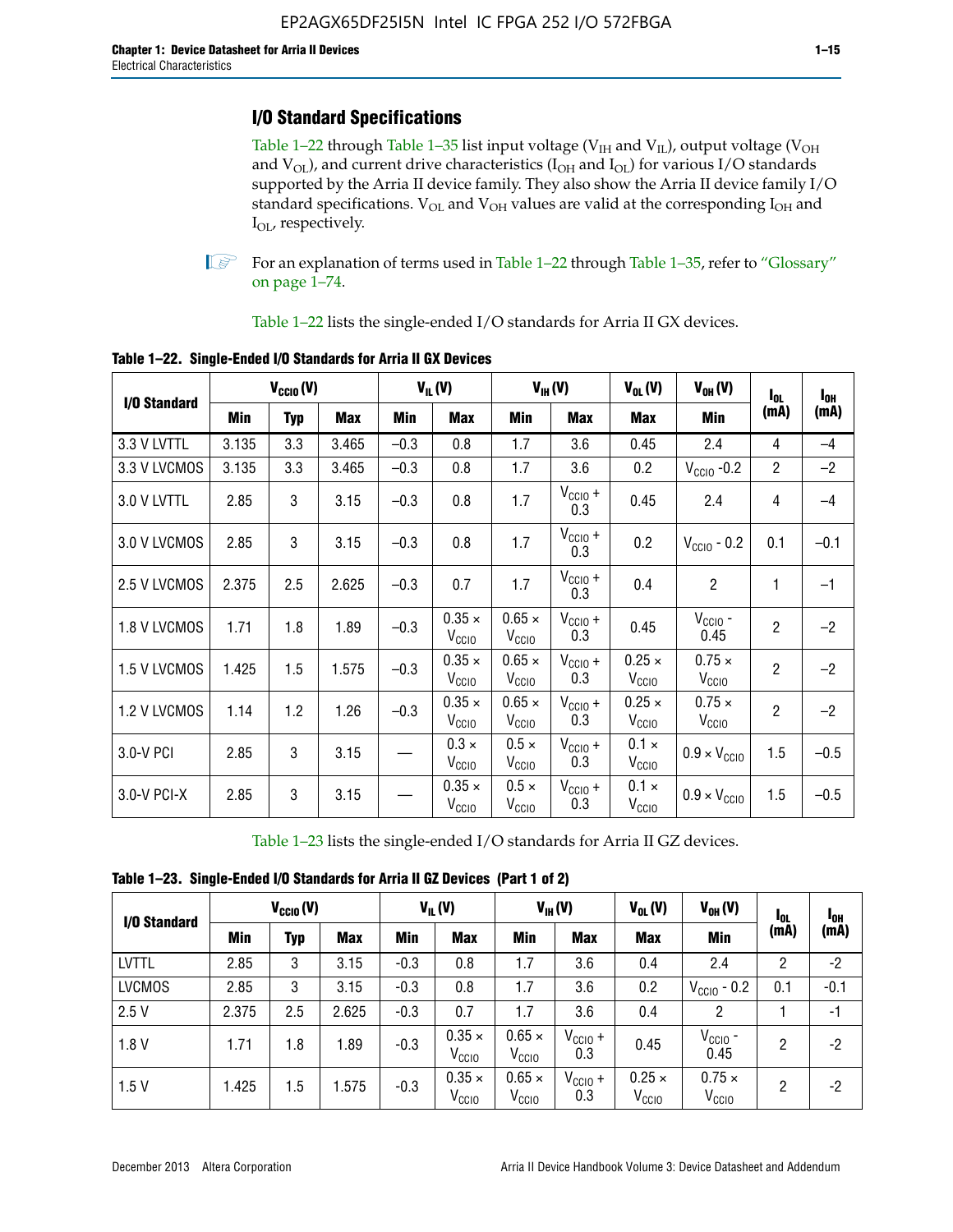| I/O Standard |      | $V_{CClO}(V)$ |            |        | $V_{IL}(V)$                        |                                    | $V_{IH} (V)$               | $V_{OL}(V)$<br>$V_{OH} (V)$        |                                    | <sup>1</sup> OL | <sup>1</sup> OH |
|--------------|------|---------------|------------|--------|------------------------------------|------------------------------------|----------------------------|------------------------------------|------------------------------------|-----------------|-----------------|
|              | Min  | Typ           | <b>Max</b> | Min    | Max                                | Min                                | <b>Max</b>                 | <b>Max</b>                         | <b>Min</b>                         | (mA)            | (mA)            |
| 1.2V         | 1.14 | 1.2           | .26        | $-0.3$ | $0.35 \times$<br>V <sub>CCIO</sub> | $0.65 \times$<br>V <sub>CCIO</sub> | $V_{\text{CC1O}} +$<br>0.3 | $0.25 \times$<br>V <sub>CCIO</sub> | $0.75 \times$<br>V <sub>CCIO</sub> | 2               | -2              |
| 3.0-V PCI    | 2.85 | 3             | 3.15       |        | $0.3 \times$<br>V <sub>CCIO</sub>  | $0.5 \times$<br>V <sub>CCIO</sub>  | 3.6                        | $0.1 \times$<br>V <sub>CCIO</sub>  | $0.9 \times V_{\text{CC10}}$       | 1.5             | $-0.5$          |
| 3.0-V PCI-X  | 2.85 | 3             | 3.15       |        | $0.35 \times$<br>V <sub>CCIO</sub> | $0.5 \times$<br>V <sub>CCIO</sub>  |                            | $0.1 \times$<br>V <sub>CCIO</sub>  | $0.9 \times V_{\text{CC10}}$       | 1.5             | $-0.5$          |

**Table 1–23. Single-Ended I/O Standards for Arria II GZ Devices (Part 2 of 2)**

Table 1–24 lists the single-ended SSTL and HSTL I/O reference voltage specifications for Arria II GX devices.

**Table 1–24. Single-Ended SSTL and HSTL I/O Reference Voltage Specifications for Arria II GX Devices**

| I/O Standard        |       | $V_{\text{CCIO}}(V)$ |            |                                    | $V_{REF}(V)$                 |                                    | $V_{TT} (V)$                       |                                   |                                    |  |
|---------------------|-------|----------------------|------------|------------------------------------|------------------------------|------------------------------------|------------------------------------|-----------------------------------|------------------------------------|--|
|                     | Min   | <b>Typ</b>           | <b>Max</b> | Min                                | <b>Typ</b>                   |                                    | Min                                | Typ                               | Max                                |  |
| SSTL-2 Class I, II  | 2.375 | 2.5                  | 2.625      | $0.49 \times$<br>V <sub>CCD</sub>  | $0.5 \times V_{\text{CCIO}}$ | $0.51 \times$<br>V <sub>CClO</sub> | $V_{REF}$ -<br>0.04                | $V_{REF}$                         | $V_{REF}$ +<br>0.04                |  |
| SSTL-18 Class I, II | 1.71  | 1.8                  | 1.89       | 0.833                              | 0.9                          | 0.969                              | $V_{REF}$ -<br>0.04                | $V_{REF}$                         | $V_{REF}$ +<br>0.04                |  |
| SSTL-15 Class I, II | 1.425 | 1.5                  | 1.575      | $0.47 \times$<br>V <sub>CCIO</sub> | $0.5 \times V_{\text{CCIO}}$ | $0.53 \times$<br>V <sub>CClO</sub> | $0.47 \times$<br>V <sub>CCIO</sub> | $0.5 \times$<br>V <sub>CCIO</sub> | $0.53 \times$<br>V <sub>CCIO</sub> |  |
| HSTL-18 Class I, II | 1.71  | 1.8                  | 1.89       | 0.85                               | 0.9                          | 0.95                               | 0.85                               | 0.9                               | 0.95                               |  |
| HSTL-15 Class I, II | 1.425 | 1.5                  | 1.575      | 0.71                               | 0.75                         | 0.79                               | 0.71                               | 0.75                              | 0.79                               |  |
| HSTL-12 Class I, II | 1.14  | 1.2                  | 1.26       | $0.48 \times$<br>V <sub>CCIO</sub> | $0.5 \times V_{\text{CCIO}}$ | $0.52 \times$<br>V <sub>CCIO</sub> |                                    | $V_{\text{CCIO}}/2$               |                                    |  |

Table 1–25 lists the single-ended SSTL and HSTL I/O reference voltage specifications for Arria II GZ devices.

**Table 1–25. Single-Ended SSTL and HSTL I/O Reference Voltage Specifications for Arria II GZ Devices** 

| I/O Standard        |       | $V_{\text{CCIO}}(V)$ |            |                                    | $V_{REF}(V)$                 |                                    | $V_{TT}(V)$                       |                     |                                    |  |
|---------------------|-------|----------------------|------------|------------------------------------|------------------------------|------------------------------------|-----------------------------------|---------------------|------------------------------------|--|
|                     | Min   | <b>Typ</b>           | <b>Max</b> | Min                                | Typ                          |                                    | Min                               | Typ                 | Max                                |  |
| SSTL-2 Class I, II  | 2.375 | 2.5                  | 2.625      | $0.49 \times$<br>V <sub>CCIO</sub> | $0.5 \times V_{\text{CC10}}$ | $0.51 \times$<br>V <sub>CCIO</sub> | $V_{REF}$ -<br>0.04               | V <sub>REF</sub>    | $V_{REF}$ +<br>0.04                |  |
| SSTL-18 Class I, II | 1.71  | 1.8                  | 1.89       | 0.833                              | 0.9                          | 0.969                              | $V_{REF}$ -<br>0.04               | V <sub>REF</sub>    | $V_{REF}$ +<br>0.04                |  |
| SSTL-15 Class I, II | 1.425 | 1.5                  | 1.575      | $0.47 \times$<br>V <sub>CCIO</sub> | $0.5 \times V_{\text{CC10}}$ | $0.53 \times$<br>V <sub>CCIO</sub> | $0.47 \times$<br>V <sub>CCD</sub> | V <sub>REF</sub>    | $0.53 \times$<br>V <sub>CCIO</sub> |  |
| HSTL-18 Class I, II | 1.71  | 1.8                  | 1.89       | 0.85                               | 0.9                          | 0.95                               |                                   | $V_{\text{CC10}}/2$ |                                    |  |
| HSTL-15 Class I, II | 1.425 | 1.5                  | 1.575      | 0.68                               | 0.75                         | 0.9                                |                                   | $V_{\rm CC10}$ /2   |                                    |  |
| HSTL-12 Class I, II | 1.14  | 1.2                  | 1.26       | $0.47 \times$<br>V <sub>CCIO</sub> | $0.5 \times V_{\text{CC10}}$ | $0.53 \times$<br>V <sub>CCIO</sub> |                                   | $V_{\text{CC10}}/2$ |                                    |  |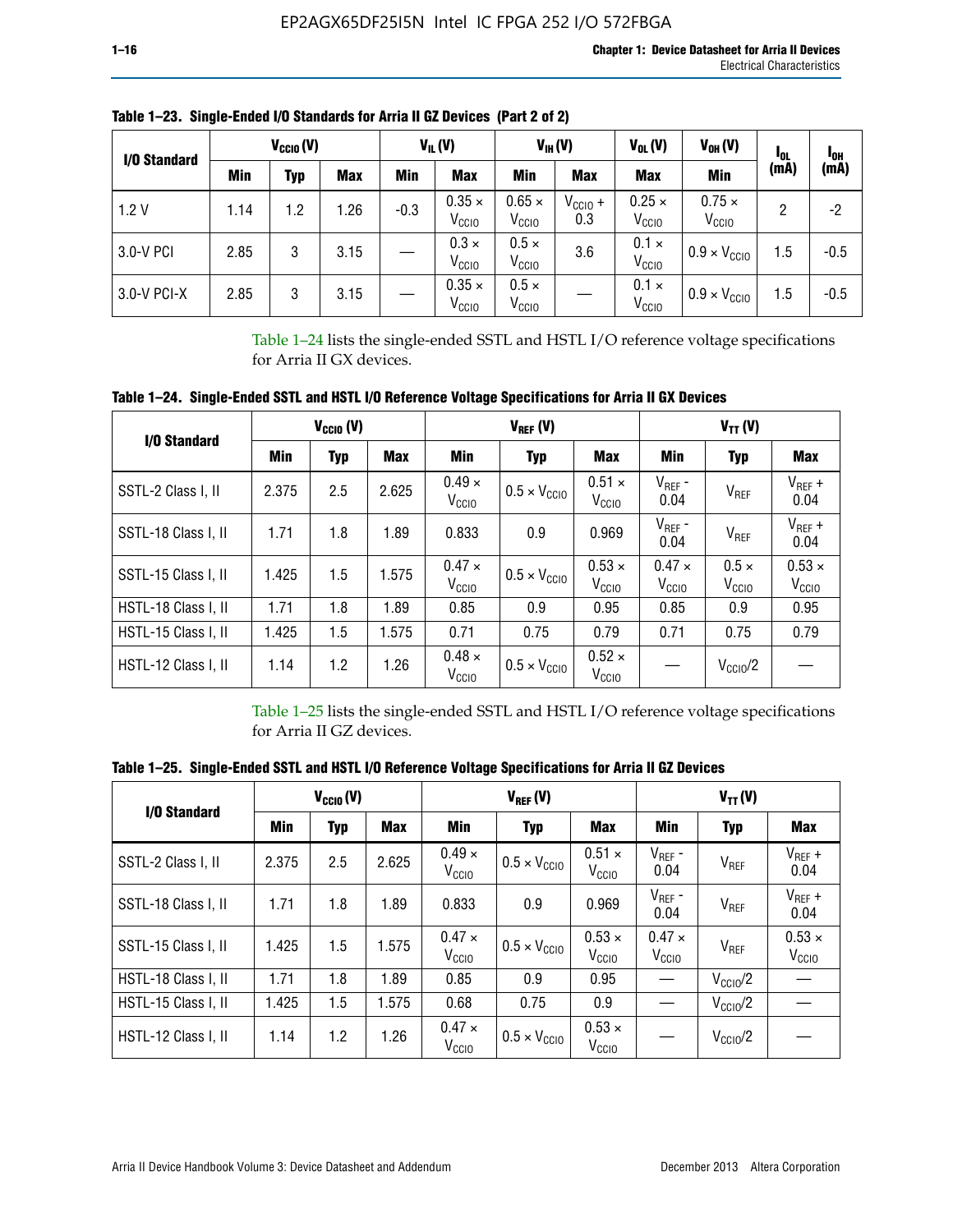Table 1–26 lists the single-ended SSTL and HSTL I/O standard signal specifications for Arria II GX devices.

| <b>I/O Standard</b> | $V_{IL(DC)}(V)$ |                                      |                      | $V_{IH(DC)}(V)$             | $V_{IL(AC)}(V)$   | $V_{IH(AC)}$ (V)     | $V_{OL}$ (V)                       | $V_{OH} (V)$                       | l <sub>ol.</sub> | $I_{0H}$ |
|---------------------|-----------------|--------------------------------------|----------------------|-----------------------------|-------------------|----------------------|------------------------------------|------------------------------------|------------------|----------|
|                     | Min             | <b>Max</b>                           | Min                  | <b>Max</b>                  | <b>Max</b>        | Min                  | <b>Max</b>                         | <b>Min</b>                         | (mA)             | (mA)     |
| SSTL-2 Class I      | $-0.3$          | $V_{REF}$ -<br>0.18                  | $V_{REF} +$<br>0.18  | $V_{\text{CCIO}} +$<br>0.3  | $V_{REF}$ - 0.35  | $V_{REF} +$<br>0.35  | $V_{TT}$ -<br>0.57                 | $V_{TT}$ +<br>0.57                 | 8.1              | $-8.1$   |
| SSTL-2 Class II     | $-0.3$          | $V_{REF}$ -<br>0.18                  | $V_{REF} +$<br>0.18  | $V_{CCIO} +$<br>0.3         | $V_{REF} - 0.35$  | $V_{REF} +$<br>0.35  | $V_{TT}$ -<br>0.76                 | $V_{TT}$ +<br>0.76                 | 16.4             | $-16.4$  |
| SSTL-18 Class I     | $-0.3$          | $V_{REF}$ -<br>0.125                 | $V_{REF}$ +<br>0.125 | $V_{\text{CC1O}} +$<br>0.3  | $V_{REF}$ - 0.25  | $V_{REF}$ +<br>0.25  | $V_{TT}$ -<br>0.475                | $V_{TT}$ +<br>0.475                | 6.7              | $-6.7$   |
| SSTL-18 Class II    | $-0.3$          | $V_{REF}$ -<br>0.125                 | $V_{REF}$ +<br>0.125 | $V_{\text{CCIO}} +$<br>0.3  | $V_{REF}$ - 0.25  | $V_{REF}$ +<br>0.25  | 0.28                               | $V_{CGIO}$ -<br>0.28               | 13.4             | $-13.4$  |
| SSTL-15 Class I     | $-0.3$          | $V_{REF}$ -<br>0.1                   | $V_{REF}$ +<br>0.1   | $V_{\text{CCIO}} +$<br>0.3  | $V_{REF}$ - 0.175 | $V_{REF}$ +<br>0.175 | $0.2 \times$<br>V <sub>CCIO</sub>  | $0.8 \times$<br>V <sub>CCIO</sub>  | 8                | $-8$     |
| SSTL-15 Class II    | $-0.3$          | $V_{REF}$ -<br>0.1                   | $V_{REF}$ +<br>0.1   | $V_{\text{CCIO}} +$<br>0.3  | $V_{REF} - 0.175$ | $V_{REF}$ +<br>0.175 | $0.2 \times$<br>V <sub>CCIO</sub>  | $0.8 \times$<br>V <sub>CCIO</sub>  | 16               | $-16$    |
| HSTL-18 Class I     | $-0.3$          | $V_{REF}$ -<br>0.1                   | $V_{REF}$ +<br>0.1   | $V_{\text{CCIO}} +$<br>0.3  | $V_{REF} - 0.2$   | $V_{REF}$ + 0.2      | 0.4                                | $V_{CGIO}$ -<br>0.4                | 8                | $-8$     |
| HSTL-18 Class II    | $-0.3$          | $V_{REF}$ -<br>0.1                   | $V_{REF}$ +<br>0.1   | $V_{\text{CC1O}} +$<br>0.3  | $V_{REF}$ - 0.2   | $V_{REF}$ + 0.2      | 0.4                                | $V_{\text{CCIO}}$ -<br>0.4         | 16               | $-16$    |
| HSTL-15 Class I     | $-0.3$          | $V_{REF}$ -<br>0.1                   | $V_{REF}$ +<br>0.1   | $V_{\text{CC1O}} +$<br>0.3  | $V_{REF} - 0.2$   | $V_{REF}$ + 0.2      | 0.4                                | $V_{\text{CCIO}}$ -<br>0.4         | 8                | $-8$     |
| HSTL-15 Class II    | $-0.3$          | $\mathsf{V}_{\mathsf{REF}}$ -<br>0.1 | $V_{REF}$ +<br>0.1   | $V_{\text{CCIO}} +$<br>0.3  | $V_{REF}$ - 0.2   | $V_{REF}$ + 0.2      | 0.4                                | $V_{CCIO}$ -<br>0.4                | 16               | $-16$    |
| HSTL-12 Class I     | $-0.15$         | $V_{REF}$ -<br>0.08                  | $V_{REF}$ +<br>0.08  | $V_{CClO} +$<br>0.15        | $V_{REF} - 0.15$  | $V_{REF} +$<br>0.15  | $0.25 \times$<br>V <sub>CCIO</sub> | $0.75 \times$<br>V <sub>CCIO</sub> | 8                | $-8$     |
| HSTL-12 Class II    | $-0.15$         | $V_{REF}$ -<br>0.08                  | $V_{REF}$ +<br>0.08  | $V_{\text{CCIO}} +$<br>0.15 | $V_{REF}$ - 0.15  | $V_{REF} +$<br>0.15  | $0.25 \times$<br>V <sub>CCIO</sub> | $0.75 \times$<br>V <sub>CCIO</sub> | 14               | $-14$    |

**Table 1–26. Single-Ended SSTL and HSTL I/O Standard Signal Specifications for Arria II GX Devices** 

Table 1–27 lists the single-ended SSTL and HSTL I/O standard signal specifications for Arria II GZ devices.

| Table 1–27. Single-Ended SSTL and HSTL I/O Standards Signal Specifications for Arria II GZ Devices (Part 1 of 2) |  |  |  |  |
|------------------------------------------------------------------------------------------------------------------|--|--|--|--|
|                                                                                                                  |  |  |  |  |

| I/O Standard     |        | $V_{IL(DC)}$ (V)     |                      | $V_{IH(DC)}$ (V)           | $V_{IL(AC)}(V)$      | $V_{IH(AC)}(V)$      | $V_{OL}$ (V)                      | $V_{OH} (V)$                   | l <sub>ol.</sub> | l <sub>oh</sub> |
|------------------|--------|----------------------|----------------------|----------------------------|----------------------|----------------------|-----------------------------------|--------------------------------|------------------|-----------------|
|                  | Min    | <b>Max</b>           | <b>Min</b>           | <b>Max</b>                 | <b>Max</b>           | Min                  | <b>Max</b>                        | Min                            | (mA)             | (mA)            |
| SSTL-2 Class I   | $-0.3$ | $V_{REF}$ -<br>0.15  | $V_{REF} +$<br>0.15  | $V_{\text{CC1O}} +$<br>0.3 | $V_{REF}$ -<br>0.31  | $V_{REF} +$<br>0.31  | $V_{TT}$ -<br>0.57                | $V_{TT}$ +<br>0.57             | 8.1              | $-8.1$          |
| SSTL-2 Class II  | $-0.3$ | $V_{REF}$ -<br>0.15  | $V_{REF} +$<br>0.15  | $V_{CClO} +$<br>0.3        | $V_{REF}$ -<br>0.31  | $V_{REF} +$<br>0.31  | $V_{TT}$ -<br>0.76                | $V_{TT}$ +<br>0.76             | 16.2             | $-16.2$         |
| SSTL-18 Class I  | $-0.3$ | $V_{REF}$ -<br>0.125 | $V_{REF}$ +<br>0.125 | $V_{CClO} +$<br>0.3        | $V_{REF}$ -<br>0.25  | $V_{REF}$ +<br>0.25  | $V_{TT}$ -<br>0.475               | $V_{TT}$ +<br>0.475            | 6.7              | $-6.7$          |
| SSTL-18 Class II | $-0.3$ | $V_{REF}$ -<br>0.125 | $V_{REF}$ +<br>0.125 | $V_{\text{CC1O}} +$<br>0.3 | $V_{REF}$ -<br>0.25  | $V_{REF}$ +<br>0.25  | 0.28                              | $V_{\rm CCIO}$ -<br>0.28       | 13.4             | $-13.4$         |
| SSTL-15 Class I  |        | $V_{REF}$ -<br>0.1   | $V_{REF}$ +<br>0.1   |                            | $V_{REF}$ -<br>0.175 | $V_{REF}$ +<br>0.175 | $0.2 \times$<br>V <sub>CCIO</sub> | $0.8 \times$<br>$V_{\rm CClO}$ | 8                | -8              |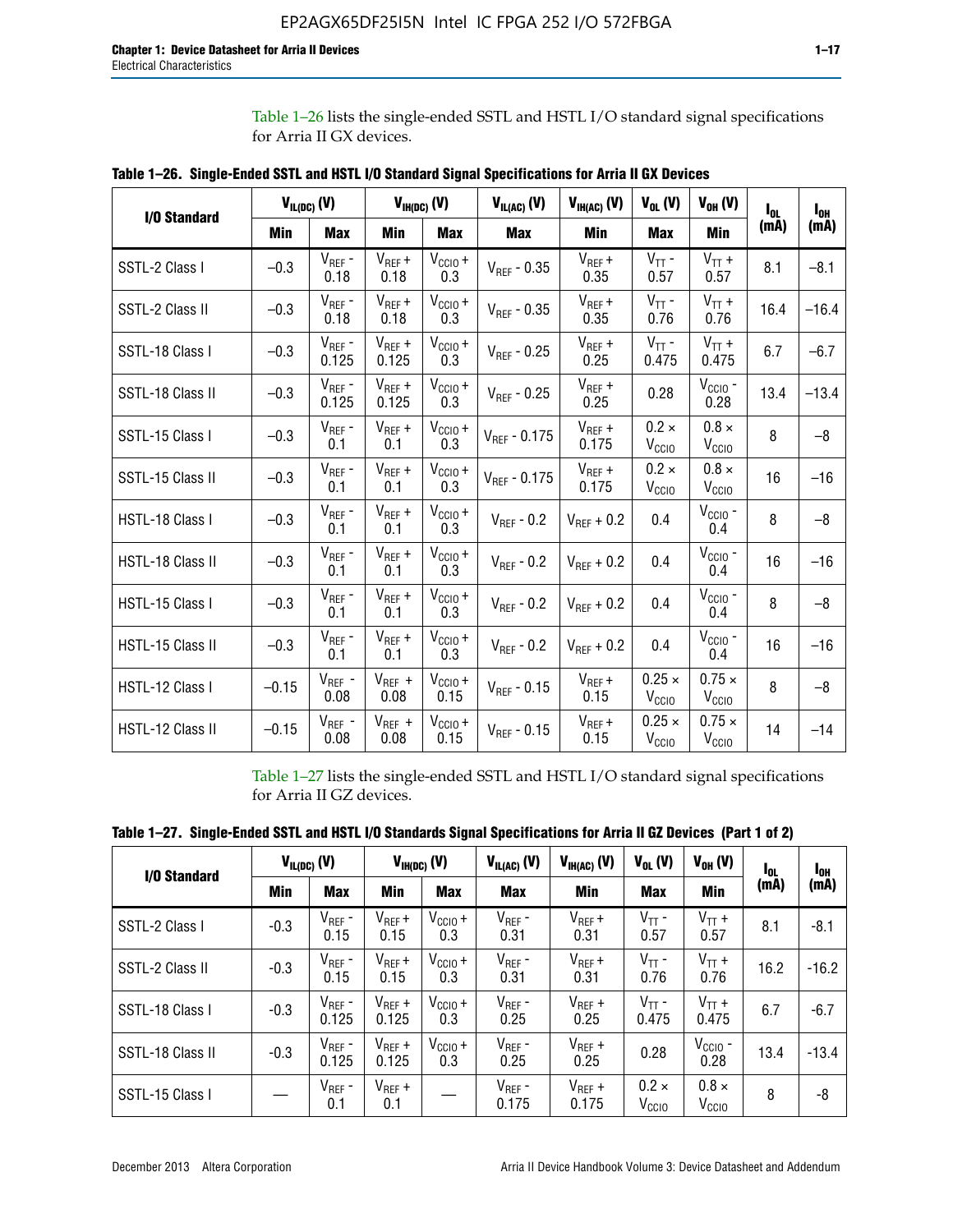| I/O Standard     |         | $V_{IL(DC)}$ (V)    |                     | $V_{H(DC)}(V)$       | $V_{IL(AC)}(V)$        | $V_{IH(AC)}(V)$        | $V_{OL}$ (V)                      | $V_{OH} (V)$                       | I <sub>OL</sub> | $I_{0H}$ |
|------------------|---------|---------------------|---------------------|----------------------|------------------------|------------------------|-----------------------------------|------------------------------------|-----------------|----------|
|                  | Min     | <b>Max</b>          | Min                 | <b>Max</b>           | <b>Max</b>             | Min                    | <b>Max</b>                        | Min                                | (mA)            | (mA)     |
| SSTL-15 Class II |         | $V_{REF}$ -<br>0.1  | $V_{REF}$ +<br>0.1  |                      | $V_{REF}$ -<br>0.175   | $V_{REF}$ +<br>0.175   | $0.2 \times$<br>V <sub>CCIO</sub> | $0.8 \times$<br>V <sub>CCIO</sub>  | 16              | -16      |
| HSTL-18 Class I  |         | $V_{REF}$ -<br>0.1  | $V_{REF}$ +<br>0.1  |                      | $V_{\text{RFF}}$ - 0.2 | $V_{\text{RFF}} + 0.2$ | 0.4                               | $V_{\rm CCIO}$ -<br>0.4            | 8               | -8       |
| HSTL-18 Class II |         | $V_{REF}$ -<br>0.1  | $V_{REF}$ +<br>0.1  |                      | $V_{REF}$ - 0.2        | $V_{RFF}$ + 0.2        | 0.4                               | $V_{\text{CCIO}}$ -<br>0.4         | 16              | $-16$    |
| HSTL-15 Class I  |         | $V_{REF}$ -<br>0.1  | $V_{REF}$ +<br>0.1  |                      | $V_{\text{RFF}}$ - 0.2 | $V_{RFF}$ + 0.2        | 0.4                               | $V_{\text{CCIO}}$ -<br>0.4         | 8               | -8       |
| HSTL-15 Class II |         | $V_{REF}$ -<br>0.1  | $V_{REF}$ +<br>0.1  |                      | $V_{REF}$ - 0.2        | $V_{RFF}$ + 0.2        | 0.4                               | $V_{\text{CCIO}}$ -<br>0.4         | 16              | $-16$    |
| HSTL-12 Class I  | $-0.15$ | $V_{REF}$ -<br>0.08 | $V_{REF}$ +<br>0.08 | $V_{CCIO} +$<br>0.15 | $V_{REF}$ -<br>0.15    | $V_{REF} +$<br>0.15    | $0.25\times$<br>V <sub>CCIO</sub> | $0.75\times$<br>V <sub>CCIO</sub>  | 8               | -8       |
| HSTL-12 Class II | $-0.15$ | $V_{REF}$ -<br>0.08 | $V_{REF}$ +<br>0.08 | $V_{CCIO} +$<br>0.15 | $V_{REF}$ -<br>0.15    | $V_{REF}$ +<br>0.15    | $0.25\times$<br>V <sub>CCIO</sub> | $0.75 \times$<br>V <sub>CCIO</sub> | 16              | -16      |

**Table 1–27. Single-Ended SSTL and HSTL I/O Standards Signal Specifications for Arria II GZ Devices (Part 2 of 2)**

Table 1–28 lists the differential SSTL I/O standards for Arria II GX devices.

**Table 1–28. Differential SSTL I/O Standards for Arria II GX Devices**

| I/O Standard        |       | $V_{\text{CCIO}}(V)$ |            |            | $V_{SWING(DC)}$ (V) | $V_{X(AC)}(V)$                  |                 |                                 | $V_{SWING(AC)}$ (V) |                   | $V_{OX(AC)}$ (V)             |                 |                                |
|---------------------|-------|----------------------|------------|------------|---------------------|---------------------------------|-----------------|---------------------------------|---------------------|-------------------|------------------------------|-----------------|--------------------------------|
|                     | Min   | Typ                  | <b>Max</b> | <b>Min</b> | <b>Max</b>          | Min                             | Typ             | <b>Max</b>                      | <b>Min</b>          | <b>Max</b>        | Min                          | Typ             | <b>Max</b>                     |
| SSTL-2 Class I, II  | 2.375 | 2.5                  | 2.625      | 0.36       | V <sub>CCIO</sub>   | $V_{\text{CC10}}/2$<br>$-0.2$   |                 | $V_{\rm CC10}$ /2<br>$+0.2$     | 0.7                 | V <sub>CCIO</sub> | $V_{\rm CC10}$ /2<br>$-0.15$ |                 | $V_{\text{CCIO}}/2$<br>$+0.15$ |
| SSTL-18 Class I, II | 1.71  | 1.8                  | l.89       | 0.25       | V <sub>CCIO</sub>   | $V_{\text{CCIO}}/2$<br>$-0.175$ |                 | $V_{\text{CC10}}/2$<br>$+0.175$ | 0.5                 | V <sub>CCIO</sub> | $V_{\text{CC10}}/2$<br>0.125 |                 | $V_{\text{CCIO}}/2$<br>0.125   |
| SSTL-15 Class I, II | 1.425 | 1.5                  | .575       | 0.2        |                     |                                 | $V_{CCIO}$<br>2 |                                 | 0.35                |                   |                              | $V_{CCIO}$<br>റ |                                |

Table 1–29 lists the differential SSTL I/O standards for Arria II GZ devices

**Table 1–29. Differential SSTL I/O Standards for Arria II GZ Devices**

| I/O Standard        |       | $V_{\text{CCIO}}(V)$ |            |      | $V_{SWING(DC)}(V)$          | $V_{X(AC)}(V)$                |                     |                                   |      | $V_{SWING(AC)}$ (V)         | $V_{OX(AC)}(V)$                |                 |                                 |
|---------------------|-------|----------------------|------------|------|-----------------------------|-------------------------------|---------------------|-----------------------------------|------|-----------------------------|--------------------------------|-----------------|---------------------------------|
|                     | Min   | Typ                  | <b>Max</b> | Min  | <b>Max</b>                  | Min                           | Typ                 | <b>Max</b>                        | Min  | <b>Max</b>                  | Min                            | Typ             | <b>Max</b>                      |
| SSTL-2 Class I, II  | 2.375 | 2.5                  | 2.625      | 0.3  | V <sub>CCIO</sub><br>$+0.6$ | $V_{\text{CC1O}}/2$<br>$-0.2$ |                     | $V_{\text{CCIO}}/2$<br>$+0.2$     | 0.62 | V <sub>CCIO</sub><br>$+0.6$ | $V_{\text{CC10}}/2$<br>$-0.15$ |                 | $V_{\text{CC10}}/2$<br>$+0.15$  |
| SSTL-18 Class I, II | 1.71  | 1.8                  | 1.89       | 0.25 | V <sub>CCIO</sub><br>$+0.6$ | $V_{\text{CCIO}}/2$<br>0.175  |                     | $V_{\text{CCIO}}/2$<br>÷<br>0.175 | 0.5  | V <sub>CCIO</sub><br>$+0.6$ | $V_{\text{CC10}}/2$<br>- 0.125 |                 | $V_{\text{CC10}}/2$<br>$+0.125$ |
| SSTL-15 Class I, II | 1.425 | 1.5                  | .575       | 0.2  |                             |                               | $V_{\rm CCIO}$<br>2 |                                   | 0.35 |                             |                                | $V_{CClO}$<br>2 |                                 |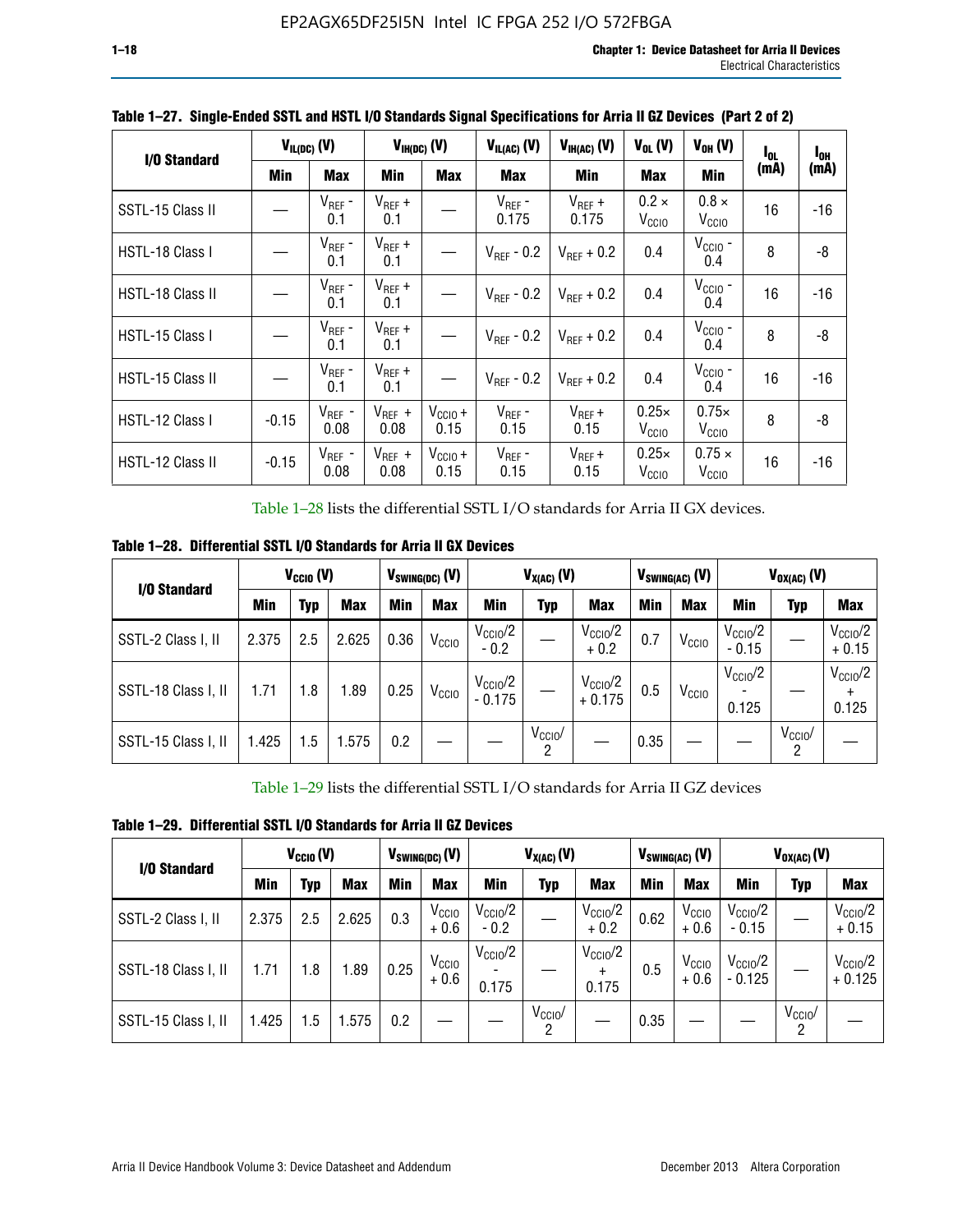Table 1–30 lists the HSTL I/O standards for Arria II GX devices.

| I/O Standard        |            | $V_{CGI0} (V)$ |            |      | $V_{\text{DIF(DC)}}$ (V) |            | $V_{X(AC)}(V)$                    |            |                                       | $V_{CM(DC)}(V)$                   |                                    |     | $V_{DIF(AC)}(V)$ |
|---------------------|------------|----------------|------------|------|--------------------------|------------|-----------------------------------|------------|---------------------------------------|-----------------------------------|------------------------------------|-----|------------------|
|                     | <b>Min</b> | Typ            | <b>Max</b> | Min  | <b>Max</b>               | <b>Min</b> | Typ                               | <b>Max</b> | Min                                   | Typ                               | <b>Max</b>                         | Min | <b>Max</b>       |
| HSTL-18 Class I     | 1.71       | . 8            | .89        | 0.2  | —                        | 0.85       |                                   | 0.95       | 0.88                                  |                                   | 0.95                               | 0.4 |                  |
| HSTL-15 Class I, II | l.425      | .5             | .575       | 0.2  |                          | 0.71       |                                   | 0.79       | 0.71                                  |                                   | 0.79                               | 0.4 |                  |
| HSTL-12 Class I, II | 1.14       | $\cdot$ .2     | .26        | 0.16 |                          |            | $0.5 \times$<br>V <sub>CCIO</sub> |            | 0.48<br>$\times$<br>V <sub>CCIO</sub> | $0.5 \times$<br>V <sub>CCIO</sub> | $0.52 \times$<br>V <sub>CCIO</sub> | 0.3 |                  |

**Table 1–30. Differential HSTL I/O Standards for Arria II GX Devices**

Table 1–31 lists the HSTL I/O standards for Arria II GZ devices.

**Table 1–31. Differential HSTL I/O Standards for Arria II GZ Devices**

| I/O Standard        |       | $V_{\text{CCIO}}(V)$ |            |            | $V_{\text{DIF(DC)}}(V)$     |      | $V_{X(AC)}(V)$                    |            |                                   | $V_{CM(DC)}$ (V)                  |                                   |     | $V_{DIF(AC)}$ (V)                      |
|---------------------|-------|----------------------|------------|------------|-----------------------------|------|-----------------------------------|------------|-----------------------------------|-----------------------------------|-----------------------------------|-----|----------------------------------------|
|                     | Min   | Typ                  | <b>Max</b> | <b>Min</b> | <b>Max</b>                  | Min  | Typ                               | <b>Max</b> | <b>Min</b>                        | Typ                               | <b>Max</b>                        | Min | <b>Max</b>                             |
| HSTL-18 Class I     | 71، ا | 1.8                  | .89        | 0.2        |                             | 0.78 |                                   | 1.12       | 0.78                              |                                   | 1.12                              | 0.4 |                                        |
| HSTL-15 Class I, II | .425  | .5                   | .575       | 0.2        | —                           | 0.68 |                                   | 0.9        | 0.68                              |                                   | 0.9                               | 0.4 |                                        |
| HSTL-12 Class I, II | l.14  | 1.2                  | .26        | 0.16       | V <sub>CCIO</sub><br>$+0.3$ |      | $0.5 \times$<br>V <sub>CCIO</sub> |            | $0.4 \times$<br>V <sub>CCIO</sub> | $0.5 \times$<br>V <sub>CCIO</sub> | $0.6 \times$<br>V <sub>CCIO</sub> | 0.3 | V <sub>CCIO</sub><br>$\ddot{}$<br>0.48 |

Table 1–32 lists the differential I/O standard specifications for Arria II GX devices.

**Table 1–32. Differential I/O Standard Specifications for Arria II GX Devices** *(Note 1)*

| 1/0                  |       | $V_{CGI0} (V)$ |            |     | $V_{ID}$ (mV)       |            |      | $V_{IGM} (V)$ (2) |       | $V_{OD} (V)$ (3) |     |       | $V_{OCM}$ (V) |            |
|----------------------|-------|----------------|------------|-----|---------------------|------------|------|-------------------|-------|------------------|-----|-------|---------------|------------|
| <b>Standard</b>      | Min   | <b>Typ</b>     | <b>Max</b> | Min | Cond.               | <b>Max</b> | Min  | <b>Max</b>        | Min   | <b>Typ</b>       | Max | Min   | <b>Typ</b>    | <b>Max</b> |
| 2.5V<br><b>LVDS</b>  | 2.375 | 2.5            | 2.625      | 100 | $V_{CM} =$<br>1.25V |            | 0.05 | 1.80              | 0.247 |                  | 0.6 | 1.125 | 1.25          | 1.375      |
| RSDS<br>(4)          | 2.375 | 2.5            | 2.625      |     |                     |            |      |                   | 0.1   | 0.2              | 0.6 | 0.5   | 1.2           | 1.4        |
| Mini-LVDS<br>(4)     | 2.375 | 2.5            | 2.625      |     |                     |            |      |                   | 0.25  | —                | 0.6 |       | 1.2           | 1.4        |
| <b>LVPECL</b><br>(5) | 2.375 | 2.5            | 2.625      | 300 |                     |            | 0.6  | 1.8               |       |                  |     |       |               |            |
| BLVDS $(6)$          | 2.375 | 2.5            | 2.625      | 100 |                     |            |      |                   |       |                  |     |       |               |            |

## **Notes to Table 1–32***:*

(1) The 1.5 V PCML transceiver I/O standard specifications are described in "Transceiver Performance Specifications" on page 1–21.

(2)  $V_{IN}$  range:  $0 \le V_{IN} \le 1.85$  V.

(3) R<sub>L</sub> range:  $90 \leq R$ L  $\leq 110 \Omega$ .

- (4) The RSDS and mini-LVDS I/O standards are only supported for differential outputs.
- (5) The LVPECL input standard is supported at the dedicated clock input pins (GCLK) only.
- (6) There are no fixed  $V_{ICM}$ ,  $V_{OD}$ , and  $V_{OCM}$  specifications for BLVDS. These specifications depend on the system topology.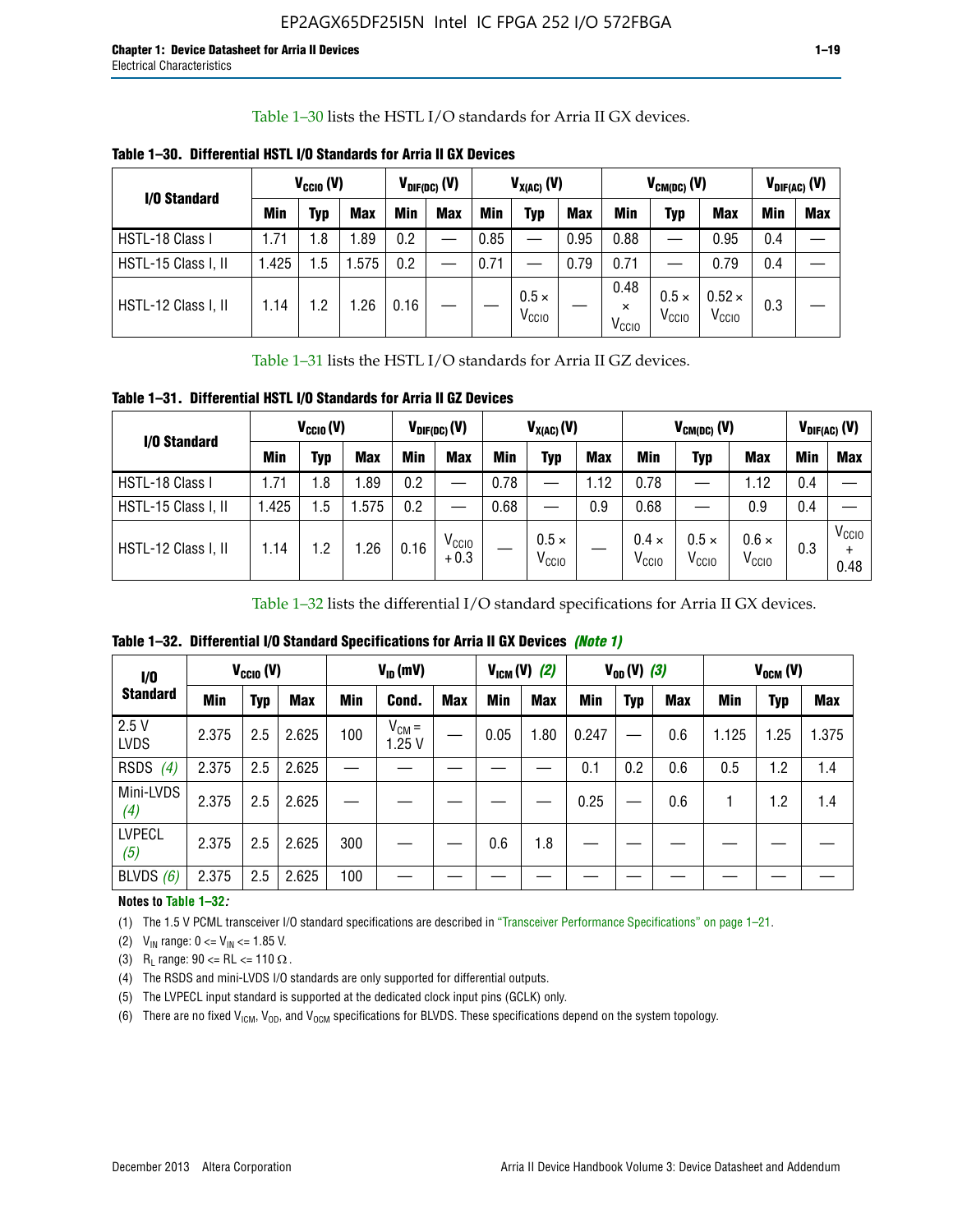Table 1–33 lists the differential I/O standard specifications for Arria II GZ devices.

| 1/0                          |       | $V_{CCl0} (V)$ |            |            | $V_{ID}$ (mV)       |            | $V_{IGM(DC)}$ (V) |            |       | $V_{OD} (V) (3)$ |            |       | $V_{OCM} (V) (3)$ |            |
|------------------------------|-------|----------------|------------|------------|---------------------|------------|-------------------|------------|-------|------------------|------------|-------|-------------------|------------|
| <b>Standard</b><br>(2)       | Min   | <b>Typ</b>     | <b>Max</b> | <b>Min</b> | Cond.               | <b>Max</b> | <b>Min</b>        | <b>Max</b> | Min   | <b>Typ</b>       | <b>Max</b> | Min   | <b>Typ</b>        | <b>Max</b> |
| 2.5V<br><b>LVDS</b><br>(HIO) | 2.375 | 2.5            | 2.625      | 100        | $V_{CM} =$<br>1.25V |            | 0.05              | 1.8        | 0.247 |                  | 0.6        | 1.125 | 1.25              | 1.375      |
| 2.5V<br><b>LVDS</b><br>(VIO) | 2.375 | 2.5            | 2.625      | 100        | $V_{CM} =$<br>1.25V |            | 0.05              | 1.8        | 0.247 |                  | 0.6        | 1     | 1.25              | 1.5        |
| <b>RSDS</b><br>(HIO)         | 2.375 | 2.5            | 2.625      | 100        | $V_{CM} =$<br>1.25V |            | 0.3               | 1.4        | 0.1   | 0.2              | 0.6        | 0.5   | 1.2               | 1.4        |
| <b>RSDS</b><br>(VIO)         | 2.375 | 2.5            | 2.625      | 100        | $V_{CM} =$<br>1.25V |            | 0.3               | 1.4        | 0.1   | 0.2              | 0.6        | 0.5   | 1.2               | 1.5        |
| Mini-LVDS<br>(HIO)           | 2.375 | 2.5            | 2.625      | 200        | —                   | 600        | 0.4               | 1.32<br>5  | 0.25  |                  | 0.6        | 1     | 1.2               | 1.4        |
| Mini-LVDS<br>(VIO)           | 2.375 | 2.5            | 2.625      | 200        |                     | 600        | 0.4               | 1.32<br>5  | 0.25  |                  | 0.6        | 1     | 1.2               | 1.5        |
| <b>LVPECL</b>                | 2.375 | 2.5            | 2.625      | 300        |                     |            | 0.6               | 1.8        |       |                  |            |       |                   |            |
| BLVDS $(4)$                  | 2.375 | 2.5            | 2.625      | 100        |                     |            |                   |            |       |                  |            |       |                   |            |

**Table 1–33. Differential I/O Standard Specifications for Arria II GZ Devices** *(Note 1)*

#### **Notes to Table 1–33***:*

(1) 1.4-V/1.5-V PCML transceiver I/O standard specifications are described in "Transceiver Performance Specifications" on page 1–21.

(2) Vertical I/O (VIO) is top and bottom I/Os; horizontal I/O (HIO) is left and right I/Os.

(3) R<sub>l</sub> range:  $90 \leq R L \leq 110 \Omega$ .

(4) There are no fixed  $V_{ICM}$ ,  $V_{OD}$ , and  $V_{OCM}$  specifications for BLVDS. These specifications depend on the system topology.

## **Power Consumption for the Arria II Device Family**

Altera offers two ways to estimate power for a design:

- Using the Microsoft Excel-based Early Power Estimator
- Using the Quartus<sup>®</sup> II PowerPlay Power Analyzer feature

The interactive Microsoft Excel-based Early Power Estimator is typically used prior to designing the FPGA in order to get a magnitude estimate of the device power. The Quartus II PowerPlay Power Analyzer provides better quality estimates based on the specifics of the design after place-and-route is complete. The PowerPlay Power Analyzer can apply a combination of user-entered, simulation-derived, and estimated signal activities which, when combined with detailed circuit models, can yield very accurate power estimates.

f For more information about power estimation tools, refer to the *[PowerPlay Early Power](http://www.altera.com/literature/ug/ug_epe.pdf?GSA_pos=5&WT.oss_r=1&WT.oss=powerplay early power estimator)  [Estimator User Guide](http://www.altera.com/literature/ug/ug_epe.pdf?GSA_pos=5&WT.oss_r=1&WT.oss=powerplay early power estimator)* and the *[PowerPlay Power Analysis](http://www.altera.com/literature/hb/qts/qts_qii53013.pdf)* chapter in volume 3 of the *Quartus II Handbook*.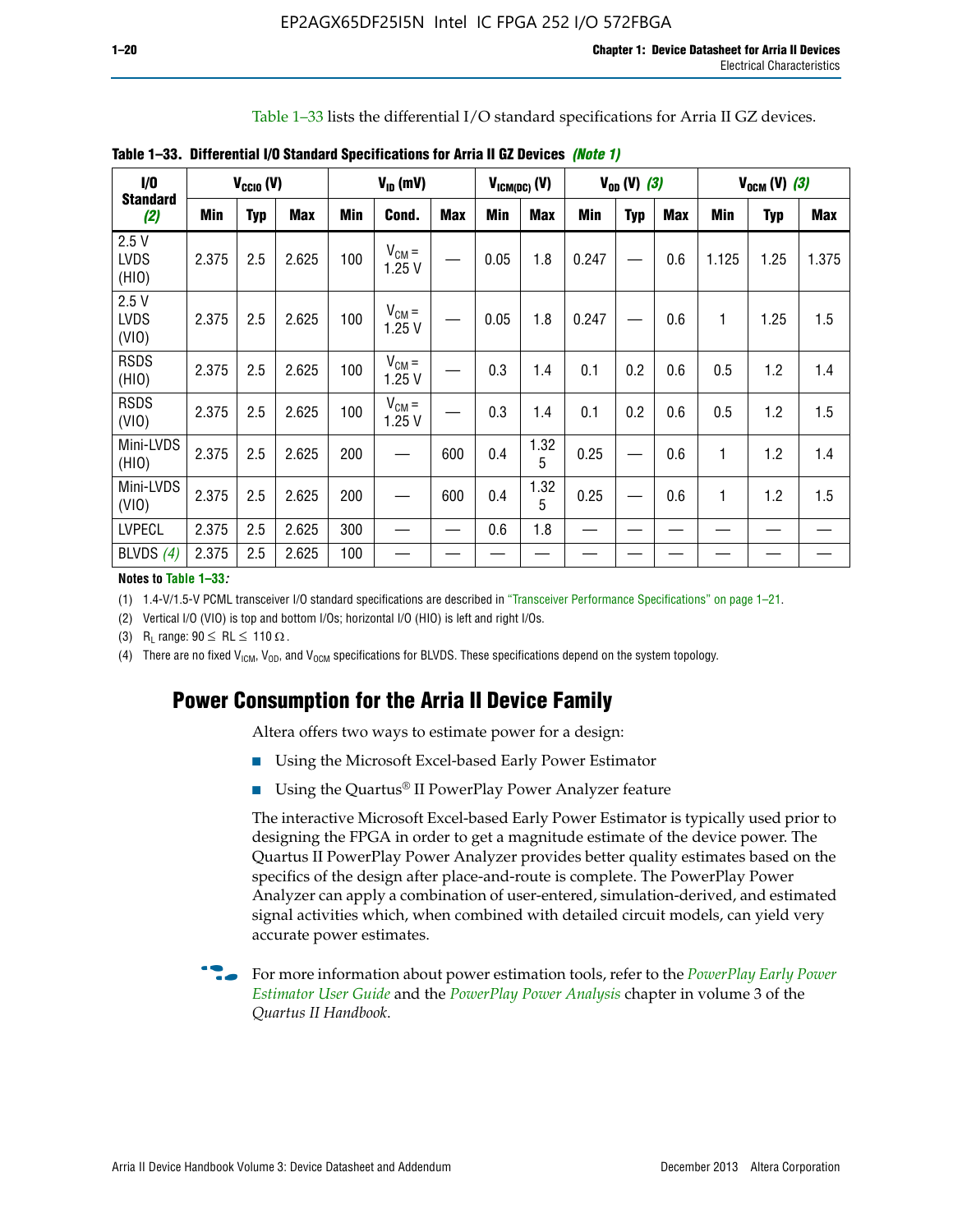# **Switching Characteristics**

This section provides performance characteristics of the Arria II GX and GZ core and periphery blocks for commercial grade devices. The following tables are considered final and are based on actual silicon characterization and testing. These numbers reflect the actual performance of the device under worst-case silicon process, voltage, and junction temperature conditions.

# **Transceiver Performance Specifications**

Table 1–34 lists the Arria II GX transceiver specifications.

## **Table 1–34. Transceiver Specifications for Arria II GX Devices** *(Note 1)* **(Part 1 of 7)**

| Symbol/                                          |                  |            | $\mathbf{13}$ |            |            | C <sub>4</sub> |                                                                         |                          | <b>C5 and 15</b> |            |            | C <sub>6</sub>           |            |               |
|--------------------------------------------------|------------------|------------|---------------|------------|------------|----------------|-------------------------------------------------------------------------|--------------------------|------------------|------------|------------|--------------------------|------------|---------------|
| <b>Description</b>                               | <b>Condition</b> | <b>Min</b> | <b>Typ</b>    | <b>Max</b> | <b>Min</b> | <b>Typ</b>     | <b>Max</b>                                                              | <b>Min</b>               | <b>Typ</b>       | <b>Max</b> | <b>Min</b> | <b>Typ</b>               | <b>Max</b> | <b>Unit</b>   |
| <b>Reference Clock</b>                           |                  |            |               |            |            |                |                                                                         |                          |                  |            |            |                          |            |               |
| Supported I/O<br><b>Standards</b>                |                  |            |               |            |            |                | 1.2-V PCML, 1.5-V PCML, 2.5-V PCML, Differential LVPECL, LVDS, and HCSL |                          |                  |            |            |                          |            |               |
| Input frequency<br>from REFCLK<br>input pins     |                  | 50         |               | 622.08     | 50         |                | 622.08                                                                  | 50                       | —                | 622.08     | 50         |                          | 622.08     | <b>MHz</b>    |
| Input frequency<br>from PLD input                |                  | 50         |               | 200        | 50         |                | 200                                                                     | 50                       |                  | 200        | 50         |                          | 200        | MHz           |
| Absolute V <sub>MAX</sub><br>for a REFCLK pin    |                  |            |               | 2.2        |            |                | 2.2                                                                     | —                        |                  | 2.2        |            |                          | 2.2        | $\mathsf{V}$  |
| Absolute V <sub>MIN</sub> for<br>a REFCLK pin    |                  | $-0.3$     |               |            | $-0.3$     |                |                                                                         | $-0.3$                   | -                |            | $-0.3$     |                          | —          | $\mathsf{V}$  |
| Rise/fall time (2)                               |                  |            | —             | 0.2        | —          | —              | 0.2                                                                     | $\overline{\phantom{0}}$ | —                | 0.2        | —          | $\overline{\phantom{0}}$ | 0.2        | UI            |
| Duty cycle                                       |                  | 45         |               | 55         | 45         |                | 55                                                                      | 45                       | —                | 55         | 45         |                          | 55         | $\frac{0}{0}$ |
| Peak-to-peak<br>differential input<br>voltage    |                  | 200        |               | 2000       | 200        |                | 2000                                                                    | 200                      | —                | 2000       | 200        |                          | 2000       | mV            |
| Spread-spectrum<br>modulating clock<br>frequency | PCIe             | 30         |               | 33         | 30         |                | 33                                                                      | 30                       |                  | 33         | 30         |                          | 33         | kHz           |

**1–21**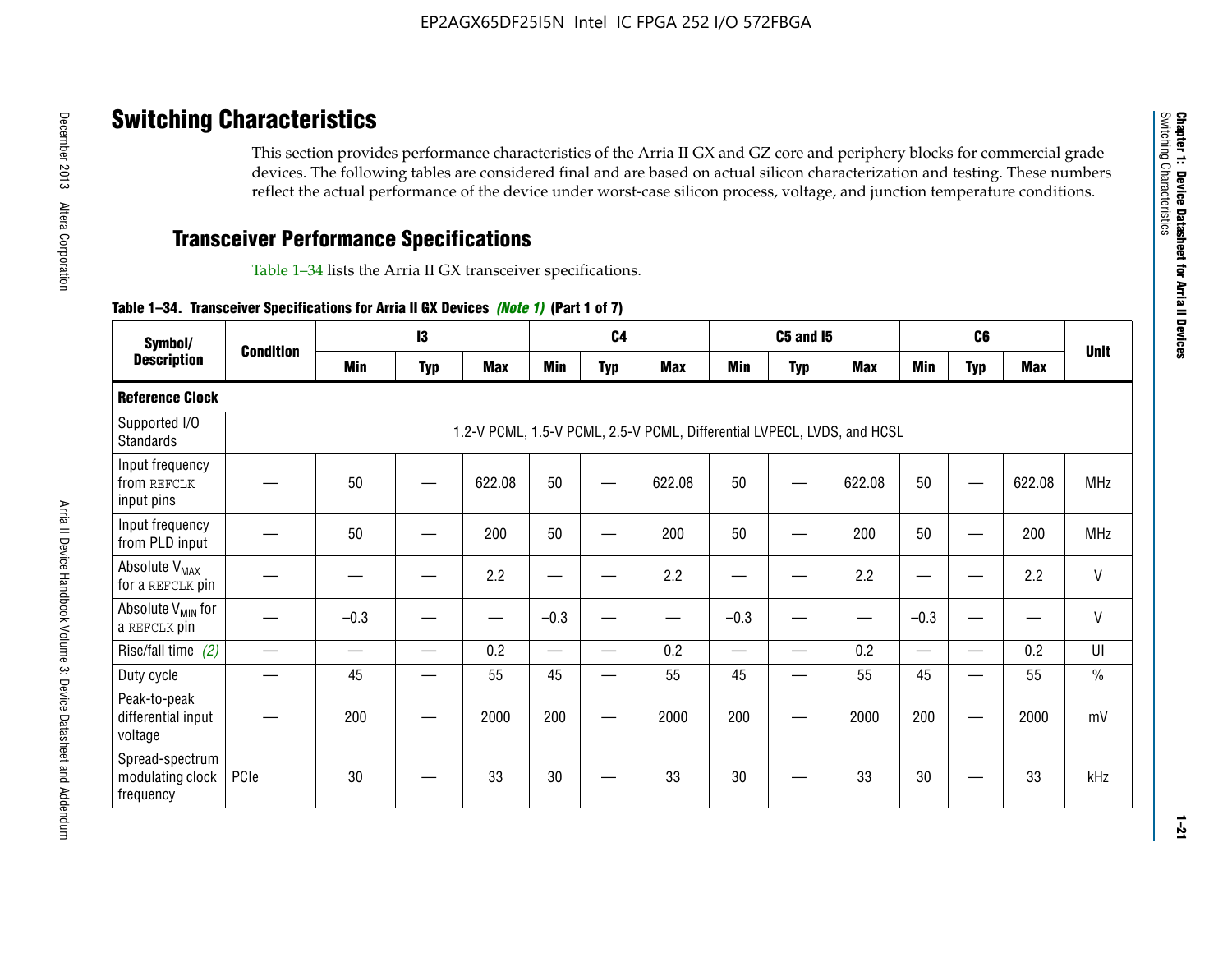## **Table 1–34. Transceiver Specifications for Arria II GX Devices** *(Note 1)* **(Part 2 of 7)**

| Symbol/                                                                                |                                                        |                               | $\mathbf{13}$              |             |                          | C <sub>4</sub>             |            |                          | C5 and I5                         |            |                          | C <sub>6</sub>             |            |             |
|----------------------------------------------------------------------------------------|--------------------------------------------------------|-------------------------------|----------------------------|-------------|--------------------------|----------------------------|------------|--------------------------|-----------------------------------|------------|--------------------------|----------------------------|------------|-------------|
| <b>Description</b>                                                                     | <b>Condition</b>                                       | <b>Min</b>                    | <b>Typ</b>                 | <b>Max</b>  | <b>Min</b>               | <b>Typ</b>                 | <b>Max</b> | <b>Min</b>               | <b>Typ</b>                        | <b>Max</b> | <b>Min</b>               | <b>Typ</b>                 | <b>Max</b> | <b>Unit</b> |
| Spread-spectrum<br>downspread                                                          | PCIe                                                   |                               | 0 <sub>to</sub><br>$-0.5%$ |             |                          | 0 <sub>to</sub><br>$-0.5%$ |            |                          | 0 <sub>to</sub><br>$-0.5%$        |            |                          | 0 <sub>to</sub><br>$-0.5%$ |            |             |
| On-chip<br>termination<br>resistors                                                    |                                                        |                               | 100                        | —           |                          | 100                        |            |                          | 100                               |            |                          | 100                        | —          | $\Omega$    |
| V <sub>ICM</sub><br>(AC coupled)                                                       |                                                        |                               | $1100 \pm 5\%$             |             |                          | $1100 \pm 5\%$             |            |                          | $1100 \pm 5\%$                    |            |                          | $1100 \pm 5\%$             |            | mV          |
| V <sub>ICM</sub><br>(DC coupled)                                                       | HCSL I/O<br>standard for<br>PCIe<br>reference<br>clock | 250                           |                            | 550         | 250                      | $\hspace{0.05cm}$          | 550        | 250                      | —                                 | 550        | 250                      | —                          | 550        | mV          |
|                                                                                        | 10 Hz                                                  | $\overline{\phantom{0}}$      | $\overline{\phantom{0}}$   | $-50$       | $\equiv$                 |                            | $-50$      |                          | $\equiv$                          | $-50$      | $\overline{\phantom{0}}$ |                            | $-50$      | dBc/Hz      |
|                                                                                        | 100 Hz                                                 | $\overline{\phantom{0}}$      | $\overline{\phantom{0}}$   | $-80$       | $\overline{\phantom{0}}$ | $\overline{\phantom{0}}$   | $-80$      | $\overline{\phantom{0}}$ |                                   | $-80$      | $\overline{\phantom{0}}$ | $\overline{\phantom{0}}$   | $-80$      | dBc/Hz      |
| Transmitter<br><b>REFCLK Phase</b>                                                     | 1 KHz                                                  | —                             | $\overline{\phantom{0}}$   | $-110$      |                          | $\hspace{0.05cm}$          | $-110$     | $\overline{\phantom{0}}$ | $\qquad \qquad \qquad$            | $-110$     |                          | $\overline{\phantom{0}}$   | $-110$     | dBc/Hz      |
| Noise                                                                                  | 10 KHz                                                 | $\overbrace{\phantom{aaaaa}}$ | $\overline{\phantom{0}}$   | $-120$      | $\overline{\phantom{m}}$ |                            | $-120$     | $\qquad \qquad$          | $\overbrace{\phantom{123221111}}$ | $-120$     |                          |                            | $-120$     | dBc/Hz      |
|                                                                                        | <b>100 KHz</b>                                         | $\overline{\phantom{0}}$      | $\equiv$                   | $-120$      |                          | $\equiv$                   | $-120$     | $\overline{\phantom{0}}$ | $\overline{\phantom{0}}$          | $-120$     | $\equiv$                 | $\overline{\phantom{0}}$   | $-120$     | dBc/Hz      |
|                                                                                        | $\geq 1$ MHz                                           | $\overline{\phantom{0}}$      | $\overline{\phantom{0}}$   | $-130$      |                          | $\overline{\phantom{m}}$   | $-130$     | $\overline{\phantom{0}}$ | $\qquad \qquad$                   | $-130$     | $\overline{\phantom{0}}$ | $\equiv$                   | $-130$     | dBc/Hz      |
| Transmitter<br><b>REFCLK Phase</b><br>Jitter (rms) for<br><b>100 MHz</b><br>REFCLK (3) | 10 KHz to<br>20 MHz                                    |                               |                            | $\mathbf 3$ |                          |                            | 3          |                          |                                   | 3          |                          |                            | 3          | ps          |
| $R_{ref}$                                                                              |                                                        |                               | 2000<br>± 1%               |             | $\hspace{0.05cm}$        | 2000<br>± 1%               |            |                          | 2000<br>± 1%                      |            |                          | $2000 \pm$<br>$1\%$        |            | $\Omega$    |
| <b>Transceiver Clocks</b>                                                              |                                                        |                               |                            |             |                          |                            |            |                          |                                   |            |                          |                            |            |             |
| <b>Calibration block</b><br>clock frequency<br>(cal blk clk)                           |                                                        | 10                            |                            | 125         | 10                       |                            | 125        | 10                       |                                   | 125        | 10                       |                            | 125        | MHz         |

December 2013 Altera Corporation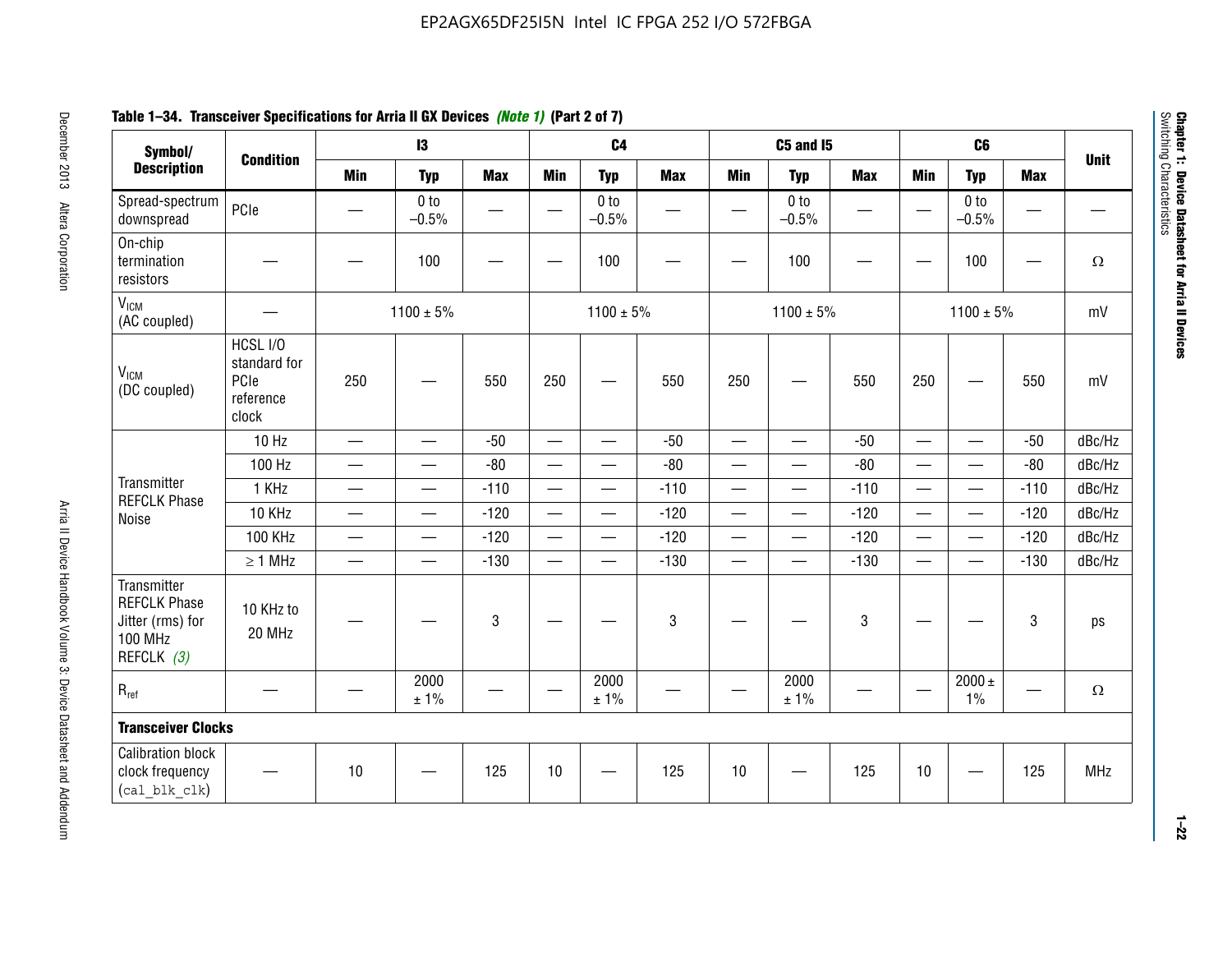| Symbol/                                                       |                                            |                     | $\mathbf{13}$ |                |                     | C <sub>4</sub> |                                                                  |                     | <b>C5 and 15</b> |                |                     | C <sub>6</sub> |                |              |
|---------------------------------------------------------------|--------------------------------------------|---------------------|---------------|----------------|---------------------|----------------|------------------------------------------------------------------|---------------------|------------------|----------------|---------------------|----------------|----------------|--------------|
| <b>Description</b>                                            | <b>Condition</b>                           | <b>Min</b>          | <b>Typ</b>    | <b>Max</b>     | <b>Min</b>          | <b>Typ</b>     | <b>Max</b>                                                       | <b>Min</b>          | <b>Typ</b>       | <b>Max</b>     | <b>Min</b>          | <b>Typ</b>     | <b>Max</b>     | <b>Unit</b>  |
| fixedclk clock<br>frequency                                   | PCIe<br>Receiver<br>Detect                 |                     | 125           |                |                     | 125            |                                                                  |                     | 125              |                |                     | 125            |                | <b>MHz</b>   |
| reconfig<br>clk clock<br>frequency                            | Dynamic<br>reconfig.<br>clock<br>frequency | 2.5/<br>37.5<br>(4) |               | 50             | 2.5/<br>37.5<br>(4) | <u>—</u>       | 50                                                               | 2.5/<br>37.5<br>(4) | —                | 50             | 2.5/<br>37.5<br>(4) |                | 50             | <b>MHz</b>   |
| Delta time<br>between<br>reconfig<br>clks $(5)$               |                                            |                     |               | $\overline{c}$ |                     |                | $\overline{2}$                                                   |                     |                  | $\overline{2}$ |                     |                | $\overline{2}$ | ms           |
| Transceiver block<br>minimum<br>power-down<br>pulse width     |                                            |                     | 1             |                |                     | 1              |                                                                  |                     | 1                |                |                     | 1              |                | $\mu s$      |
| <b>Receiver</b>                                               |                                            |                     |               |                |                     |                |                                                                  |                     |                  |                |                     |                |                |              |
| Supported I/O<br><b>Standards</b>                             |                                            |                     |               |                |                     |                | 1.4-V PCML, 1.5-V PCML, 2.5-V PCML, 2.5-V PCML, LVPECL, and LVDS |                     |                  |                |                     |                |                |              |
| Data rate (13)                                                |                                            | 600                 |               | 6375           | 600                 |                | 3750                                                             | 600                 |                  | 3750           | 600                 | $\equiv$       | 3125           | <b>Mbps</b>  |
| Absolute V <sub>MAX</sub><br>for a receiver pin<br>(6)        |                                            |                     |               | 1.5            | —                   |                | 1.5                                                              |                     |                  | 1.5            | —                   |                | 1.5            | $\mathsf{V}$ |
| Absolute V <sub>MIN</sub> for<br>a receiver pin               |                                            | $-0.4$              |               |                | $-0.4$              |                |                                                                  | $-0.4$              |                  |                | $-0.4$              |                |                | $\mathsf{V}$ |
| Maximum<br>peak-to-peak                                       | $V_{IGM} = 0.82 V$<br>setting              |                     |               | 2.7            |                     |                | 2.7                                                              |                     |                  | 2.7            |                     |                | 2.7            | $\mathsf{V}$ |
| differential input<br>voltage V <sub>ID</sub> (diff<br>$p-p)$ | $V_{ICM}$ =1.1 V<br>setting $(7)$          |                     |               | 1.6            |                     |                | 1.6                                                              |                     |                  | 1.6            |                     |                | 1.6            | V            |

**Chapter 1: Device Datasheet for Arria II Devices**

Chapter 1: Device Datasheet for Arria II Devices<br>Switching Characteristics

Switching Characteristics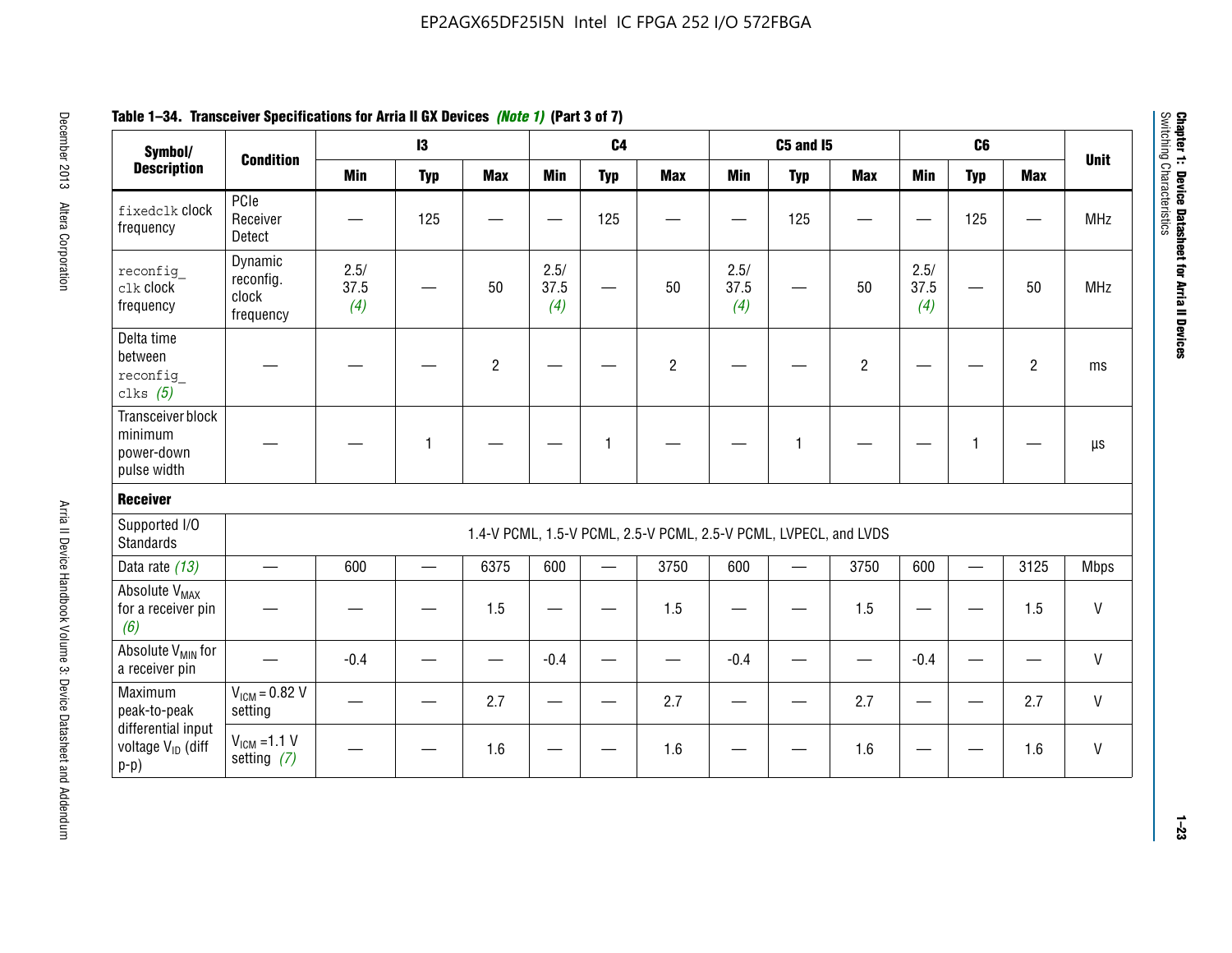| Symbol/                                                                                  | <b>Condition</b>                  |                          | $\mathbf{I}3$             |                          |                          | C <sub>4</sub> |                                                   |                          | C5 and I5  |                          |                          | C6         |                | <b>Unit</b> |
|------------------------------------------------------------------------------------------|-----------------------------------|--------------------------|---------------------------|--------------------------|--------------------------|----------------|---------------------------------------------------|--------------------------|------------|--------------------------|--------------------------|------------|----------------|-------------|
| <b>Description</b>                                                                       |                                   | <b>Min</b>               | <b>Typ</b>                | <b>Max</b>               | <b>Min</b>               | <b>Typ</b>     | <b>Max</b>                                        | <b>Min</b>               | <b>Typ</b> | <b>Max</b>               | Min                      | <b>Typ</b> | <b>Max</b>     |             |
| Minimum<br>peak-to-peak<br>differential input<br>voltage V <sub>ID</sub> (diff<br>$p-p)$ |                                   | 100                      |                           |                          | 100                      |                |                                                   | 100                      |            |                          | 100                      |            |                | mV          |
| <b>V<sub>ICM</sub></b>                                                                   | $VICM = 0.82 V$<br>setting        |                          | 820                       |                          |                          | 820            |                                                   |                          | 820        |                          |                          | 820        |                | mV          |
|                                                                                          | $V_{ICM}$ =1.1 V<br>setting $(7)$ |                          | 1100                      |                          |                          | 1100           |                                                   |                          | 1100       |                          | $\overline{\phantom{0}}$ | 1100       |                | mV          |
| Differential<br>on-chip<br>termination<br>resistors                                      | $100 - \Omega$<br>setting         |                          | 100                       |                          |                          | 100            |                                                   |                          | 100        |                          |                          | 100        |                | $\Omega$    |
| Return loss                                                                              | PCIe                              |                          | 50 MHz to 1.25 GHz: -10dB |                          |                          |                |                                                   |                          |            |                          |                          |            |                |             |
| differential mode                                                                        | XAUI                              |                          | 100 MHz to 2.5 GHz: -10dB |                          |                          |                |                                                   |                          |            |                          |                          |            |                |             |
| Return loss                                                                              | PCIe                              |                          |                           |                          |                          |                |                                                   |                          |            | 50 MHz to 1.25 GHz: -6dB |                          |            |                |             |
| common mode                                                                              | XAUI                              |                          |                           |                          |                          |                |                                                   |                          |            | 100 MHz to 2.5 GHz: -6dB |                          |            |                |             |
| Programmable<br>PPM detector<br>(8)                                                      |                                   |                          |                           |                          |                          |                | $\pm$ 62.5, 100, 125, 200,<br>250, 300, 500, 1000 |                          |            |                          |                          |            |                | ppm         |
| Run length                                                                               | $\overline{\phantom{0}}$          | $\overline{\phantom{0}}$ | 80                        | $\overline{\phantom{0}}$ | $\overline{\phantom{0}}$ | 80             | $\equiv$                                          | $\overline{\phantom{0}}$ | 80         |                          | $\overline{\phantom{0}}$ | 80         |                | UI          |
| Programmable<br>equalization                                                             |                                   |                          |                           | $\overline{7}$           |                          |                | $\overline{7}$                                    |                          |            | $\overline{7}$           |                          |            | $\overline{7}$ | dB          |
| Signal<br>detect/loss<br>threshold                                                       | PCIe Mode                         | 65                       |                           | 175                      | 65                       |                | 175                                               | 65                       |            | 175                      | 65                       |            | 175            | mV          |
| <b>CDR LTR time</b><br>(9)                                                               |                                   |                          |                           | 75                       |                          |                | 75                                                |                          |            | 75                       | —                        |            | 75             | $\mu s$     |
| CDR minimum<br>T1b $(10)$                                                                |                                   | 15                       |                           |                          | 15                       |                |                                                   | 15                       |            |                          | 15                       |            |                | $\mu s$     |

## **Table 1–34. Transceiver Specifications for Arria II GX Devices** *(Note 1)* **(Part 4 of 7)**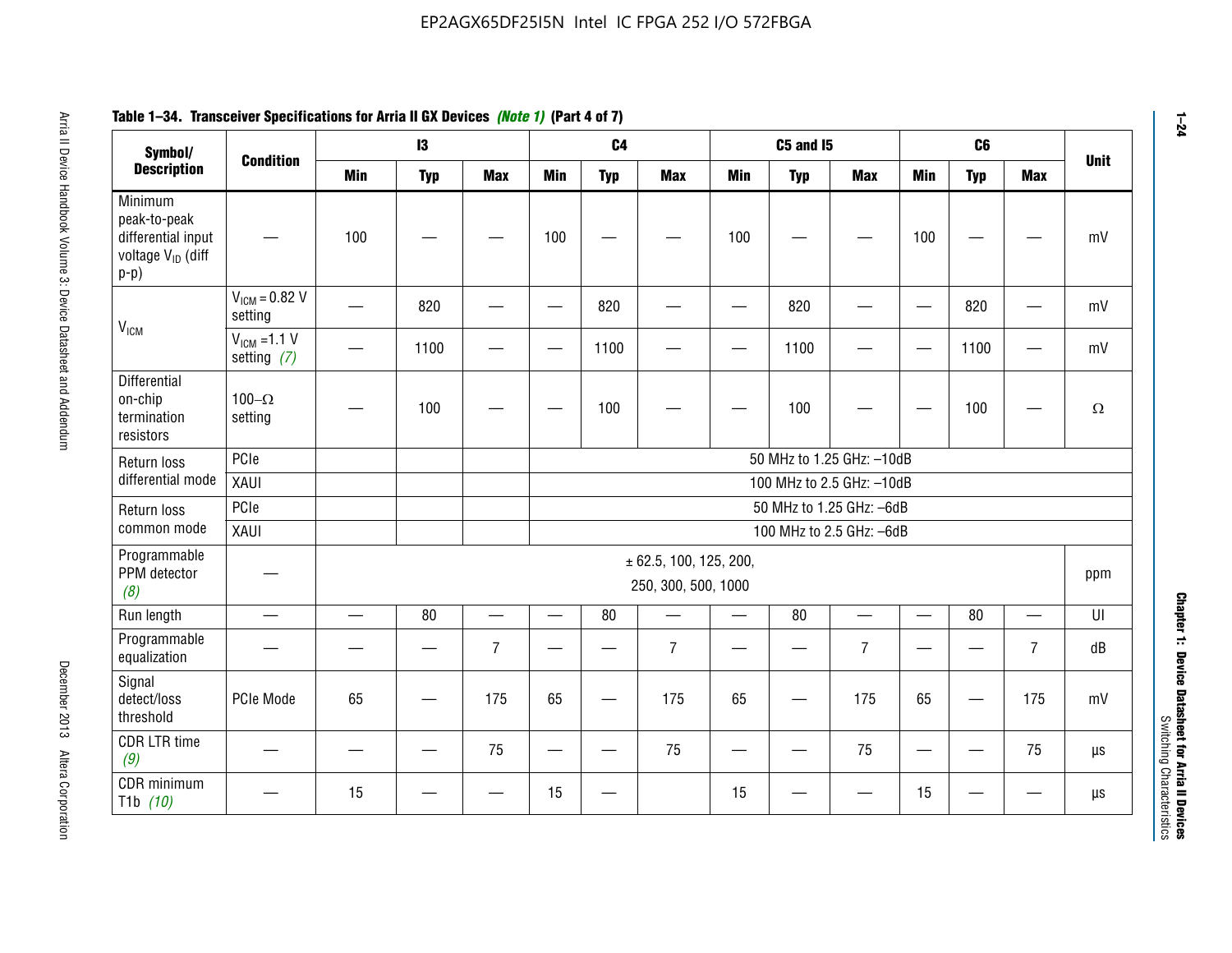| Symbol/                                                    |                          |                          | $\mathbf{13}$                                                         |            |              | C <sub>4</sub>           |                           |             | <b>C5 and 15</b>         |            |            | C <sub>6</sub>           |            |             |
|------------------------------------------------------------|--------------------------|--------------------------|-----------------------------------------------------------------------|------------|--------------|--------------------------|---------------------------|-------------|--------------------------|------------|------------|--------------------------|------------|-------------|
| <b>Description</b>                                         | <b>Condition</b>         | <b>Min</b>               | <b>Typ</b>                                                            | <b>Max</b> | <b>Min</b>   | <b>Typ</b>               | <b>Max</b>                | <b>Min</b>  | <b>Typ</b>               | <b>Max</b> | <b>Min</b> | <b>Typ</b>               | <b>Max</b> | <b>Unit</b> |
| LTD lock time<br>(11)                                      |                          | 0                        | 100                                                                   | 4000       | $\mathbf{0}$ | 100                      | 4000                      | $\mathbf 0$ | 100                      | 4000       | $\Omega$   | 100                      | 4000       | ns          |
| Data lock time<br>from rx<br>freqlocked<br>(12)            |                          |                          |                                                                       | 4000       |              |                          | 4000                      |             |                          | 4000       |            |                          | 4000       | ns          |
|                                                            | DC Gain<br>Setting $= 0$ |                          | $\mathbf 0$                                                           |            |              | $\mathbf 0$              |                           |             | 0                        |            |            | $\mathbf 0$              |            | dB          |
| Programmable<br>DC gain                                    | DC Gain<br>Setting $= 1$ |                          | $\mathsf 3$                                                           |            |              | $\mathbf{3}$             |                           |             | 3                        |            |            | 3                        |            | dB          |
|                                                            | DC Gain<br>Setting $= 2$ |                          | 6                                                                     |            |              | $\,6\,$                  |                           |             | 6                        |            |            | 6                        |            | dB          |
| <b>Transmitter</b>                                         |                          |                          |                                                                       |            |              |                          |                           |             |                          |            |            |                          |            |             |
| Supported I/O<br><b>Standards</b>                          |                          |                          |                                                                       |            |              |                          | 1.5-V PCML                |             |                          |            |            |                          |            |             |
| Data rate                                                  | $\overline{\phantom{0}}$ | 600                      | $\overline{\phantom{0}}$                                              | 6375       | 600          | $\equiv$                 | 3750                      | 600         |                          | 3750       | 600        | $\overline{\phantom{0}}$ | 3125       | <b>Mbps</b> |
| V <sub>OCM</sub>                                           | 0.65V<br>setting         | $\overline{\phantom{0}}$ | 650                                                                   | —          | —            | 650                      |                           | —           | 650                      | —          |            | 650                      | —          | mV          |
| <b>Differential</b><br>on-chip<br>termination<br>resistors | 100 $-\Omega$<br>setting |                          | 100                                                                   |            |              | 100                      |                           |             | 100                      |            |            | 100                      |            | $\Omega$    |
| Return loss                                                | PCIe                     |                          |                                                                       |            |              |                          | 50 MHz to 1.25 GHz: -10dB |             |                          |            |            |                          |            |             |
| differential mode                                          | XAUI                     |                          | 312 MHz to 625 MHz: -10dB<br>625 MHz to 3.125 GHz: -10dB/decade slope |            |              |                          |                           |             |                          |            |            |                          |            |             |
| Return loss<br>common mode                                 | PCIe                     |                          |                                                                       |            |              |                          | 50 MHz to 1.25 GHz: -6dB  |             |                          |            |            |                          |            |             |
| Rise time $(2)$                                            | $\overline{\phantom{m}}$ | 50                       | $\qquad \qquad$                                                       | 200        | 50           | $\overline{\phantom{0}}$ | 200                       | 50          | $\overline{\phantom{0}}$ | 200        | 50         | $\qquad \qquad$          | 200        | ps          |
| Fall time                                                  |                          | 50                       |                                                                       | 200        | 50           |                          | 200                       | 50          | —                        | 200        | 50         | —                        | 200        | ps          |

# **Table 1–34. Transceiver Specifications for Arria II GX Devices** *(Note 1)* **(Part 5 of 7)**

**1–25**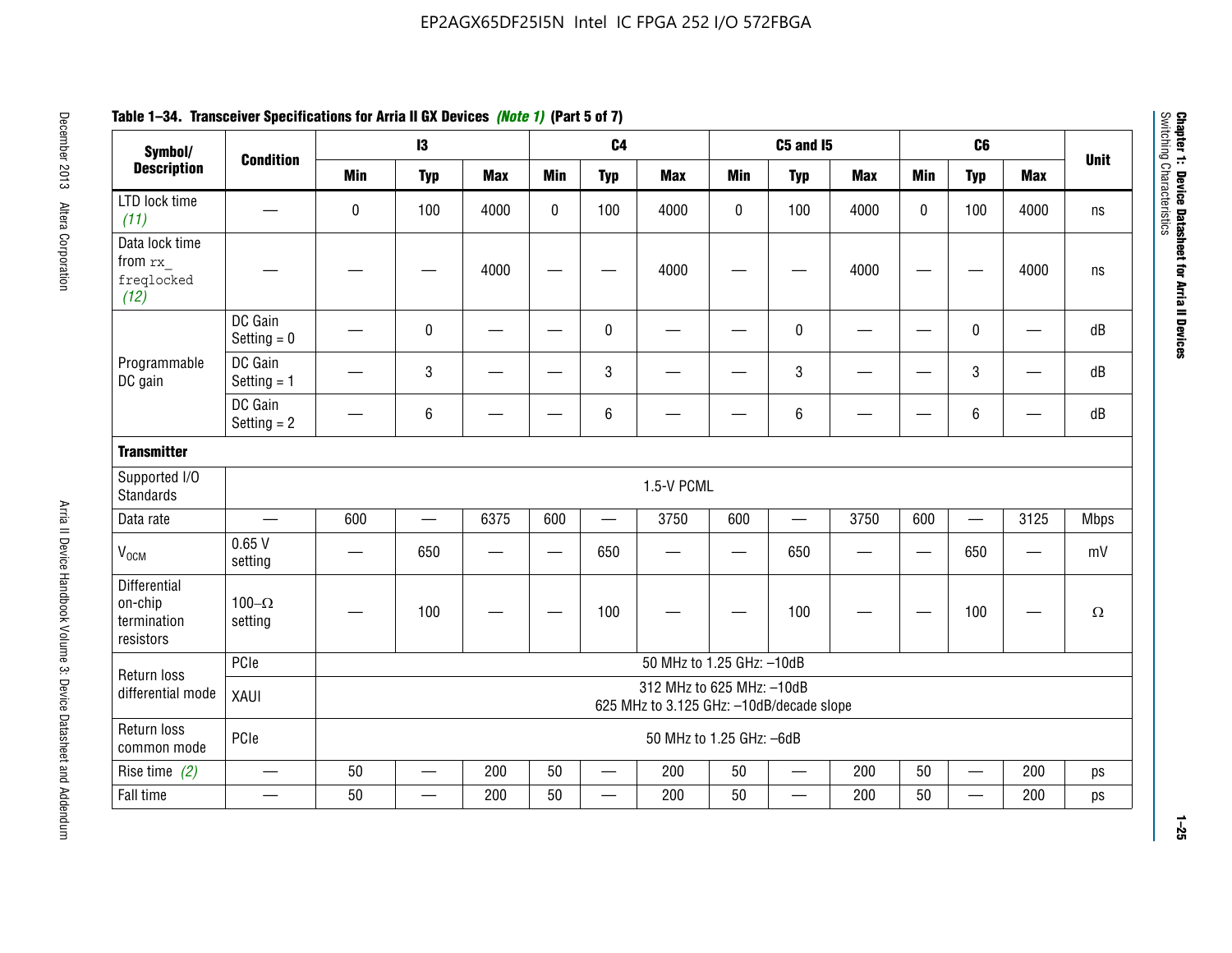| Symbol/                                                            |                          |            | $\mathbf{I}3$                 |                  |                          | C <sub>4</sub>                |            |                          | <b>C5 and 15</b>         |            |                                 | C6                                |            | <b>Unit</b> |
|--------------------------------------------------------------------|--------------------------|------------|-------------------------------|------------------|--------------------------|-------------------------------|------------|--------------------------|--------------------------|------------|---------------------------------|-----------------------------------|------------|-------------|
| <b>Description</b>                                                 | <b>Condition</b>         | <b>Min</b> | <b>Typ</b>                    | <b>Max</b>       | <b>Min</b>               | <b>Typ</b>                    | <b>Max</b> | <b>Min</b>               | <b>Typ</b>               | <b>Max</b> | <b>Min</b>                      | <b>Typ</b>                        | <b>Max</b> |             |
| Intra-<br>differential pair<br>skew                                |                          |            | $\overbrace{\phantom{13333}}$ | 15               | —                        | —                             | 15         | —                        | —                        | 15         | $\overline{\phantom{m}}$        |                                   | 15         | ps          |
| Intra-transceiver<br>block skew                                    | PCIe ×4                  |            | —                             | 120              | $\overline{\phantom{0}}$ | $\overline{\phantom{0}}$      | 120        | $\overline{\phantom{0}}$ | —                        | 120        | $\hspace{0.05cm}$               |                                   | 120        | ps          |
| Inter-transceiver<br>block skew                                    | $PCle \times 8$          |            | —                             | 300              | $\hspace{0.05cm}$        | —                             | 300        | —                        | $\overline{\phantom{0}}$ | 300        | $\hspace{0.05cm}$               | $\hspace{0.05cm}$                 | 300        | ps          |
| <b>CMU PLLO and CMU PLL1</b>                                       |                          |            |                               |                  |                          |                               |            |                          |                          |            |                                 |                                   |            |             |
| <b>CMU PLL lock</b><br>time from<br>CMUPLL<br>reset<br>deassertion |                          |            |                               | 100              | $\hspace{0.05cm}$        | $\overbrace{\phantom{aaaaa}}$ | 100        |                          | —                        | 100        | $\hspace{0.1mm}-\hspace{0.1mm}$ |                                   | 100        | $\mu s$     |
| <b>PLD-Transceiver Interface</b>                                   |                          |            |                               |                  |                          |                               |            |                          |                          |            |                                 |                                   |            |             |
| Interface speed                                                    | $\overline{\phantom{m}}$ | 25         | $\overline{\phantom{0}}$      | $\overline{320}$ | 25                       |                               | 240        | 25                       | $\overline{\phantom{0}}$ | 240        | 25                              | $\overbrace{\phantom{123221111}}$ | 200        | <b>MHz</b>  |
|                                                                    |                          |            |                               |                  |                          |                               |            |                          |                          |            |                                 |                                   |            |             |
|                                                                    |                          |            |                               |                  |                          |                               |            |                          |                          |            |                                 |                                   |            |             |

## **Table 1–34. Transceiver Specifications for Arria II GX Devices** *(Note 1)* **(Part 6 of 7)**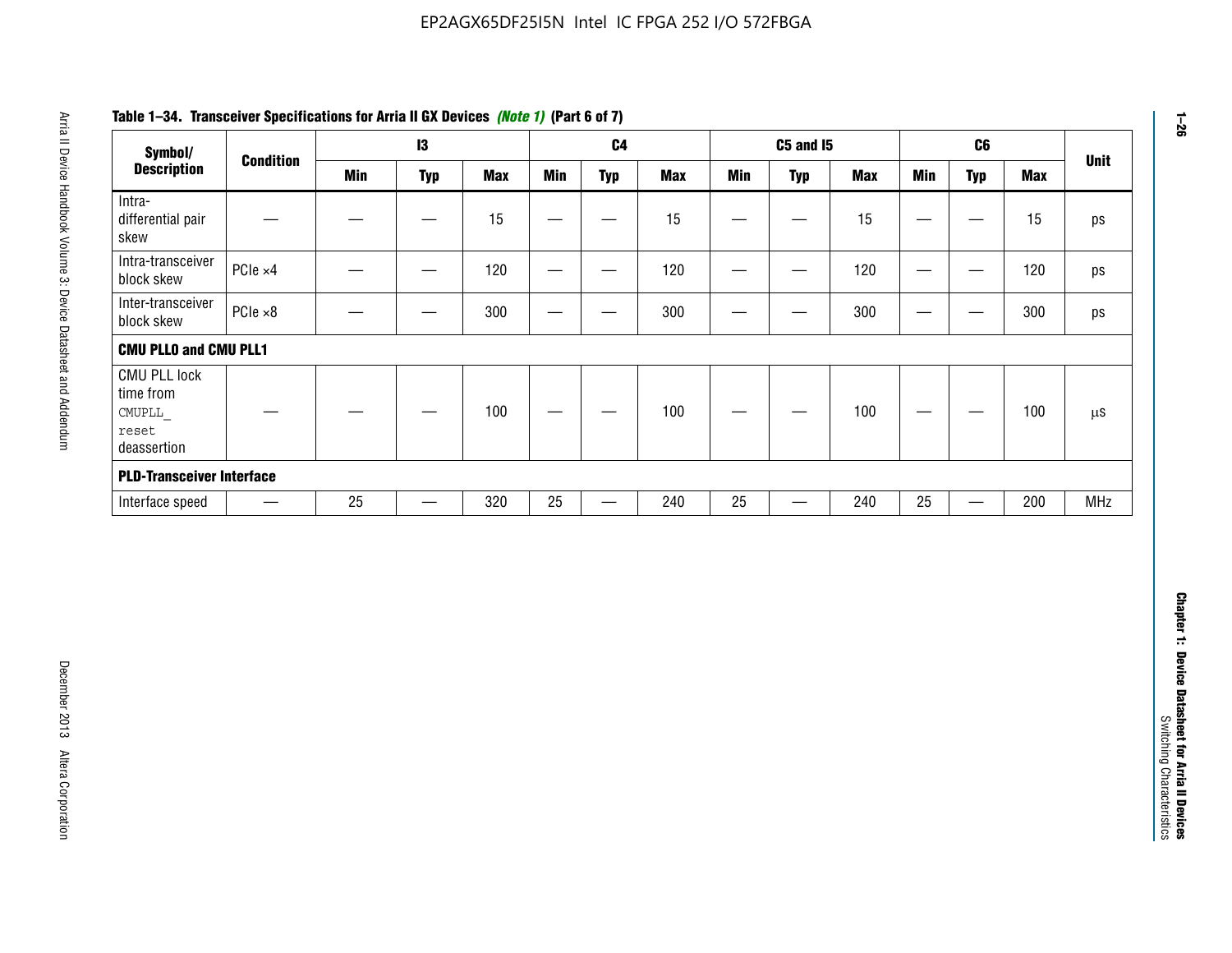## **Table 1–34. Transceiver Specifications for Arria II GX Devices** *(Note 1)* **(Part 7 of 7)**

| Symbol/                      | <b>Condition</b> |     | 13         |     |     | C4         |                                    |            | C5 and I5  |            |            | C6  |            | <b>Unit</b> |
|------------------------------|------------------|-----|------------|-----|-----|------------|------------------------------------|------------|------------|------------|------------|-----|------------|-------------|
| <b>Description</b>           |                  | Min | <b>Typ</b> | Max | Min | <b>Typ</b> | <b>Max</b>                         | <b>Min</b> | <b>Typ</b> | <b>Max</b> | <b>Min</b> | Typ | <b>Max</b> |             |
| Digital reset<br>pulse width |                  |     |            |     |     |            | Minimum is 2 parallel clock cycles |            |            |            |            |     |            |             |

### **Notes to Table 1–34:**

- (1) For AC-coupled links, the on-chip biasing circuit is switched off before and during configuration. Ensure that input specifications are not violated during this period.
- (2) The rise/fall time is specified from 20% to 80%.
- (3) To calculate the REFCLK rms phase jitter requirement at reference clock frequencies other than 100 MHz, use the following formula: REFCLK rms phase jitter at f (MHz) = REFCLK rms phase jitter at 100 MHz \* 100/f.
- (4) The minimum reconfig clk frequency is 2.5 MHz if the transceiver channel is configured in **Transmitter only** mode. The minimum reconfig clk frequency is 37.5 MHz if the transceiver channel is configured in **Receiver only** or **Receiver and Transmitter** mode. For more information, refer to *AN [558: Implementing Dynamic Reconfiguration in Arria II Devices](www.altera.com/literature/hb/arria-ii-gx/an558.pdf)*.
- (5) If your design uses more than one dynamic reconfiguration controller instances (altgx reconfig) to control the transceiver channels (altgx) physically located on the same side of the device, and if you use different reconfig clk sources for these altgx reconfig instances, the delta time between any two of these reconfig clk sources becoming stable must not exceed the maximum specification listed.
- (6) The device cannot tolerate prolonged operation at this absolute maximum.
- (7) You must use the 1.1-V RX  $V_{ICM}$  setting if the input serial data standard is LVDS and the link is DC-coupled.
- (8) The rate matcher supports only up to  $\pm 300$  parts per million (ppm).
- (9) Time taken to rx\_pll\_locked goes high from rx\_analogreset de-assertion. Refer to Figure 1–1.
- (10) The time in which the CDR must be kept in lock-to-reference mode after rx pll locked goes high and before rx locktodata is asserted in manual mode. Refer to Figure 1-1.
- (11) The time taken to recover valid data after the  $rx$  locktodata signal is asserted in manual mode. Refer to Figure 1–1.
- (12) The time taken to recover valid data after the  $rx$  freqlocked signal goes high in automatic mode. Refer to Figure 1–2.
- (13) To support data rates lower than the minimum specification through oversampling, use the CDR in LTR mode only.

**Chapter 1: Device Datasheet for Arria II Devices**

**Device Datasheet for Arria II Devices** 

Switching Characteristics

Chapter 1: Device Datas<br>Switching Characteristics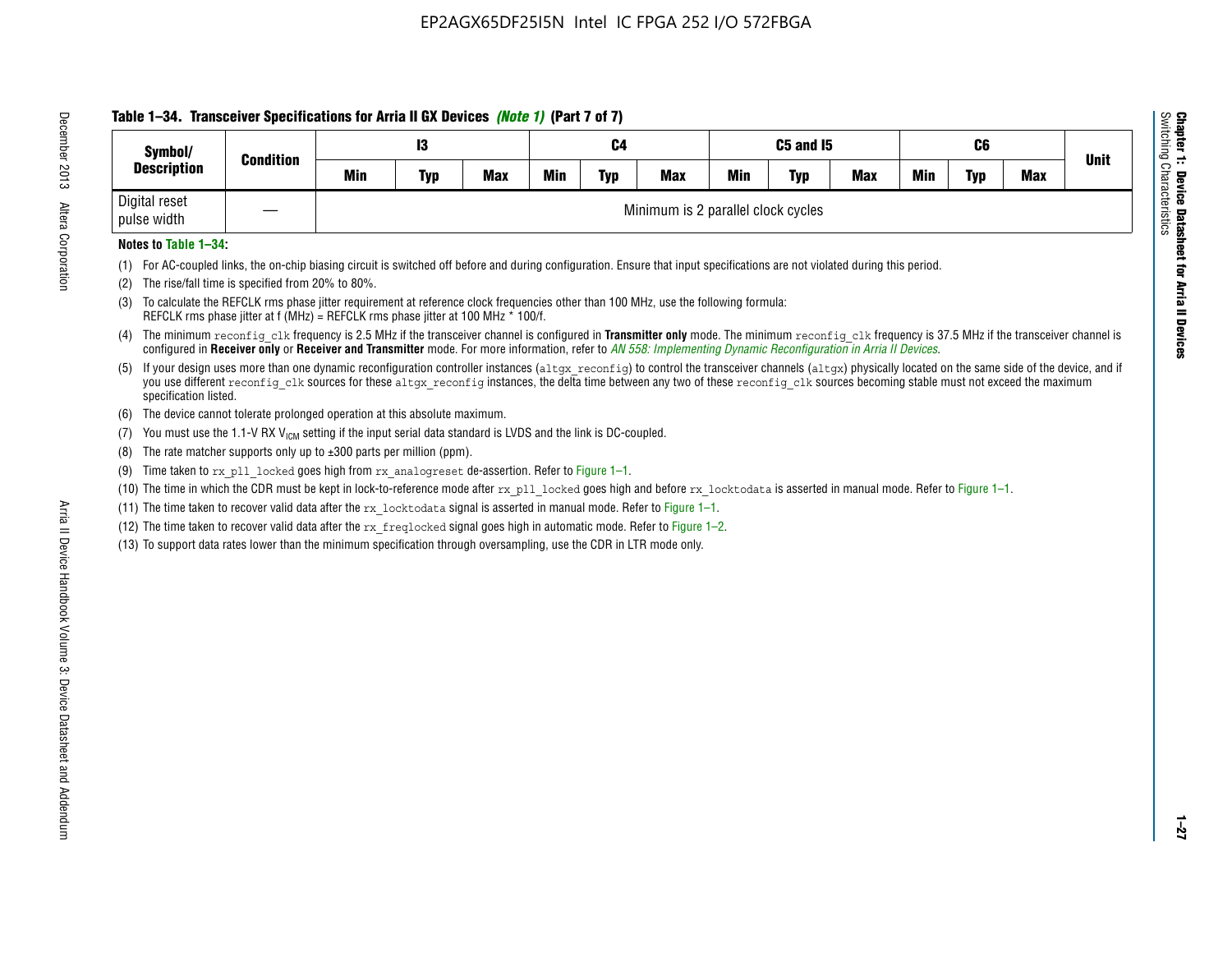Table 1–35 lists the transceiver specifications for Arria II GZ devices.

|  |  | Table 1-35. Transceiver Specifications for Arria II GZ Devices (Part 1 of 5) |
|--|--|------------------------------------------------------------------------------|
|  |  |                                                                              |

| Symbol/                                                                   |                                                                         |                          | $-C3$ and $-13$ (1)        |            | $-C4$ and $-I4$          |                            |            |             |  |  |
|---------------------------------------------------------------------------|-------------------------------------------------------------------------|--------------------------|----------------------------|------------|--------------------------|----------------------------|------------|-------------|--|--|
| <b>Description</b>                                                        | <b>Conditions</b>                                                       | Min                      | <b>Typ</b>                 | <b>Max</b> | <b>Min</b>               | <b>Typ</b>                 | <b>Max</b> | <b>Unit</b> |  |  |
| <b>Reference Clock</b>                                                    |                                                                         |                          |                            |            |                          |                            |            |             |  |  |
| Supported I/O Standards                                                   | 1.2-V PCML, 1.5-V PCML, 2.5-V PCML, Differential LVPECL, LVDS, and HCSL |                          |                            |            |                          |                            |            |             |  |  |
| Input frequency from<br>REFCLK input pins                                 |                                                                         | 50                       |                            | 697        | 50                       |                            | 637.5      | <b>MHz</b>  |  |  |
| Phase frequency detector<br>(CMU PLL and receiver<br>CDR)                 |                                                                         | 50                       |                            | 325        | 50                       |                            | 325        | <b>MHz</b>  |  |  |
| Absolute V <sub>MAX</sub> for a REFCLK<br>pin                             |                                                                         |                          |                            | 1.6        |                          |                            | 1.6        | $\vee$      |  |  |
| Operational V <sub>MAX</sub> for a<br>REFCLK pin                          |                                                                         |                          |                            | 1.5        |                          |                            | 1.5        | V           |  |  |
| Absolute V <sub>MIN</sub> for a REFCLK<br>pin                             |                                                                         | $-0.4$                   |                            |            | $-0.4$                   |                            |            | V           |  |  |
| Rise/fall time (2)                                                        |                                                                         | $\overline{\phantom{0}}$ |                            | 0.2        | $\overline{\phantom{0}}$ | $\overline{\phantom{0}}$   | 0.2        | UI          |  |  |
| Duty cycle                                                                |                                                                         | 45                       |                            | 55         | 45                       |                            | 55         | $\%$        |  |  |
| Peak-to-peak differential<br>input voltage                                |                                                                         | 200                      |                            | 1600       | 200                      |                            | 1600       | mV          |  |  |
| Spread-spectrum<br>modulating clock frequency                             | PCIe                                                                    | 30                       |                            | 33         | 30                       |                            | 33         | kHz         |  |  |
| Spread-spectrum<br>downspread                                             | PCIe                                                                    |                          | 0 <sub>to</sub><br>$-0.5%$ |            |                          | 0 <sub>to</sub><br>$-0.5%$ |            |             |  |  |
| On-chip termination<br>resistors                                          |                                                                         |                          | 100                        |            |                          | 100                        |            | Ω           |  |  |
| $V_{IGM}$ (AC coupled)                                                    |                                                                         |                          | $1100 \pm 10\%$            |            | $1100 \pm 10\%$          |                            |            | mV          |  |  |
| V <sub>ICM</sub> (DC coupled)                                             | HCSL I/O standard<br>for PCIe reference<br>clock                        | 250                      |                            | 550        | 250                      |                            | 550        | mV          |  |  |
|                                                                           | 10 Hz                                                                   | $\overline{\phantom{0}}$ |                            | $-50$      | $\sim$                   |                            | $-50$      | dBc/Hz      |  |  |
|                                                                           | 100 Hz                                                                  |                          |                            | $-80$      |                          |                            | $-80$      | dBc/Hz      |  |  |
| Transmitter REFCLK Phase                                                  | 1 KHz                                                                   |                          | $\overline{\phantom{0}}$   | $-110$     | $\overline{\phantom{0}}$ | —                          | $-110$     | dBc/Hz      |  |  |
| Noise                                                                     | 10 KHz                                                                  |                          |                            | $-120$     |                          |                            | $-120$     | dBc/Hz      |  |  |
|                                                                           | <b>100 KHz</b>                                                          |                          |                            | $-120$     | $\overline{\phantom{0}}$ | $\qquad \qquad -$          | $-120$     | dBc/Hz      |  |  |
|                                                                           | $\geq 1$ MHz                                                            |                          |                            | $-130$     | $\overline{\phantom{0}}$ | $\overline{\phantom{0}}$   | $-130$     | dBc/Hz      |  |  |
| <b>Transmitter REFCLK Phase</b><br>Jitter (rms) for 100 MHz<br>REFCLK (3) | 10 KHz to 20 MHz                                                        |                          |                            | 3          |                          |                            | 3          | ps          |  |  |
| $R_{REF}$                                                                 |                                                                         |                          | $2000 \pm$<br>$1\%$        |            |                          | 2000 $\pm$<br>$1\%$        |            | $\Omega$    |  |  |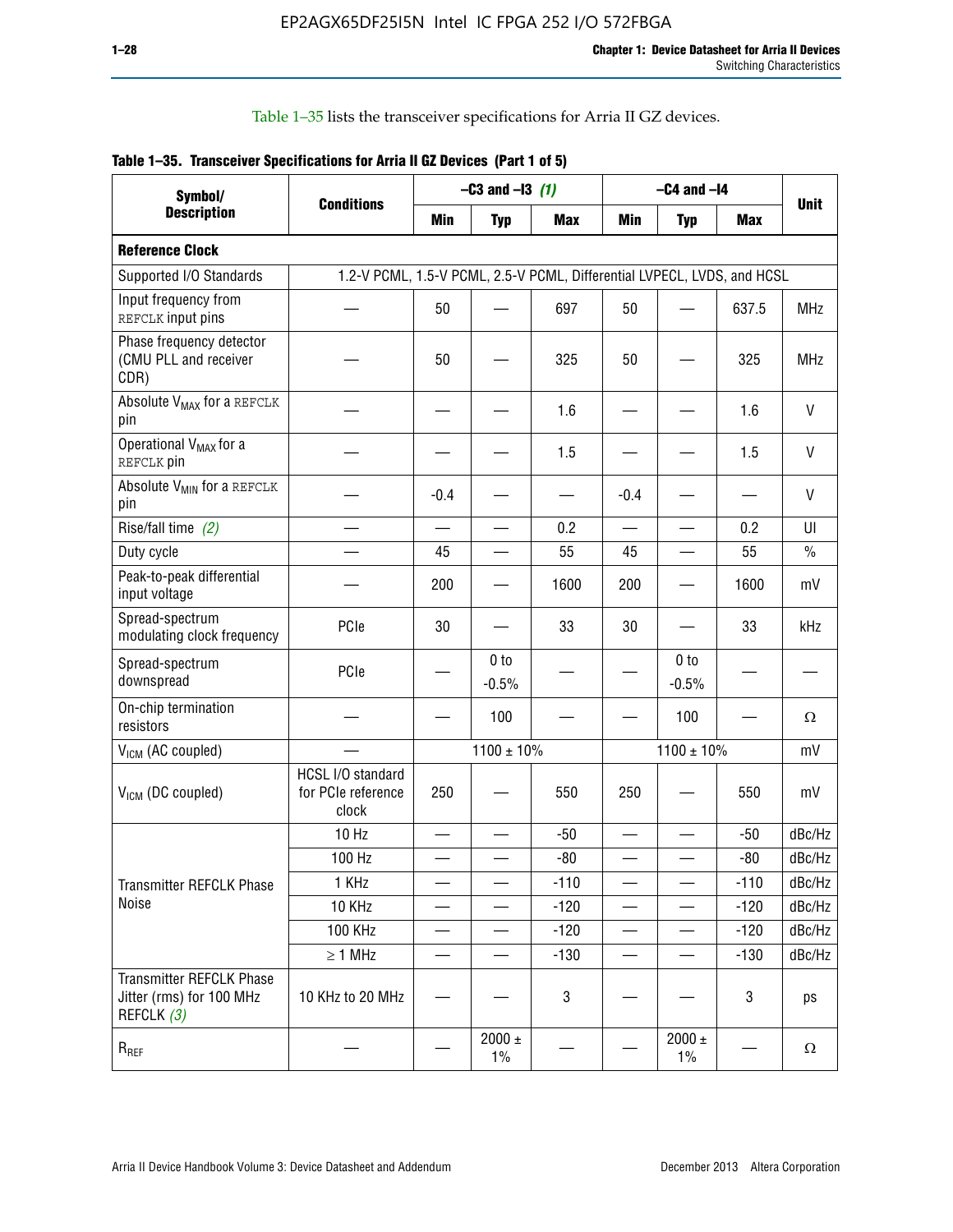|  |  | Table 1–35. Transceiver Specifications for Arria II GZ Devices (Part 2 of 5) |  |  |  |
|--|--|------------------------------------------------------------------------------|--|--|--|
|--|--|------------------------------------------------------------------------------|--|--|--|

| Symbol/                                                                                                         |                                                                                |                     | $-C3$ and $-I3$ (1) |                                                      |                     | $-C4$ and $-I4$ |                |             |
|-----------------------------------------------------------------------------------------------------------------|--------------------------------------------------------------------------------|---------------------|---------------------|------------------------------------------------------|---------------------|-----------------|----------------|-------------|
| <b>Description</b>                                                                                              | <b>Conditions</b>                                                              | Min                 | <b>Typ</b>          | <b>Max</b>                                           | Min                 | <b>Typ</b>      | Max            | <b>Unit</b> |
| <b>Transceiver Clocks</b>                                                                                       |                                                                                |                     |                     |                                                      |                     |                 |                |             |
| <b>Calibration block clock</b><br>frequency (cal_blk_clk)                                                       |                                                                                | 10                  |                     | 125                                                  | 10                  |                 | 125            | <b>MHz</b>  |
| fixedclk clock frequency                                                                                        | <b>PCIe Receiver</b><br>Detect                                                 |                     | 125                 |                                                      |                     | 125             |                | <b>MHz</b>  |
| reconfig clk Clock<br>frequency                                                                                 | Dynamic<br>reconfiguration<br>clock frequency                                  | 2.5/<br>37.5<br>(4) |                     | 50                                                   | 2.5/<br>37.5<br>(4) |                 | 50             | <b>MHz</b>  |
| Delta time between<br>reconfig clks $(5)$                                                                       |                                                                                |                     |                     | $\overline{2}$                                       |                     |                 | $\overline{2}$ | ms          |
| Transceiver block minimum<br>power-down<br>(gxb powerdown) pulse<br>width                                       |                                                                                | 1                   |                     |                                                      | 1                   |                 |                | μs          |
| <b>Receiver</b>                                                                                                 |                                                                                |                     |                     |                                                      |                     |                 |                |             |
| Supported I/O Standards                                                                                         |                                                                                |                     |                     | 1.4-V PCML, 1.5-V PCML, 2.5-V PCML, LVPECL, and LVDS |                     |                 |                |             |
| Data rate (16)                                                                                                  |                                                                                | 600                 |                     | 6375                                                 | 600                 |                 | 3750           | <b>Mbps</b> |
| Absolute V <sub>MAX</sub> for a receiver<br>pin $(6)$                                                           |                                                                                |                     |                     | 1.6                                                  |                     |                 | 1.6            | V           |
| Operational V <sub>MAX</sub> for a<br>receiver pin                                                              |                                                                                |                     |                     | 1.5                                                  |                     |                 | 1.5            | V           |
| Absolute V <sub>MIN</sub> for a receiver<br>pin                                                                 |                                                                                | $-0.4$              |                     |                                                      | $-0.4$              |                 |                | V           |
| Maximum peak-to-peak<br>differential input voltage $V_{\text{ID}}$<br>(diff p-p) before device<br>configuration |                                                                                |                     |                     | 1.6                                                  |                     |                 | 1.6            | V           |
| Maximum peak-to-peak<br>differential input voltage V <sub>ID</sub>                                              | $V_{ICM} = 0.82 V$<br>setting                                                  |                     |                     | 2.7                                                  |                     |                 | 2.7            | V           |
| (diff p-p) after device<br>configuration                                                                        | $V_{ICM}$ =1.1 V setting<br>(7)                                                |                     |                     | 1.6                                                  |                     |                 | 1.6            | V           |
| Minimum differential eye<br>opening at receiver serial<br>input pins $(8)$                                      | Data Rate =<br>600 Mbps to<br>5 Gbps<br>Equalization = $0$<br>DC gain = $0$ dB | 100                 |                     |                                                      | 165                 |                 |                | mV          |
|                                                                                                                 | Data Rate > 5 Gbps<br>Equalization = $0$<br>DC gain = $0$ dB                   | 165                 |                     |                                                      | 165                 |                 |                | mV          |
| $V_{IGM}$                                                                                                       | $V_{ICM} = 0.82 V$<br>setting                                                  |                     | $820 \pm 10\%$      |                                                      |                     | $820 \pm 10\%$  |                | mV          |
|                                                                                                                 | $VICM = 1.1 V setting$<br>(7)                                                  |                     | $1100 \pm 10\%$     |                                                      |                     | $1100 \pm 10\%$ |                | mV          |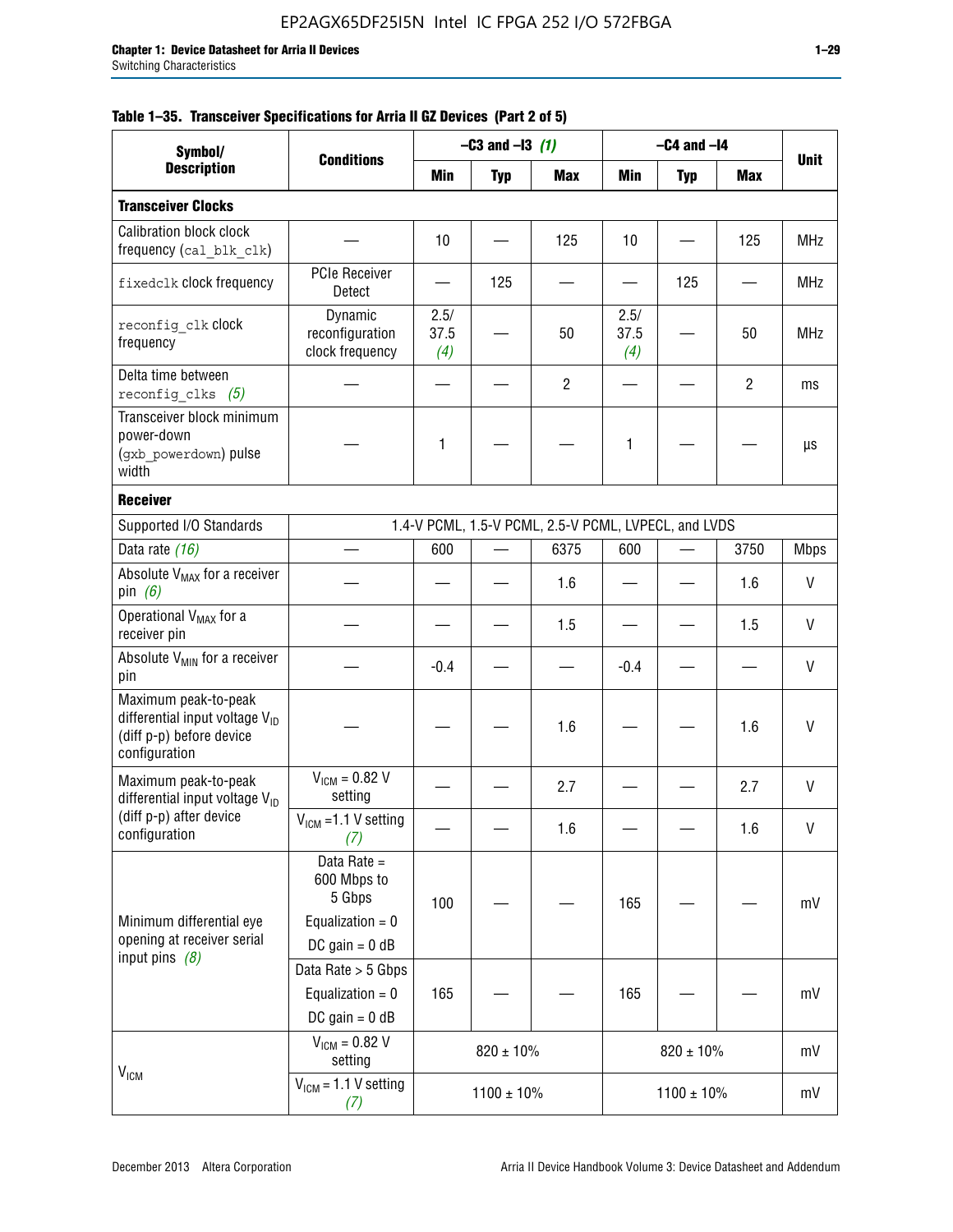| Symbol/                                                              |                                                                                                                     |                                                                                                                                                                      | $-C3$ and $-13$ (1) |                                                 | $-C4$ and $-I4$          |                          |            |                                |
|----------------------------------------------------------------------|---------------------------------------------------------------------------------------------------------------------|----------------------------------------------------------------------------------------------------------------------------------------------------------------------|---------------------|-------------------------------------------------|--------------------------|--------------------------|------------|--------------------------------|
| <b>Description</b>                                                   | <b>Conditions</b>                                                                                                   | <b>Min</b>                                                                                                                                                           | <b>Typ</b>          | <b>Max</b>                                      | <b>Min</b>               | <b>Typ</b>               | <b>Max</b> | <b>Unit</b>                    |
| Receiver DC Coupling<br>Support                                      |                                                                                                                     | For more information about receiver DC coupling support, refer to the<br>"DC-Coupled Links" section in the Transceiver Architecture for Arria II<br>Devices chapter. |                     |                                                 |                          |                          |            |                                |
|                                                                      | 85- $\Omega$ setting                                                                                                |                                                                                                                                                                      | $85 \pm 20\%$       |                                                 |                          | $85 \pm 20\%$            |            | Ω                              |
| Differential on-chip                                                 | $100 \pm 20\%$<br>$100-\Omega$ setting                                                                              |                                                                                                                                                                      |                     |                                                 |                          | $100 \pm 20\%$           |            | Ω                              |
| termination resistors                                                | 120 $-\Omega$ setting                                                                                               |                                                                                                                                                                      | $120 \pm 20\%$      |                                                 |                          | $120 \pm 20\%$           |            | $\Omega$                       |
|                                                                      | 150- $\Omega$ setting                                                                                               |                                                                                                                                                                      | $150 \pm 20\%$      |                                                 |                          | $150 \pm 20\%$           |            | Ω                              |
| Differential and common<br>mode return loss                          | PCIe (Gen 1 and<br>Gen 2),<br>XAUI,<br>HiGig+,<br>CEI SR/LR,<br>SRIO SR/LR,<br>CPRI LV/HV,<br>OBSAI,<br><b>SATA</b> | Compliant                                                                                                                                                            |                     |                                                 |                          |                          |            |                                |
| Programmable PPM<br>detector $(9)$                                   |                                                                                                                     |                                                                                                                                                                      |                     | $\pm$ 62.5, 100, 125, 200, 250, 300, 500, 1,000 |                          |                          |            | ppm                            |
| Run length                                                           |                                                                                                                     |                                                                                                                                                                      |                     | 200                                             |                          |                          | 200        | UI                             |
| Programmable equalization                                            |                                                                                                                     |                                                                                                                                                                      |                     | 16                                              | $\overline{\phantom{0}}$ |                          | 16         | dB                             |
| $t_{LTR}$ (10)                                                       |                                                                                                                     |                                                                                                                                                                      |                     | 75                                              | $\overline{\phantom{0}}$ | —                        | 75         | μs                             |
| $t_{\text{LTR\_LTD\_Manual}}$ (11)                                   |                                                                                                                     | 15                                                                                                                                                                   |                     |                                                 | 15                       | $\overline{\phantom{0}}$ |            | μs                             |
| $t_{LTD\_Manual}$ (12)                                               |                                                                                                                     | —                                                                                                                                                                    |                     | 4000                                            | —                        | —                        | 4000       | ns                             |
| $t_{LTD\_Auto}$ (13)                                                 |                                                                                                                     |                                                                                                                                                                      |                     | 4000                                            |                          |                          | 4000       | ns                             |
|                                                                      | PCIe Gen1                                                                                                           |                                                                                                                                                                      |                     | $2.0 - 3.5$                                     |                          |                          |            | <b>MHz</b>                     |
|                                                                      | PCIe Gen2                                                                                                           |                                                                                                                                                                      |                     | $40 - 65$                                       |                          |                          |            | <b>MHz</b>                     |
|                                                                      | (OIF) CEI PHY at<br>6.375 Gbps                                                                                      |                                                                                                                                                                      |                     | $20 - 35$                                       |                          |                          |            | <b>MHz</b>                     |
| <b>Receiver CDR</b>                                                  | <b>XAUI</b>                                                                                                         |                                                                                                                                                                      |                     | $10 - 18$                                       |                          |                          |            | <b>MHz</b>                     |
| 3 dB Bandwidth in                                                    | <b>SRIO 1.25 Gbps</b>                                                                                               |                                                                                                                                                                      |                     | $10 - 18$                                       |                          |                          |            | MHz                            |
| lock-to-data (LTD) mode                                              | SRIO 2.5 Gbps                                                                                                       |                                                                                                                                                                      |                     | $10 - 18$                                       |                          |                          |            | <b>MHz</b>                     |
|                                                                      | <b>SRIO 3.125 Gbps</b>                                                                                              |                                                                                                                                                                      |                     | $6 - 10$                                        |                          |                          |            | <b>MHz</b>                     |
|                                                                      | GIGE                                                                                                                |                                                                                                                                                                      |                     | $6 - 10$                                        |                          |                          |            | <b>MHz</b>                     |
|                                                                      | SONET OC12                                                                                                          |                                                                                                                                                                      |                     | $3 - 6$                                         |                          |                          |            | <b>MHz</b>                     |
|                                                                      | SONET OC48                                                                                                          |                                                                                                                                                                      |                     | $14 - 19$                                       |                          |                          |            | <b>MHz</b>                     |
| Receiver buffer and CDR<br>offset cancellation time (per<br>channel) |                                                                                                                     |                                                                                                                                                                      |                     | 17000                                           |                          |                          | 17000      | recon<br>fig_<br>clk<br>cycles |
|                                                                      | DC Gain Setting $= 0$                                                                                               |                                                                                                                                                                      | 0                   |                                                 |                          | $\pmb{0}$                |            | dB                             |

DC Gain Setting =  $1 \quad - \quad 3 \quad - \quad - \quad 3 \quad - \quad 6B$ DC Gain Setting = 2  $6$   $6$   $dB$ 

## **Table 1–35. Transceiver Specifications for Arria II GZ Devices (Part 3 of 5)**

Programmable DC gain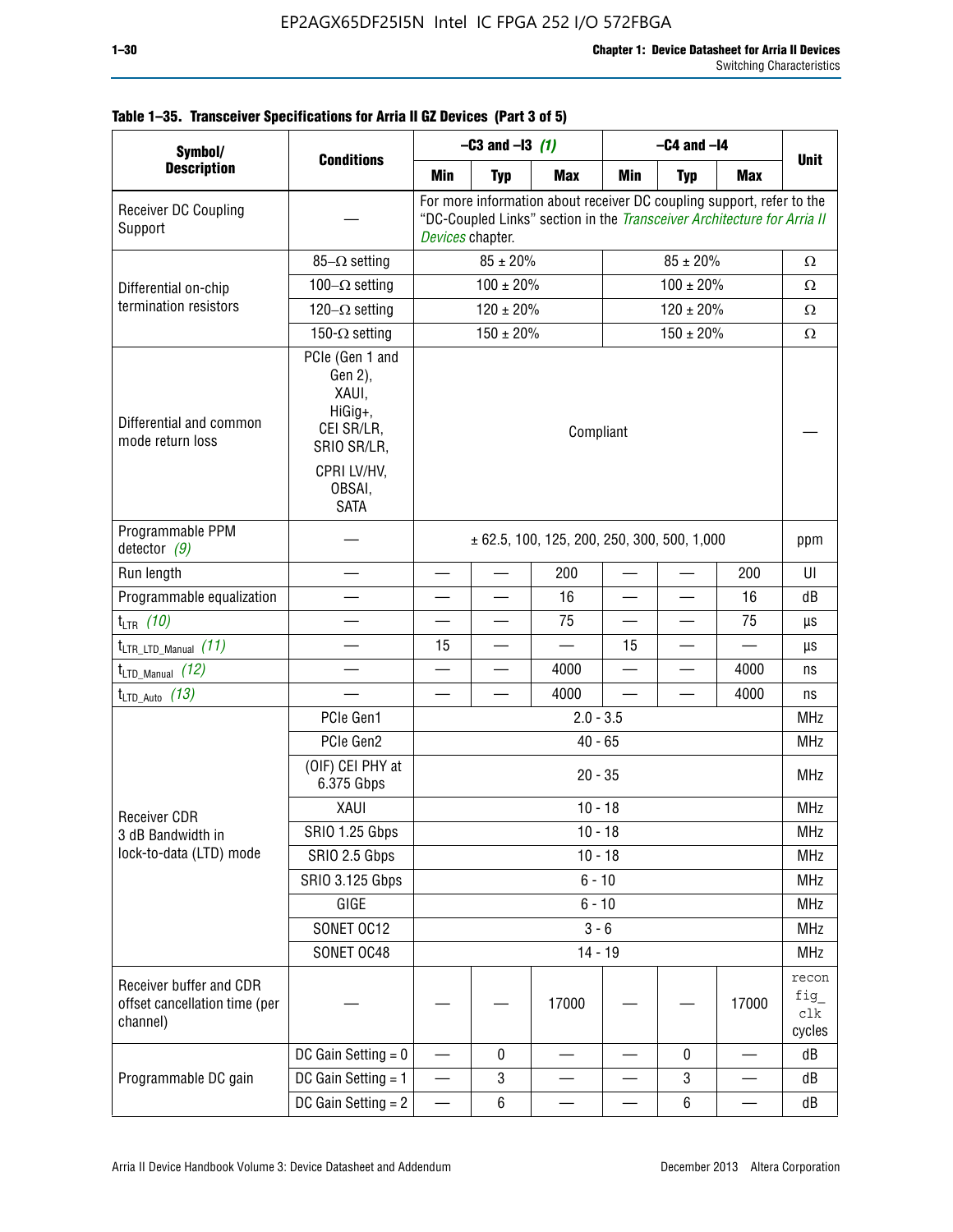| Symbol/                                                           | $-C3$ and $-13$ (1)<br>$-C4$ and $-I4$                                                                                                                                                                                                                                                     |           |                 |            |            |                |            |             |
|-------------------------------------------------------------------|--------------------------------------------------------------------------------------------------------------------------------------------------------------------------------------------------------------------------------------------------------------------------------------------|-----------|-----------------|------------|------------|----------------|------------|-------------|
| <b>Description</b>                                                | <b>Conditions</b>                                                                                                                                                                                                                                                                          | Min       | <b>Typ</b>      | <b>Max</b> | <b>Min</b> | <b>Typ</b>     | <b>Max</b> | <b>Unit</b> |
| <b>Transmitter</b>                                                |                                                                                                                                                                                                                                                                                            |           |                 |            |            |                |            |             |
| Supported I/O Standards                                           |                                                                                                                                                                                                                                                                                            |           |                 | 1.5-V PCML |            |                |            |             |
| Data rate (14)                                                    |                                                                                                                                                                                                                                                                                            | 600       |                 | 6375       | 600        |                | 3750       | <b>Mbps</b> |
| $V_{OCM}$                                                         | 0.65 V setting                                                                                                                                                                                                                                                                             |           | 650             |            |            | 650            |            | mV          |
|                                                                   | $85-\Omega$ setting                                                                                                                                                                                                                                                                        |           | $85 \pm 15\%$   |            |            | $85 \pm 15\%$  |            | Ω           |
| Differential on-chip                                              | 100 $-\Omega$ setting                                                                                                                                                                                                                                                                      |           | $100 \pm 15%$   |            |            | $100 \pm 15%$  |            | $\Omega$    |
| termination resistors                                             | $120-\Omega$ setting                                                                                                                                                                                                                                                                       |           | $120 \pm 15\%$  |            |            | $120 \pm 15\%$ |            | Ω           |
|                                                                   | 150- $\Omega$ setting                                                                                                                                                                                                                                                                      |           | $150 \pm 15\%$  |            |            | $150 \pm 15\%$ |            | Ω           |
| Differential and common<br>mode return loss                       | PCIe Gen1 and<br>Gen2 (TX $V_{OD} = 4$ ),<br>XAUI (TX $V_{OD} = 6$ ),<br>HiGig+<br>$(TX V_{OD} = 6)$ ,<br>CEI SR/LR<br>$(TX V_{OD} = 8),$<br>SRIO SR $(V_{OD}=6)$ ,<br>SRIO LR $(V_{OD}=8)$ ,<br>CPRI LV $(V_{OD}=6)$ ,<br>CPRI HV $(V_{OD}=2)$ ,<br>OBSAI $(VOD=6)$ ,<br>SATA $(VOD=4)$ , | Compliant |                 |            |            |                |            |             |
| Rise time (15)                                                    |                                                                                                                                                                                                                                                                                            | 50        |                 | 200        | 50         |                | 200        | ps          |
| Fall time (15)                                                    |                                                                                                                                                                                                                                                                                            | 50        | $\qquad \qquad$ | 200        | 50         | —              | 200        | ps          |
| Intra-differential pair skew                                      |                                                                                                                                                                                                                                                                                            |           |                 | 15         | $\equiv$   |                | 15         | ps          |
| Intra-transceiver block<br>transmitter<br>channel-to-channel skew | x4 PMA and PCS<br>bonded mode<br>Example: XAUI,<br>PCle ×4, Basic ×4                                                                                                                                                                                                                       |           |                 | 120        |            |                | 120        | ps          |
| Inter-transceiver block<br>transmitter<br>channel-to-channel skew | ×8 PMA and PCS<br>bonded mode<br>Example: PCIe ×8,<br>Basic ×8                                                                                                                                                                                                                             |           |                 | 500        |            |                | 500        | ps          |
| <b>CMUO PLL and CMU1 PLL</b>                                      |                                                                                                                                                                                                                                                                                            |           |                 |            |            |                |            |             |
| Supported Data Range                                              |                                                                                                                                                                                                                                                                                            | 600       |                 | 6375       | 600        |                | 3750       | <b>Mbps</b> |
| pll powerdown minimum<br>pulse width<br>(tpll_powerdown)          |                                                                                                                                                                                                                                                                                            |           | 1               |            |            | 1              |            | $\mu$ S     |
| CMU PLL lock time from<br>pll powerdown<br>de-assertion           |                                                                                                                                                                                                                                                                                            |           |                 | 100        |            |                | 100        | $\mu$ S     |

## **Table 1–35. Transceiver Specifications for Arria II GZ Devices (Part 4 of 5)**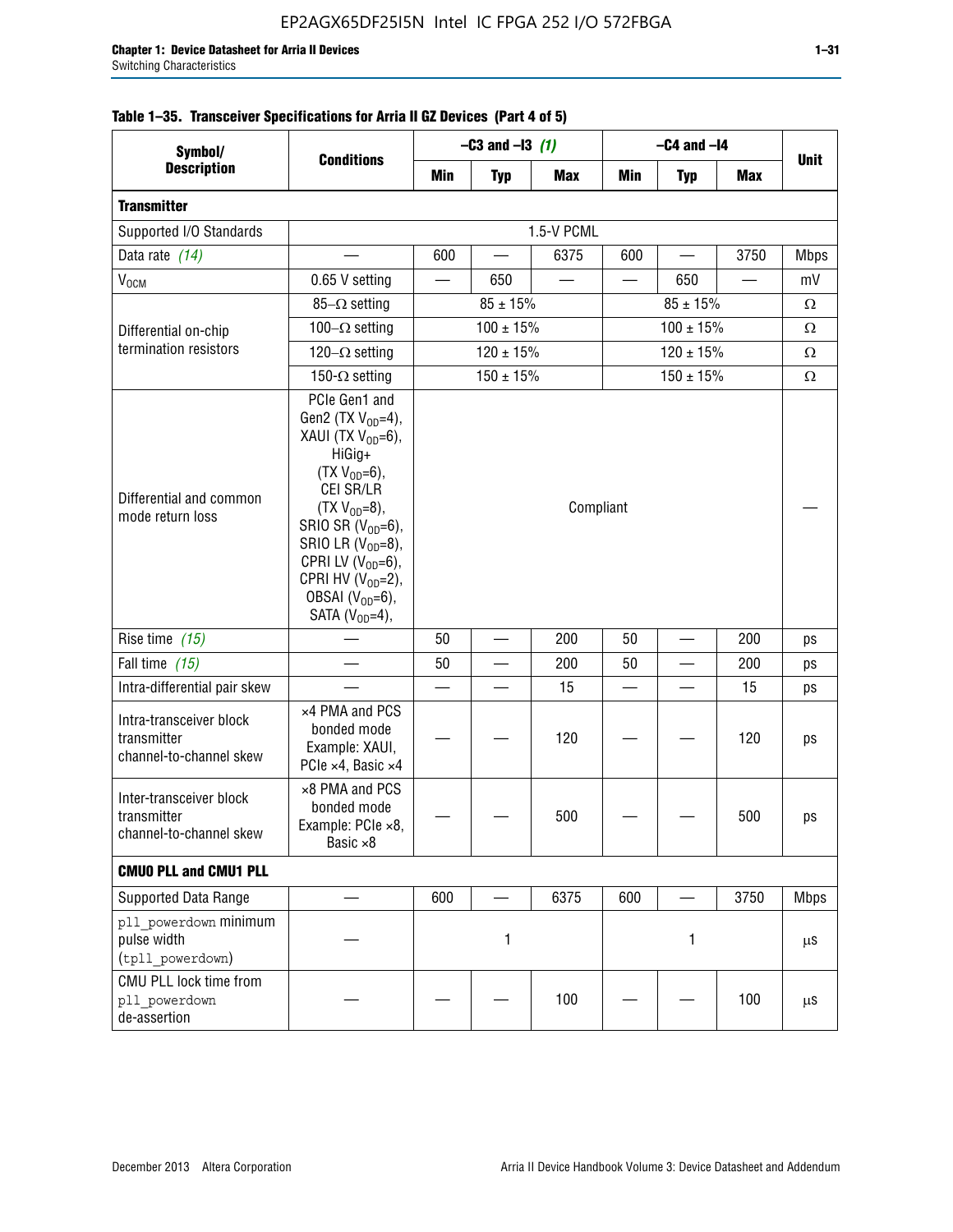| Symbol/                                  |                                |           | $-C3$ and $-13$ (1) |                                      | $-C4$ and $-I4$ |            |     |             |  |
|------------------------------------------|--------------------------------|-----------|---------------------|--------------------------------------|-----------------|------------|-----|-------------|--|
| <b>Description</b>                       | <b>Conditions</b>              | Min       | Typ                 | <b>Max</b>                           | Min             | <b>Typ</b> | Max | <b>Unit</b> |  |
|                                          | PCIe Gen1                      |           |                     | $2.5 - 3.5$                          |                 |            |     | <b>MHz</b>  |  |
|                                          | PCIe Gen2                      |           |                     | $6 - 8$                              |                 |            |     | <b>MHz</b>  |  |
| -3 dB Bandwidth                          | (OIF) CEI PHY at<br>4.976 Gbps |           |                     | $7 - 11$                             |                 |            |     | <b>MHz</b>  |  |
|                                          | (OIF) CEI PHY at<br>6.375 Gbps |           |                     | $5 - 10$                             |                 |            |     | <b>MHz</b>  |  |
|                                          | XAUI                           | $2 - 4$   |                     |                                      |                 |            |     | <b>MHz</b>  |  |
|                                          | SRIO 1.25 Gbps                 | $3 - 5.5$ |                     |                                      |                 |            |     |             |  |
|                                          | SRIO 2.5 Gbps                  |           |                     | $3 - 5.5$                            |                 |            |     | <b>MHz</b>  |  |
|                                          | <b>SRIO 3.125 Gbps</b>         |           |                     | $2 - 4$                              |                 |            |     | <b>MHz</b>  |  |
|                                          | GIGE                           |           |                     | $2.5 - 4.5$                          |                 |            |     | <b>MHz</b>  |  |
|                                          | SONET OC12                     |           |                     | $1.5 - 2.5$                          |                 |            |     | <b>MHz</b>  |  |
|                                          | SONET OC48                     |           |                     | $3.5 - 6$                            |                 |            |     | <b>MHz</b>  |  |
| <b>Transceiver-FPGA Fabric Interface</b> |                                |           |                     |                                      |                 |            |     |             |  |
| Interface speed                          |                                | 25        |                     | 325                                  | 25              |            | 250 | <b>MHz</b>  |  |
| Digital reset pulse width                |                                |           |                     | Minimum is two parallel clock cycles |                 |            |     |             |  |

#### **Table 1–35. Transceiver Specifications for Arria II GZ Devices (Part 5 of 5)**

#### **Notes to Table 1–35:**

(1) The 3x speed grade is the fastest speed grade offered in the following Arria II GZ devices: EP2AGZ225, EP2AGZ300, and EP2AGZ350.

- (2) The rise and fall time transition is specified from 20% to 80%.
- (3) To calculate the REFCLK rms phase jitter requirement at reference clock frequencies other than 100 MHz, use the following formula: REFCLK rms phase jitter at f (MHz) = REFCLK rms phase jitter at 100 MHz  $*$  100/f.
- (4) The minimum reconfig clk frequency is 2.5 MHz if the transceiver channel is configured in **Transmitter only** mode. The minimum reconfig clk frequency is 37.5 MHz if the transceiver channel is configured in **Receiver only** or **Receiver and Transmitter** mode.
- (5) If your design uses more than one dynamic reconfiguration controller (altgx reconfig) instances to control the transceiver (altgx) channels physically located on the same side of the device AND if you use different reconfig clk sources for these altgx reconfig instances, the delta time between any two of these reconfig clk sources becoming stable must not exceed the maximum specification listed.
- (6) The device cannot tolerate prolonged operation at this absolute maximum.
- (7) You must use the 1.1-V RX  $V_{ICM}$  setting if the input serial data standard is LVDS.
- (8) The differential eye opening specification at the receiver input pins assumes that Receiver Equalization is disabled. If you enable Receiver Equalization, the receiver circuitry can tolerate a lower minimum eye opening, depending on the equalization level. Use H-Spice simulation to derive the minimum eye opening requirement with Receiver Equalization enabled.
- (9) The rate matcher supports only up to  $\pm$  300 ppm.
- (10) Time taken to rx\_pll\_locked goes high from rx\_analogreset de-assertion. Refer to Figure 1–1 on page 1–33.
- (11) Time for which the CDR must be kept in lock-to-reference mode after rx pll\_locked goes high and before rx\_locktodata is asserted in manual mode. Refer to Figure 1–1 on page 1–33.
- (12) Time taken to recover valid data after the rx locktodata signal is asserted in manual mode. Refer to Figure 1–1 on page 1–33.
- (13) Time taken to recover valid data after the rx\_freqlocked signal goes high in automatic mode. Refer to Figure 1–2 on page 1–33.
- (14) A GPLL may be required to meet the PMA-FPGA fabric interface timing above certain data rates. For more information, refer to the *[Transceiver](http://www.altera.com/literature/hb/arria-ii-gx/aiigx_52002.pdf)  [Clocking for Arria II Devices](http://www.altera.com/literature/hb/arria-ii-gx/aiigx_52002.pdf)* chapter.
- (15) The Quartus II software automatically selects the appropriate slew rate depending on the configured data rate or functional mode.
- (16) To support data rates lower than the minimum specification through oversampling, use the CDR in LTR mode only.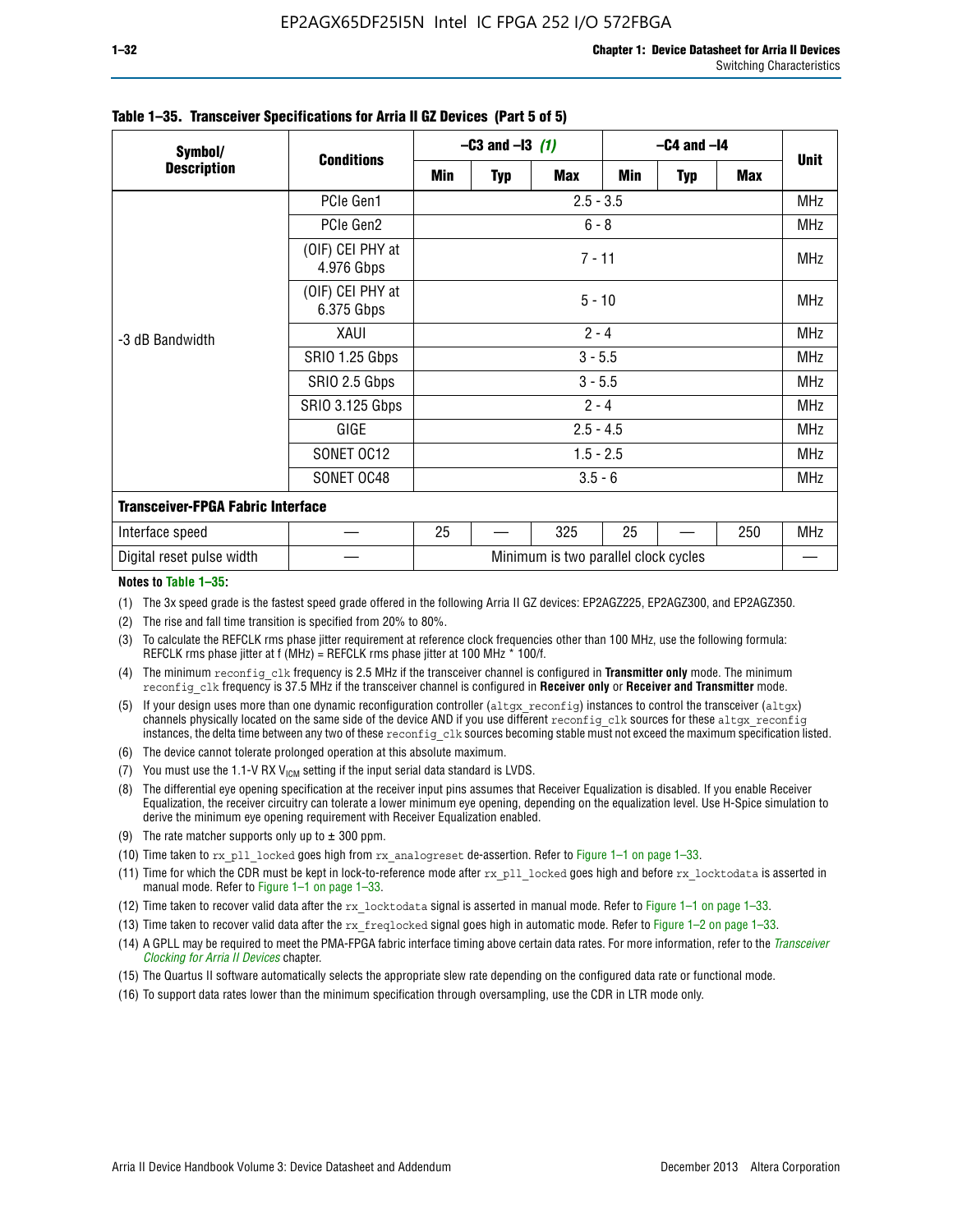Figure 1–1 shows the lock time parameters in manual mode.

 $\Box$  LTD = lock-to-data. LTR = lock-to-reference.





Figure 1–2 shows the lock time parameters in automatic mode.

**Figure 1–2. Lock Time Parameters for Automatic Mode**

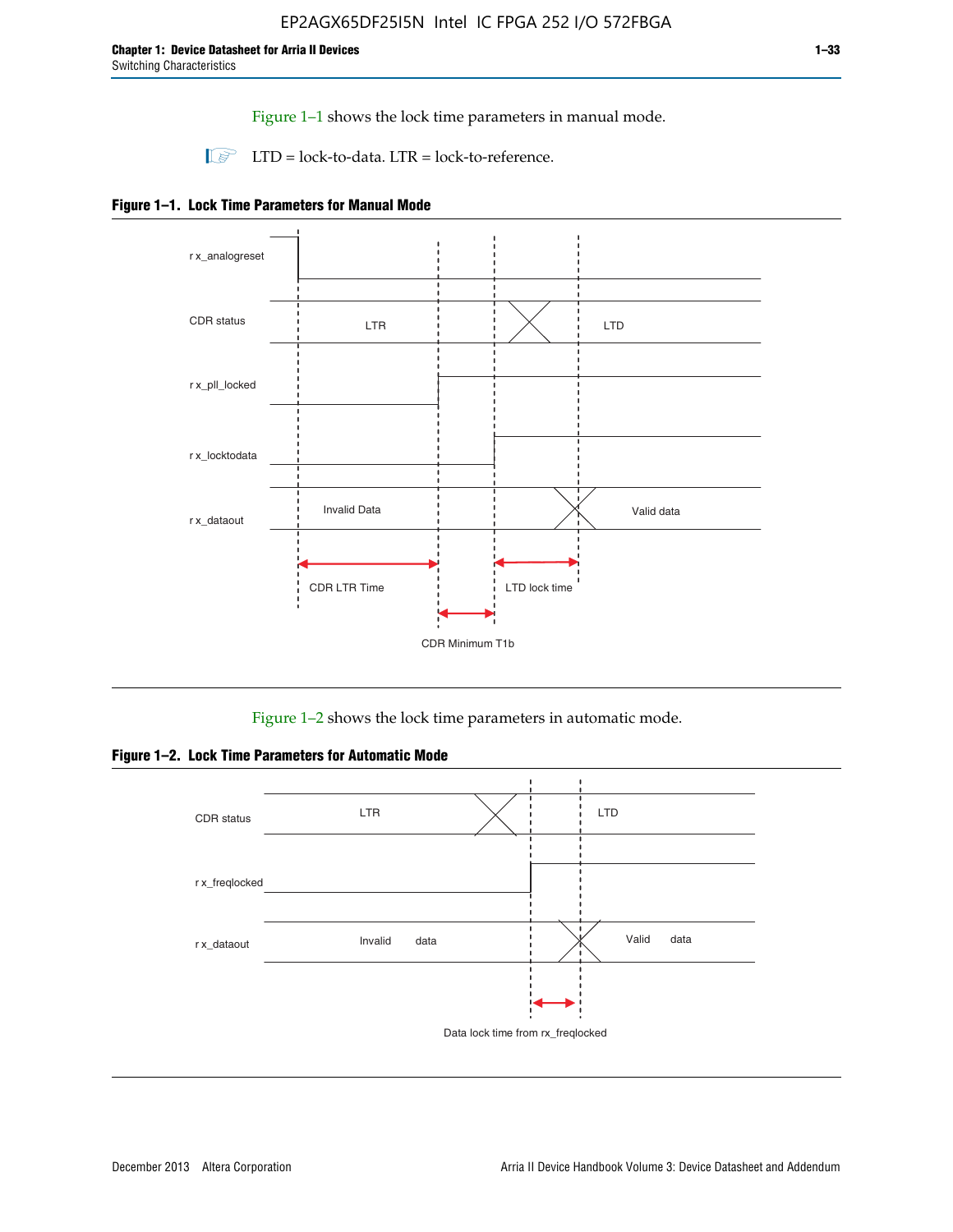### Figure 1–3 shows the differential receiver input waveform.





Figure 1–4 shows the transmitter output waveform.





Table 1–36 lists the typical V<sub>OD</sub> for TX term that equals 85  $\Omega$  for Arria II GZ devices.

| <b>Symbol</b>                                      |              |                  |             |                  | V <sub>on</sub> Setting (mV) |                  |                  |                   |
|----------------------------------------------------|--------------|------------------|-------------|------------------|------------------------------|------------------|------------------|-------------------|
|                                                    | 0            |                  |             | 3                |                              | 5                | 6                |                   |
| $V_{OD}$ differential<br>peak-to-peak Typical (mV) | 170 ±<br>20% | $340 \pm$<br>20% | 510±<br>20% | 595 $\pm$<br>20% | 680 $\pm$<br>20%             | $765 \pm$<br>20% | $850 \pm$<br>20% | $1020 \pm$<br>20% |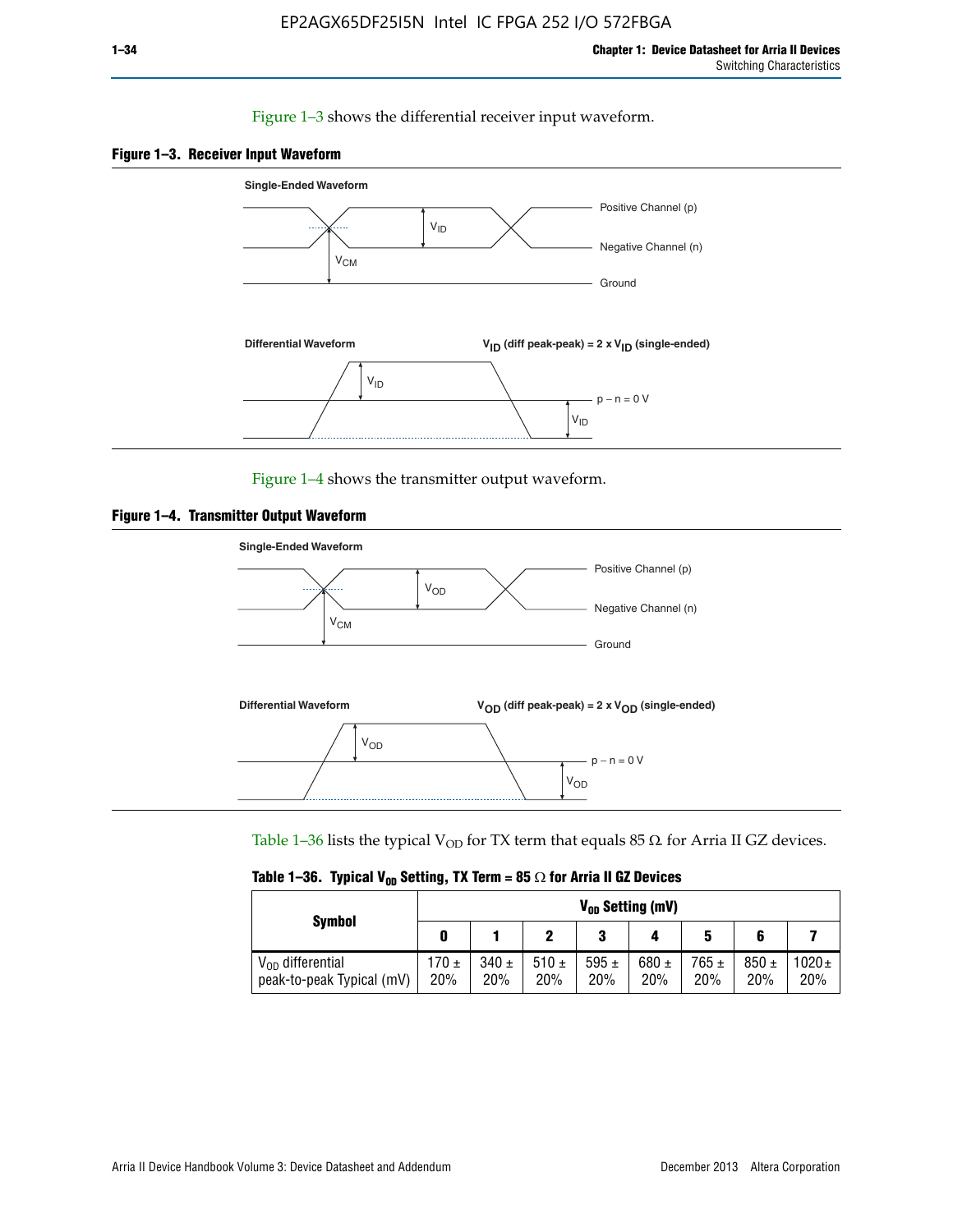Table 1–37 lists the typical  $V_{OD}$  for TX term that equals 100  $\Omega$  for Arria II GX and GZ devices.

| <b>Quartus II Setting</b> | V <sub>OD</sub> Setting (mV) |
|---------------------------|------------------------------|
|                           | 400                          |
| າ                         | 600                          |
| 3 (Arria II GZ)           | 700                          |
|                           | 800                          |
| 5                         | 900                          |
| հ                         | 1000                         |
|                           | 1200                         |

**Table 1–37. Typical V<sub>OD</sub> Setting, TX Termination = 100**  $\Omega$  for Arria II Devices

Table 1–38 lists the typical transmitter pre-emphasis levels in dB for the first post tap under the following conditions: low-frequency data pattern (five 1s and five 0s) at 6.375 Gbps. The levels listed in Table 1–38 are a representation of possible pre-emphasis levels under these specified conditions only, the pre-emphasis levels may change with data pattern and data rate.

To predict the pre-emphasis level for your specific data rate and pattern, run simulations using the Arria II GX HSSI HSPICE models.

| <b>Arria II GX</b>                                                  | Arria II GX (Quartus II Software) VOD Setting |     |     |     |     |     |             |  |  |  |  |
|---------------------------------------------------------------------|-----------------------------------------------|-----|-----|-----|-----|-----|-------------|--|--|--|--|
| (Quartus II<br>Software)<br><b>First Post Tap</b><br><b>Setting</b> |                                               | 2   | 4   | 5   | 6   |     | <b>Unit</b> |  |  |  |  |
| $0$ (off)                                                           | 0                                             | 0   | U   |     |     |     |             |  |  |  |  |
|                                                                     | 0.7                                           | N   | U   |     |     |     | dB          |  |  |  |  |
| ŋ                                                                   | 2.7                                           | 1.2 | 0.3 |     |     |     | dB          |  |  |  |  |
| 3                                                                   | 4.9                                           | 2.4 | 1.2 | 0.8 | 0.5 | 0.2 | dB          |  |  |  |  |
| 4                                                                   | 7.5                                           | 3.8 | 2.1 | 1.6 | 1.2 | 0.6 | dB          |  |  |  |  |
| 5                                                                   |                                               | 5.3 | 3.1 | 2.4 | 1.8 | 1.1 | dB          |  |  |  |  |
| 6                                                                   |                                               |     | 4.3 | 3.3 | 2.7 | 1.7 | dB          |  |  |  |  |

**Table 1–38. Transmitter Pre-Emphasis Levels for Arria II GX Devices**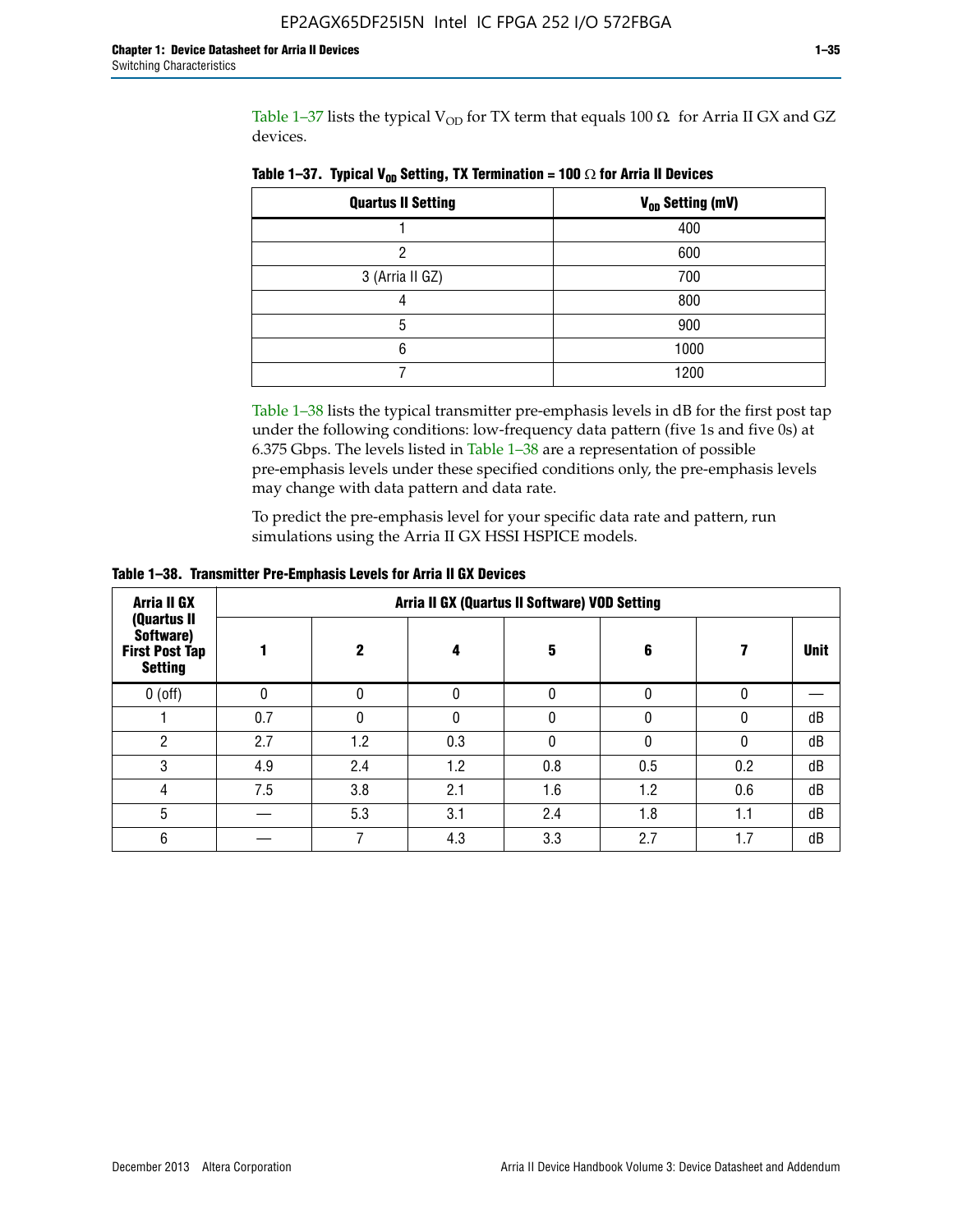Table 1–39 lists typical transmitter pre-emphasis levels for Arria II GZ devices (in dB) for the first post tap under the following conditions (low-frequency data pattern [five 1s and five 0s] at 6.25 Gbps). The levels listed in Table 1–39 are a representation of possible pre-emphasis levels under the specified conditions only and that the preemphasis levels may change with data pattern and data rate.

**follow** To predict the pre-emphasis level for your specific data rate and pattern, run simulations using the [Arria II HSSI HSPICE](http://www.altera.com/support/software/download/hspice/hsp-index.html) models.

| Pre-                                                 |           |                |                  | V <sub>OD</sub> Setting |                |                         |                |                         |
|------------------------------------------------------|-----------|----------------|------------------|-------------------------|----------------|-------------------------|----------------|-------------------------|
| <b>Emphasis</b><br>1st<br>Post-Tap<br><b>Setting</b> | $\pmb{0}$ | 1              | $\mathbf 2$      | $\mathbf 3$             | 4              | $\overline{\mathbf{5}}$ | 6              | $\overline{\mathbf{z}}$ |
| $\pmb{0}$                                            | $\pmb{0}$ | $\pmb{0}$      | $\pmb{0}$        | $\pmb{0}$               | $\pmb{0}$      | $\pmb{0}$               | $\pmb{0}$      | $\pmb{0}$               |
| $\mathbf{1}$                                         | N/A       | 0.7            | $\pmb{0}$        | $\pmb{0}$               | $\pmb{0}$      | $\pmb{0}$               | $\pmb{0}$      | $\pmb{0}$               |
| $\overline{2}$                                       | N/A       | $\mathbf{1}$   | 0.3              | $\pmb{0}$               | $\mathbf 0$    | $\mathbf 0$             | $\mathbf 0$    | $\pmb{0}$               |
| $\mathbf 3$                                          | N/A       | 1.5            | 0.6              | $\mathbf 0$             | $\pmb{0}$      | $\pmb{0}$               | $\pmb{0}$      | $\pmb{0}$               |
| $\overline{\mathbf{4}}$                              | N/A       | $\overline{2}$ | 0.7              | 0.3                     | $\pmb{0}$      | $\pmb{0}$               | $\pmb{0}$      | $\pmb{0}$               |
| $\overline{5}$                                       | N/A       | 2.7            | 1.2              | 0.5                     | 0.3            | $\pmb{0}$               | 0              | $\pmb{0}$               |
| $\,6\,$                                              | N/A       | 3.1            | 1.3              | 0.8                     | 0.5            | 0.2                     | $\mathbf 0$    | $\pmb{0}$               |
| $\overline{7}$                                       | N/A       | 3.7            | 1.8              | 1.1                     | 0.7            | 0.4                     | 0.2            | $\pmb{0}$               |
| $\bf 8$                                              | N/A       | 4.2            | 2.1              | 1.3                     | 0.9            | 0.6                     | 0.3            | $\pmb{0}$               |
| $\boldsymbol{9}$                                     | N/A       | 4.9            | 2.4              | 1.6                     | 1.2            | 0.8                     | 0.5            | 0.2                     |
| 10                                                   | N/A       | 5.4            | 2.8              | 1.9                     | 1.4            | $\mathbf{1}$            | 0.7            | 0.3                     |
| 11                                                   | N/A       | $\,6\,$        | 3.2              | 2.2                     | 1.7            | 1.2                     | 0.9            | 0.4                     |
| 12                                                   | N/A       | 6.8            | 3.5              | 2.6                     | 1.9            | 1.4                     | 1.1            | 0.6                     |
| 13                                                   | N/A       | 7.5            | 3.8              | 2.8                     | 2.1            | 1.6                     | 1.2            | 0.6                     |
| 14                                                   | N/A       | 8.1            | 4.2              | 3.1                     | 2.3            | 1.7                     | 1.3            | 0.7                     |
| 15                                                   | N/A       | 8.8            | 4.5              | 3.4                     | 2.6            | 1.9                     | 1.5            | 0.8                     |
| 16                                                   | N/A       | N/A            | 4.9              | 3.7                     | 2.9            | 2.2                     | 1.7            | 0.9                     |
| 17                                                   | N/A       | N/A            | 5.3              | $\overline{4}$          | 3.1            | 2.4                     | 1.8            | 1.1                     |
| 18                                                   | N/A       | N/A            | 5.7              | 4.4                     | 3.4            | 2.6                     | $\overline{c}$ | 1.2                     |
| 19                                                   | N/A       | N/A            | 6.1              | 4.7                     | 3.6            | 2.8                     | 2.2            | 1.4                     |
| 20                                                   | N/A       | N/A            | 6.6              | 5.1                     | 4              | 3.1                     | 2.4            | 1.5                     |
| 21                                                   | N/A       | N/A            | $\overline{7}$   | 5.4                     | 4.3            | 3.3                     | 2.7            | 1.7                     |
| 22                                                   | N/A       | N/A            | 8                | 6.1                     | 4.8            | 3.8                     | 3              | $\overline{2}$          |
| 23                                                   | N/A       | N/A            | $\boldsymbol{9}$ | 6.8                     | 5.4            | 4.3                     | 3.4            | 2.3                     |
| 24                                                   | N/A       | N/A            | 10               | 7.6                     | $6\phantom{.}$ | 4.8                     | 3.9            | 2.6                     |
| 25                                                   | N/A       | N/A            | 11.4             | 8.4                     | 6.8            | 5.4                     | 4.4            | 3                       |
| 26                                                   | N/A       | N/A            | 12.6             | 9.4                     | 7.4            | 5.9                     | 4.9            | 3.3                     |
| 27                                                   | N/A       | N/A            | N/A              | 10.3                    | 8.1            | 6.4                     | 5.3            | 3.6                     |
| 28                                                   | N/A       | N/A            | N/A              | 11.3                    | 8.8            | 7.1                     | 5.8            | $\overline{4}$          |

**Table 1–39. Transmitter Pre-Emphasis Levels for Arria II GZ Devices (Part 1 of 2)**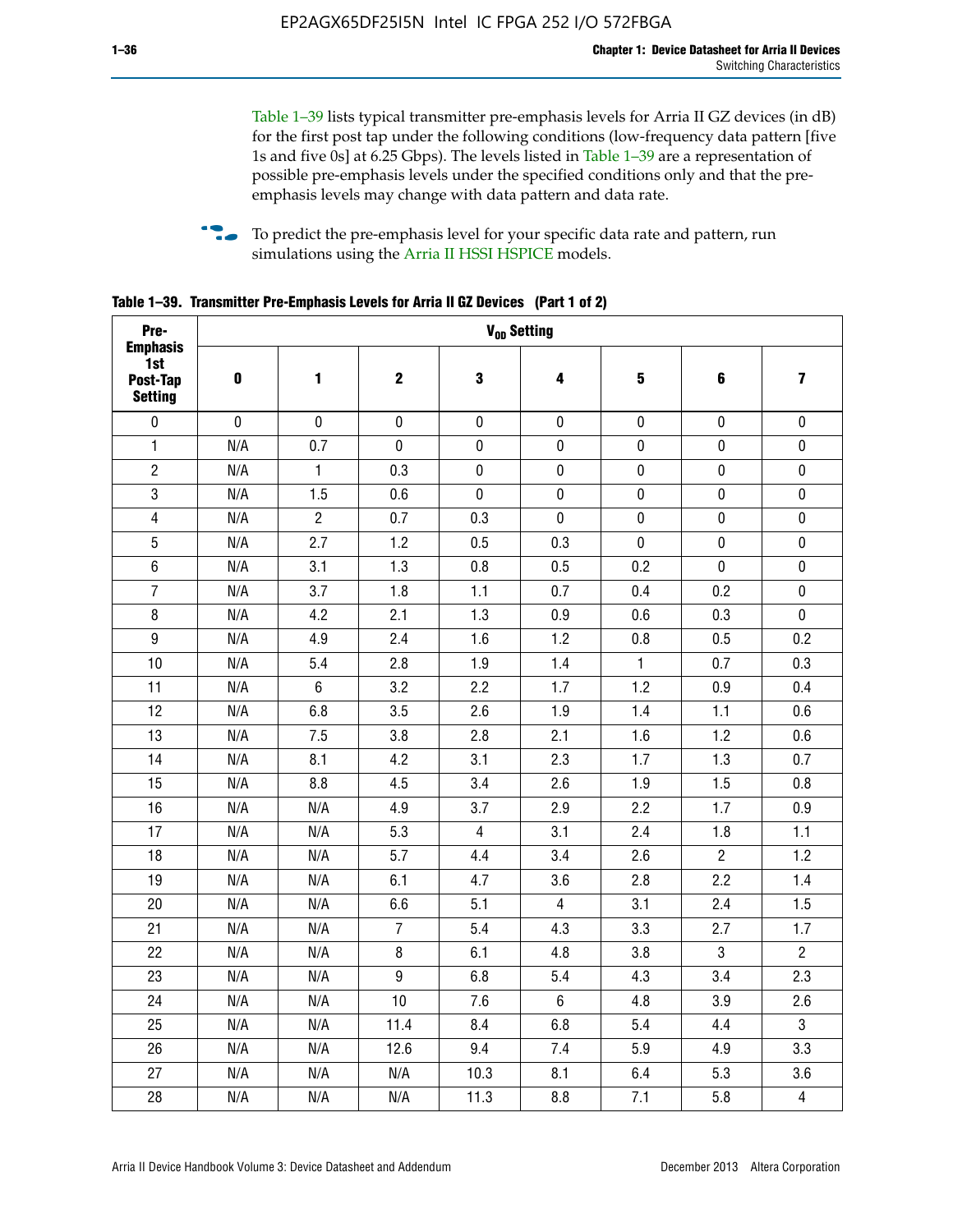| Pre-                                                 |     |     |     |      |      |     |     |     |
|------------------------------------------------------|-----|-----|-----|------|------|-----|-----|-----|
| <b>Emphasis</b><br>1st<br>Post-Tap<br><b>Setting</b> | 0   |     | 2   | 3    | 4    | 5   | 6   |     |
| 29                                                   | N/A | N/A | N/A | 12.5 | 9.6  | 7.7 | 6.3 | 4.3 |
| 30                                                   | N/A | N/A | N/A | N/A  | 11.4 | 9   | 7.4 | N/A |
| 31                                                   | N/A | N/A | N/A | N/A  | 12.9 | 10  | 8.2 | N/A |

## **Table 1–39. Transmitter Pre-Emphasis Levels for Arria II GZ Devices (Part 2 of 2)**

Table 1–40 lists the transceiver jitter specifications for all supported protocols for Arria II GX devices.

# **Table 1–40. Transceiver Block Jitter Specifications for Arria II GX Devices** *(Note 1)* **(Part 1 of 10)**

| Symbol/                                   |                                                              |     | 13         |            |     | C <sub>4</sub> |            |     | C5, I5     |            |     | C <sub>6</sub> |            |              |
|-------------------------------------------|--------------------------------------------------------------|-----|------------|------------|-----|----------------|------------|-----|------------|------------|-----|----------------|------------|--------------|
| <b>Description</b>                        | <b>Conditions</b>                                            | Min | <b>Typ</b> | <b>Max</b> | Min | <b>Typ</b>     | <b>Max</b> | Min | <b>Typ</b> | <b>Max</b> | Min | <b>Typ</b>     | <b>Max</b> | <b>Unit</b>  |
|                                           | <b>SONET/SDH Transmit Jitter Generation (2)</b>              |     |            |            |     |                |            |     |            |            |     |                |            |              |
| Peak-to-peak<br>jitter at<br>622.08 Mbps  | Pattern $=$<br>PRBS15                                        |     |            | 0.1        |     |                | 0.1        |     |            | 0.1        |     |                | 0.1        | UI           |
| RMS jitter at<br>622.08 Mbps              | Pattern $=$<br>PRBS15                                        |     |            | 0.01       |     |                | 0.01       |     |            | 0.01       |     |                | 0.01       | UI           |
| Peak-to-peak<br>jitter at<br>2488.32 Mbps | Pattern $=$<br>PRBS15                                        |     |            | 0.1        |     |                | 0.1        |     |            | 0.1        |     |                | 0.1        | UI           |
| RMS jitter at<br>2488.32 Mbps             | Pattern $=$<br>PRBS15                                        |     |            | 0.01       |     |                | 0.01       |     |            | 0.01       |     |                | 0.01       | UI           |
|                                           | <b>SONET/SDH Receiver Jitter Tolerance (2)</b>               |     |            |            |     |                |            |     |            |            |     |                |            |              |
|                                           | Jitter frequency $=$<br>$0.03$ KHz<br>Pattern = PRBS15       |     | >15        |            |     | >15            |            |     | >15        |            |     | >15            |            | $\mathbf{U}$ |
| Jitter tolerance at<br>622.08 Mbps        | Jitter frequency =<br>25 KH <sub>7</sub><br>Pattern = PRBS15 |     | > 1.5      |            |     | > 1.5          |            |     | > 1.5      |            |     | > 1.5          |            | $\mathbf{U}$ |
|                                           | Jitter frequency $=$<br>250 KHz<br>Pattern = PRBS15          |     | > 0.15     |            |     | > 0.15         |            |     | > 0.15     |            |     | > 0.15         |            | $\mathbf{U}$ |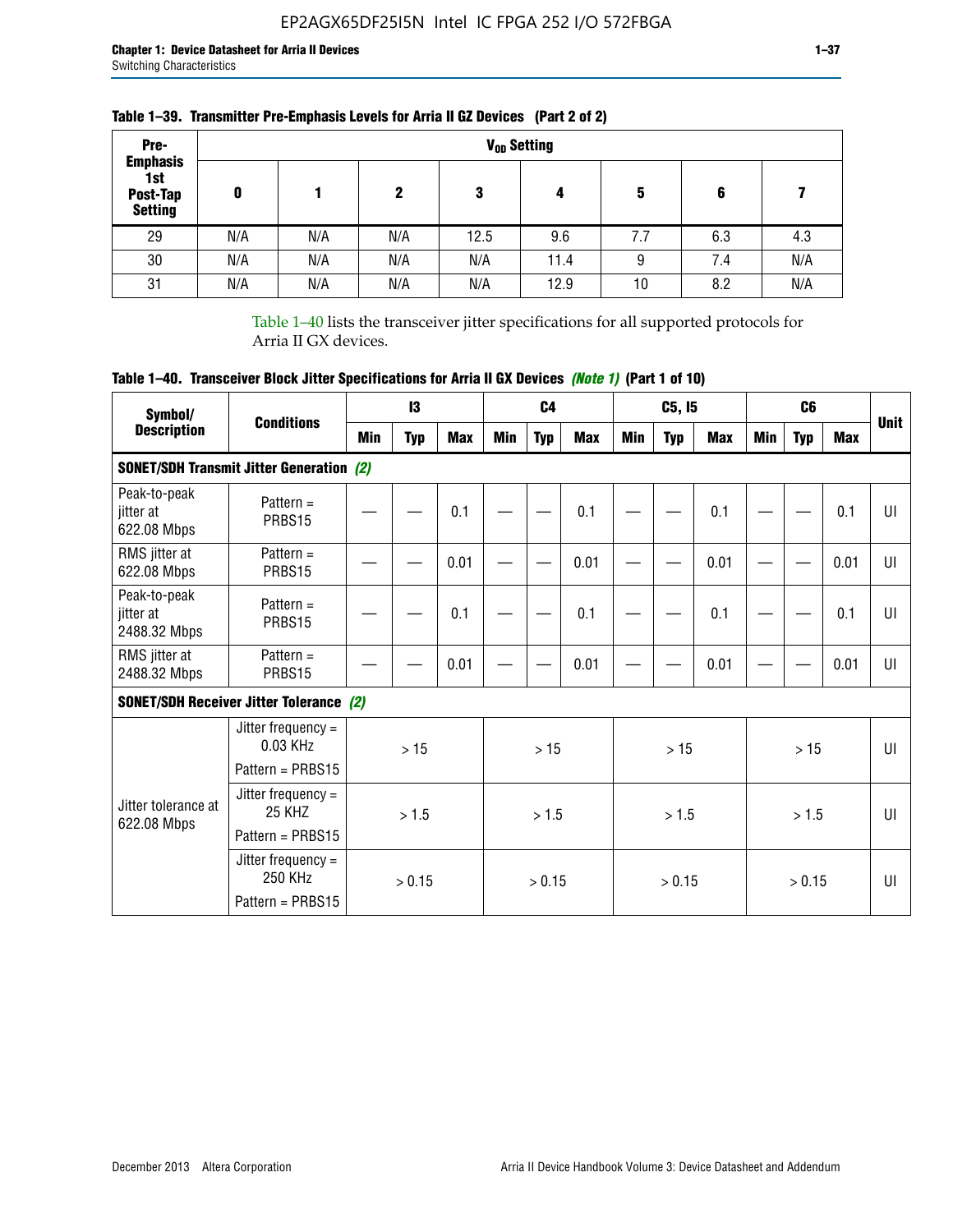| Symbol/                                    |                                                      |            | 13         |            |            | C <sub>4</sub> |            |            | C5, I5     |            |            | C <sub>6</sub> |            |             |
|--------------------------------------------|------------------------------------------------------|------------|------------|------------|------------|----------------|------------|------------|------------|------------|------------|----------------|------------|-------------|
| <b>Description</b>                         | <b>Conditions</b>                                    | <b>Min</b> | <b>Typ</b> | <b>Max</b> | <b>Min</b> | <b>Typ</b>     | <b>Max</b> | <b>Min</b> | <b>Typ</b> | <b>Max</b> | <b>Min</b> | <b>Typ</b>     | <b>Max</b> | <b>Unit</b> |
|                                            | Jitter frequency $=$<br>0.06 KHz<br>Pattern = PRBS15 |            | $>15$      |            |            | $>15$          |            |            | $>15$      |            |            | $>15$          |            | $U\Gamma$   |
|                                            | Jitter frequency $=$<br><b>100 KHZ</b>               |            | > 1.5      |            |            | > 1.5          |            |            | > 1.5      |            |            | > 1.5          |            | $U\Gamma$   |
| Jitter tolerance at                        | Pattern = PRBS15                                     |            |            |            |            |                |            |            |            |            |            |                |            |             |
| 2488.32 Mbps                               | Jitter frequency $=$<br>1 MHz                        |            | > 0.15     |            |            | > 0.15         |            |            | > 0.15     |            |            | > 0.15         |            | $U\Gamma$   |
|                                            | Pattern = PRBS15                                     |            |            |            |            |                |            |            |            |            |            |                |            |             |
|                                            | Jitter frequency $=$<br>10 MHz                       |            | > 0.15     |            |            | > 0.15         |            |            | > 0.15     |            |            | > 0.15         |            | UI          |
|                                            | Pattern = PRBS15                                     |            |            |            |            |                |            |            |            |            |            |                |            |             |
| XAUI Transmit Jitter Generation (3)        |                                                      | 0.3        |            |            |            |                |            |            |            |            |            |                |            |             |
| Total jitter at<br>3.125 Gbps              | Pattern = CJPAT                                      |            |            |            |            |                | 0.3        |            |            | 0.3        |            |                | 0.3        | UI          |
| Deterministic<br>jitter at<br>3.125 Gbps   | Pattern = CJPAT                                      | 0.17       |            |            |            | 0.17           |            |            | 0.17       |            |            | 0.17           | U          |             |
| XAUI Receiver Jitter Tolerance (3)         |                                                      |            |            |            |            |                |            |            |            |            |            |                |            |             |
| <b>Total jitter</b>                        |                                                      |            | > 0.65     |            |            | > 0.65         |            |            | > 0.65     |            |            | > 0.65         |            | UI          |
| Deterministic<br>jitter                    |                                                      |            | > 0.37     |            |            | > 0.37         |            |            | > 0.37     |            |            | > 0.37         |            | UI          |
| Peak-to-peak<br>jitter                     | Jitter frequency =<br>22.1 KHz                       |            | > 8.5      |            |            | > 8.5          |            |            | > 8.5      |            |            | > 8.5          |            | UI          |
| Peak-to-peak<br>jitter                     | Jitter frequency $=$<br>1.875 MHz                    |            | > 0.1      |            |            | > 0.1          |            |            | > 0.1      |            |            | > 0.1          |            | $U\Gamma$   |
| Peak-to-peak<br>jitter                     | Jitter frequency $=$<br>20 MHz                       | > 0.1      |            |            |            | > 0.1          |            |            | > 0.1      |            |            | > 0.1          |            | UI          |
| <b>PCIe Transmit Jitter Generation (4)</b> |                                                      |            |            |            |            |                |            |            |            |            |            |                |            |             |
| Total jitter at<br>2.5 Gbps (Gen1)         | Compliance<br>pattern                                |            |            | 0.25       |            |                | 0.25       |            |            | 0.25       |            |                | 0.25       | UI          |

## **Table 1–40. Transceiver Block Jitter Specifications for Arria II GX Devices** *(Note 1)* **(Part 2 of 10)**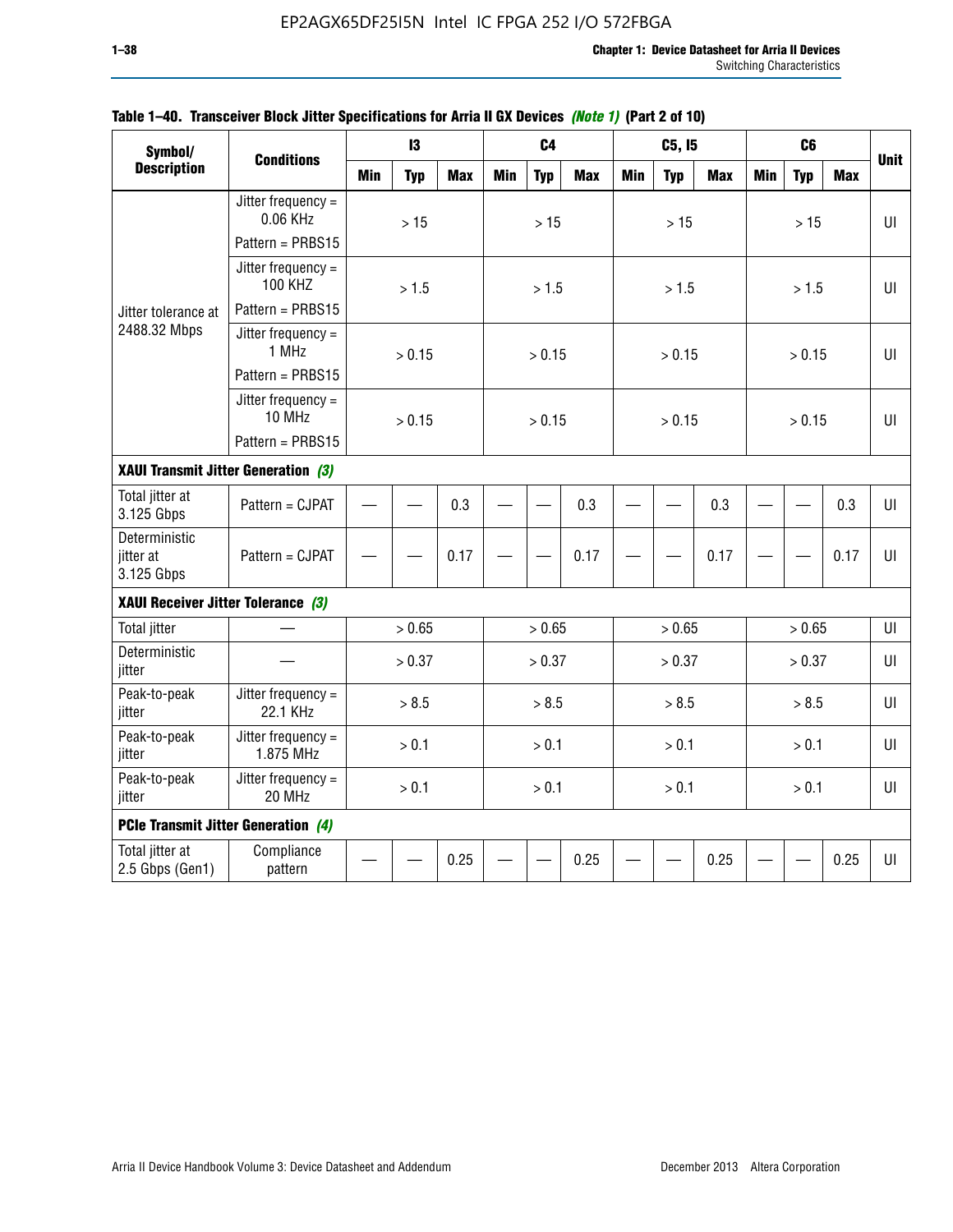## **Table 1–40. Transceiver Block Jitter Specifications for Arria II GX Devices** *(Note 1)* **(Part 3 of 10)**

| Symbol/                                             |                                                                           |            | 13         |            |            | C <sub>4</sub> |            |            | C5, I5     |            |            | C <sub>6</sub> |            |             |
|-----------------------------------------------------|---------------------------------------------------------------------------|------------|------------|------------|------------|----------------|------------|------------|------------|------------|------------|----------------|------------|-------------|
| <b>Description</b>                                  | <b>Conditions</b>                                                         | <b>Min</b> | <b>Typ</b> | <b>Max</b> | <b>Min</b> | <b>Typ</b>     | <b>Max</b> | <b>Min</b> | <b>Typ</b> | <b>Max</b> | <b>Min</b> | <b>Typ</b>     | <b>Max</b> | <b>Unit</b> |
| PCIe Receiver Jitter Tolerance (4)                  |                                                                           |            |            |            |            |                |            |            |            |            |            |                |            |             |
| Total jitter at<br>2.5 Gbps (Gen1)                  | Compliance<br>pattern                                                     |            | $> 0.6$    |            |            | > 0.6          |            |            | > 0.6      |            |            | > 0.6          |            | UI          |
|                                                     | PCIe (Gen 1) Electrical Idle Detect Threshold (9)                         |            |            |            |            |                |            |            |            |            |            |                |            |             |
| VRX-IDLE-<br>DETDIFF (p-p)                          | Compliance<br>pattern                                                     | 65         |            | 175        | 65         |                | 175        | 65         |            | 175        | 65         |                | 175        | mV          |
|                                                     | Serial RapidIO <sup>®</sup> (SRIO) Transmit Jitter Generation (5)         |            |            |            |            |                |            |            |            |            |            |                |            |             |
| Deterministic<br>jitter                             | Data Rate = $1.25$ ,<br>2.5, 3.125 Gbps<br>Pattern = CJPAT                |            |            | 0.17       |            |                | 0.17       |            |            | 0.17       |            |                | 0.17       | UI          |
| (peak-to-peak)                                      | Data Rate = $1.25$ ,                                                      |            |            |            |            |                |            |            |            |            |            |                |            |             |
| <b>Total jitter</b>                                 | 2.5, 3.125 Gbps                                                           |            |            | 0.35       |            |                | 0.35       |            |            | 0.35       |            |                | 0.35       | UI          |
| (peak-to-peak)                                      | Pattern = CJPAT                                                           |            |            |            |            |                |            |            |            |            |            |                |            |             |
| <b>SRIO Receiver Jitter Tolerance (5)</b>           |                                                                           |            |            |            |            |                |            |            |            |            |            |                |            |             |
| Deterministic<br>jitter tolerance<br>(peak-to-peak) | Data Rate = $1.25$ ,<br>2.5, 3.125 Gbps<br>Pattern = CJPAT                | > 0.37     |            |            | > 0.37     |                |            | > 0.37     |            |            | > 0.37     |                | UI         |             |
| Combined<br>deterministic and<br>random jitter      | Data Rate = $1.25$ ,<br>2.5, 3.125 Gbps                                   | > 0.55     |            |            |            | > 0.55         |            |            | > 0.55     |            |            | > 0.55         |            | U           |
| tolerance<br>(peak-to-peak)                         | Pattern = CJPAT                                                           |            |            |            |            |                |            |            |            |            |            |                |            |             |
|                                                     | Jitter frequency =<br>22.1 KHz<br>Data rate = $1.25$ .<br>2.5, 3.125 Gbps |            | > 8.5      |            |            | > 8.5          |            |            | > 8.5      |            |            | > 8.5          |            | UI          |
|                                                     | Pattern = CJPAT                                                           |            |            |            |            |                |            |            |            |            |            |                |            |             |
| Sinusoidal jitter                                   | Jitter frequency $=$<br>1.875 MHz                                         |            |            |            |            |                |            |            |            |            |            |                |            |             |
| tolerance<br>(peak-to-peak)                         | Data rate = $1.25$ ,<br>2.5, 3.125 Gbps                                   |            | > 0.1      |            |            | > 0.1          |            |            | > 0.1      |            |            | $> 0.1$        |            | UI          |
|                                                     | Pattern = CJPAT                                                           |            |            |            |            |                |            |            |            |            |            |                |            |             |
|                                                     | Jitter frequency =<br>20 MHz                                              |            |            |            |            |                |            |            |            |            |            |                |            |             |
|                                                     | Data rate = $1.25$ ,<br>2.5, 3.125 Gbps                                   | $> 0.1$    |            |            |            | > 0.1          |            |            | > 0.1      |            |            | $> 0.1$        |            | UI          |
|                                                     | Pattern = CJPAT                                                           |            |            |            |            |                |            |            |            |            |            |                |            |             |
| <b>GIGE Transmit Jitter Generation (6)</b>          |                                                                           |            |            |            |            |                |            |            |            |            |            |                |            |             |
| Deterministic<br>jitter<br>(peak-to-peak)           | Pattern = CRPAT                                                           |            |            | 0.14       |            |                | 0.14       |            |            | 0.14       |            |                | 0.14       | UI          |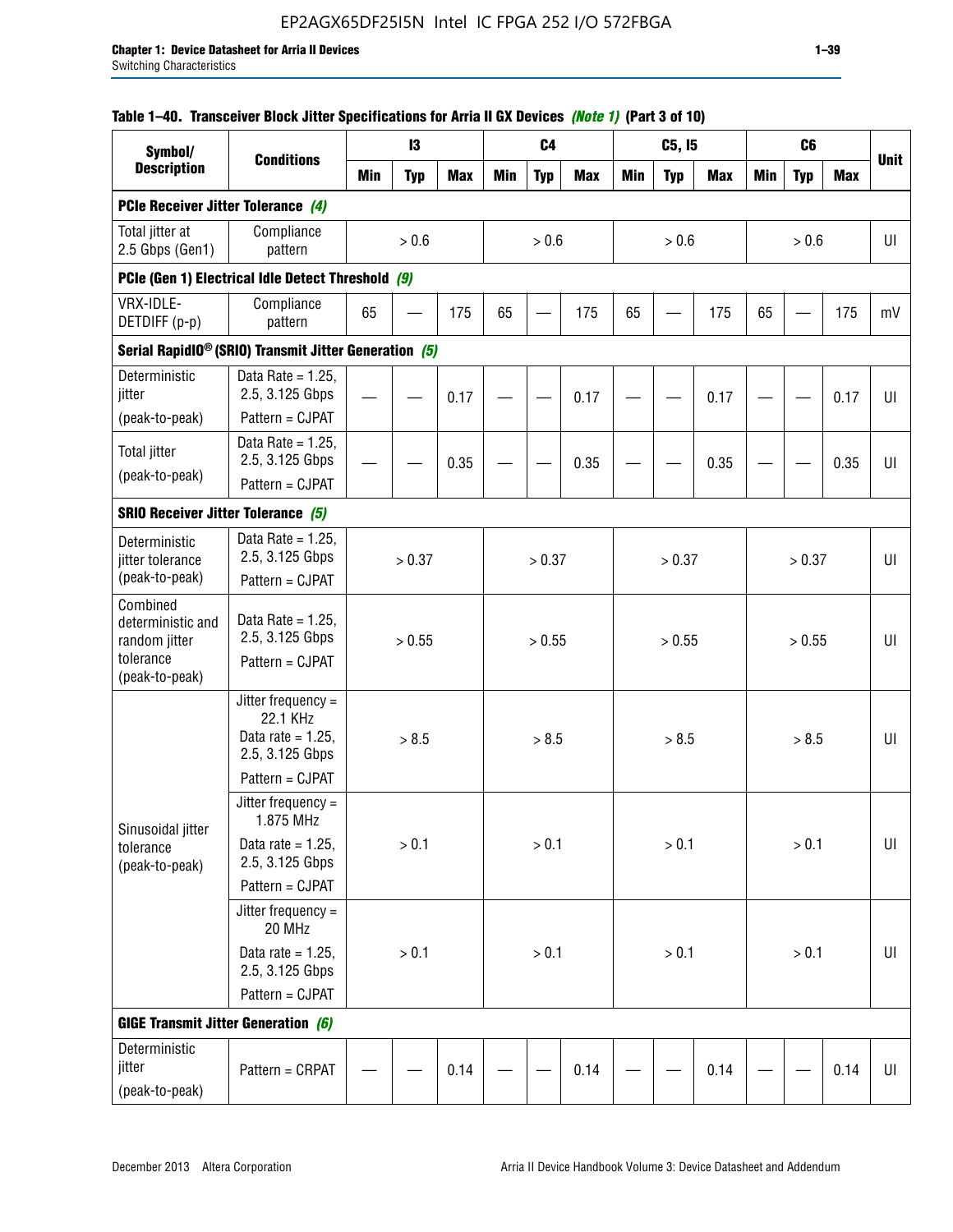| Symbol/<br><b>Description</b>                                                 |                                               |            | 13         |            |            | C <sub>4</sub> |            |            | C5, I5     |            |            | C <sub>6</sub> |            |             |
|-------------------------------------------------------------------------------|-----------------------------------------------|------------|------------|------------|------------|----------------|------------|------------|------------|------------|------------|----------------|------------|-------------|
|                                                                               | <b>Conditions</b>                             | <b>Min</b> | <b>Typ</b> | <b>Max</b> | <b>Min</b> | <b>Typ</b>     | <b>Max</b> | <b>Min</b> | <b>Typ</b> | <b>Max</b> | <b>Min</b> | <b>Typ</b>     | <b>Max</b> | <b>Unit</b> |
| <b>Total jitter</b>                                                           | Pattern = CRPAT                               |            |            | 0.27       |            |                | 0.279      |            |            | 0.279      |            |                | 0.279      | UI          |
| (peak-to-peak)                                                                |                                               |            |            | 9          |            |                |            |            |            |            |            |                |            |             |
| GIGE Receiver Jitter Tolerance (6)                                            |                                               |            |            |            |            |                |            |            |            |            |            |                |            |             |
| Deterministic<br>jitter tolerance<br>(peak-to-peak)                           | Pattern = CJPAT                               |            | > 0.4      |            |            | > 0.4          |            |            | > 0.4      |            |            | > 0.4          |            | UI          |
| Combined<br>deterministic and<br>random jitter<br>tolerance<br>(peak-to-peak) | Pattern = CJPAT                               |            | > 0.66     |            |            | > 0.66         |            |            | > 0.66     |            |            | > 0.66         |            | UI          |
|                                                                               | <b>HiGig Transmit Jitter Generation (7)</b>   |            |            |            |            |                |            |            |            |            |            |                |            |             |
| Deterministic<br>jitter                                                       | Data rate $=$<br>3.75 Gbps                    |            |            | 0.17       |            |                | 0.17       |            |            |            |            |                |            | UI          |
| (peak-to-peak)                                                                | Pattern = CJPAT                               |            |            |            |            |                |            |            |            |            |            |                |            |             |
| <b>Total jitter</b><br>(peak-to-peak)                                         | Data rate $=$<br>3.75 Gbps                    |            |            | 0.35       |            |                | 0.35       |            |            |            |            |                |            | UI          |
|                                                                               | Pattern = CJPAT                               |            |            |            |            |                |            |            |            |            |            |                |            |             |
| <b>HiGig Receiver Jitter Tolerance (7)</b>                                    |                                               |            |            |            |            |                |            |            |            |            |            |                |            |             |
| Deterministic<br>jitter tolerance                                             | Data rate $=$<br>3.75 Gbps                    |            | > 0.37     |            |            | > 0.37         |            |            |            |            |            |                |            | UI          |
| (peak-to-peak)                                                                | Pattern = CJPAT                               |            |            |            |            |                |            |            |            |            |            |                |            |             |
| Combined<br>deterministic and<br>random jitter<br>tolerance                   | Data rate $=$<br>3.75 Gbps<br>Pattern = CJPAT |            | > 0.65     |            |            | > 0.65         |            |            |            |            |            |                |            | UI          |
| (peak-to-peak)                                                                |                                               |            |            |            |            |                |            |            |            |            |            |                |            |             |
|                                                                               | Jitter frequency =<br>22.1 KHz                |            |            |            |            |                |            |            |            |            |            |                |            |             |
|                                                                               | Data rate $=$<br>3.75 Gbps                    |            | > 8.5      |            |            | > 8.5          |            |            |            |            |            |                |            | UI          |
|                                                                               | Pattern = CJPAT                               |            |            |            |            |                |            |            |            |            |            |                |            |             |
| Sinusoidal jitter                                                             | Jitter frequency =<br>1.875MHz                |            |            |            |            |                |            |            |            |            |            |                |            |             |
| tolerance<br>(peak-to-peak)                                                   | Data rate $=$<br>3.75 Gbps                    |            | > 0.1      |            |            | $> 0.1$        |            |            |            |            |            |                |            | UI          |
|                                                                               | Pattern = CJPAT                               |            |            |            |            |                |            |            |            |            |            |                |            |             |
|                                                                               | Jitter frequency $=$<br>20 MHz                |            |            |            |            |                |            |            |            |            |            |                |            |             |
|                                                                               | Data rate $=$<br>3.75 Gbps                    |            | > 0.1      |            |            | > 0.1          |            |            |            |            |            |                |            | UI          |
|                                                                               | Pattern = CJPAT                               |            |            |            |            |                |            |            |            |            |            |                |            |             |

## **Table 1–40. Transceiver Block Jitter Specifications for Arria II GX Devices** *(Note 1)* **(Part 4 of 10)**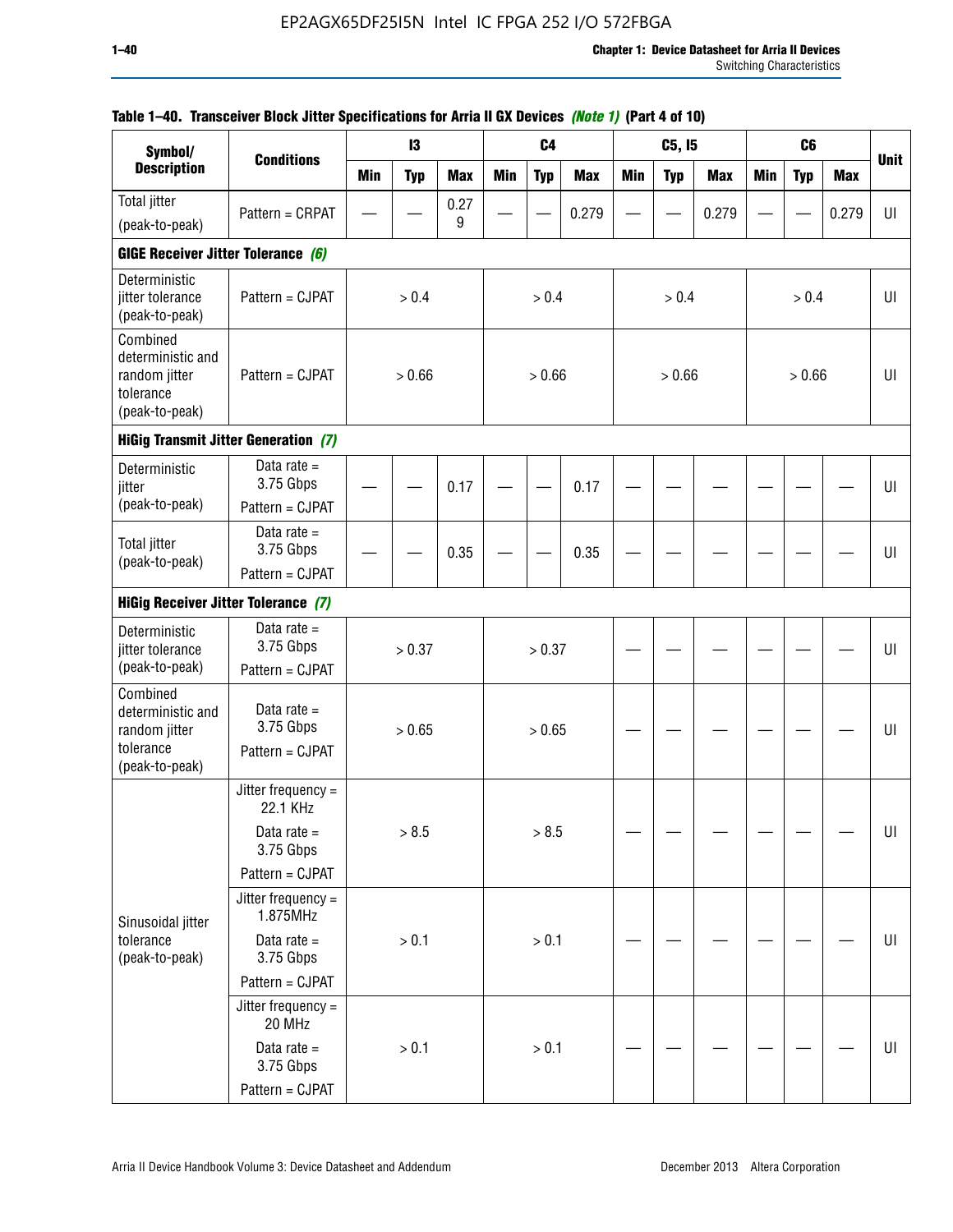## EP2AGX65DF25I5N Intel IC FPGA 252 I/O 572FBGA

| Symbol/                                             | <b>Conditions</b>                                                                                                      |            | 13         |            |     | C <sub>4</sub> |            |            | C5, I5     |     |            | C6         |            |             |
|-----------------------------------------------------|------------------------------------------------------------------------------------------------------------------------|------------|------------|------------|-----|----------------|------------|------------|------------|-----|------------|------------|------------|-------------|
| <b>Description</b>                                  |                                                                                                                        | <b>Min</b> | <b>Typ</b> | <b>Max</b> | Min | <b>Typ</b>     | <b>Max</b> | <b>Min</b> | <b>Typ</b> | Max | <b>Min</b> | <b>Typ</b> | <b>Max</b> | <b>Unit</b> |
|                                                     | <b>SDI Transmitter Jitter Generation (8)</b>                                                                           |            |            |            |     |                |            |            |            |     |            |            |            |             |
| Alignment jitter                                    | Data rate $=$<br>1.485 Gbps (HD)<br>pattern = Color<br>Bar Low-<br>frequency Roll-off<br>$= 100$ KHz                   | 0.2        |            |            | 0.2 |                |            | 0.2        |            |     | 0.2        |            |            | UI          |
| (peak-to-peak)<br>SDI Receiver Jitter Tolerance (8) | Data rate $=$<br>2.97 Gbps (3G)<br>pattern = Color<br>bar Low-<br>frequency Roll-off<br>$= 100$ KHz                    | 0.3        |            |            | 0.3 |                |            | 0.3        |            |     | 0.3        |            |            | UI          |
|                                                     |                                                                                                                        |            |            |            |     |                |            |            |            |     |            |            |            |             |
| Sinusoidal jitter<br>tolerance<br>(peak-to-peak)    | Jitter frequency $=$<br>15 KHz<br>Data rate $=$<br>2.97 Gbps (3G)<br>$Pattern = single$<br>line scramble<br>color bar  |            | > 2        |            |     | > 2            |            |            | >2         |     |            | > 2        |            | UI          |
|                                                     | Jitter frequency =<br>100 KHz<br>Data rate $=$<br>2.97 Gbps (3G)<br>$Pattern = single$<br>line scramble<br>color bar   |            | > 0.3      |            |     | > 0.3          |            |            | > 0.3      |     |            | > 0.3      |            | UI          |
|                                                     | Jitter frequency =<br>148.5 MHz<br>Data rate $=$<br>2.97 Gbps (3G)<br>$Pattern = single$<br>line scramble<br>color bar |            | > 0.3      |            |     | > 0.3          |            |            | > 0.3      |     |            | > 0.3      |            | UI          |

## **Table 1–40. Transceiver Block Jitter Specifications for Arria II GX Devices** *(Note 1)* **(Part 5 of 10)**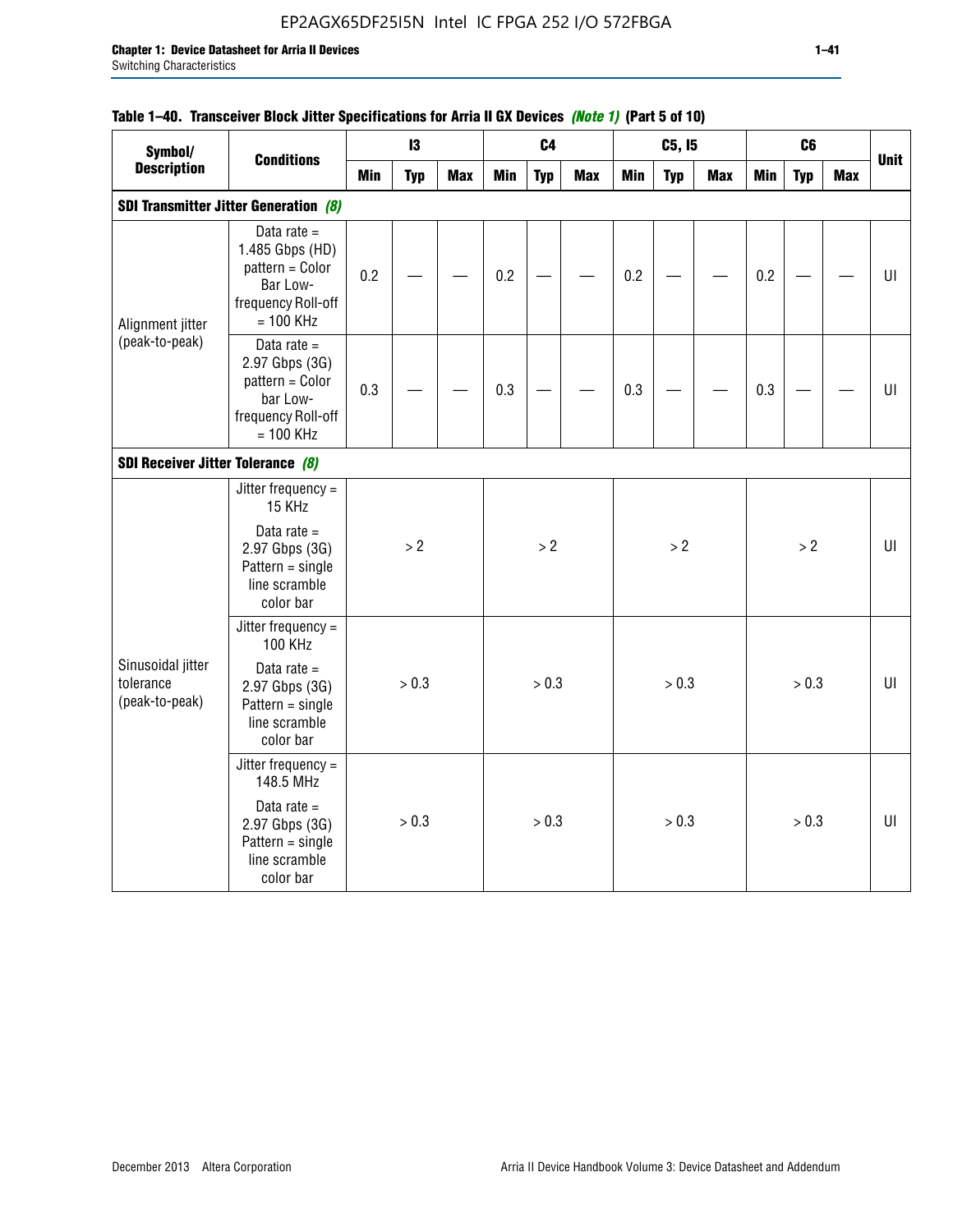| Symbol/                                                   |                                                                                                     |              | 13         |            |     | C <sub>4</sub> |            |            | C5, I5     |            |            | C <sub>6</sub> |            |             |
|-----------------------------------------------------------|-----------------------------------------------------------------------------------------------------|--------------|------------|------------|-----|----------------|------------|------------|------------|------------|------------|----------------|------------|-------------|
| <b>Description</b>                                        | <b>Conditions</b>                                                                                   | <b>Min</b>   | <b>Typ</b> | <b>Max</b> | Min | <b>Typ</b>     | <b>Max</b> | <b>Min</b> | <b>Typ</b> | <b>Max</b> | <b>Min</b> | <b>Typ</b>     | <b>Max</b> | <b>Unit</b> |
|                                                           | Jitter frequency $=$<br>20 KHz                                                                      |              |            |            |     |                |            |            |            |            |            |                |            |             |
|                                                           | Data rate $=$<br>1.485 Gbps (HD)<br>Pattern = $75%$<br>color bar                                    |              | >1         |            |     | $>1$           |            |            | >1         |            |            | >1             |            | UI          |
| Sinusoidal jitter<br>tolerance<br>(peak-to-peak)          | Jitter frequency $=$<br>100 KHz<br>Data rate = $1.485$<br>Gbps (HD)<br>Pattern = $75%$<br>color bar |              | > 0.2      |            |     | > 0.2          |            |            | > 0.2      |            |            | > 0.2          |            | UI          |
|                                                           | Jitter frequency $=$<br>148.5 MHz                                                                   |              | > 0.2      |            |     |                |            |            |            |            |            |                |            |             |
|                                                           | Data rate $=$<br>1.485 Gbps (HD)<br>Pattern =75%<br>color bar                                       | 0.55<br>0.35 |            |            |     | > 0.2          |            |            | > 0.2      |            |            | > 0.2          |            | UI          |
|                                                           | <b>SATA Transmit Jitter Generation (10)</b>                                                         |              |            |            |     |                |            |            |            |            |            |                |            |             |
| Total jitter at<br>$1.5$ Gbps $(G1)$                      | Compliance<br>pattern                                                                               |              |            |            |     |                | 0.55       |            |            | 0.55       |            |                | 0.55       | UI          |
| Deterministic<br>jitter at 1.5 Gbps<br>(G1)               | Compliance<br>pattern                                                                               |              |            |            |     | 0.35           |            |            | 0.35       |            |            | 0.35           | UI         |             |
| Total jitter at<br>3.0 Gbps (G2)                          | Compliance<br>pattern                                                                               |              |            | 0.55       |     |                | 0.55       |            |            | 0.55       |            |                | 0.55       | UI          |
| Deterministic<br>jitter at 3.0 Gbps<br>(G2)               | Compliance<br>pattern                                                                               |              |            | 0.35       |     |                | 0.35       |            |            | 0.35       |            |                | 0.35       | UI          |
| Total jitter at<br>6.0 Gbps (G3)                          | Compliance<br>pattern                                                                               |              |            | 0.52       |     |                |            |            |            |            |            |                |            | UI          |
| Random jitter at<br>6.0 Gbps (G3)                         | Compliance<br>pattern                                                                               |              |            | 0.18       |     |                |            |            |            |            |            |                |            | UI          |
|                                                           | <b>SATA Receiver Jitter Tolerance</b> (10)                                                          |              |            |            |     |                |            |            |            |            |            |                |            |             |
| <b>Total jitter</b><br>tolerance at<br>$1.5$ Gbps $(G1)$  | Compliance<br>pattern                                                                               | > 0.65       |            |            |     | > 0.65         |            |            | > 0.65     |            |            | > 0.65         |            | UI          |
| Deterministic<br>jitter tolerance at<br>$1.5$ Gbps $(G1)$ | Compliance<br>pattern                                                                               |              | > 0.35     |            |     | > 0.35         |            |            | > 0.35     |            |            | > 0.35         |            | UI          |
| SSC modulation<br>frequency at<br>$1.5$ Gbps $(G1)$       | Compliance<br>pattern                                                                               | 33           |            |            |     | 33             |            |            | 33         |            |            | 33             |            | kHz         |

## **Table 1–40. Transceiver Block Jitter Specifications for Arria II GX Devices** *(Note 1)* **(Part 6 of 10)**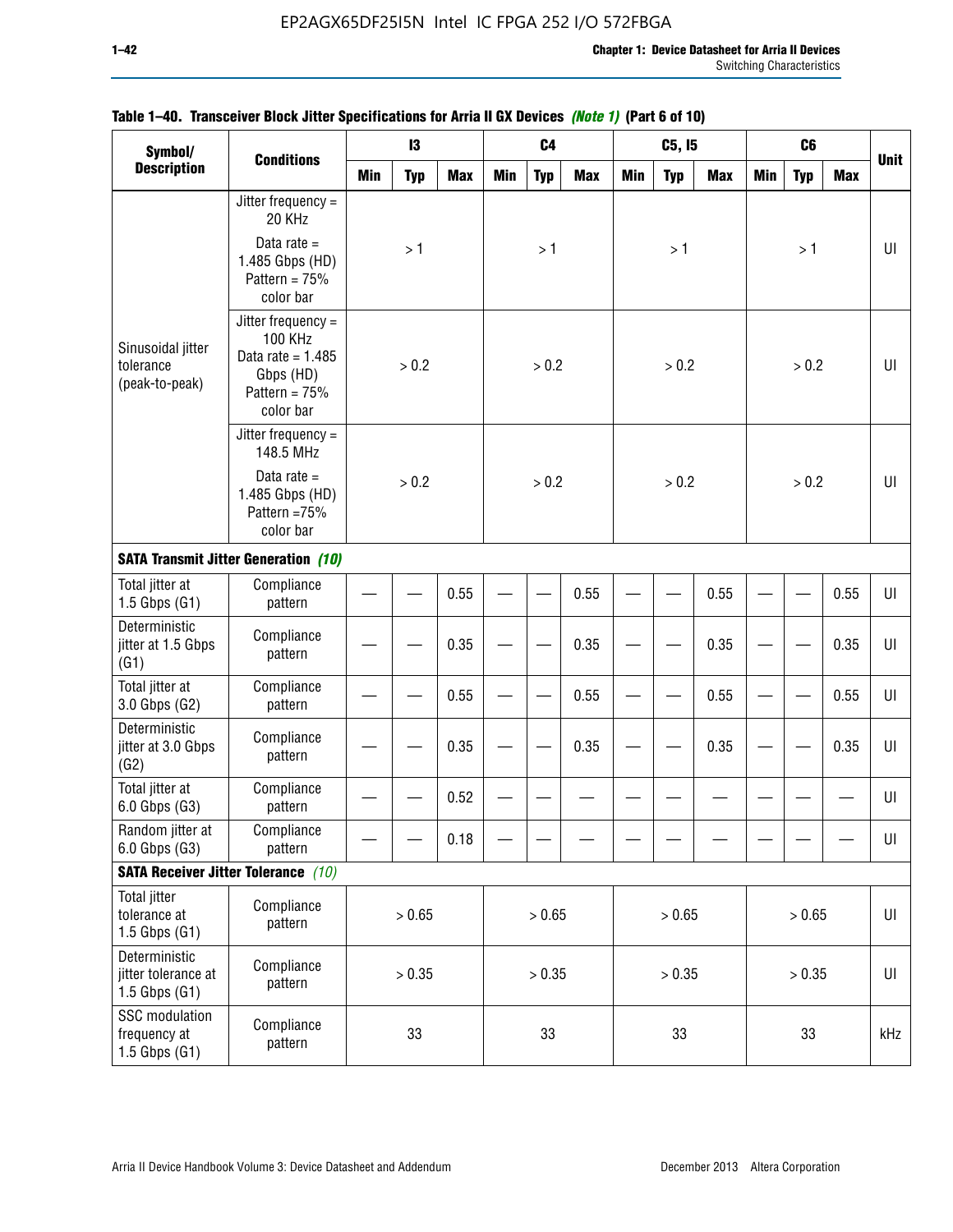| Symbol/                                                |                       |            | 13         |            |     | C <sub>4</sub> |            |     | C5, 15     |            |            | C <sub>6</sub> |            |             |
|--------------------------------------------------------|-----------------------|------------|------------|------------|-----|----------------|------------|-----|------------|------------|------------|----------------|------------|-------------|
| <b>Description</b>                                     | <b>Conditions</b>     | <b>Min</b> | <b>Typ</b> | <b>Max</b> | Min | <b>Typ</b>     | <b>Max</b> | Min | <b>Typ</b> | <b>Max</b> | <b>Min</b> | <b>Typ</b>     | <b>Max</b> | <b>Unit</b> |
| SSC modulation<br>deviation at<br>$1.5$ Gbps $(G1)$    | Compliance<br>pattern |            | 5700       |            |     | 5700           |            |     | 5700       |            |            | 5700           |            | ppm         |
| RX differential<br>skew at 1.5 Gbps<br>(G1)            | Compliance<br>pattern |            | 80         |            |     | 80             |            |     | 80         |            |            | 80             |            | ps          |
| RX AC common<br>mode voltage at<br>$1.5$ Gbps $(G1)$   | Compliance<br>pattern |            | 150        |            |     | 150            |            |     | 150        |            |            | 150            |            | mV          |
| Total jitter<br>tolerance at<br>3.0 Gbps (G2)          | Compliance<br>pattern |            | > 0.65     |            |     | > 0.65         |            |     | > 0.65     |            |            | > 0.65         |            | UI          |
| Deterministic<br>jitter tolerance at<br>3.0 Gbps (G2)  | Compliance<br>pattern |            | > 0.35     |            |     | > 0.35         |            |     | > 0.35     |            |            | > 0.35         |            | UI          |
| <b>SSC</b> modulation<br>frequency at<br>3.0 Gbps (G2) | Compliance<br>pattern |            | 33         |            |     | 33             |            |     | 33         |            |            | 33             |            | kHz         |
| <b>SSC</b> modulation<br>deviation at<br>3.0 Gbps (G2) | Compliance<br>pattern |            | 5700       |            |     | 5700           |            |     | 5700       |            |            | 5700           |            | ppm         |
| RX differential<br>skew at 3.0 Gbps<br>(G2)            | Compliance<br>pattern |            | 75         |            |     | 75             |            |     | 75         |            |            | 75             |            | ps          |
| RX AC common<br>mode voltage at<br>3.0 Gbps (G2)       | Compliance<br>pattern |            | 150        |            |     | 150            |            |     | 150        |            |            | 150            |            | mV          |
| <b>Total jitter</b><br>tolerance at<br>6.0 Gbps (G3)   | Compliance<br>pattern |            | > 0.60     |            |     | > 0.60         |            |     | > 0.60     |            |            | > 0.60         |            | UI          |
| Random jitter<br>tolerance at<br>6.0 Gbps (G3)         | Compliance<br>pattern |            | > 0.18     |            |     | > 0.18         |            |     | > 0.18     |            |            | > 0.18         |            | UI          |
| <b>SSC</b> modulation<br>frequency at<br>6.0 Gbps (G3) | Compliance<br>pattern |            | 33         |            |     | 33             |            |     | 33         |            |            | 33             |            | kHz         |
| <b>SSC</b> modulation<br>deviation at<br>6.0 Gbps (G3) | Compliance<br>pattern | 5700       |            |            |     | 5700           |            |     | 5700       |            |            | 5700           |            | ppm         |
| RX differential<br>skew at 6.0 Gbps<br>(G3)            | Compliance<br>pattern |            | 30         |            |     | 30             |            |     | $30\,$     |            |            | $30\,$         |            | ps          |
| RX AC common<br>mode voltage at<br>6.0 Gbps (G3)       | Compliance<br>pattern |            | 100        |            |     | 100            |            |     | 100        |            |            | 100            |            | mV          |

| Table 1–40. Transceiver Block Jitter Specifications for Arria II GX Devices (Note 1) (Part 7 of 10) |  |  |
|-----------------------------------------------------------------------------------------------------|--|--|
|                                                                                                     |  |  |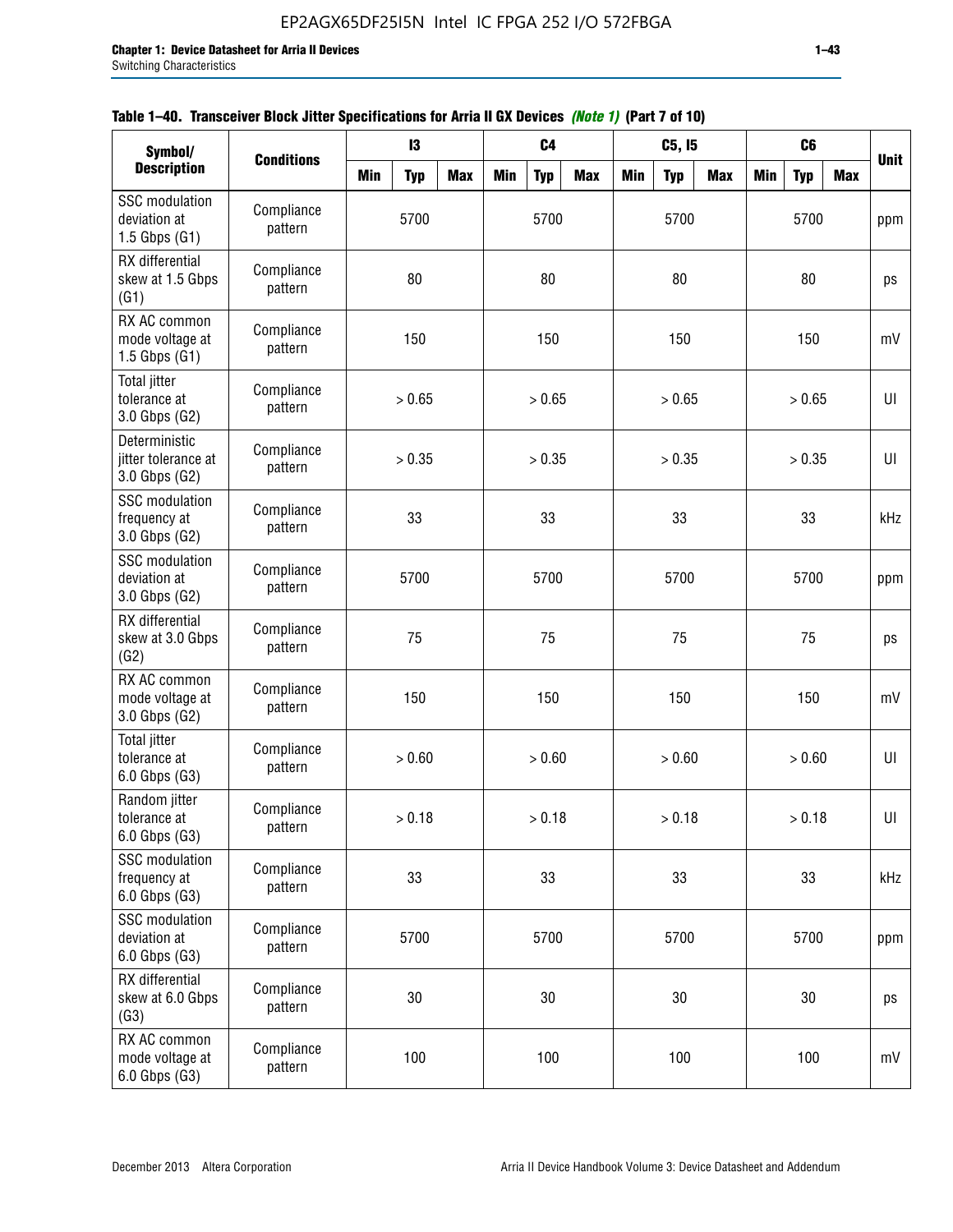| Symbol/                       |                                              |            | 13         |            |            | C <sub>4</sub> |            |            | C5, I5     |            |            | C <sub>6</sub> |            |             |
|-------------------------------|----------------------------------------------|------------|------------|------------|------------|----------------|------------|------------|------------|------------|------------|----------------|------------|-------------|
| <b>Description</b>            | <b>Conditions</b>                            | <b>Min</b> | <b>Typ</b> | <b>Max</b> | <b>Min</b> | <b>Typ</b>     | <b>Max</b> | <b>Min</b> | <b>Typ</b> | <b>Max</b> | <b>Min</b> | <b>Typ</b>     | <b>Max</b> | <b>Unit</b> |
|                               | <b>CPRI Transmit Jitter Generation</b> (11)  |            |            |            |            |                |            |            |            |            |            |                |            |             |
|                               | E.6.HV, E.12.HV                              |            |            | 0.27       |            |                |            |            |            |            |            |                |            |             |
|                               | Pattern = CJPAT                              |            |            | 9          |            |                | 0.279      |            |            | 0.279      |            |                | 0.279      | UI          |
| <b>Total jitter</b>           | E.6.LV, E.12.LV,                             |            |            |            |            |                |            |            |            |            |            |                |            |             |
|                               | E.24.LV, E.30.LV                             |            |            | 0.35       |            |                | 0.35       |            |            | 0.35       |            |                | 0.35       | UI          |
|                               | Pattern = CJTPAT                             |            |            |            |            |                |            |            |            |            |            |                |            |             |
|                               | E.6.HV, E.12.HV                              |            |            | 0.14       |            |                | 0.14       |            |            | 0.14       |            |                | 0.14       | UI          |
| Deterministic                 | Pattern = CJPAT                              |            |            |            |            |                |            |            |            |            |            |                |            |             |
| jitter                        | E.6.LV, E.12.LV,                             |            |            |            |            |                |            |            |            |            |            |                |            |             |
|                               | E.24.LV, E.30.LV                             |            |            | 0.17       |            |                | 0.17       |            |            | 0.17       |            |                | 0.17       | U           |
|                               | Pattern = CJTPAT                             |            |            |            |            |                |            |            |            |            |            |                |            |             |
|                               | <b>CPRI Receiver Jitter Tolerance (11)</b>   |            |            |            |            |                |            |            |            |            |            |                |            |             |
| <b>Total jitter</b>           | E.6.HV, E.12.HV                              |            | > 0.66     |            |            | > 0.66         |            |            | > 0.66     |            |            | > 0.66         |            | UI          |
| tolerance                     | Pattern = CJPAT                              |            |            |            |            |                |            |            |            |            |            |                |            |             |
| Deterministic                 | E.6.HV, E.12.HV                              |            | > 0.4      |            |            | > 0.4          |            |            | > 0.4      |            |            | > 0.4          |            | UI          |
| jitter tolerance              | Pattern = CJPAT                              |            |            |            |            |                |            |            |            |            |            |                |            |             |
|                               | E.6.LV, E.12.LV,                             |            |            |            |            |                |            |            |            |            |            |                |            |             |
| <b>Total jitter</b>           | E.24.LV, E.30.LV                             |            | > 0.65     |            |            | > 0.65         |            |            | > 0.65     |            |            | > 0.65         |            | UI          |
| tolerance                     | Pattern = CJTPAT                             |            |            |            |            |                |            |            |            |            |            |                |            |             |
|                               | E.60.LV                                      |            | > 0.6      |            |            |                |            |            |            |            |            |                |            | UI          |
|                               | Pattern = PRBS31                             |            |            |            |            |                |            |            |            |            |            |                |            |             |
|                               | E.6.LV, E.12.LV,                             |            |            |            |            |                |            |            |            |            |            |                |            |             |
| Deterministic                 | E.24.LV, E.30.LV<br>Pattern = CJTPAT         |            | > 0.37     |            |            | > 0.37         |            |            | > 0.37     |            |            | > 0.37         |            | UI          |
| jitter tolerance              |                                              |            |            |            |            |                |            |            |            |            |            |                |            |             |
|                               | E.60.LV                                      |            | > 0.45     |            |            |                |            |            |            |            |            |                |            | UI          |
|                               | Pattern = PRBS31                             |            |            |            |            |                |            |            |            |            |            |                |            |             |
| Combined<br>deterministic and | E.6.LV, E.12.LV,                             |            |            |            |            |                |            |            |            |            |            |                |            |             |
| random jitter                 | E.24.LV, E.30.LV                             |            | > 0.55     |            |            | > 0.55         |            |            | > 0.55     |            |            | > 0.55         |            | UI          |
| tolerance                     | Pattern = CJTPAT                             |            |            |            |            |                |            |            |            |            |            |                |            |             |
|                               | <b>OBSAI Transmit Jitter Generation</b> (12) |            |            |            |            |                |            |            |            |            |            |                |            |             |
| Total jitter at               | $REFCLK =$                                   |            |            |            |            |                |            |            |            |            |            |                |            |             |
| 768 Mbps,<br>1536 Mbps, and   | 153.6 MHz                                    |            |            | 0.35       |            |                | 0.35       |            |            | 0.35       |            |                | 0.35       | UI          |
| 3072 Mbps                     | Pattern = CJPAT                              |            |            |            |            |                |            |            |            |            |            |                |            |             |
| Deterministic                 |                                              |            |            |            |            |                |            |            |            |            |            |                |            |             |
| jitter at                     | $REFCLK =$<br>153.6 MHz                      |            |            |            |            |                |            |            |            |            |            |                |            |             |
| 768 Mbps,<br>1536 Mbps, and   | Pattern = CJPAT                              |            |            | 0.17       |            |                | 0.17       |            |            | 0.17       |            |                | 0.17       | UI          |
| 3072 Mbps                     |                                              |            |            |            |            |                |            |            |            |            |            |                |            |             |

## **Table 1–40. Transceiver Block Jitter Specifications for Arria II GX Devices** *(Note 1)* **(Part 8 of 10)**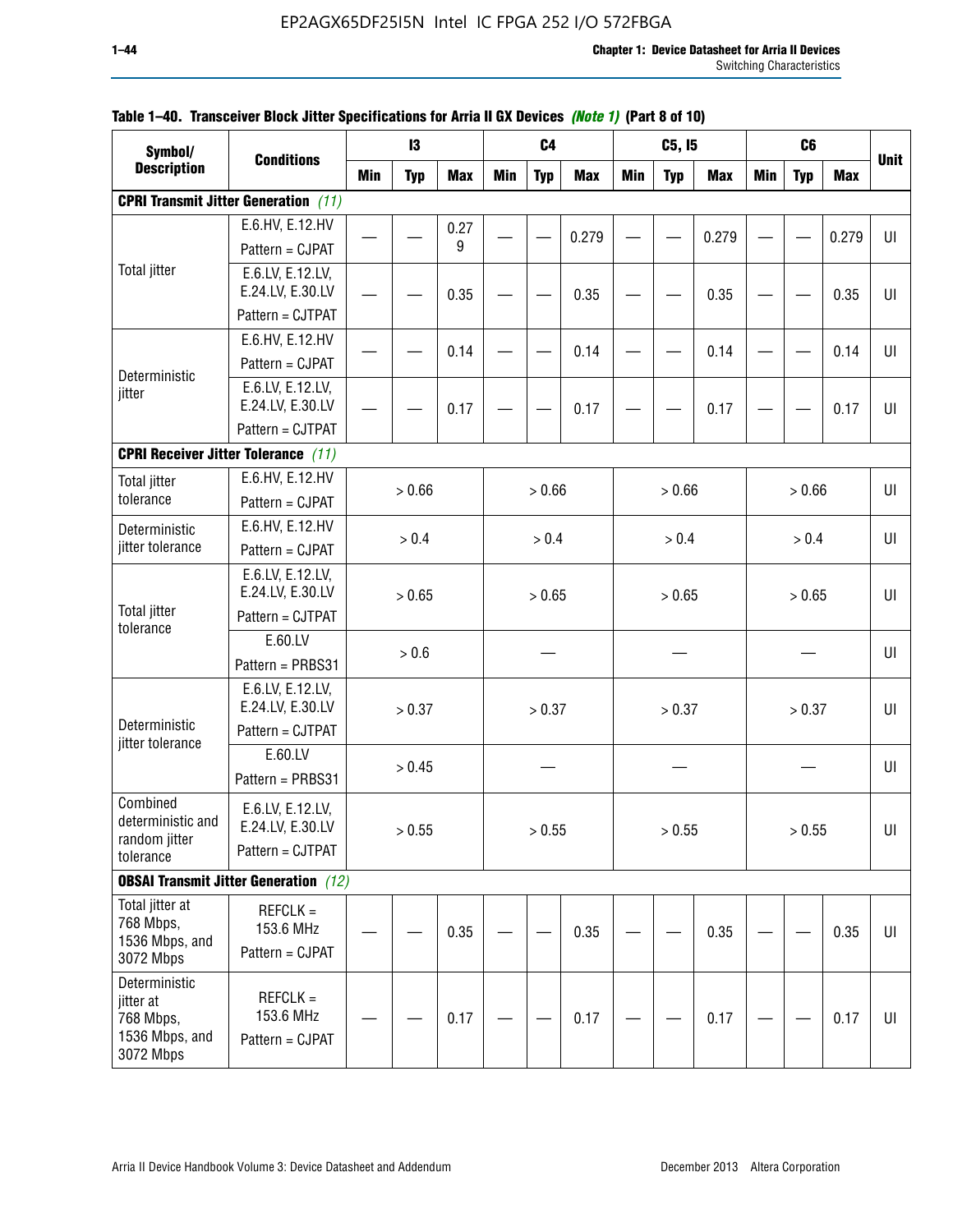## **Table 1–40. Transceiver Block Jitter Specifications for Arria II GX Devices** *(Note 1)* **(Part 9 of 10)**

| Symbol/                                                                                                    | <b>Conditions</b>                                   |     | 13         |            |     | C <sub>4</sub> |     |     | C5, I5     |     |     | C <sub>6</sub> |     | <b>Unit</b> |
|------------------------------------------------------------------------------------------------------------|-----------------------------------------------------|-----|------------|------------|-----|----------------|-----|-----|------------|-----|-----|----------------|-----|-------------|
| <b>Description</b>                                                                                         |                                                     | Min | <b>Typ</b> | <b>Max</b> | Min | <b>Typ</b>     | Max | Min | <b>Typ</b> | Max | Min | <b>Typ</b>     | Max |             |
|                                                                                                            | <b>OBSAI Receiver Jitter Tolerance</b> (12)         |     |            |            |     |                |     |     |            |     |     |                |     |             |
| Deterministic<br>jitter tolerance at<br>768 Mbps,<br>1536 Mbps, and<br>3072 Mbps                           | Pattern = CJPAT                                     |     | > 0.37     |            |     | > 0.37         |     |     | > 0.37     |     |     | > 0.37         |     | UI          |
| Combined<br>deterministic and<br>random jitter<br>tolerance at<br>768 Mbps,<br>1536 Mbps, and<br>3072 Mbps | Pattern = CJPAT                                     |     | > 0.55     |            |     | > 0.55         |     |     | > 0.55     |     |     | > 0.55         |     | UI          |
|                                                                                                            | Jitter frequency $=$<br>5.4 KHz                     |     | > 8.5      |            |     | > 8.5          |     |     | > 8.5      |     |     | > 8.5          |     | UI          |
| Sinusoidal jitter                                                                                          | Pattern = CJPAT                                     |     |            |            |     |                |     |     |            |     |     |                |     |             |
| tolerance at<br>768 Mbps                                                                                   | Jitter frequency =<br>460.8 KHz to 20<br><b>MHz</b> |     | > 0.1      |            |     | > 0.1          |     |     | > 0.1      |     |     | > 0.1          |     | UI          |
|                                                                                                            | Pattern = CJPAT                                     |     |            |            |     |                |     |     |            |     |     |                |     |             |
|                                                                                                            | Jitter frequency =<br>10.9 KHz                      |     | > 8.5      |            |     | > 8.5          |     |     | > 8.5      |     |     | > 8.5          |     | UI          |
| Sinusoidal jitter                                                                                          | Pattern = CJPAT                                     |     |            |            |     |                |     |     |            |     |     |                |     |             |
| tolerance at<br>1536 Mbps                                                                                  | Jitter frequency =<br>921.6 KHz to 20<br><b>MHz</b> |     | > 0.1      |            |     | > 0.1          |     |     | > 0.1      |     |     | > 0.1          |     | UI          |
|                                                                                                            | Pattern = CJPAT                                     |     |            |            |     |                |     |     |            |     |     |                |     |             |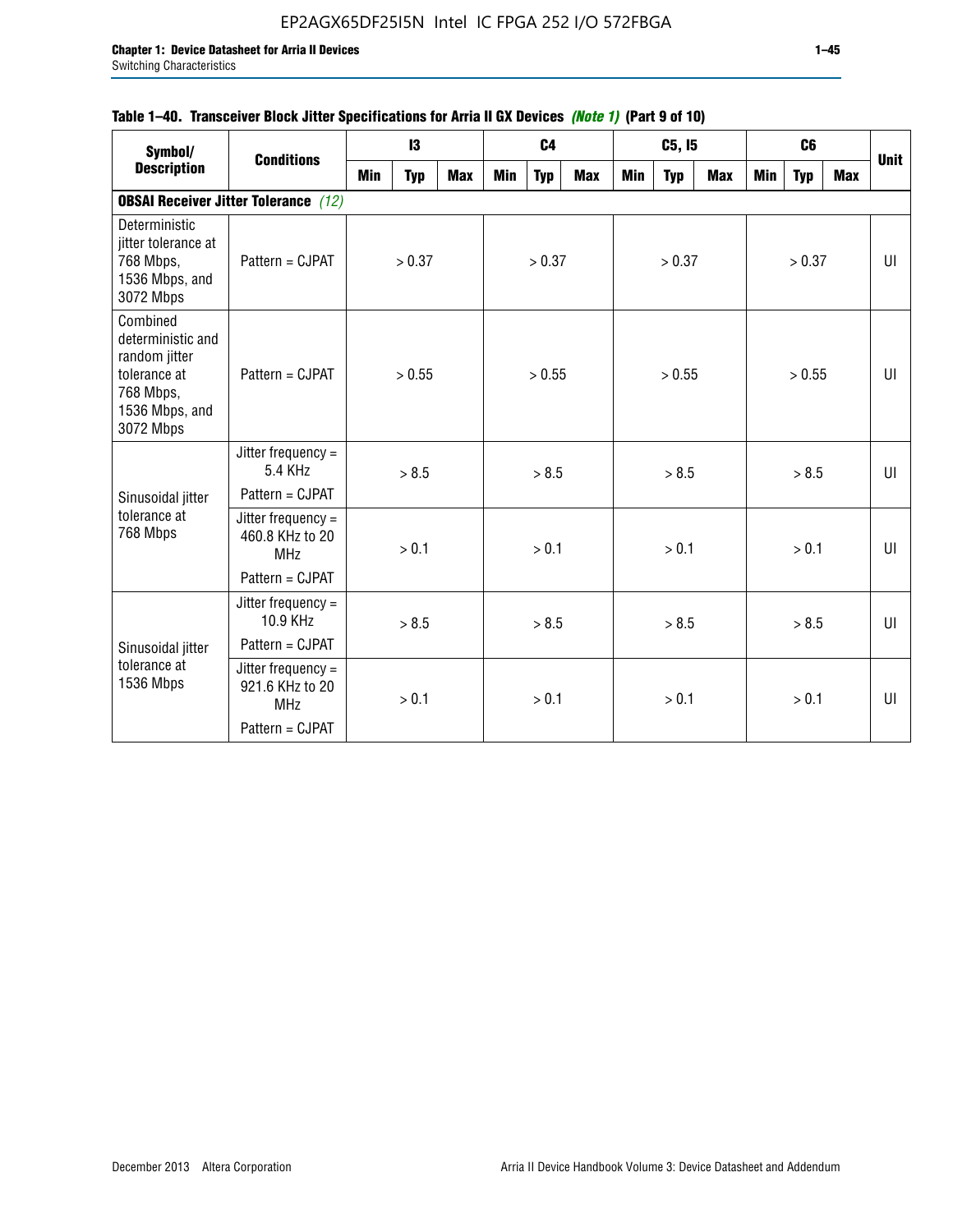| Symbol/                                        | <b>Conditions</b>                                    | 13  |       | C4         |            | C5, I5 |            |     | C6         |            |     | <b>Unit</b> |     |    |
|------------------------------------------------|------------------------------------------------------|-----|-------|------------|------------|--------|------------|-----|------------|------------|-----|-------------|-----|----|
| <b>Description</b>                             |                                                      | Min | Typ   | <b>Max</b> | <b>Min</b> | Typ    | <b>Max</b> | Min | <b>Typ</b> | <b>Max</b> | Min | <b>Typ</b>  | Max |    |
| Sinusoidal jitter<br>tolerance at<br>3072 Mbps | Jitter frequency =<br>21.8 KHz                       |     | > 8.5 |            |            | > 8.5  |            |     | > 8.5      |            |     | > 8.5       |     | UI |
|                                                | Pattern = CJPAT                                      |     |       |            |            |        |            |     |            |            |     |             |     |    |
|                                                | Jitter frequency =<br>1843.2 KHz to 20<br><b>MHz</b> |     | > 0.1 |            |            | > 0.1  |            |     | > 0.1      |            |     | > 0.1       |     | UI |
|                                                | Pattern = CJPAT                                      |     |       |            |            |        |            |     |            |            |     |             |     |    |

### **Table 1–40. Transceiver Block Jitter Specifications for Arria II GX Devices** *(Note 1)* **(Part 10 of 10)**

**Notes to Table 1–40:**

(1) Dedicated refclk pins are used to drive the input reference clocks. The jitter numbers are valid for the stated conditions only.

(2) The jitter numbers for SONET/SDH are compliant to the GR-253-CORE Issue 3 Specification.

(3) The jitter numbers for XAUI are compliant to the IEEE802.3ae-2002 Specification.

(4) The jitter numbers for PCIe are compliant to the PCIe Base Specification 2.0.

(5) The jitter numbers for SRIO are compliant to the RapidIO Specification 1.3.

(6) The jitter numbers for GIGE are compliant to the IEEE802.3-2002 Specification.

(7) The jitter numbers for HiGig are compliant to the IEEE802.3ae-2002 Specification.

(8) The HD-SDI and 3G-SDI jitter numbers are compliant to the SMPTE292M and SMPTE424M Specifications.

(9) Arria II PCIe receivers are compliant to this specification provided the VTX\_CM-DC-ACTIVEIDLE-DELTA of the upstream transmitter is less than 50 mV.

(10) The jitter numbers for Serial Advanced Technology Attachment (SATA) are compliant to the Serial ATA Revision 3.0 Specification.

(11) The jitter numbers for Common Public Radio Interface (CPRI) are compliant to the CPRI Specification V3.0.

(12) The jitter numbers for Open Base Station Architecture Initiative (OBSAI) are compliant to the OBSAI RP3 Specification V4.1.

Table 1–41 lists the transceiver jitter specifications for all supported protocols for Arria II GZ devices.

### **Table 1–41. Transceiver Block Jitter Specifications for Arria II GZ Devices** *(Note 1)***,** *(2)* **(Part 1 of 7)**

| Symbol/                                         |                                |      | $-C3$ and $-I3$ |            |       | $-C4$ and $-I4$ |      |             |  |
|-------------------------------------------------|--------------------------------|------|-----------------|------------|-------|-----------------|------|-------------|--|
| <b>Description</b>                              | <b>Conditions</b>              | Min  | <b>Typ</b>      | <b>Max</b> | Min   | <b>Typ</b>      | Max  | <b>Unit</b> |  |
| <b>SONET/SDH Transmit Jitter Generation (3)</b> |                                |      |                 |            |       |                 |      |             |  |
| Peak-to-peak jitter at<br>622.08 Mbps           | Pattern = $PRBS15$             |      |                 | 0.1        |       |                 | 0.1  | UI          |  |
| RMS jitter at 622.08 Mbps                       | Pattern = PRBS15               |      |                 | 0.01       |       |                 | 0.01 | UI          |  |
| Peak-to-peak jitter at 2488.32<br><b>Mbps</b>   | Pattern = $PRBS15$             |      |                 | 0.1        |       |                 | 0.1  | UI          |  |
| RMS jitter at 2488.32 Mbps                      | Pattern = PRBS15               | 0.01 |                 |            |       | 0.01            | UI   |             |  |
| <b>SONET/SDH Receiver Jitter Tolerance (3)</b>  |                                |      |                 |            |       |                 |      |             |  |
|                                                 | Jitter frequency = $0.03$ KHz  |      | >15             |            |       | >15             |      | UI          |  |
|                                                 | Pattern = $PRBS15$             |      |                 |            |       |                 |      |             |  |
| Jitter tolerance at 622.08 Mbps                 | Jitter frequency $=$<br>25 KHZ |      | > 1.5           |            | > 1.5 |                 |      | UI          |  |
|                                                 | Pattern = PRBS15               |      |                 |            |       |                 |      |             |  |
|                                                 | Jitter frequency = 250 KHz     |      | > 0.15          |            |       |                 |      | UI          |  |
|                                                 | Pattern = PRBS15               |      |                 |            |       | > 0.15          |      |             |  |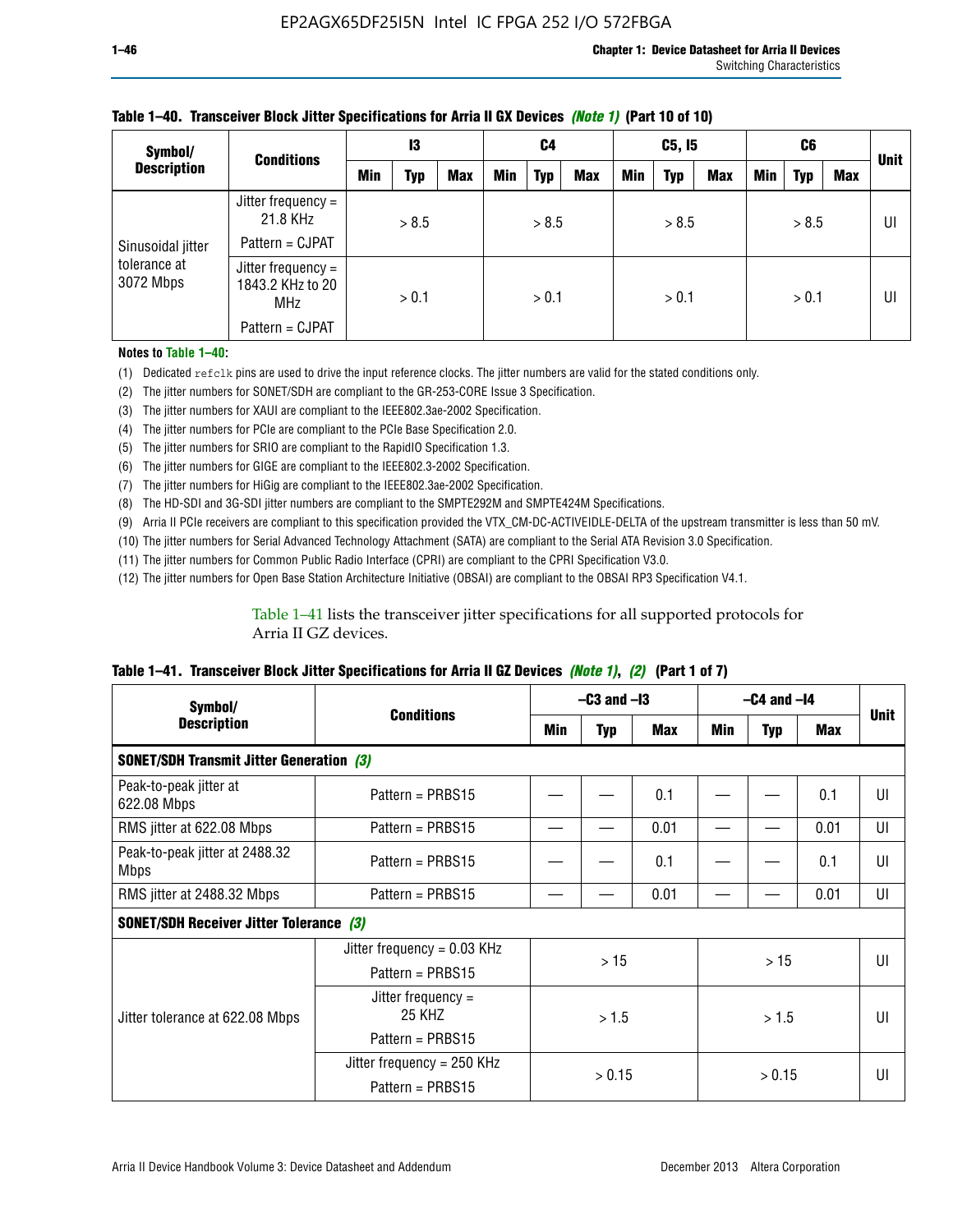| Symbol/                                           |                               |              | $-C3$ and $-I3$          |            |                          | $-C4$ and $-I4$          |            |             |
|---------------------------------------------------|-------------------------------|--------------|--------------------------|------------|--------------------------|--------------------------|------------|-------------|
| <b>Description</b>                                | <b>Conditions</b>             | Min          | <b>Typ</b>               | <b>Max</b> | Min                      | <b>Typ</b>               | <b>Max</b> | <b>Unit</b> |
|                                                   | Jitter frequency = $0.06$ KHz |              |                          |            |                          |                          |            |             |
|                                                   | Pattern = PRBS15              |              | $>15$                    |            |                          | $>15$                    |            | U           |
|                                                   | Jitter frequency = 100 KHZ    |              |                          |            |                          |                          |            |             |
|                                                   | Pattern = PRBS15              |              | > 1.5                    |            |                          | > 1.5                    |            | U           |
| Jitter tolerance at 2488.32 Mbps                  | Jitter frequency =<br>1 MHz   |              | > 0.15                   |            |                          | U                        |            |             |
|                                                   | Pattern = PRBS15              |              |                          |            | > 0.15                   |                          |            |             |
|                                                   | Jitter frequency = 10 MHz     |              |                          |            |                          |                          |            |             |
|                                                   | > 0.15<br>Pattern = PRBS15    |              |                          | > 0.15     | U                        |                          |            |             |
| Fibre Channel Transmit Jitter Generation (4), (5) |                               |              |                          |            |                          |                          |            |             |
| Total jitter FC-1                                 | Pattern = CRPAT               |              | $\overline{\phantom{0}}$ | 0.23       |                          | $\overline{\phantom{0}}$ | 0.23       | U           |
| Deterministic jitter FC-1                         | Pattern = CRPAT               |              |                          | 0.11       | $\overline{\phantom{0}}$ |                          | 0.11       | U           |
| Total jitter FC-2                                 | Pattern = CRPAT               |              |                          | 0.33       |                          |                          | 0.33       | UI          |
| Deterministic jitter FC-2                         | Pattern = CRPAT               |              |                          | 0.2        |                          |                          | 0.2        | U           |
| Total jitter FC-4                                 | Pattern = CRPAT               |              | $\overline{\phantom{0}}$ | 0.52       | $\overline{\phantom{0}}$ | $\overline{\phantom{0}}$ | 0.52       | U           |
| Deterministic jitter FC-4                         | Pattern = CRPAT               | 0.33         |                          |            | 0.33                     | U                        |            |             |
| Fibre Channel Receiver Jitter Tolerance (4), (6)  |                               |              |                          |            |                          |                          |            |             |
| Deterministic jitter FC-1                         | Pattern = CJTPAT              | > 0.37       |                          |            |                          | > 0.37                   |            | U           |
| Random jitter<br>$FC-1$                           | Pattern = CJTPAT              |              | > 0.31                   |            |                          | > 0.31                   |            |             |
|                                                   | Fc/25000                      |              | > 1.5                    |            |                          | > 1.5                    |            | U           |
| Sinusoidal jitter FC-1                            | Fc/1667                       |              | > 0.1<br>> 0.1           |            |                          | U                        |            |             |
| Deterministic jitter FC-2                         | Pattern = CJTPAT              |              | > 0.33                   |            |                          | > 0.33                   |            | U           |
| Random jitter<br>$FC-2$                           | Pattern = CJTPAT              |              | > 0.29                   |            |                          | > 0.29                   |            | UI          |
|                                                   | Fc/25000                      |              | > 1.5                    |            |                          | > 1.5                    |            | U           |
| Sinusoidal jitter FC-2                            | Fc/1667                       |              | > 0.1                    |            |                          | > 0.1                    |            | $\sf{UI}$   |
| Deterministic jitter FC-4                         | Pattern = CJTPAT              |              | > 0.33                   |            |                          | > 0.33                   |            | UI          |
| Random jitter FC-4                                | Pattern = CJTPAT              |              | > 0.29                   |            |                          | > 0.29                   |            | UI          |
| Sinusoidal jitter FC-4                            | Fc/25000                      |              | > 1.5                    |            |                          | > 1.5                    |            | UI          |
|                                                   | Fc/1667                       |              | > 0.1                    |            |                          | > 0.1                    |            | U           |
| XAUI Transmit Jitter Generation (7)               |                               |              |                          |            |                          |                          |            |             |
| Total jitter at 3.125 Gbps                        | Pattern = CJPAT               |              |                          | 0.3        |                          |                          | 0.3        | UI          |
| Deterministic jitter at<br>3.125 Gbps             | Pattern = CJPAT               | 0.17<br>0.17 |                          |            |                          | U                        |            |             |
| XAUI Receiver Jitter Tolerance (7)                |                               |              |                          |            |                          |                          |            |             |
| <b>Total jitter</b>                               |                               |              | > 0.65                   |            |                          | > 0.65                   |            | UI          |
| Deterministic jitter                              |                               |              | > 0.37                   |            |                          | > 0.37                   |            | U           |

## **Table 1–41. Transceiver Block Jitter Specifications for Arria II GZ Devices** *(Note 1)***,** *(2)* **(Part 2 of 7)**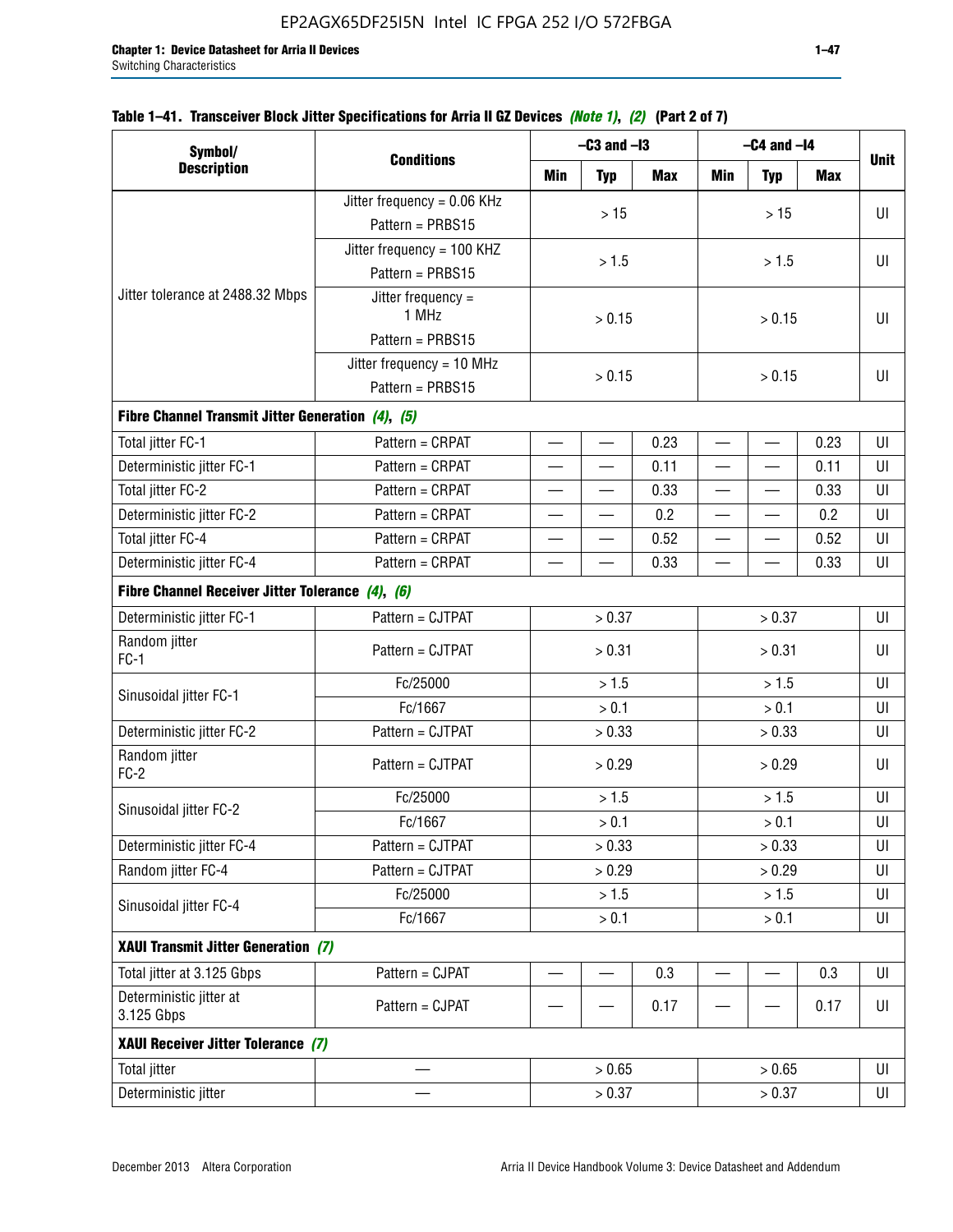| Symbol/                                                                  |                                                                                           |                                | $-C3$ and $-I3$ |            |                          | $-C4$ and $-I4$ |       |             |
|--------------------------------------------------------------------------|-------------------------------------------------------------------------------------------|--------------------------------|-----------------|------------|--------------------------|-----------------|-------|-------------|
| <b>Description</b>                                                       | <b>Conditions</b>                                                                         | Min                            | <b>Typ</b>      | <b>Max</b> | Min                      | <b>Typ</b>      | Max   | <b>Unit</b> |
| Peak-to-peak jitter                                                      | Jitter frequency = 22.1 KHz                                                               |                                | > 8.5           |            |                          | > 8.5           |       | UI          |
| Peak-to-peak jitter                                                      | Jitter frequency =<br>1.875 MHz                                                           |                                | > 0.1           |            |                          | > 0.1           |       | UI          |
| Peak-to-peak jitter                                                      | Jitter frequency = $20$ MHz                                                               |                                | > 0.1           |            |                          | > 0.1           |       | UI          |
| <b>PCIe Transmit Jitter Generation (8)</b>                               |                                                                                           |                                |                 |            |                          |                 |       |             |
| Total jitter at 2.5 Gbps (Gen1)-<br>$x1$ , $x4$ , and $x8$               | Compliance pattern                                                                        |                                |                 | 0.25       |                          |                 | 0.25  | UI          |
| Total jitter at 5 Gbps (Gen2)-<br>$x1$ , $x4$ , and $x8$                 | Compliance pattern                                                                        | 0.25                           |                 |            |                          |                 | UI    |             |
| PCIe Receiver Jitter Tolerance (8)                                       |                                                                                           |                                |                 |            |                          |                 |       |             |
| Total jitter at 2.5 Gbps (Gen1)                                          | Compliance pattern                                                                        |                                | > 0.6           |            |                          | > 0.6           |       | UI          |
| Total jitter at 5 Gbps (Gen2)                                            | Compliance pattern                                                                        | Not supported<br>Not supported |                 |            |                          |                 | UI    |             |
| PCIe (Gen 1) Electrical Idle Detect Threshold                            |                                                                                           |                                |                 |            |                          |                 |       |             |
| $V_{\mathsf{RX}\text{-IDLE-DEFp-p}}(9)$                                  | Compliance pattern                                                                        | 65                             |                 | 175        | 65                       |                 | 175   | UI          |
| <b>SRIO Transmit Jitter Generation (10)</b>                              |                                                                                           |                                |                 |            |                          |                 |       |             |
| Deterministic jitter                                                     | Data rate = 1.25, 2.5, 3.125 Gbps                                                         |                                |                 | 0.17       |                          |                 |       | UI          |
| (peak-to-peak)                                                           | Pattern = CJPAT                                                                           |                                |                 |            |                          |                 | 0.17  |             |
| Total jitter (peak-to-peak)                                              | Data rate = 1.25, 2.5, 3.125 Gbps<br>Pattern = CJPAT                                      |                                |                 | 0.35       |                          |                 | 0.35  | UI          |
| <b>SRIO Receiver Jitter Tolerance (10)</b>                               |                                                                                           |                                |                 |            |                          |                 |       |             |
| Deterministic jitter tolerance<br>(peak-to-peak)                         | Data rate = $1.25$ , 2.5, 3.125 Gbps<br>Pattern = CJPAT                                   |                                | > 0.37          |            |                          | > 0.37          |       | UI          |
| Combined deterministic and<br>random jitter tolerance (peak-to-<br>peak) | Data rate = $1.25$ , 2.5, 3.125 Gbps<br>Pattern = CJPAT                                   |                                | > 0.55          |            |                          | > 0.55          |       | UI          |
|                                                                          | Jitter frequency = 22.1 KHz<br>Data rate = 1.25, 2.5, 3.125 Gbps<br>Pattern = CJPAT       |                                | > 8.5           |            |                          | > 8.5           |       | UI          |
| Sinusoidal jitter tolerance (peak-<br>to-peak)                           | Jitter frequency = $1.875$ MHz<br>Data rate = $1.25$ , 2.5, 3.125 Gbps<br>Pattern = CJPAT |                                | > 0.1           |            |                          | > 0.1           |       | UI          |
|                                                                          | Jitter frequency = 20 MHz<br>Data rate = $1.25$ , 2.5, 3.125 Gbps<br>Pattern = CJPAT      | > 0.1<br>> 0.1                 |                 |            | UI                       |                 |       |             |
| <b>GIGE Transmit Jitter Generation (11)</b>                              |                                                                                           |                                |                 |            |                          |                 |       |             |
| Deterministic jitter<br>(peak-to-peak)                                   | Pattern = CRPAT                                                                           |                                |                 | 0.14       |                          |                 | 0.14  | UI          |
| Total jitter (peak-to-peak)                                              | Pattern = CRPAT                                                                           | —                              |                 | 0.279      | $\overline{\phantom{0}}$ | —               | 0.279 | UI          |

## **Table 1–41. Transceiver Block Jitter Specifications for Arria II GZ Devices** *(Note 1)***,** *(2)* **(Part 3 of 7)**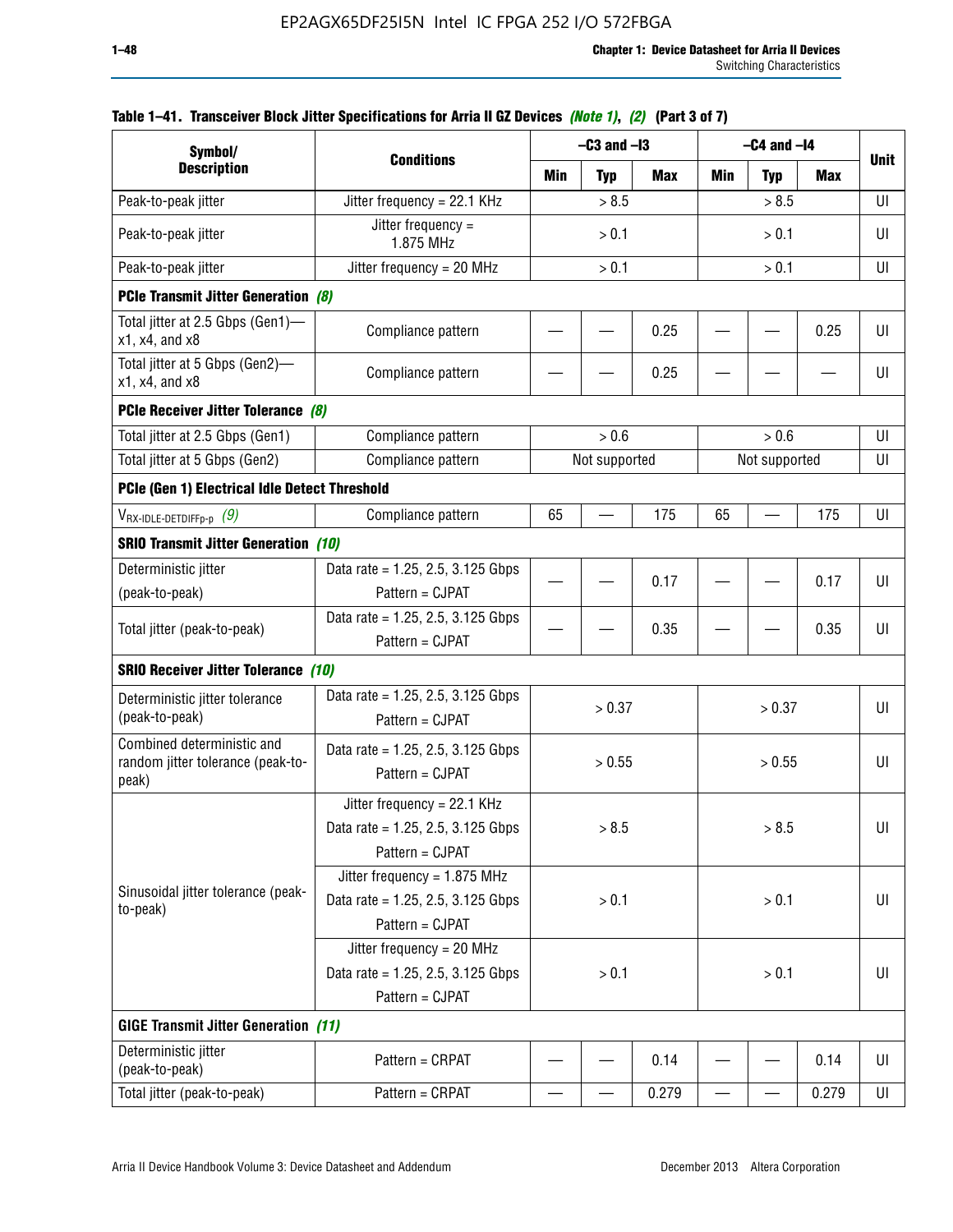## **Table 1–41. Transceiver Block Jitter Specifications for Arria II GZ Devices** *(Note 1)***,** *(2)* **(Part 4 of 7)**

| Symbol/                                                                  |                                                                             |         | $-C3$ and $-I3$ |            |        | $-C4$ and $-I4$ |     |             |
|--------------------------------------------------------------------------|-----------------------------------------------------------------------------|---------|-----------------|------------|--------|-----------------|-----|-------------|
| <b>Description</b>                                                       | <b>Conditions</b>                                                           | Min     | <b>Typ</b>      | <b>Max</b> | Min    | <b>Typ</b>      | Max | <b>Unit</b> |
| <b>GIGE Receiver Jitter Tolerance (11)</b>                               |                                                                             |         |                 |            |        |                 |     |             |
| Deterministic jitter tolerance<br>(peak-to-peak)                         | Pattern = CJPAT                                                             |         | > 0.4           |            |        | > 0.4           |     | UI          |
| Combined deterministic and<br>random jitter tolerance (peak-to-<br>peak) | Pattern = CJPAT                                                             | > 0.66  |                 |            | > 0.66 |                 |     | UI          |
| <b>HiGig Transmit Jitter Generation</b>                                  |                                                                             |         |                 |            |        |                 |     |             |
| Deterministic jitter<br>(peak-to-peak)                                   | Data rate = $3.75$ Gbps<br>Pattern = CJPAT                                  |         |                 | 0.17       |        |                 |     | UI          |
| Total jitter (peak-to-peak)                                              | Data rate = $3.75$ Gbps<br>Pattern = CJPAT                                  |         |                 | 0.35       |        |                 |     | UI          |
| <b>HiGig Receiver Jitter Tolerance</b>                                   |                                                                             |         |                 |            |        |                 |     |             |
| Deterministic jitter tolerance<br>(peak-to-peak)                         | Data rate = $3.75$ Gbps<br>Pattern = CJPAT                                  |         | > 0.37          |            |        |                 |     | UI          |
| Combined deterministic and<br>random jitter tolerance (peak-to-<br>peak) | Data rate = $3.75$ Gbps<br>Pattern = CJPAT                                  | > 0.65  |                 |            |        |                 | UI  |             |
|                                                                          | Jitter frequency = 22.1 KHz<br>Data rate = $3.75$ Gbps<br>Pattern = CJPAT   | > 8.5   |                 |            |        |                 | UI  |             |
| Sinusoidal jitter tolerance (peak-<br>to-peak)                           | Jitter frequency = $22.1$ KHz<br>Data rate = $3.75$ Gbps<br>Pattern = CJPAT | > 0.1   |                 |            |        |                 | UI  |             |
|                                                                          | Jitter frequency = 22.1 KHz<br>Data rate = $3.75$ Gbps<br>Pattern = CJPAT   |         | > 0.1           |            |        |                 |     | UI          |
| (OIF) CEI Transmitter Jitter Generation                                  |                                                                             |         |                 |            |        |                 |     |             |
| Total jitter (peak-to-peak)                                              | Data rate = $6.375$ Gbps<br>Pattern = PRBS15 BER = $10^{-12}$               |         |                 | 0.3        |        |                 | 0.3 | UI          |
| (OIF) CEI Receiver Jitter Tolerance                                      |                                                                             |         |                 |            |        |                 |     |             |
| Deterministic jitter tolerance<br>(peak-to-peak)                         | Data rate = $6.375$ Gbps<br>Pattern = PRBS31 BER = $10^{-12}$               | > 0.675 |                 |            |        |                 | U   |             |
| Combined deterministic and<br>random jitter tolerance (peak-to-<br>peak) | Data rate = $6.375$ Gbps<br>Pattern = PRBS31 BER = $10^{-12}$               |         | > 0.988         |            |        |                 |     | U           |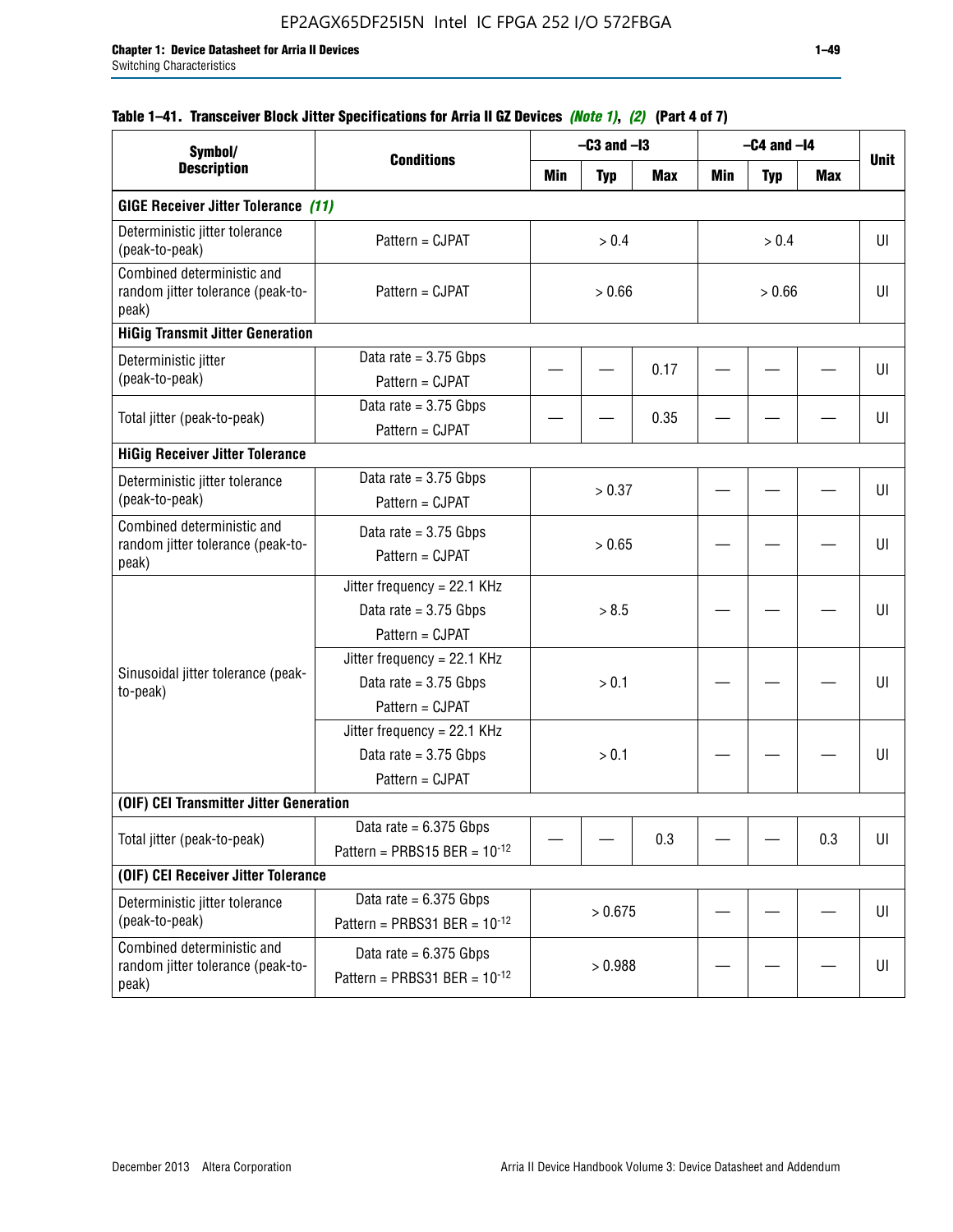| Symbol/                                        |                                                                                         |       | $-C3$ and $-I3$ |            |            | $-C4$ and $-I4$ |            |             |  |  |  |  |  |  |  |
|------------------------------------------------|-----------------------------------------------------------------------------------------|-------|-----------------|------------|------------|-----------------|------------|-------------|--|--|--|--|--|--|--|
| <b>Description</b>                             | <b>Conditions</b>                                                                       | Min   | <b>Typ</b>      | <b>Max</b> | <b>Min</b> | <b>Typ</b>      | <b>Max</b> | <b>Unit</b> |  |  |  |  |  |  |  |
|                                                | Jitter Frequency = 38.2 KHz                                                             |       |                 |            |            |                 |            |             |  |  |  |  |  |  |  |
|                                                | Data rate = $6.375$ Gbps                                                                |       | > 0.5           |            |            |                 |            | UI          |  |  |  |  |  |  |  |
|                                                | Pattern = PRBS31 BER = $10^{-12}$                                                       |       |                 |            |            |                 |            |             |  |  |  |  |  |  |  |
|                                                | Jitter Frequency = $3.82$ MHz                                                           |       |                 |            |            |                 |            |             |  |  |  |  |  |  |  |
| Sinusoidal jitter tolerance (peak-             | Data rate = $6.375$ Gbps                                                                |       | > 0.05          |            |            |                 |            | UI          |  |  |  |  |  |  |  |
| to-peak)                                       | Pattern = PRBS31 BER = $10^{-12}$                                                       |       |                 |            |            |                 |            |             |  |  |  |  |  |  |  |
|                                                | Jitter Frequency = 20 MHz                                                               |       |                 |            |            |                 |            |             |  |  |  |  |  |  |  |
|                                                | Data rate = $6.375$ Gbps                                                                |       | > 0.05          |            |            |                 |            | UI          |  |  |  |  |  |  |  |
|                                                | Pattern = PRBS31 BER = $10^{-12}$                                                       |       |                 |            |            |                 |            |             |  |  |  |  |  |  |  |
| <b>SDI Transmitter Jitter Generation (12)</b>  |                                                                                         |       |                 |            |            |                 |            |             |  |  |  |  |  |  |  |
|                                                | Data rate = $1.485$ Gbps (HD)                                                           |       |                 |            |            |                 |            |             |  |  |  |  |  |  |  |
| Alignment jitter                               | Pattern = color bar Low-frequency<br>roll-off = 100 KHz                                 | 0.2   |                 |            | 0.2        |                 |            | UI          |  |  |  |  |  |  |  |
| (peak-to-peak)                                 | Data rate = 2.97 Gbps (3G) Pattern<br>= color bar Low-frequency roll-off<br>$= 100$ KHz | 0.3   |                 | 0.3        |            |                 | UI         |             |  |  |  |  |  |  |  |
| <b>SDI Receiver Jitter Tolerance (12)</b>      |                                                                                         |       |                 |            |            |                 |            |             |  |  |  |  |  |  |  |
|                                                | Jitter frequency = $15$ KHz                                                             |       |                 |            |            |                 |            |             |  |  |  |  |  |  |  |
|                                                | Data rate = 2.97 Gbps (3G) Pattern<br>= single line scramble color bar                  | >2    |                 |            |            | >2              |            | UI          |  |  |  |  |  |  |  |
|                                                | Jitter frequency = $100$ KHz                                                            |       |                 |            |            |                 |            |             |  |  |  |  |  |  |  |
| Sinusoidal jitter tolerance (peak-<br>to-peak) | Data rate = 2.97 Gbps (3G) Pattern<br>= single line scramble color bar                  | > 0.3 |                 |            | > 0.3      |                 |            | UI          |  |  |  |  |  |  |  |
|                                                | Jitter frequency = $148.5$ MHz                                                          |       |                 |            |            |                 |            |             |  |  |  |  |  |  |  |
|                                                | Data rate = 2.97 Gbps (3G) Pattern<br>= single line scramble color bar                  |       | > 0.3           |            |            | > 0.3           |            | UI          |  |  |  |  |  |  |  |
|                                                | Jitter frequency = $20$ KHz                                                             |       |                 |            |            |                 |            |             |  |  |  |  |  |  |  |
|                                                | Data rate = $1.485$ Gbps (HD)<br>pattern = $75%$ color bar                              |       | >1              |            |            | >1              |            | UI          |  |  |  |  |  |  |  |
| Sinusoidal jitter tolerance (peak-             | Jitter frequency = 100 KHz                                                              |       |                 |            |            |                 |            |             |  |  |  |  |  |  |  |
| to-peak)                                       | Data rate = $1.485$ Gbps (HD)<br>Pattern = $75%$ color bar                              |       | > 0.2           |            |            | > 0.2           |            | UI          |  |  |  |  |  |  |  |
|                                                | Jitter frequency = 148.5 MHz                                                            | > 0.2 |                 |            |            |                 |            |             |  |  |  |  |  |  |  |
|                                                | Data rate = $1.485$ Gbps (HD)<br>Pattern = $75%$ color bar                              |       |                 | > 0.2      |            |                 | UI         |             |  |  |  |  |  |  |  |
| <b>SAS Transmit Jitter Generation</b> (13)     |                                                                                         |       |                 |            |            |                 |            |             |  |  |  |  |  |  |  |
| Total jitter at 1.5 Gbps (G1)                  | Pattern = CJPAT                                                                         |       |                 | 0.55       |            |                 | 0.55       | UI          |  |  |  |  |  |  |  |
| Deterministic jitter at 1.5 Gbps<br>(G1)       | Pattern = CJPAT                                                                         |       |                 | 0.35       |            |                 | 0.35       | UI          |  |  |  |  |  |  |  |
| Total jitter at 3.0 Gbps (G2)                  | Pattern = CJPAT                                                                         |       |                 | 0.55       |            |                 | 0.55       | UI          |  |  |  |  |  |  |  |

## **Table 1–41. Transceiver Block Jitter Specifications for Arria II GZ Devices** *(Note 1)***,** *(2)* **(Part 5 of 7)**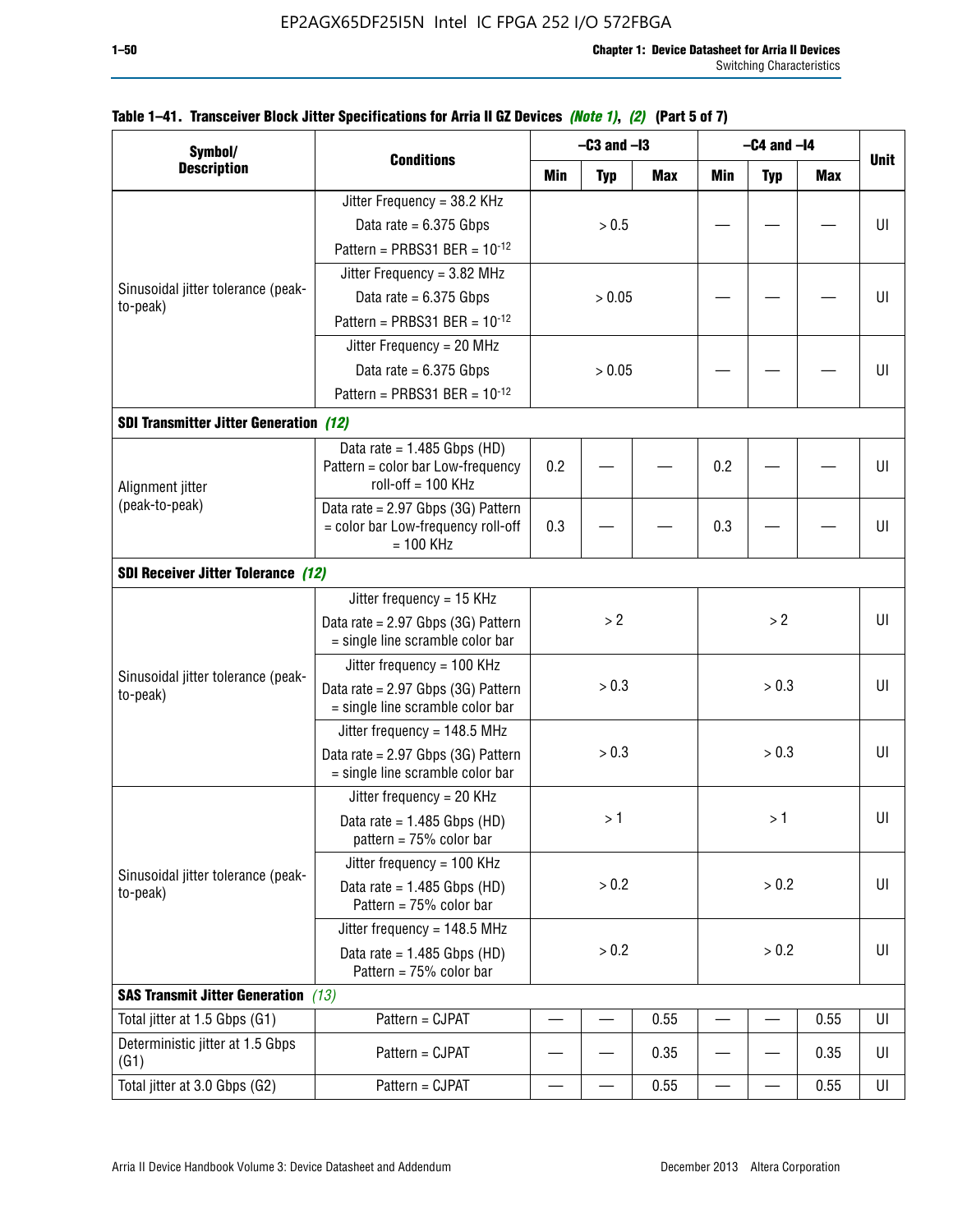| Symbol/                                                       |                                                                               |                          | $-C3$ and $-I3$ |            |                          | $-C4$ and $-I4$          |            |             |
|---------------------------------------------------------------|-------------------------------------------------------------------------------|--------------------------|-----------------|------------|--------------------------|--------------------------|------------|-------------|
| <b>Description</b>                                            | <b>Conditions</b>                                                             | Min                      | <b>Typ</b>      | <b>Max</b> | <b>Min</b>               | <b>Typ</b>               | <b>Max</b> | <b>Unit</b> |
| Deterministic jitter at 3.0 Gbps<br>(G2)                      | Pattern = CJPAT                                                               |                          |                 | 0.35       |                          |                          | 0.35       | UI          |
| Total jitter at 6.0 Gbps (G3)                                 | Pattern = CJPAT                                                               | $\overline{\phantom{0}}$ | —               | 0.25       | $\overline{\phantom{0}}$ | $\overline{\phantom{0}}$ | 0.25       | UI          |
| Random jitter at 6.0 Gbps (G3)                                | Pattern = CJPAT                                                               |                          |                 | 0.15       |                          |                          | 0.15       | UI          |
| <b>SAS Receiver Jitter Tolerance</b> (13)                     |                                                                               |                          |                 |            |                          |                          |            |             |
| Total jitter tolerance at 1.5 Gbps<br>(G1)                    | Pattern = CJPAT                                                               |                          |                 | 0.65       |                          |                          | 0.65       | UI          |
| Deterministic jitter tolerance at<br>$1.5$ Gbps $(G1)$        | Pattern = CJPAT                                                               |                          |                 | 0.35       |                          |                          | 0.35       | UI          |
| Sinusoidal jitter tolerance at 1.5<br>Gbps (G1)               | Jitter frequency = 900 KHz to 5<br><b>MHz</b><br>Pattern = CJTPAT BER = 1E-12 |                          | > 0.1           |            | $> 0.1$                  |                          | UI         |             |
| <b>CPRI Transmit Jitter Generation</b>                        | (14)                                                                          |                          |                 |            |                          |                          |            |             |
|                                                               | E.6.HV, E.12.HV<br>Pattern = CJPAT                                            |                          |                 | 0.279      |                          |                          | 0.279      | UI          |
| <b>Total jitter</b>                                           | E.6.LV, E.12.LV, E.24.LV, E.30.LV<br>Pattern = CJPAT                          |                          |                 | 0.35       |                          |                          | 0.35       | U           |
|                                                               | E.6.HV, E.12.HV<br>Pattern = CJPAT                                            |                          |                 | 0.14       |                          |                          | 0.14       | UI          |
| Deterministic jitter                                          | E.6.LV, E.12.LV, E.24.LV, E.30.LV<br>Pattern = CJPAT                          |                          |                 | 0.17       |                          |                          | 0.17       | UI          |
| <b>CPRI Receiver Jitter Tolerance</b> (14)                    |                                                                               |                          |                 |            |                          |                          |            |             |
| Total jitter tolerance                                        | E.6.HV, E.12.HV<br>Pattern = CJPAT                                            |                          | > 0.66          |            |                          | > 0.66                   |            | UI          |
| Deterministic jitter tolerance                                | E.6.HV, E.12.HV<br>Pattern = CJPAT                                            |                          | > 0.4           |            |                          | $> 0.4$                  |            | UI          |
| Total jitter tolerance                                        | E.6.LV, E.12.LV, E.24.LV, E.30.LV<br>Pattern = CJPAT                          |                          | > 0.65          |            | > 0.65                   |                          |            | UI          |
| Deterministic jitter tolerance                                | E.6.LV, E.12.LV, E.24.LV, E.30.LV<br>Pattern = CJPAT                          |                          | > 0.37          |            |                          | > 0.37                   |            | UI          |
| Combined deterministic and<br>random jitter tolerance         | E.6.LV, E.12.LV, E.24.LV, E.30.LV<br>Pattern = CJPAT                          | > 0.55<br>> 0.55         |                 |            | UI                       |                          |            |             |
| <b>OBSAI Transmit Jitter Generation</b> (15)                  |                                                                               |                          |                 |            |                          |                          |            |             |
| Total jitter at 768 Mbps, 1536<br>Mbps, and 3072 Mbps         | $REFCLK = 153.6 MHz$<br>Pattern CJPAT                                         |                          |                 | 0.35       |                          |                          | 0.35       | UI          |
| Deterministic jitter at 768 MBps,<br>1536 Mbps, and 3072 Mbps | REFCLK = $153.6$ MHz<br>Pattern CJPAT                                         |                          |                 | 0.17       |                          |                          | 0.17       | UI          |

## **Table 1–41. Transceiver Block Jitter Specifications for Arria II GZ Devices** *(Note 1)***,** *(2)* **(Part 6 of 7)**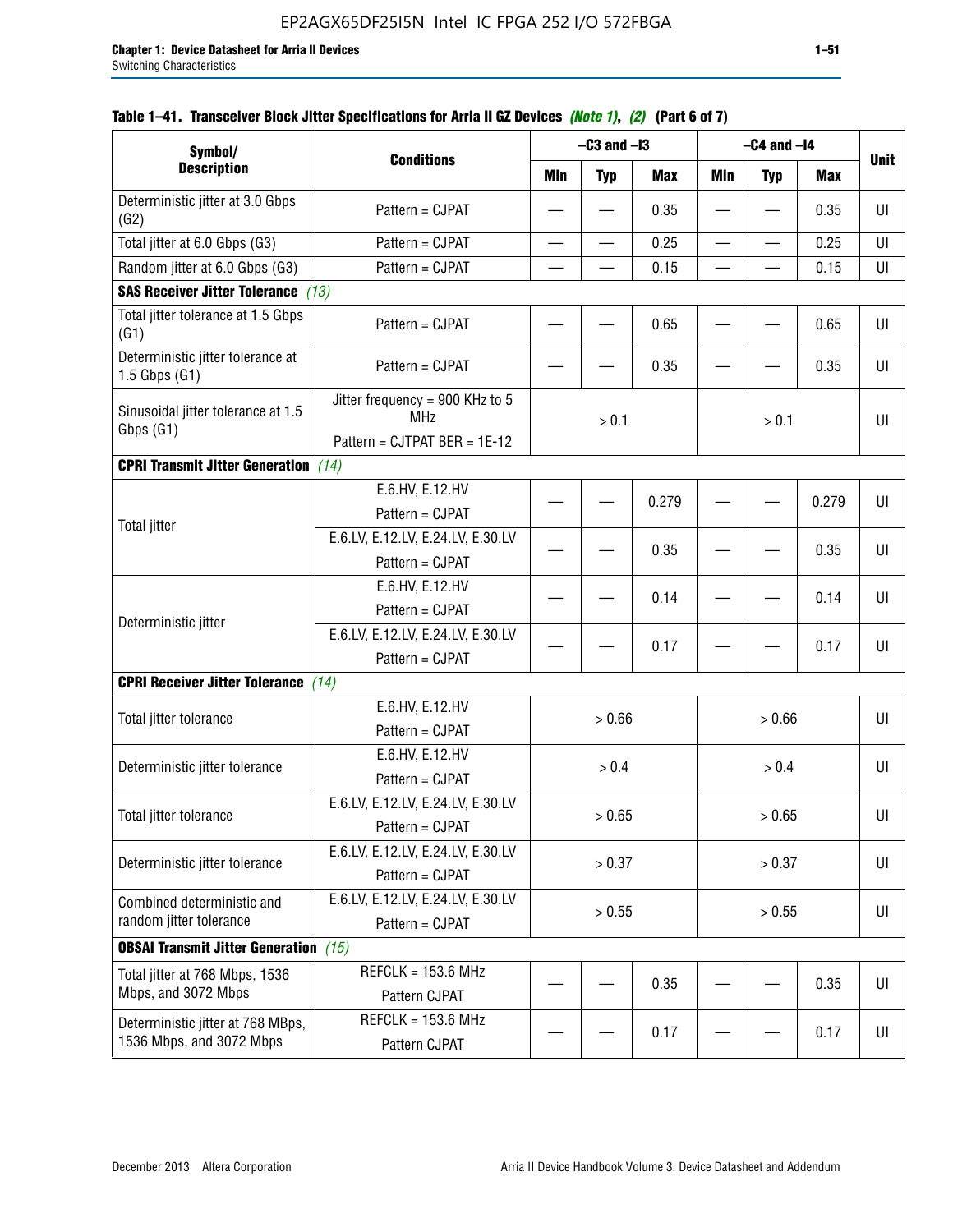| Symbol/                                                                                                  |                                                                                  |                  | $-C3$ and $-I3$ |       | $-C4$ and $-I4$ | <b>Unit</b> |              |              |
|----------------------------------------------------------------------------------------------------------|----------------------------------------------------------------------------------|------------------|-----------------|-------|-----------------|-------------|--------------|--------------|
| <b>Description</b>                                                                                       | <b>Conditions</b><br>Min<br><b>Max</b><br><b>Min</b><br><b>Typ</b><br><b>Typ</b> |                  | <b>Max</b>      |       |                 |             |              |              |
| <b>OBSAI Receiver Jitter Tolerance (15)</b>                                                              |                                                                                  |                  |                 |       |                 |             |              |              |
| Deterministic jitter tolerance at<br>768 Mbps, 1536 Mbps, and<br>3072 Mbps                               | Pattern = CJPAT                                                                  |                  | > 0.37          |       | > 0.37          |             | $\mathbf{U}$ |              |
| Combined deterministic and<br>random jitter tolerance at 768<br>Mbps, 1536 Mbps, and 3072<br><b>Mbps</b> | Pattern = CJPAT                                                                  | > 0.55<br>> 0.55 |                 |       |                 | UI          |              |              |
|                                                                                                          | Jitter frequency = $5.4$ KHz<br>$Pattern = C.IPATH$                              | > 8.5            |                 | > 8.5 |                 |             | UI           |              |
| Sinusoidal jitter tolerance at 768<br><b>Mbps</b>                                                        | Jitter frequency = $460$ MHz to 20<br>MH <sub>7</sub><br>Pattern = CJPAT         | > 0.1            |                 |       | > 0.1           |             |              | UI           |
| Sinusoidal jitter tolerance at                                                                           | Jitter frequency = 10.9 KHz<br>Pattern = CJPAT                                   | > 8.5            |                 |       |                 | > 8.5       |              | UL           |
| <b>1536 Mbps</b>                                                                                         | Jitter frequency = 921.6 MHz to 20<br>MH <sub>7</sub><br>Pattern = CJPAT         |                  | > 0.1           |       |                 | > 0.1       |              | $\mathbf{U}$ |
| Sinusoidal jitter tolerance at                                                                           | Jitter frequency = $21.8$ KHz<br>$Pattern = C.IPATH$                             | > 8.5            |                 | > 8.5 |                 |             | $\mathbf{U}$ |              |
| 3072 Mbps                                                                                                | Jitter frequency = $1843.2$ MHz to<br>20 MHz<br>Pattern = CJPAT                  | > 0.1            |                 | > 0.1 |                 |             | UI           |              |

### **Table 1–41. Transceiver Block Jitter Specifications for Arria II GZ Devices** *(Note 1)***,** *(2)* **(Part 7 of 7)**

#### **Notes to Table 1–41:**

(1) Dedicated refclk pins were used to drive the input reference clocks.

- (2) The jitter numbers are valid for the stated conditions only.
- (3) The jitter numbers for SONET/SDH are compliant to the GR-253-CORE Issue 3 Specification.
- (4) The jitter numbers for Fibre Channel are compliant to the FC-PI-4 Specification revision 6.10.
- (5) The Fibre Channel transmitter jitter generation numbers are compliant to the specification at the  $\delta_T$  inter operability point.
- (6) The Fibre Channel receiver jitter tolerance numbers are compliant to the specification at the  $\delta_R$  interpretability point.
- (7) The jitter numbers for XAUI are compliant to the IEEE802.3ae-2002 Specification.
- (8) The jitter numbers for PCIe are compliant to the PCIe Base Specification 2.0.
- (9) Arria II GZ PCIe receivers are compliant to this specification provided the V<sub>TX-CM-DC-ACTIVEIDLE-DELTA</sub> of the upstream transmitter is less than 50 mV.
- (10) The jitter numbers for SRIO are compliant to the RapidIO Specification 1.3.
- (11) The jitter numbers for GIGE are compliant to the IEEE802.3-2002 Specification.
- (12) The HD-SDI and 3G-SDI jitter numbers are compliant to the SMPTE292M and SMPTE424M Specifications.
- (13) The jitter numbers for Serial Attached SCSI (SAS) are compliant to the SAS-2.1 Specification.
- (14) The jitter numbers for CPRI are compliant to the CPRI Specification V3.0.
- (15) The jitter numbers for OBSAI are compliant to the OBSAI RP3 Specification V4.1.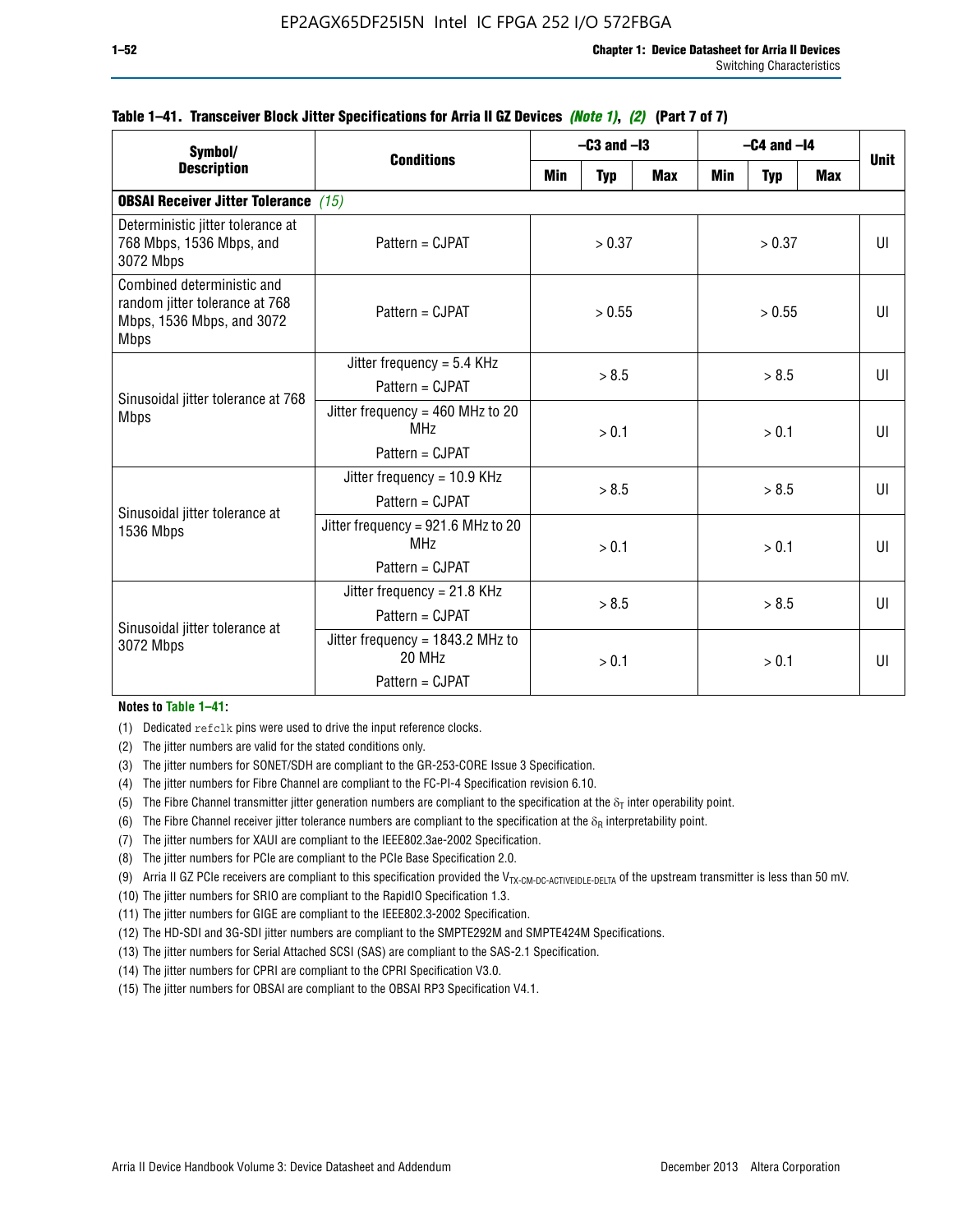# **Core Performance Specifications for the Arria II Device Family**

This section describes the clock tree, phase-locked loop (PLL), digital signal processing (DSP), embedded memory, configuration, and JTAG specifications for Arria II GX and GZ devices.

## **Clock Tree Specifications**

Table 1–42 lists the clock tree specifications for Arria II GX devices.

|  |  |  |  | Table 1–42. Clock Tree Performance for Arria II GX Devices |
|--|--|--|--|------------------------------------------------------------|
|--|--|--|--|------------------------------------------------------------|

|                      | <b>Performance</b> |        |     |             |  |  |  |
|----------------------|--------------------|--------|-----|-------------|--|--|--|
| <b>Clock Network</b> | <b>13, C4</b>      | C5, I5 | C6  | <b>Unit</b> |  |  |  |
| <b>GCLK and RCLK</b> | 500                | 500    | 400 | <b>MHz</b>  |  |  |  |
| <b>PCLK</b>          | 420                | 350    | 280 | <b>MHz</b>  |  |  |  |

Table 1–43 lists the clock tree specifications for Arria II GZ devices.

## **Table 1–43. Clock Tree Performance for Arria II GZ Devices**

| <b>Clock Network</b> | <b>Performance</b> |                 |             |  |  |  |
|----------------------|--------------------|-----------------|-------------|--|--|--|
|                      | $-C3$ and $-I3$    | $-C4$ and $-I4$ | <b>Unit</b> |  |  |  |
| <b>GCLK and RCLK</b> | 700                | 500             | <b>MHz</b>  |  |  |  |
| <b>PCLK</b>          | 500                | 450             | MHz         |  |  |  |

## **PLL Specifications**

Table 1–44 lists the PLL specifications for Arria II GX devices.

**Table 1–44. PLL Specifications for Arria II GX Devices (Part 1 of 3)**

| <b>Symbol</b>              | <b>Description</b>                                                                                   | Min | <b>Typ</b> | Max       | <b>Unit</b>   |
|----------------------------|------------------------------------------------------------------------------------------------------|-----|------------|-----------|---------------|
|                            | Input clock frequency (from clock input pins residing in<br>right/top/bottom banks) (-4 Speed Grade) | 5   |            | 670(1)    | <b>MHz</b>    |
| $f_{\parallel N}$          | Input clock frequency (from clock input pins residing in<br>right/top/bottom banks) (-5 Speed Grade) | 5   |            | 622 $(1)$ | <b>MHz</b>    |
|                            | Input clock frequency (from clock input pins residing in<br>right/top/bottom banks) (-6 Speed Grade) | 5   |            | 500(1)    | <b>MHz</b>    |
| f <sub>INPFD</sub>         | Input frequency to the PFD                                                                           | 5   |            | 325       | <b>MHz</b>    |
| $f_{\rm VCO}$              | PLL VCO operating Range (2)                                                                          | 600 |            | 1,400     | <b>MHz</b>    |
| <b>f</b> <sub>INDUTY</sub> | Input clock duty cycle                                                                               | 40  |            | 60        | $\frac{0}{0}$ |
| T <sub>EINDUTY</sub>       | External feedback clock input duty cycle                                                             | 40  |            | 60        | $\frac{0}{0}$ |
| $t_{\text{INCCJ}}$ (3),    | Input clock cycle-to-cycle jitter (Frequency $\geq$ 100 MHz)                                         |     |            | 0.15      | $UI(p-p)$     |
| (4)                        | Input clock cycle-to-cycle jitter (Frequency $\leq 100$ MHz)                                         |     |            | ±750      | $ps(p-p)$     |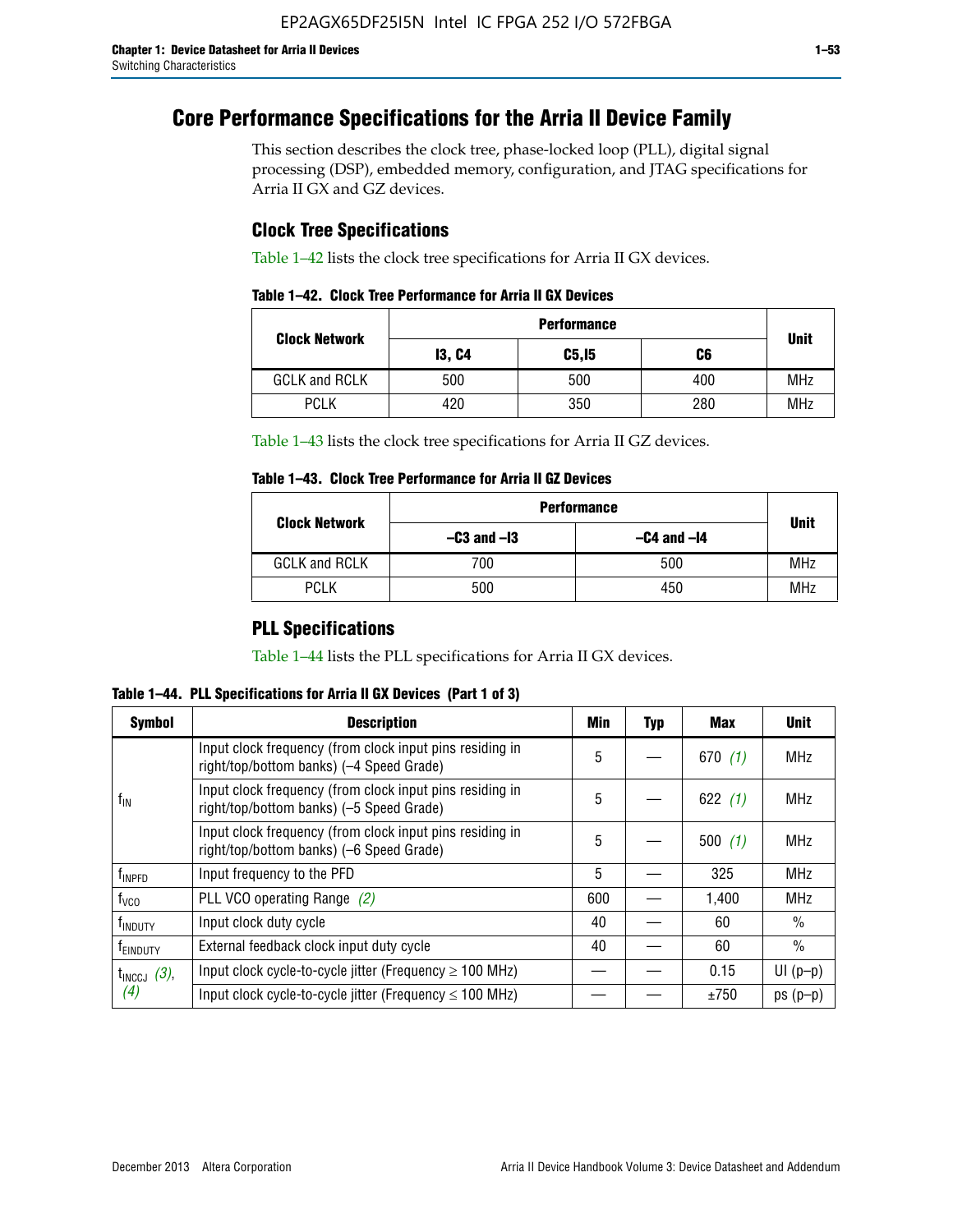| <b>Symbol</b>               | <b>Description</b>                                                                                          | <b>Min</b>               | <b>Typ</b>               | <b>Max</b> | <b>Unit</b>              |
|-----------------------------|-------------------------------------------------------------------------------------------------------------|--------------------------|--------------------------|------------|--------------------------|
|                             | Output frequency for internal global or regional clock<br>(-4 Speed Grade)                                  |                          |                          | 500        | <b>MHz</b>               |
| $f_{\text{OUT}}$            | Output frequency for internal global or regional clock<br>(-5 Speed Grade)                                  |                          |                          | 500        | <b>MHz</b>               |
|                             | Output frequency for internal global or regional clock<br>(-6 Speed Grade)                                  |                          |                          | 400        | <b>MHz</b>               |
|                             | Output frequency for external clock output (-4 Speed Grade)                                                 | $\overline{\phantom{0}}$ |                          | 670 $(5)$  | <b>MHz</b>               |
| f <sub>out_ext</sub>        | Output frequency for external clock output (-5 Speed Grade)                                                 |                          |                          | 622 $(5)$  | <b>MHz</b>               |
|                             | Output frequency for external clock output (-6 Speed Grade)                                                 | —                        |                          | 500 $(5)$  | <b>MHz</b>               |
| t <sub>outduty</sub>        | Duty cycle for external clock output (when set to 50%)                                                      | 45                       | 50                       | 55         | $\frac{0}{0}$            |
|                             | Dedicated clock output period jitter ( $f_{OUT} \ge 100$ MHz)                                               |                          |                          | 300        | $ps(p-p)$                |
| t <sub>outpj_dc</sub>       | Dedicated clock output period jitter ( $f_{OUT}$ < 100 MHz)                                                 |                          |                          | 30         | $mUI(p-p)$               |
|                             | Dedicated clock output cycle-to-cycle jitter ( $f_{OUT} \ge 100$ MHz)                                       |                          |                          | 300        | $ps(p-p)$                |
| t <sub>outccj_dc</sub>      | Dedicated clock output cycle-to-cycle jitter ( $f_{OUT}$ < 100 MHz)                                         | $\overline{\phantom{0}}$ |                          | 30         | $mUI(p-p)$               |
|                             | Regular I/O clock output period jitter ( $f_{OUT} \ge 100$ MHz)                                             |                          |                          | 650        | $ps(p-p)$                |
| $f_{\text{OUTPJ\_10}}$      | Regular I/O clock output period jitter ( $f_{OUT}$ < 100 MHz)                                               |                          |                          | 65         | $mUI(p-p)$               |
|                             | Regular I/O clock output cycle-to-cycle jitter ( $f_{OUT} \ge 100$ MHz)                                     |                          | —                        | 650        | $ps(p-p)$                |
| f <sub>outccj_io</sub>      | Regular I/O clock output cycle-to-cycle jitter ( $f_{OUT}$ < 100 MHz)                                       |                          |                          | 65         | $mUI(p-p)$               |
| t <sub>configpll</sub>      | Time required to reconfigure PLL scan chains                                                                |                          | 3.5                      |            | <b>SCANCLK</b><br>cycles |
| t <sub>configphase</sub>    | Time required to reconfigure phase shift                                                                    |                          | 1                        |            | <b>SCANCLK</b><br>cycles |
| <b>f</b> <sub>SCANCLK</sub> | <b>SCANCLK</b> frequency                                                                                    |                          |                          | 100        | <b>MHz</b>               |
| $t_{\text{LOCK}}$           | Time required to lock from end of device configuration                                                      |                          | $\overline{\phantom{0}}$ | 1          | ms                       |
| t <sub>DLOCK</sub>          | Time required to lock dynamically (after switchover or<br>reconfiguring any non-post-scale counters/delays) |                          |                          | 1          | ms                       |
|                             | PLL closed-loop low bandwidth                                                                               |                          | 0.3                      |            | <b>MHz</b>               |
| $f_{CL\,B\,W}$              | PLL closed-loop medium bandwidth                                                                            | $\overline{\phantom{0}}$ | 1.5                      |            | <b>MHz</b>               |
|                             | PLL closed-loop high bandwidth                                                                              |                          | 4                        |            | <b>MHz</b>               |
| t <sub>PLL_PSERR</sub>      | Accuracy of PLL phase shift                                                                                 |                          |                          | ±50        | ps                       |
| t <sub>ARESET</sub>         | Minimum pulse width on areset signal                                                                        | 10                       |                          |            | ns                       |

**Table 1–44. PLL Specifications for Arria II GX Devices (Part 2 of 3)**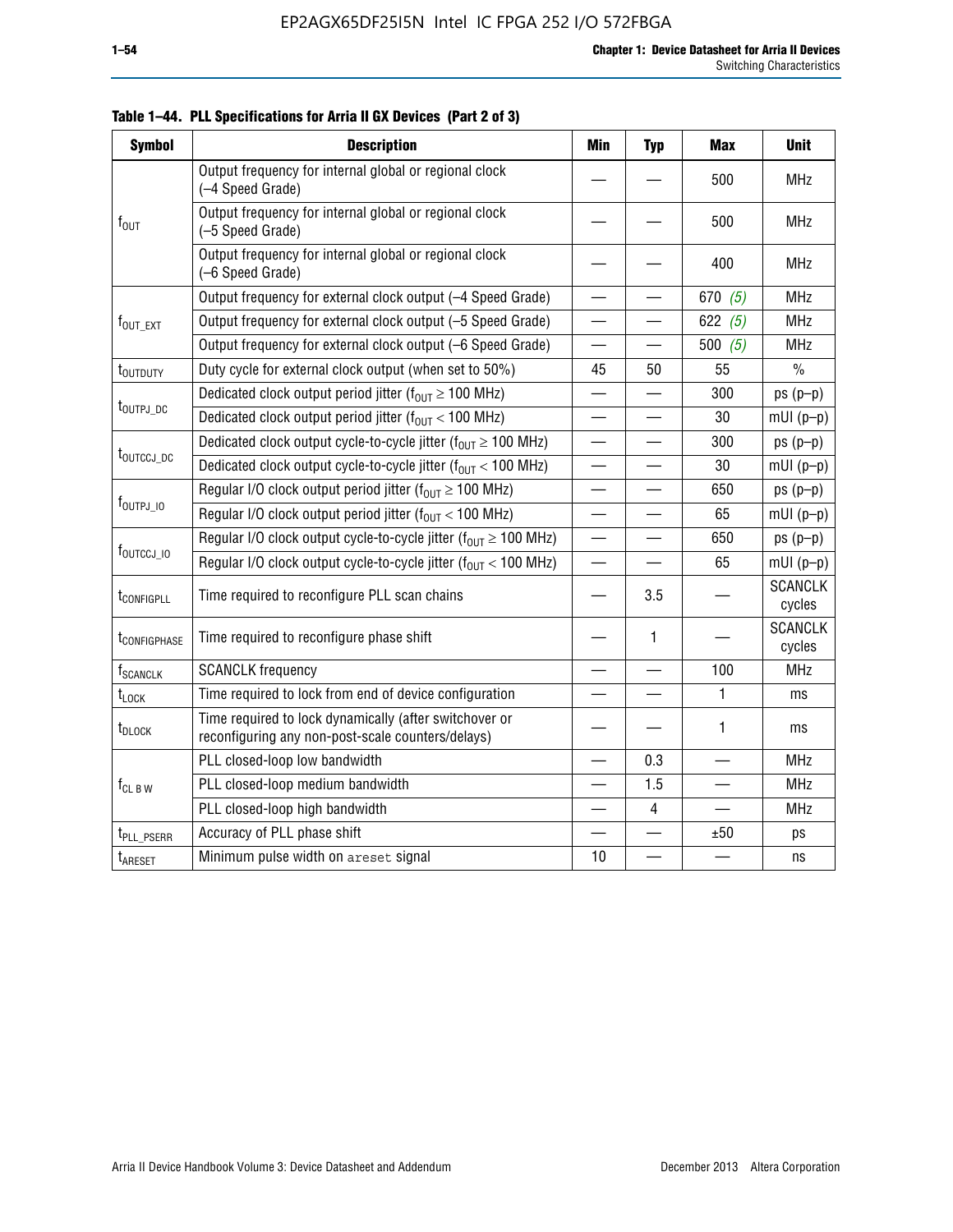### **Table 1–44. PLL Specifications for Arria II GX Devices (Part 3 of 3)**

| <b>Symbol</b>                            | <b>Description</b>                                                                 | Min | Typ | <b>Max</b> | <b>Unit</b> |
|------------------------------------------|------------------------------------------------------------------------------------|-----|-----|------------|-------------|
| t <sub>CASC</sub><br>OUTJITTER           | Period Jitter for dedicated clock output in cascaded PLLs<br>(FOUT $\geq$ 100 MHz) |     |     | 425        | $ps(p-p)$   |
| PERIOD<br><b>DEDCLK</b><br>$(6)$ , $(7)$ | Period Jitter for dedicated clock output in cascaded PLLs<br>(FOUT $\leq$ 100 MHz) |     |     | 42.5       | $mUI(p-p)$  |

#### **Notes to Table 1–44:**

- (1)  $f_{IN}$  is limited by the I/O  $f_{MAX}$ .
- (2) The VCO frequency reported by the Quartus II software in the PLL summary section of the compilation report takes into consideration the VCO post-scale counter K value. Therefore, if the counter K has a value of 2, the frequency reported can be lower than the f<sub>VCO</sub> specification.
- (3) A high-input jitter directly affects the PLL output jitter. To have low PLL output clock jitter, you must provide a clean-clock source, which is less than 200 ps.
- (4) F<sub>REF</sub> is fIN/N when N = 1.
- (5) This specification is limited by the lower of the two: I/O  $f_{MAX}$  or  $f_{OUT}$  of the PLL.
- (6) Peak-to-peak jitter with a probability level of 10–12 (14 sigma, 99.99999999974404% confidence level). The output jitter specification applies to the intrinsic jitter of the PLL, when an input jitter of 30 ps is applied. The external memory interface clock output jitter specifications use a different measurement method and are available in Table 1–62 on page 1–70.
- (7) The cascaded PLL specification is only applicable with the following condition: a. Upstream PLL:  $0.59$  Mhz  $\leq$  Upstream PLL BW  $<$  1 MHz
	- b. Downstream PLL: Downstream PLL BW > 2 MHz

Table 1–45 lists the PLL specifications for Arria II GZ devices when operating in both the commercial junction temperature range (0° to 85°C) and the industrial junction temperature range (-40 $\degree$  to 100 $\degree$ C).

| <b>Symbol</b>              | <b>Parameter</b>                                                                    |                          | <b>Typ</b> | <b>Max</b> | <b>Unit</b>       |
|----------------------------|-------------------------------------------------------------------------------------|--------------------------|------------|------------|-------------------|
|                            | Input clock frequency (-3 speed grade)                                              | 5                        |            | 717(1)     | <b>MHz</b>        |
| $f_{IN}$                   | Input clock frequency (-4 speed grade)                                              | 5                        |            | 717(1)     | <b>MHz</b>        |
| $f_{\mathsf{INPPD}}$       | Input frequency to the PFD                                                          | 5                        |            | 325        | <b>MHz</b>        |
|                            | PLL VCO operating range (-3 speed grade)                                            | 600                      |            | 1,300      | <b>MHz</b>        |
| $f_{\rm VCO}$              | PLL VCO operating range (-4 speed grade)                                            | 600                      |            | 1,300      | <b>MHz</b>        |
| <b>TEINDUTY</b>            | Input clock or external feedback clock input duty cycle                             | 40                       |            | 60         | $\frac{0}{0}$     |
|                            | Output frequency for internal global or regional clock<br>(-3 speed grade)          |                          |            | 700(2)     | <b>MHz</b>        |
| $f_{\text{OUT}}$           | Output frequency for internal global or regional clock<br>(-4 speed grade)          |                          |            | 500(2)     | <b>MHz</b>        |
|                            | Output frequency for external clock output (-3 speed grade)                         | $\overline{\phantom{0}}$ |            | 717(2)     | <b>MHz</b>        |
| $f_{\text{OUT\_EXT}}$      | Output frequency for external clock output (-4 speed grade)                         | $\overline{\phantom{0}}$ |            | 717(2)     | <b>MHz</b>        |
| t <sub>outduty</sub>       | Duty cycle for external clock output (when set to 50%)                              | 45                       | 50         | 55         | $\frac{0}{0}$     |
| t <sub>FCOMP</sub>         | External feedback clock compensation time                                           |                          |            | 10         | ns                |
| t <sub>configpll</sub>     | Time required to reconfigure scan chain                                             |                          | 3.5        |            | scanclk<br>cycles |
| <b><i>LCONFIGPHASE</i></b> | Time required to reconfigure phase shift                                            |                          | 1          |            | scanclk<br>cycles |
| f <sub>SCANCLK</sub>       | scanclk frequency                                                                   |                          |            | 100        | <b>MHz</b>        |
| $t_{\text{LOCK}}$          | Time required to lock from end-of-device configuration or<br>de-assertion of areset |                          |            |            | ms                |

### **Table 1–45. PLL Specifications for Arria II GZ Devices (Part 1 of 2)**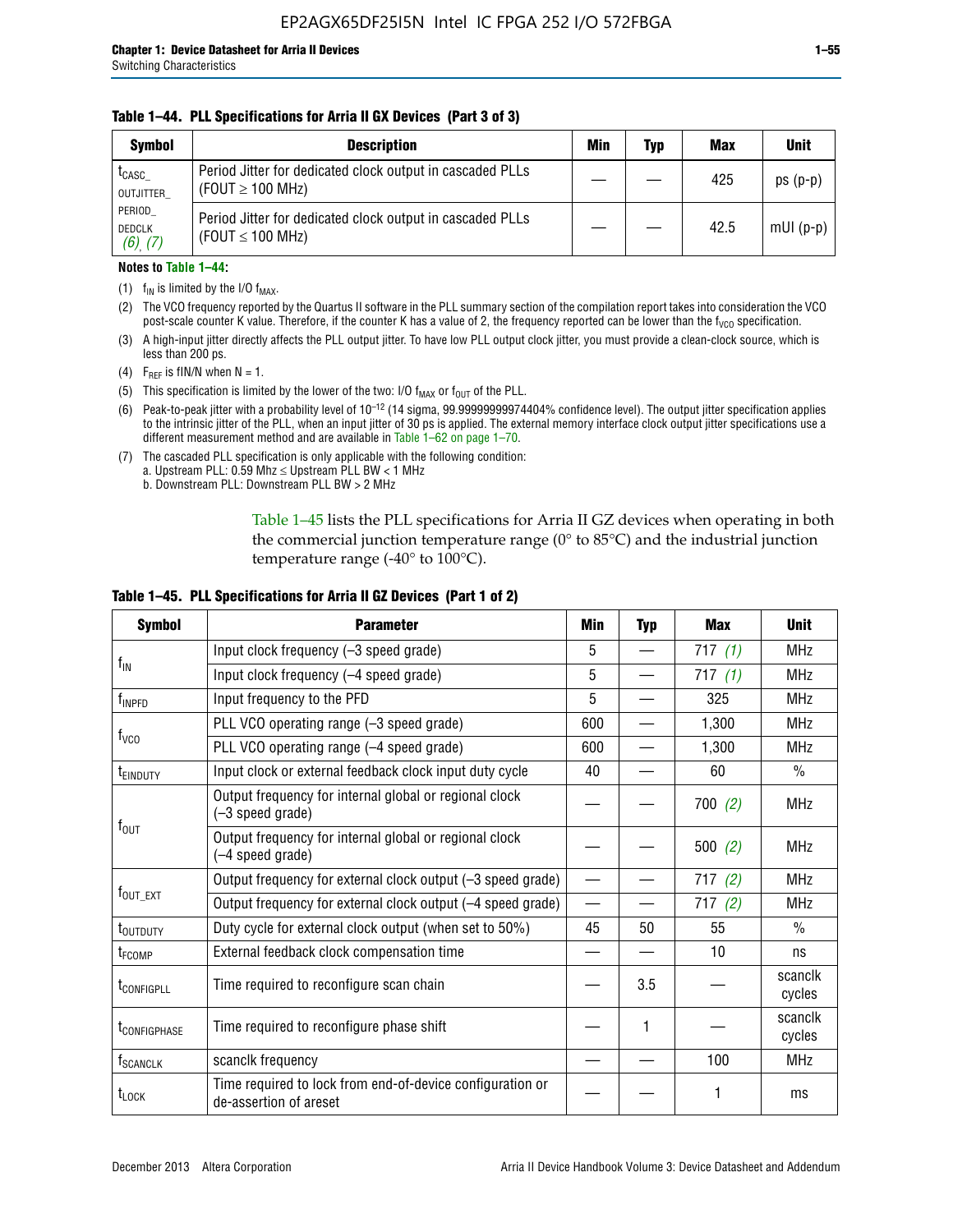| <b>Symbol</b>                | <b>Parameter</b>                                                                                            | Min                      | <b>Typ</b>     | <b>Max</b>               | <b>Unit</b>   |
|------------------------------|-------------------------------------------------------------------------------------------------------------|--------------------------|----------------|--------------------------|---------------|
| t <sub>DLOCK</sub>           | Time required to lock dynamically (after switchover or<br>reconfiguring any non-post-scale counters/delays) |                          |                | 1                        | ms            |
|                              | PLL closed-loop low bandwidth                                                                               | $\overline{\phantom{0}}$ | 0.3            | $\overline{\phantom{0}}$ | <b>MHz</b>    |
| $f_{CLBW}$                   | PLL closed-loop medium bandwidth                                                                            | $\overline{\phantom{0}}$ | 1.5            | —                        | <b>MHz</b>    |
|                              | PLL closed-loop high bandwidth (7)                                                                          |                          | $\overline{4}$ |                          | <b>MHz</b>    |
| t <sub>PLL</sub> PSERR       | Accuracy of PLL phase shift                                                                                 |                          |                | ±50                      | ps            |
| t <sub>ARESET</sub>          | Minimum pulse width on the areset signal                                                                    | 10                       | $\equiv$       |                          | ns            |
|                              | Input clock cycle to cycle jitter ( $F_{REF} \geq 100$ MHz)                                                 | $\overline{\phantom{0}}$ |                | 0.15                     | $UI(p-p)$     |
| $t_{INCCJ}$ (3), (4)         | Input clock cycle to cycle jitter (F <sub>REF</sub> < 100 MHz)                                              |                          |                | ±750                     | $ps(p-p)$     |
|                              | Period Jitter for dedicated clock output ( $F_{OIII} \ge 100$ MHz)                                          | $\overline{\phantom{0}}$ |                | 175                      | $ps(p-p)$     |
| $t_{\text{OUTPJ\_DC}}$ (5)   | Period Jitter for dedicated clock output ( $F_{OUT}$ < 100 MHz)                                             | —                        |                | 17.5                     | $mUI(p-p)$    |
|                              | Cycle to Cycle Jitter for dedicated clock output<br>$(F_{OUT} \ge 100$ MHz)                                 |                          |                | 175                      | $ps(p-p)$     |
| $t_{\text{OUTCCJ\_DC}}$ (5)  | Cycle to Cycle Jitter for dedicated clock output<br>$(F_{OUT} < 100$ MHz)                                   |                          |                | 17.5                     | $mUI(p-p)$    |
| $t_{\text{OUTPJ\_IO}}$ (5),  | Period Jitter for clock output on regular I/O<br>$(F_{OUT} \geq 100$ MHz)                                   |                          |                | 600                      | $ps(p-p)$     |
| (8)                          | Period Jitter for clock output on regular I/O<br>$(F_{OIII} < 100$ MHz)                                     |                          |                | 60                       | $mUI(p-p)$    |
| $t_{\text{OUTCCJ\_IO}}$ (5), | Cycle to Cycle Jitter for clock output on regular I/O<br>$(F_{OUT} \ge 100$ MHz)                            |                          |                | 600                      | $ps(p-p)$     |
| (8)                          | Cycle to Cycle Jitter for clock output on regular I/O<br>$(F_{OUT} < 100$ MHz)                              |                          |                | 60                       | $mUI(p-p)$    |
| t <sub>CASC_OUTPJ_DC</sub>   | Period Jitter for dedicated clock output in cascaded PLLs<br>$(F_{OUT} \ge 100MHz)$                         |                          |                | 250                      | $ps(p-p)$     |
| (5), (6)                     | Period Jitter for dedicated clock output in cascaded PLLs<br>(F <sub>OUT</sub> < 100MHz)                    |                          |                | 25                       | $mUI(p-p)$    |
| f <sub>DRIFT</sub>           | Frequency drift after PFDENA is disabled for duration of<br>100 us                                          |                          |                | ±10                      | $\frac{0}{0}$ |

**Table 1–45. PLL Specifications for Arria II GZ Devices (Part 2 of 2)**

#### **Notes to Table 1–45:**

- (1) This specification is limited in the Quartus II software by the I/O maximum frequency. The maximum I/O frequency is different for each I/O standard.
- (2) This specification is limited by the lower of the two: I/O  $F_{MAX}$  or  $F_{OUT}$  of the PLL.
- (3) A high input jitter directly affects the PLL output jitter. To have low PLL output clock jitter, you must provide a clean clock source that is less than 120 ps.
- (4) F<sub>REF</sub> is fIN/N when  $N = 1$ .
- (5) Peak-to-peak jitter with a probability level of 10–12 (14 sigma, 99.99999999974404% confidence level). The output jitter specification applies to the intrinsic jitter of the PLL, when an input jitter of 30 ps is applied. The external memory interface clock output jitter specifications use a different measurement method and are available in Table 1–64 on page 1–71.
- (6) The cascaded PLL specification is only applicable with the following condition: a. Upstream PLL: 0.59 Mhz  $\leq$  Upstream PLL BW  $<$  1 MHz b. Downstream PLL: Downstream PLL BW > 2 MHz
- (7) High bandwidth PLL settings are not supported in external feedback mode.
- (8) External memory interface clock output jitter specifications use a different measurement method, which is available in Table 1–63 on page 1–71.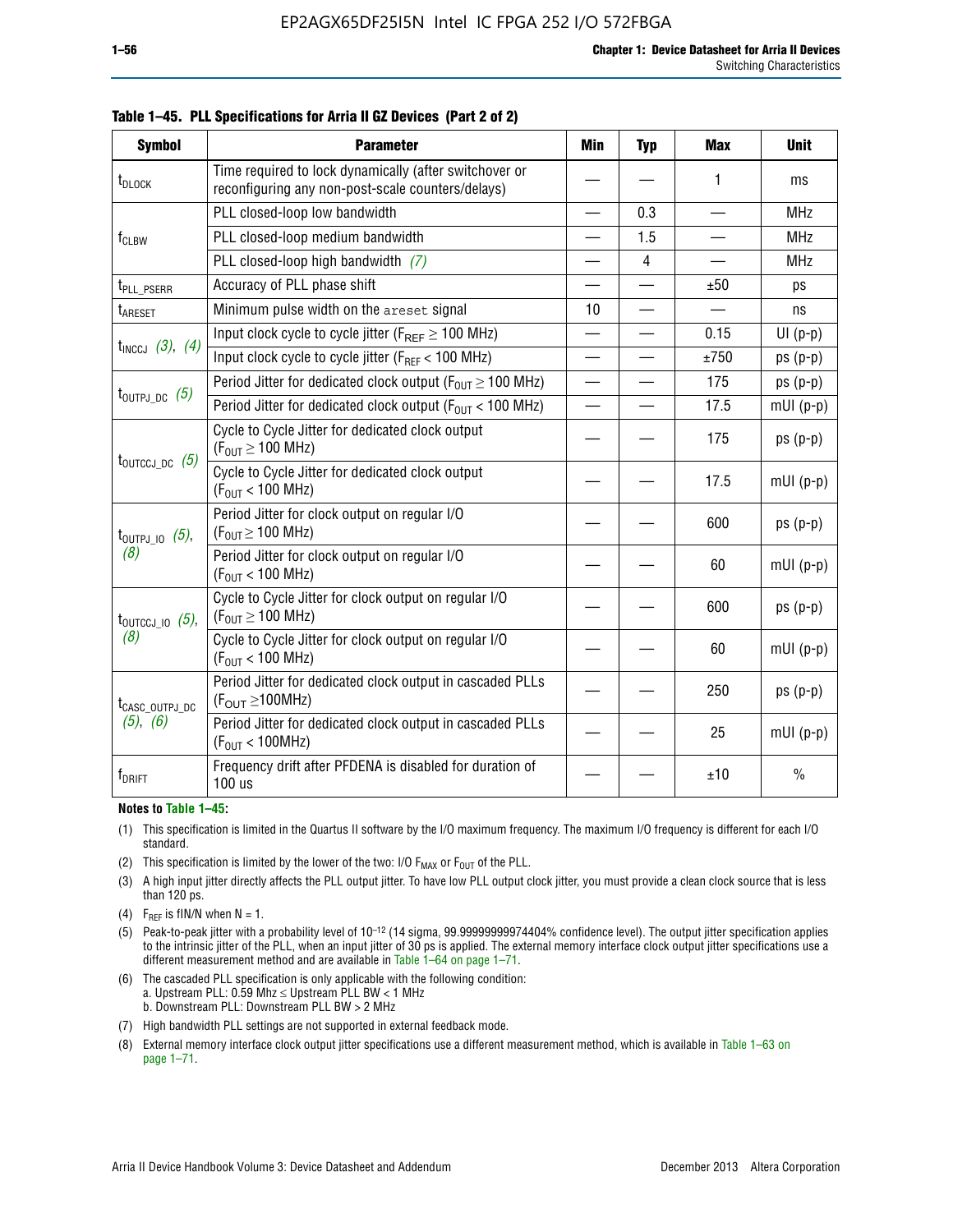Table 1–46 lists the DSP block performance specifications for Arria II GX devices.

|  |  | Table 1–46. DSP Block Performance Specifications for Arria II GX Devices (Note 1) |  |  |  |  |  |
|--|--|-----------------------------------------------------------------------------------|--|--|--|--|--|
|--|--|-----------------------------------------------------------------------------------|--|--|--|--|--|

|                                                             | <b>Resources</b><br><b>Used</b> |                |     |        |     |             |
|-------------------------------------------------------------|---------------------------------|----------------|-----|--------|-----|-------------|
| <b>Mode</b>                                                 | Number of<br><b>Multipliers</b> | C <sub>4</sub> | 13  | C5, I5 | C6  | <b>Unit</b> |
| $9 \times 9$ -bit multiplier                                |                                 | 380            | 310 | 300    | 250 | <b>MHz</b>  |
| $12 \times 12$ -bit multiplier                              |                                 | 380            | 310 | 300    | 250 | <b>MHz</b>  |
| $18 \times 18$ -bit multiplier                              |                                 | 380            | 310 | 300    | 250 | <b>MHz</b>  |
| $36 \times 36$ -bit multiplier                              |                                 | 350            | 270 | 270    | 220 | <b>MHz</b>  |
| $18 \times 36$ -bit high-precision multiplier<br>adder mode |                                 | 350            | 270 | 270    | 220 | <b>MHz</b>  |
| $18 \times 18$ -bit multiply accumulator                    | 4                               | 380            | 310 | 300    | 250 | <b>MHz</b>  |
| $18 \times 18$ -bit multiply adder                          | 4                               | 380            | 310 | 300    | 250 | <b>MHz</b>  |
| $18 \times 18$ -bit multiply adder-signed full<br>precision | 2                               | 380            | 310 | 300    | 250 | <b>MHz</b>  |
| $18 \times 18$ -bit multiply adder with<br>loopback $(2)$   | 2                               | 275            | 220 | 220    | 180 | <b>MHz</b>  |
| 36-bit shift (32-bit data)                                  |                                 | 350            | 270 | 270    | 220 | <b>MHz</b>  |
| Double mode                                                 |                                 | 350            | 270 | 270    | 220 | <b>MHz</b>  |

**Notes to Table 1–46:**

(1) Maximum is for a fully-pipelined block with **Round** and **Saturation** disabled.

(2) Maximum is for loopback input registers disabled, **Round** and **Saturation** disabled, pipeline and output registers enabled.

Table 1–47 lists the DSP block performance specifications for Arria II GZ devices.

**Table 1–47. DSP Block Performance Specifications for Arria II GZ Devices** *(Note 1)* **(Part 1 of 2)**

| <b>Mode</b>                                                 | <b>Resources</b><br><b>Used</b>        | <b>Performance</b> |     | <b>Unit</b> |
|-------------------------------------------------------------|----------------------------------------|--------------------|-----|-------------|
|                                                             | <b>Number of</b><br><b>Multipliers</b> | -3                 | -4  |             |
| $9 \times 9$ -bit multiplier                                |                                        | 460                | 400 | <b>MHz</b>  |
| $12 \times 12$ -bit multiplier                              |                                        | 500                | 440 | <b>MHz</b>  |
| $18 \times 18$ -bit multiplier                              |                                        | 550                | 480 | <b>MHz</b>  |
| $36 \times 36$ -bit multiplier                              |                                        | 440                | 380 | <b>MHz</b>  |
| $18 \times 18$ -bit multiply accumulator                    | 4                                      | 440                | 380 | <b>MHz</b>  |
| $18 \times 18$ -bit multiply adder                          | 4                                      | 470                | 410 | <b>MHz</b>  |
| $18 \times 18$ -bit multiply adder-signed full<br>precision | 2                                      | 450                | 390 | <b>MHz</b>  |
| $18 \times 18$ -bit multiply adder with<br>loopback $(2)$   | 2                                      | 350                | 310 | <b>MHz</b>  |
| 36-bit shift (32-bit data)                                  |                                        | 440                | 380 | <b>MHz</b>  |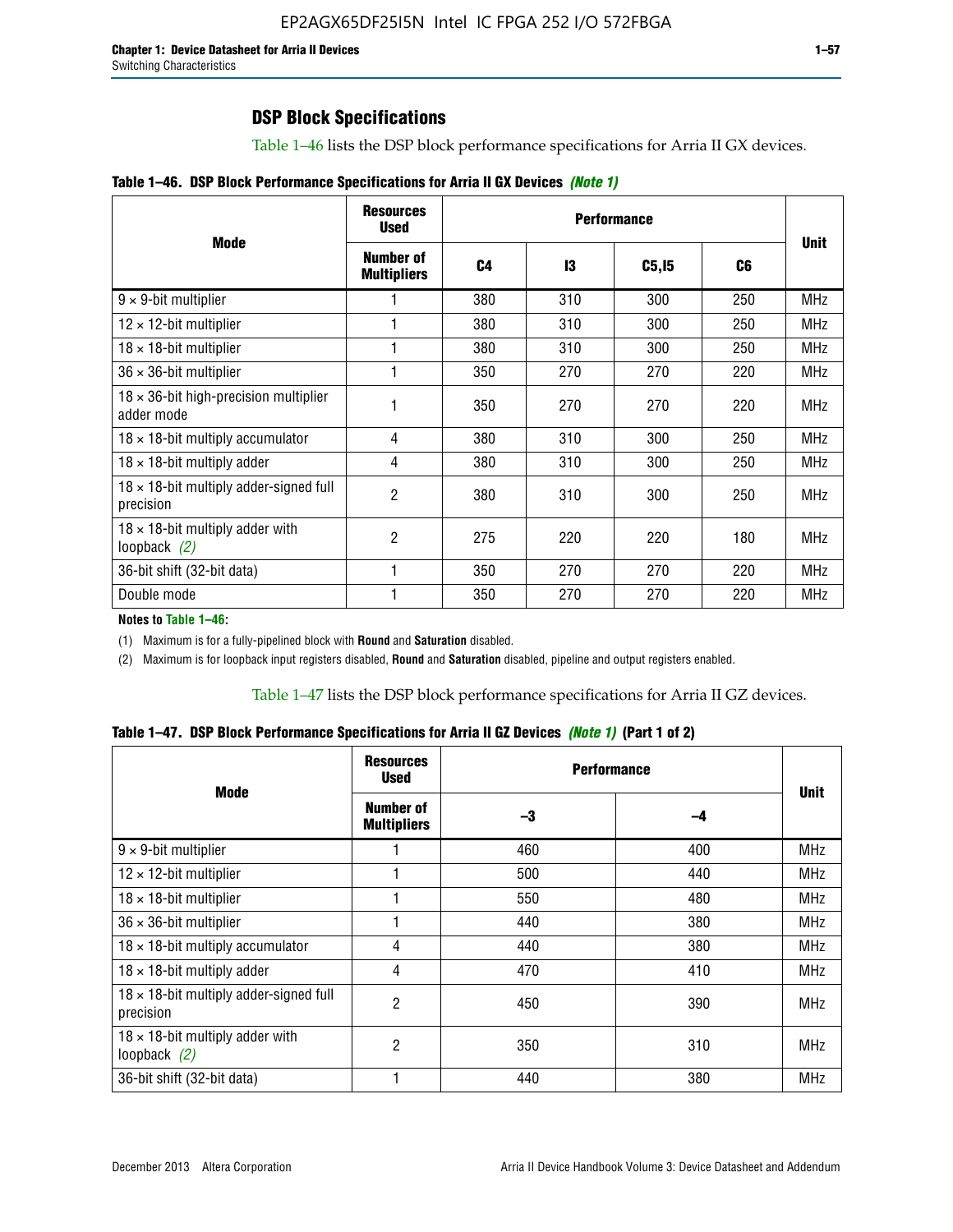### **Table 1–47. DSP Block Performance Specifications for Arria II GZ Devices** *(Note 1)* **(Part 2 of 2)**

|             | <b>Resources</b><br><b>Used</b>        | <b>Performance</b> | <b>Unit</b> |            |
|-------------|----------------------------------------|--------------------|-------------|------------|
| Mode        | <b>Number of</b><br><b>Multipliers</b> | -3                 | -4          |            |
| Double mode |                                        | 440                | 380         | <b>MHz</b> |

**Notes to Table 1–47:**

(1) Maximum is for fully pipelined block with **Round** and **Saturation** disabled.

(2) Maximum for loopback input registers disabled, **Round** and **Saturation** disabled, and pipeline and output registers enabled.

## **Embedded Memory Block Specifications**

Table 1–48 lists the embedded memory block specifications for Arria II GX devices.

### **Table 1–48. Embedded Memory Block Performance Specifications for Arria II GX Devices**

|                        |                                                                                                           | <b>Resources Used</b> |                                  | <b>Performance</b> |                |        |      |             |
|------------------------|-----------------------------------------------------------------------------------------------------------|-----------------------|----------------------------------|--------------------|----------------|--------|------|-------------|
| <b>Memory</b>          | <b>Mode</b>                                                                                               | <b>ALUTS</b>          | <b>Embedded</b><br><b>Memory</b> | 13                 | C <sub>4</sub> | C5, I5 | C6   | <b>Unit</b> |
| Memory                 | Single port $64 \times 10$                                                                                | $\Omega$              | 1                                | 450                | 500            | 450    | 378  | <b>MHz</b>  |
| Logic<br>Array         | Simple dual-port $32 \times 20$ single<br>clock                                                           | 0                     | 1                                | 270                | 500            | 450    | 378  | <b>MHz</b>  |
| <b>Block</b><br>(MLAB) | Simple dual-port $64 \times 10$ single<br>clock                                                           | $\theta$              | 1                                | 428                | 500            | 450    | 378  | <b>MHz</b>  |
|                        | Single-port $256 \times 36$                                                                               | $\mathbf{0}$          | 1                                | 360                | 400            | 360    | 310  | <b>MHz</b>  |
|                        | Single-port $256 \times 36$ , with the<br>read-during-write option set to<br><b>Old Data</b>              | $\theta$              | 1                                | 250                | 280            | 250    | 210  | <b>MHz</b>  |
|                        | Simple dual-port $256 \times 36$ single<br><b>CLK</b>                                                     | $\theta$              | 1                                | 360                | 400            | 360    | 310  | <b>MHz</b>  |
| M9K<br><b>Block</b>    | Single-port $256 \times 36$ single CLK,<br>with the read-during-write option<br>set to Old Data           | $\theta$              | 1                                | 250                | 280            | 250    | 210  | <b>MHz</b>  |
|                        | True dual port $512 \times 18$ single CLK                                                                 | $\mathbf{0}$          | 1                                | 360                | 400            | 360    | 310  | <b>MHz</b>  |
|                        | True dual-port $512 \times 18$ single CLK,<br>with the read-during-write option<br>set to <b>Old Data</b> | 0                     | 1                                | 250                | 280            | 250    | 210  | <b>MHz</b>  |
|                        | Min Pulse Width (clock high time)                                                                         |                       |                                  | 900                | 850            | 950    | 1130 | ps          |
|                        | Min Pulse Width (clock low time)                                                                          |                       |                                  | 730                | 690            | 770    | 920  | ps          |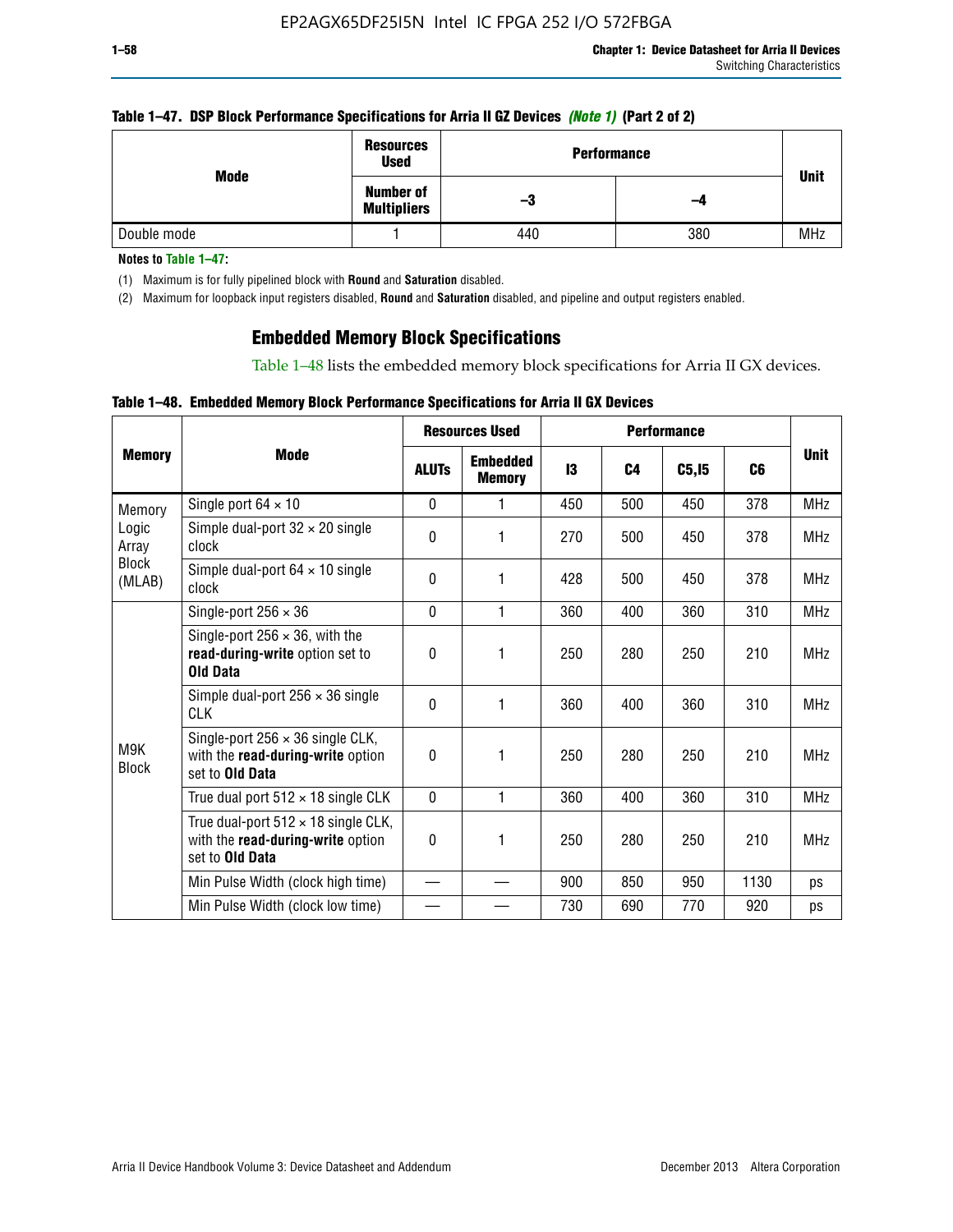Table 1–49 lists the embedded memory block specifications for Arria II GZ devices.

|  |  | Table 1–49. Embedded Memory Block Performance Specifications for Arria II GZ Devices (Note 1) |  |  |  |
|--|--|-----------------------------------------------------------------------------------------------|--|--|--|
|--|--|-----------------------------------------------------------------------------------------------|--|--|--|

|                    |                                                                                                   | <b>Resources Used</b> |                                   | <b>Performance</b> |     |     |     |             |
|--------------------|---------------------------------------------------------------------------------------------------|-----------------------|-----------------------------------|--------------------|-----|-----|-----|-------------|
| <b>Memory</b>      | Mode                                                                                              | <b>ALUTS</b>          | <b>TriMatrix</b><br><b>Memory</b> | C <sub>3</sub>     | 13  | C4  | 14  | <b>Unit</b> |
|                    | Single port $64 \times 10$                                                                        | $\Omega$              | 1                                 | 500                | 500 | 450 | 450 | <b>MHz</b>  |
|                    | Simple dual-port $32 \times 20$                                                                   | $\mathbf 0$           | $\mathbf{1}$                      | 500                | 500 | 450 | 450 | <b>MHz</b>  |
| <b>MLAB</b><br>(2) | Simple dual-port $64 \times 10$                                                                   | 0                     | $\mathbf{1}$                      | 500                | 500 | 450 | 450 | <b>MHz</b>  |
|                    | ROM 64 × 10                                                                                       | 0                     | $\mathbf{1}$                      | 500                | 500 | 450 | 450 | <b>MHz</b>  |
|                    | ROM 32 × 20                                                                                       | $\mathbf 0$           | $\mathbf{1}$                      | 500                | 500 | 450 | 450 | <b>MHz</b>  |
|                    | Single-port $256 \times 36$                                                                       | $\mathbf 0$           | $\mathbf{1}$                      | 540                | 540 | 475 | 475 | <b>MHz</b>  |
|                    | Simple dual-port $256 \times 36$                                                                  | $\mathbf 0$           | $\mathbf{1}$                      | 490                | 490 | 420 | 420 | <b>MHz</b>  |
|                    | Simple dual-port $256 \times 36$ , with the<br>read-during-write option set to Old<br><b>Data</b> | $\pmb{0}$             | 1                                 | 340                | 340 | 300 | 300 | <b>MHz</b>  |
|                    | True dual port $512 \times 18$                                                                    | $\Omega$              | 1                                 | 430                | 430 | 370 | 370 | <b>MHz</b>  |
| M9K<br>Block (2)   | True dual-port $512 \times 18$ , with the<br>read-during-write option set to Old<br><b>Data</b>   | $\mathbf 0$           | 1                                 | 335                | 335 | 290 | 290 | <b>MHz</b>  |
|                    | ROM 1 Port                                                                                        | $\mathbf 0$           | 1                                 | 540                | 540 | 475 | 475 | <b>MHz</b>  |
|                    | ROM 2 Port                                                                                        | 0                     | 1                                 | 540                | 540 | 475 | 475 | <b>MHz</b>  |
|                    | Min Pulse Width (clock high time)                                                                 |                       |                                   | 800                | 800 | 850 | 850 | ps          |
|                    | Min Pulse Width (clock low time)                                                                  |                       |                                   | 625                | 625 | 690 | 690 | ps          |
|                    | Single-port $2K \times 72$                                                                        | 0                     | 1.                                | 440                | 400 | 380 | 350 | <b>MHz</b>  |
|                    | Simple dual-port $2K \times 72$                                                                   | $\mathbf 0$           | 1                                 | 435                | 375 | 385 | 325 | <b>MHz</b>  |
|                    | Simple dual-port $2K \times 72$ , with the<br>read-during-write option set to Old<br><b>Data</b>  | $\pmb{0}$             | 1                                 | 240                | 225 | 205 | 200 | MHz         |
|                    | Simple dual-port $2K \times 64$ (with ECC)                                                        | $\mathbf 0$           | 1                                 | 300                | 295 | 255 | 250 | <b>MHz</b>  |
| M144K              | True dual-port $4K \times 36$                                                                     | $\mathbf{0}$          | 1                                 | 375                | 350 | 330 | 310 | <b>MHz</b>  |
| Block $(2)$        | True dual-port $4K \times 36$ , with the<br>read-during-write option set to Old<br><b>Data</b>    | $\pmb{0}$             | 1                                 | 230                | 225 | 205 | 200 | <b>MHz</b>  |
|                    | ROM 1 Port                                                                                        | $\mathbf 0$           | 1                                 | 500                | 450 | 435 | 420 | <b>MHz</b>  |
|                    | ROM 2 Port                                                                                        | 0                     | $\mathbf{1}$                      | 465                | 425 | 400 | 400 | <b>MHz</b>  |
|                    | Min Pulse Width (clock high time)                                                                 |                       |                                   | 755                | 860 | 860 | 950 | ps          |
|                    | Min Pulse Width (clock low time)                                                                  |                       |                                   | 625                | 690 | 690 | 690 | ps          |

**Notes to Table 1–48:**

(1) To achieve the maximum memory block performance, use a memory block clock that comes through global clock routing from an on-chip PLL set to 50% output duty cycle. Use the Quartus II software to report timing for this and other memory block clocking schemes.

(2) When you use the error detection CRC feature, there is no degradation in  $F_{MAX}$ .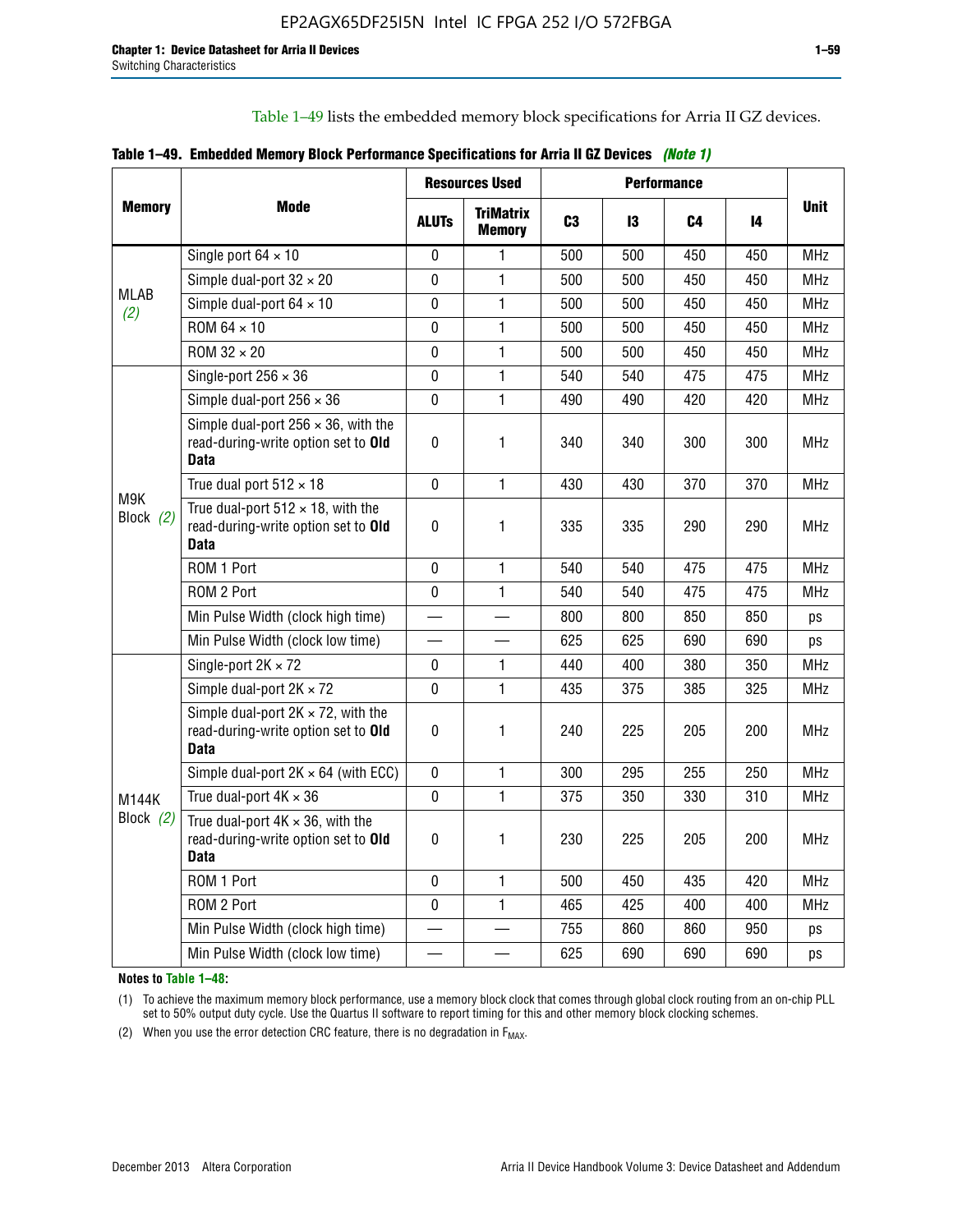## **Configuration**

Table 1–50 lists the configuration mode specifications for Arria II GX and GZ devices.

**Table 1–50. Configuration Mode Specifications for Arria II Devices**

|                                    | <b>DCLK Frequency</b> | <b>Unit</b> |     |            |
|------------------------------------|-----------------------|-------------|-----|------------|
| <b>Programming Mode</b>            | Min                   | Typ         | Max |            |
| Passive serial                     |                       |             | 125 | <b>MHz</b> |
| Fast passive parallel              |                       |             | 125 | <b>MHz</b> |
| Fast active serial (fast clock)    | 17                    | 26          | 40  | <b>MHz</b> |
| Fast active serial (slow clock)    | 8.5                   | 13          | 20  | <b>MHz</b> |
| Remote update only in fast AS mode |                       |             | 10  | <b>MHz</b> |

## **JTAG Specifications**

Table 1–51 lists the JTAG timing parameters and values for Arria II GX and GZ devices.

| <b>Symbol</b>     | <b>Description</b>                       | Min | Max | <b>Unit</b> |
|-------------------|------------------------------------------|-----|-----|-------------|
| $t_{JCP}$         | <b>TCK clock period</b>                  | 30  |     | ns          |
| $t_{JCH}$         | TCK clock high time                      | 14  |     | ns          |
| $t_{\text{JCL}}$  | <b>TCK clock low time</b>                | 14  |     | ns          |
| $t_{JPSU(TDI)}$   | TDI JTAG port setup time                 |     |     | ns          |
| $t_{JPSU\,(TMS)}$ | TMS JTAG port setup time                 | 3   |     | ns          |
| $t_{\sf JPH}$     | JTAG port hold time                      | 5   |     | ns          |
| $t_{\text{JPCO}}$ | JTAG port clock to output                |     | 11  | ns          |
| t <sub>JPZX</sub> | JTAG port high impedance to valid output |     | 14  | ns          |
| t <sub>JPXZ</sub> | JTAG port valid output to high impedance |     | 14  | ns          |

**Table 1–51. JTAG Timing Parameters and Values for Arria II Devices**

## **Chip-Wide Reset (Dev\_CLRn) Specifications**

Table 1–52 lists the specifications for the chip-wide reset (Dev\_CLRn) for Arria II GX and GZ devices.

### **Table 1–52. Chip-Wide Reset (Dev\_CLRn) Specifications for Arria II Devices**

| <b>Description</b> | Min | <b>Typ</b> | <b>Max</b> | <b>Unit</b> |
|--------------------|-----|------------|------------|-------------|
| CLRn<br>Dev        | 500 |            |            | μS          |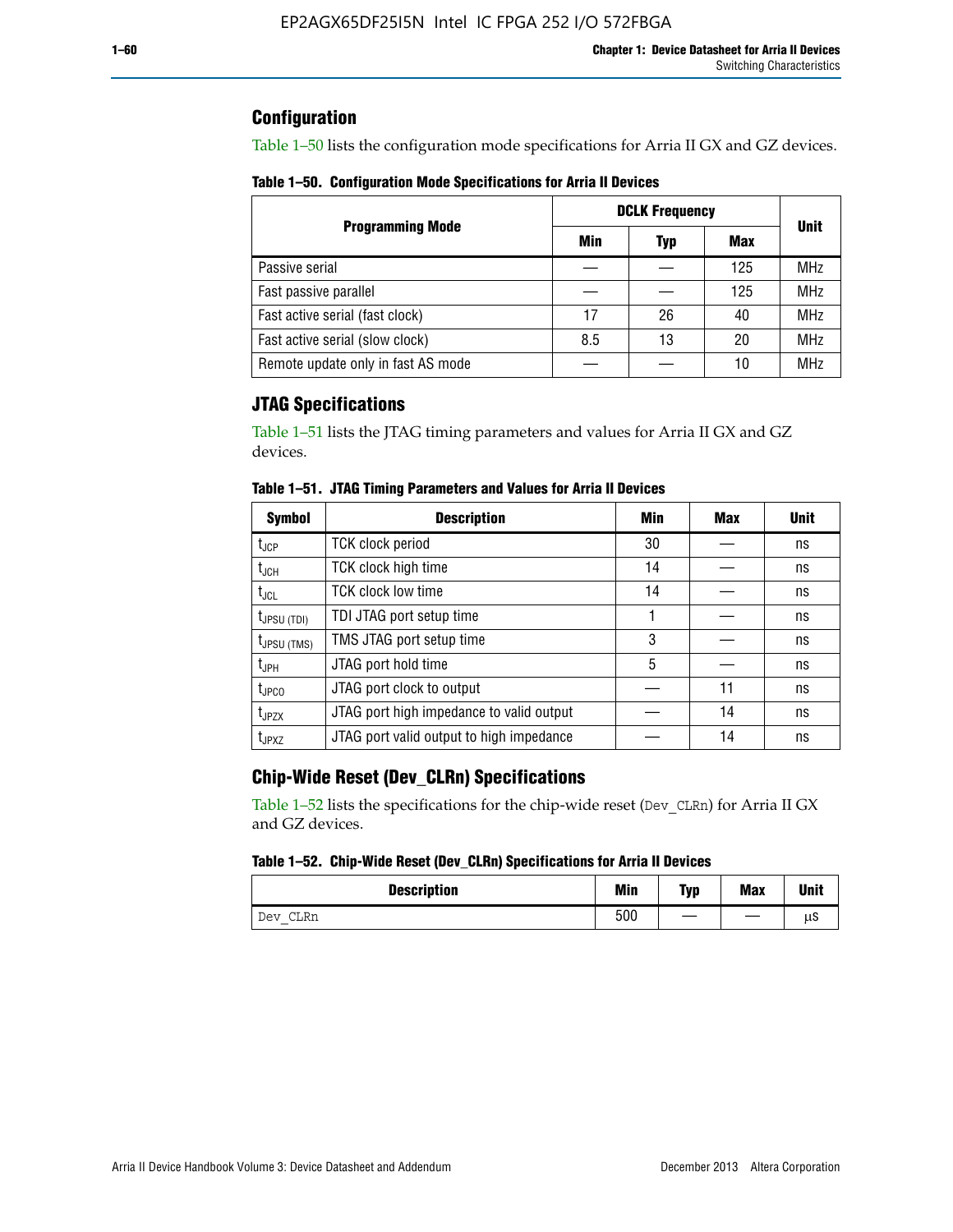# **Periphery Performance**

This section describes periphery performance, including high-speed I/O, external memory interface, and IOE programmable delay.

I/O performance supports several system interfaces, for example the high-speed I/O interface, external memory interface, and the PCI/PCI-X bus interface. I/O using SSTL-18 Class I termination standard can achieve up to the stated DDR2 SDRAM interfacing speed with typical DDR2 SDRAM memory interface setup. I/O using general purpose I/O (GPIO) standards such as 3.0, 2.5, 1.8, or 1.5 LVTTL/LVCMOS are capable of typical 200 MHz interfacing frequency with 10pF load.

 $\mathbb{I}$  Actual achievable frequency depends on design- and system-specific factors. You should perform HSPICE/IBIS simulations based on your specific design and system setup to determine the maximum achievable frequency in your system.

## **High-Speed I/O Specification**

Table 1–53 lists the high-speed I/O timing for Arria II GX devices.

**Table 1–53. High-Speed I/O Specifications for Arria II GX Devices (Part 1 of 4)**

| <b>Symbol</b>                                                                |                                               | 13  |            |     | C <sub>4</sub> |            | C5, I5     |            | C <sub>6</sub> |             |
|------------------------------------------------------------------------------|-----------------------------------------------|-----|------------|-----|----------------|------------|------------|------------|----------------|-------------|
|                                                                              | <b>Conditions</b>                             | Min | <b>Max</b> | Min | <b>Max</b>     | <b>Min</b> | <b>Max</b> | <b>Min</b> | <b>Max</b>     | <b>Unit</b> |
| <b>Clock</b>                                                                 |                                               |     |            |     |                |            |            |            |                |             |
| $f_{\sf HSCLK\_IN}$<br>(input clock<br>frequency)-Row<br>1/0                 | Clock boost<br>factor, $W =$<br>1 to 40 $(1)$ | 5   | 670        | 5   | 670            | 5          | 622        | 5          | 500            | <b>MHz</b>  |
| $f_{HSCLK\_IN}$<br>(input clock<br>frequency)-<br>Column I/O                 | Clock boost<br>factor, $W =$<br>1 to 40 $(1)$ | 5   | 500        | 5   | 500            | 5          | 472.5      | 5          | 472.5          | <b>MHz</b>  |
| T <sub>HSCLK_OUT</sub><br>(output clock<br>frequency)-Row<br>1/0             |                                               | 5   | 670        | 5   | 670            | 5          | 622        | 5          | 500            | <b>MHz</b>  |
| $f_{\text{HSCLK}\_\text{OUT}}$<br>(output clock<br>frequency)-<br>Column I/O |                                               | 5   | 500        | 5   | 500            | 5          | 472.5      | 5          | 472.5          | <b>MHz</b>  |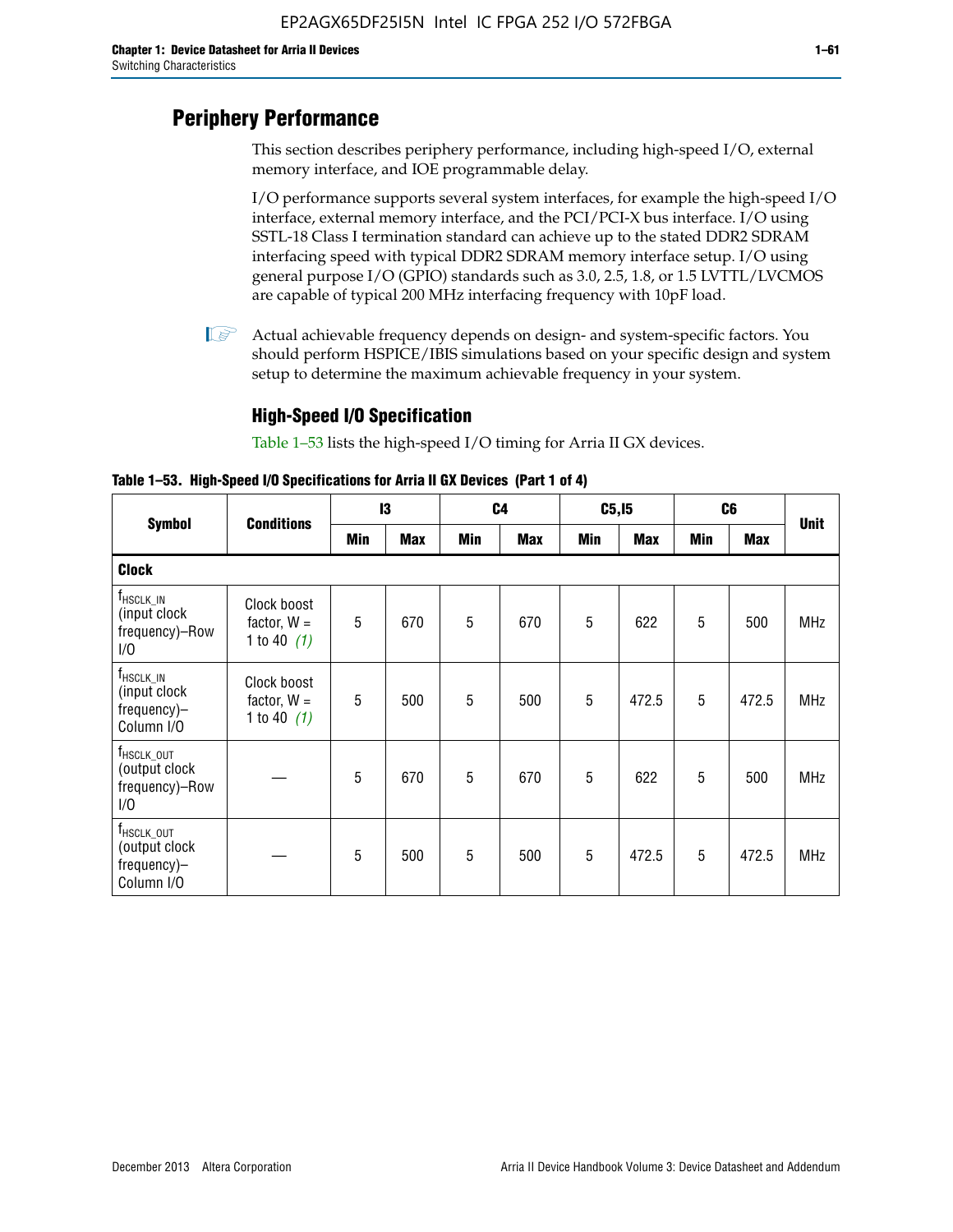|                                                                                |                                                                                              |     | 13          |     | C <sub>4</sub> | C5, I5 |             | C <sub>6</sub> |            | <b>Unit</b> |
|--------------------------------------------------------------------------------|----------------------------------------------------------------------------------------------|-----|-------------|-----|----------------|--------|-------------|----------------|------------|-------------|
| <b>Symbol</b>                                                                  | <b>Conditions</b>                                                                            | Min | <b>Max</b>  | Min | <b>Max</b>     | Min    | <b>Max</b>  | <b>Min</b>     | <b>Max</b> |             |
| <b>Transmitter</b>                                                             |                                                                                              |     |             |     |                |        |             |                |            |             |
| $f_{HSDR, TX}$ (true<br>LVDS output data<br>rate)                              | SERDES factor,<br>$J = 3$ to 10<br>(using<br>dedicated<br>SERDES)                            | 150 | 1250<br>(2) | 150 | 1250<br>(2)    | 150    | 1050<br>(2) | 150            | 840        | <b>Mbps</b> |
|                                                                                | SERDES factor,<br>$J = 4$ to 10<br>(using logic<br>elements as<br>SERDES)                    | (3) | 945         | (3) | 945            | (3)    | 840         | (3)            | 740        | <b>Mbps</b> |
|                                                                                | SERDES factor,<br>$J = 2$ (using<br>DDR registers)<br>and $J = 1$<br>(using SDR<br>register) | (3) | (3)         | (3) | (3)            | (3)    | (3)         | (3)            | (3)        | <b>Mbps</b> |
| f <sub>HSDR_TX_E3R</sub><br>(emulated<br>LVDS E 3R<br>output data rate)<br>(7) | SERDES factor,<br>$J = 4$ to 10                                                              | (3) | 945         | (3) | 945            | (3)    | 840         | (3)            | 740        | <b>Mbps</b> |

**Table 1–53. High-Speed I/O Specifications for Arria II GX Devices (Part 2 of 4)**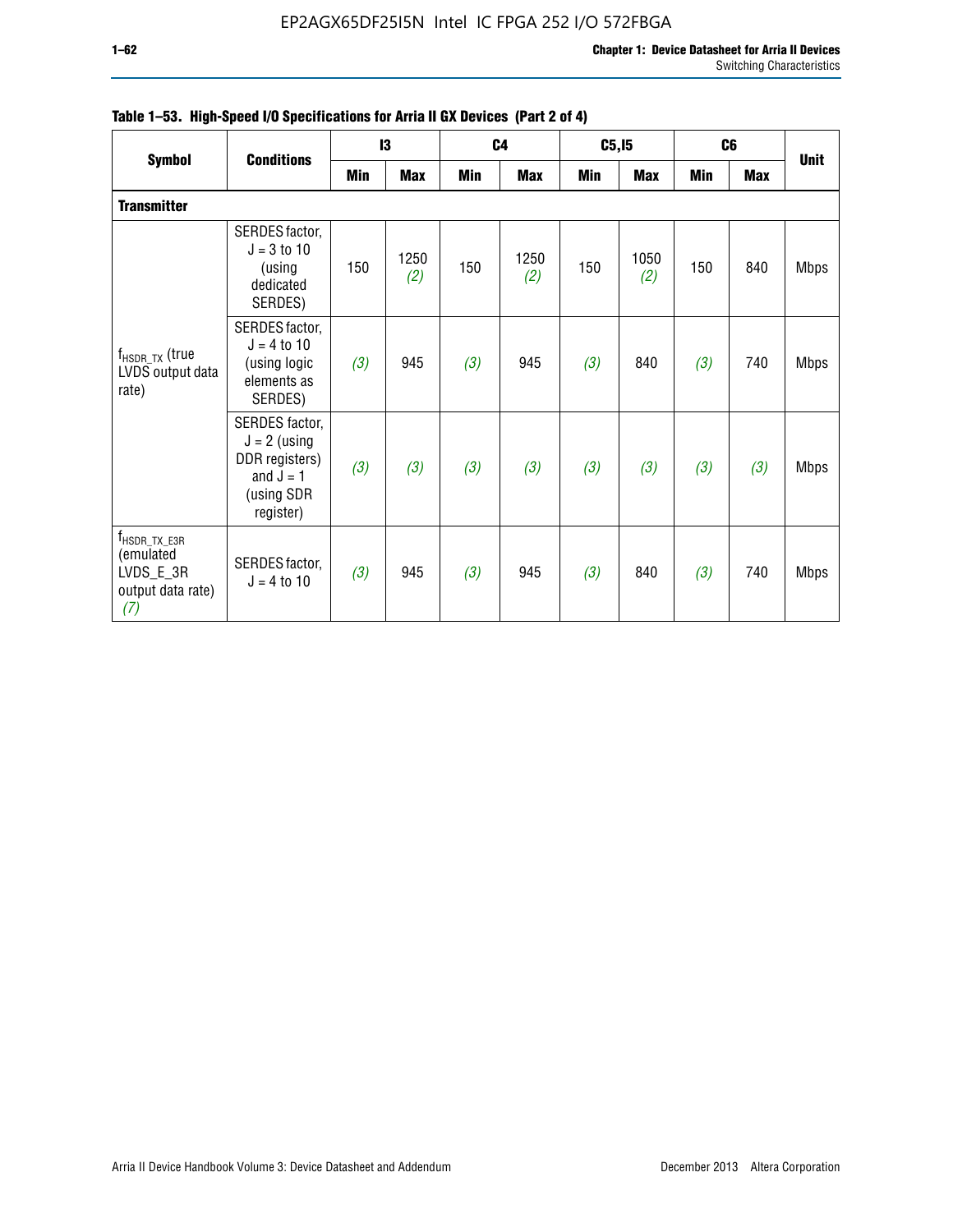|                                                                             |                                                                                                                     |     | $\mathbf{I}3$ |     | C <sub>4</sub> | C5, I5     |            | C6         |            |               |
|-----------------------------------------------------------------------------|---------------------------------------------------------------------------------------------------------------------|-----|---------------|-----|----------------|------------|------------|------------|------------|---------------|
| <b>Symbol</b>                                                               | <b>Conditions</b>                                                                                                   | Min | <b>Max</b>    | Min | <b>Max</b>     | <b>Min</b> | <b>Max</b> | <b>Min</b> | <b>Max</b> | <b>Unit</b>   |
| $t_{TX\_JITTER}$ (4)                                                        | True LVDS with<br>dedicated<br><b>SERDES</b><br>(data rate<br>600-1,250<br>Mbps)                                    |     | 175           |     | 175            |            | 225        |            | 300        | ps            |
|                                                                             | True LVDS with<br>dedicated<br><b>SERDES</b><br>(data rate<br>$< 600$ Mbps)                                         |     | 0.105         |     | 0.105          |            | 0.135      |            | 0.18       | U             |
|                                                                             | True LVDS and<br>emulated<br>LVDS_E_3R<br>with logic<br>elements as<br>SERDES (data<br>rate 600<br>$-945$ Mbps)     |     | 260           |     | 260            |            | 300        |            | 350        | ps            |
|                                                                             | True LVDS and<br>emulated<br>LVDS_E_3R<br>with logic<br>elements as<br><b>SERDES</b><br>(data rate<br>$< 600$ Mbps) |     | 0.16          |     | 0.16           |            | 0.18       |            | 0.21       | U             |
| $t_{TX\_DCD}$                                                               | True LVDS and<br>emulated<br>LVDS_E_3R                                                                              | 45  | 55            | 45  | 55             | 45         | 55         | 45         | 55         | $\frac{0}{0}$ |
| $t_{RISE}$ and $t_{FALL}$                                                   | True LVDS and<br>emulated<br>LVDS_E_3R                                                                              |     | 200           |     | 200            |            | 225        |            | 250        | ps            |
|                                                                             | True LVDS $(5)$                                                                                                     |     | 150           |     | 150            |            | 175        |            | 200        | ps            |
| <b>TCCS</b>                                                                 | Emulated<br>LVDS_E_3R                                                                                               |     | 200           |     | 200            |            | 250        |            | 300        | ps            |
| Receiver (6)                                                                |                                                                                                                     |     |               |     |                |            |            |            |            |               |
| True differential<br>I/O standards -<br>f <sub>HSDRDPA</sub> (data<br>rate) | <b>SERDES</b> factor<br>$J = 3 to 10$                                                                               | 150 | 1250          | 150 | 1250           | 150        | 1050       | 150        | 840        | <b>Mbps</b>   |

## **Table 1–53. High-Speed I/O Specifications for Arria II GX Devices (Part 3 of 4)**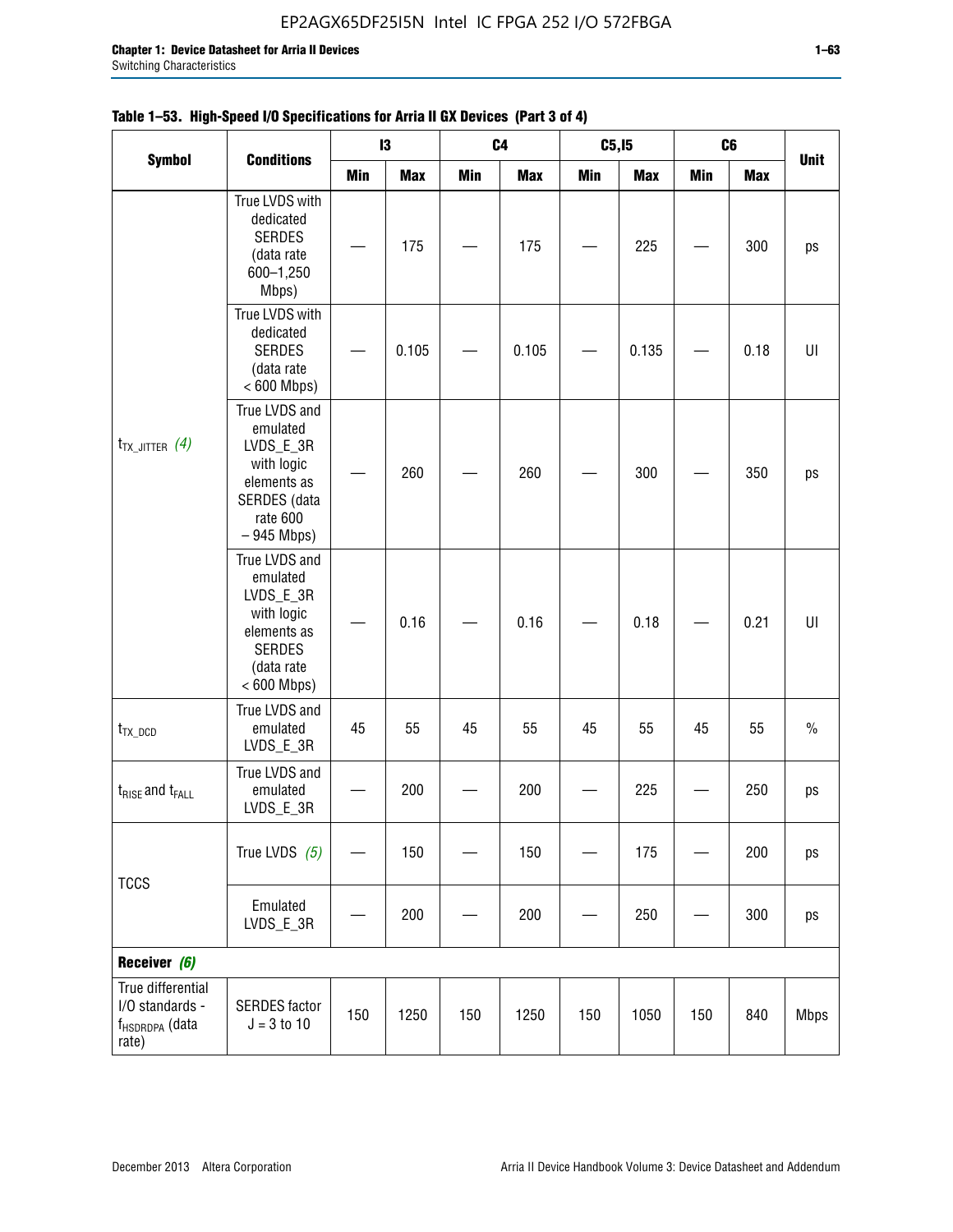|                           | <b>Conditions</b>                                        |     | 13         | C4  |            | C5, I5 |            |            | C <sub>6</sub> | <b>Unit</b> |
|---------------------------|----------------------------------------------------------|-----|------------|-----|------------|--------|------------|------------|----------------|-------------|
| <b>Symbol</b>             |                                                          | Min | <b>Max</b> | Min | <b>Max</b> | Min    | <b>Max</b> | <b>Min</b> | <b>Max</b>     |             |
| $f_{HSDR}$ (data rate)    | <b>SERDES</b> factor<br>$J = 3 to 10$                    | (3) | 945<br>(7) | (3) | 945<br>(7) | (3)    | 740<br>(7) | (3)        | 640<br>(7)     | <b>Mbps</b> |
|                           | <b>SERDES</b> factor<br>$J = 2$ (using<br>DDR registers) | (3) | (7)        | (3) | (7)        | (3)    | (7)        | (3)        | (7)            | <b>Mbps</b> |
|                           | <b>SERDES</b> factor<br>$J = 1$ (using<br>SDR registers) | (3) | (7)        | (3) | (7)        | (3)    | (7)        | (3)        | (7)            | <b>Mbps</b> |
| Soft-CDR PPM<br>tolerance | Soft-CDR<br>mode                                         |     | 300        |     | 300        |        | 300        |            | 300            | $±$ PPM     |
| DPA run length            | DPA mode                                                 |     | 10,000     |     | 10,000     |        | 10,000     |            | 10,000         | UI          |
| Sampling<br>window (SW)   | Non-DPA mode<br>(5)                                      |     | 300        |     | 300        |        | 350        |            | 400            | ps          |

### **Table 1–53. High-Speed I/O Specifications for Arria II GX Devices (Part 4 of 4)**

#### **Notes to Table 1–53:**

(1)  $f_{HSCLK\_IN} = f_{HSDR}$  / W. Use W to determine the supported selection of input reference clock frequencies for the desired data rate.

(2) Applicable for interfacing with DPA receivers only. For interfacing with non-DPA receivers, you must calculate the leftover timing margin in the receiver by performing link timing closure analysis. For Arria II GX transmitter to Arria II GX non-DPA receiver, the maximum supported data rate is 945 Mbps. For data rates above 840 Mbps, perform PCB trace compensation by adjusting the PCB trace length for LVDS channels to improve channel-to-channel skews.

- (3) The minimum and maximum specification depends on the clock source (for example, PLL and clock pin) and the clock routing resource you use (global, regional, or local). The I/O differential buffer and input register do not have a minimum toggle rate.
- (4) The specification is only applicable under the influence of core noise.
- (5) Applicable for true LVDS using dedicated SERDES only.
- (6) Dedicated SERDES and DPA features are only available on the right banks.
- (7) You must calculate the leftover timing margin in the receiver by performing link timing closure analysis. You must consider the board skew margin, transmitter channel-to-channel skew, and the receiver sampling margin to determine the leftover timing margin.

### Table 1–54 lists the high-speed I/O timing for Arria II GZ devices.

## **Table 1–54. High-Speed I/O Specifications for Arria II GZ Devices** *(Note 1), (2), (10)* **(Part 1 of 3)**

| <b>Symbol</b>                                                                   | <b>Conditions</b>                       |     | C3, I3     |            |     | <b>Unit</b> |            |            |
|---------------------------------------------------------------------------------|-----------------------------------------|-----|------------|------------|-----|-------------|------------|------------|
|                                                                                 |                                         | Min | <b>Typ</b> | <b>Max</b> | Min | <b>Typ</b>  | <b>Max</b> |            |
| <b>Clock</b>                                                                    |                                         |     |            |            |     |             |            |            |
| $f_{HSCLK_in}$ (input clock<br>frequency) true<br>differential I/O<br>standards | Clock boost factor<br>$W = 1$ to 40 (3) | 5   |            | 717        | 5   |             | 717        | <b>MHz</b> |
| $f_{HSCLK_in}$ (input clock<br>frequency) single<br>ended I/O standards<br>(9)  | Clock boost factor<br>$W = 1$ to 40 (3) | 5   |            | 717        | 5   |             | 717        | <b>MHz</b> |
| $f_{HSCLK_in}$ (input clock<br>frequency) single<br>ended I/O standards<br>(10) | Clock boost factor<br>$W = 1$ to 40 (3) | 5   |            | 420        | 5   |             | 420        | <b>MHz</b> |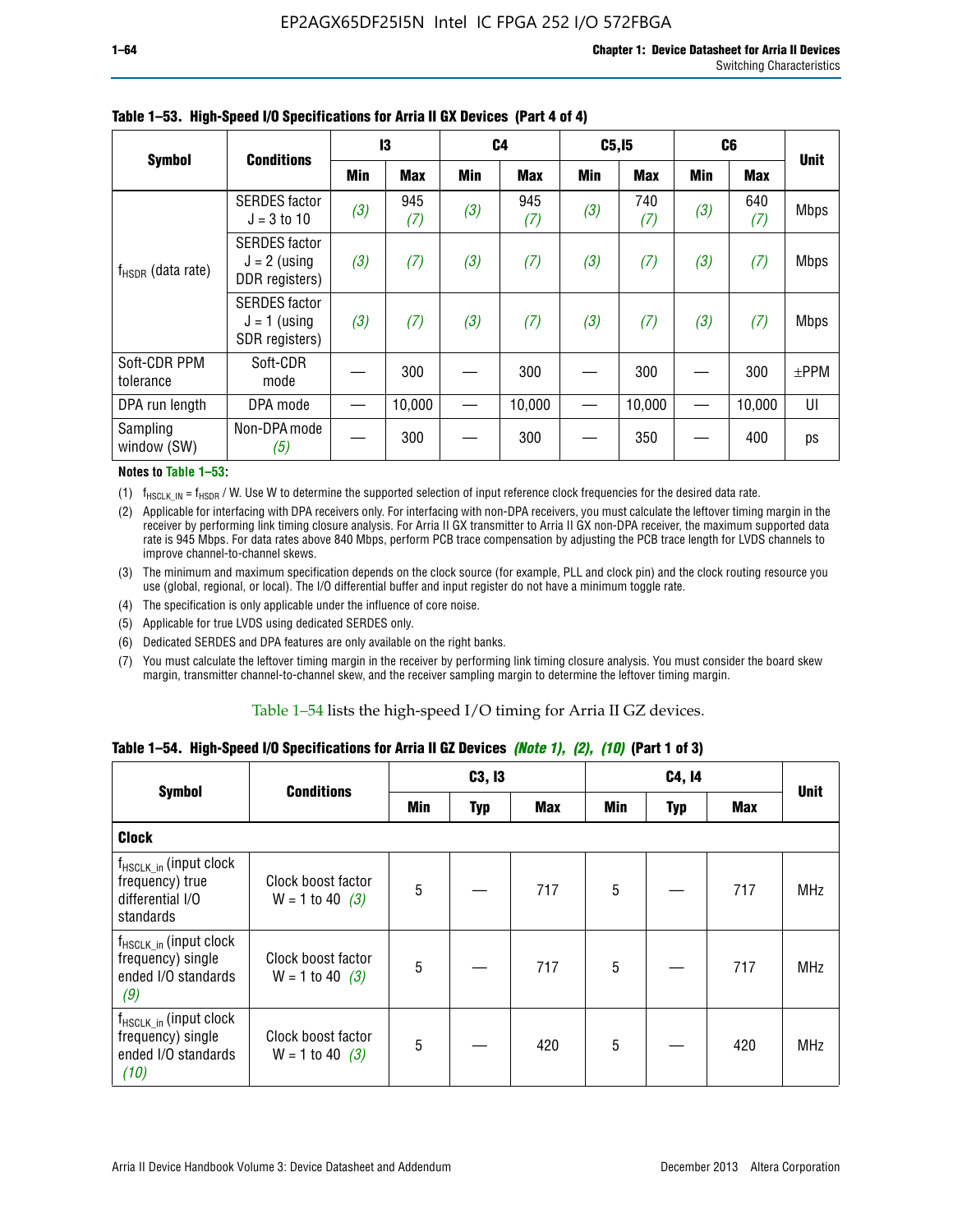|                                                                                                          |                                                                                              |            | C3, I3     |            |            | C4, 14     |            |             |
|----------------------------------------------------------------------------------------------------------|----------------------------------------------------------------------------------------------|------------|------------|------------|------------|------------|------------|-------------|
| <b>Symbol</b>                                                                                            | <b>Conditions</b>                                                                            | <b>Min</b> | <b>Typ</b> | <b>Max</b> | <b>Min</b> | <b>Typ</b> | <b>Max</b> | <b>Unit</b> |
| f <sub>HSCLK_OUT</sub> (output<br>clock frequency)                                                       |                                                                                              | 5          |            | 717(7)     | 5          |            | 717(7)     | <b>MHz</b>  |
| <b>Transmitter</b>                                                                                       |                                                                                              |            |            |            |            |            |            |             |
| $f_{HSDR}$ (true LVDS<br>output data rate)                                                               | SERDES factor, $J = 3$<br>to 10<br>(using dedicated<br>SERDES) (8)                           | (4)        |            | 1250       | (4)        |            | 1250       | <b>Mbps</b> |
|                                                                                                          | SERDES factor $J = 2$ ,<br>(using DDR registers)                                             | (4)        |            | (5)        | (4)        |            | (5)        | <b>Mbps</b> |
|                                                                                                          | SERDES factor $J = 1$ ,<br>(uses an SDR<br>register)                                         | (4)        |            | (5)        | (4)        |            | (5)        | <b>Mbps</b> |
| $f_{HSDR}$ (emulated<br>LVDS_E_3R output<br>data rate) $(5)$                                             | SERDES factor $J = 4$                                                                        | (4)        |            | 1152       | (4)        |            | 800        | <b>Mbps</b> |
| $f_{\rm HSDR}$ (emulated<br>LVDS_E_1R output<br>data rate)                                               | to 10                                                                                        | (4)        |            | 200        | (4)        |            | 200        | <b>Mbps</b> |
| $t_x$ Jitter                                                                                             | Total jitter for data<br>rate, 600 Mbps to<br>1.6 Gbps                                       |            |            | 160        |            |            | 160        | ps          |
|                                                                                                          | Total jitter for data<br>rate, $< 600$ Mbps                                                  |            |            | 0.1        |            |            | 0.1        | UI          |
| $t_{x \text{ Jitter}}$ - emulated<br>differential I/O<br>standards with three                            | Total jitter for data<br>rate, 600 Mbps to<br>1.25 Gbps                                      |            |            | 300        |            |            | 325        | ps          |
| external output resistor<br>network                                                                      | Total jitter for data<br>rate $< 600$ Mbps                                                   |            |            | 0.2        |            |            | 0.25       | U           |
| $t_x$ Jitter - emulated<br>differential I/O<br>standards with one<br>external output resistor<br>network |                                                                                              |            |            | 0.15       |            |            | 0.15       | UI          |
| t <sub>DUTY</sub>                                                                                        | TX output clock duty<br>cycle for both True<br>and emulated<br>differential I/O<br>standards | 45         | 50         | 55         | 45         | 50         | 55         | $\%$        |

## **Table 1–54. High-Speed I/O Specifications for Arria II GZ Devices** *(Note 1), (2), (10)* **(Part 2 of 3)**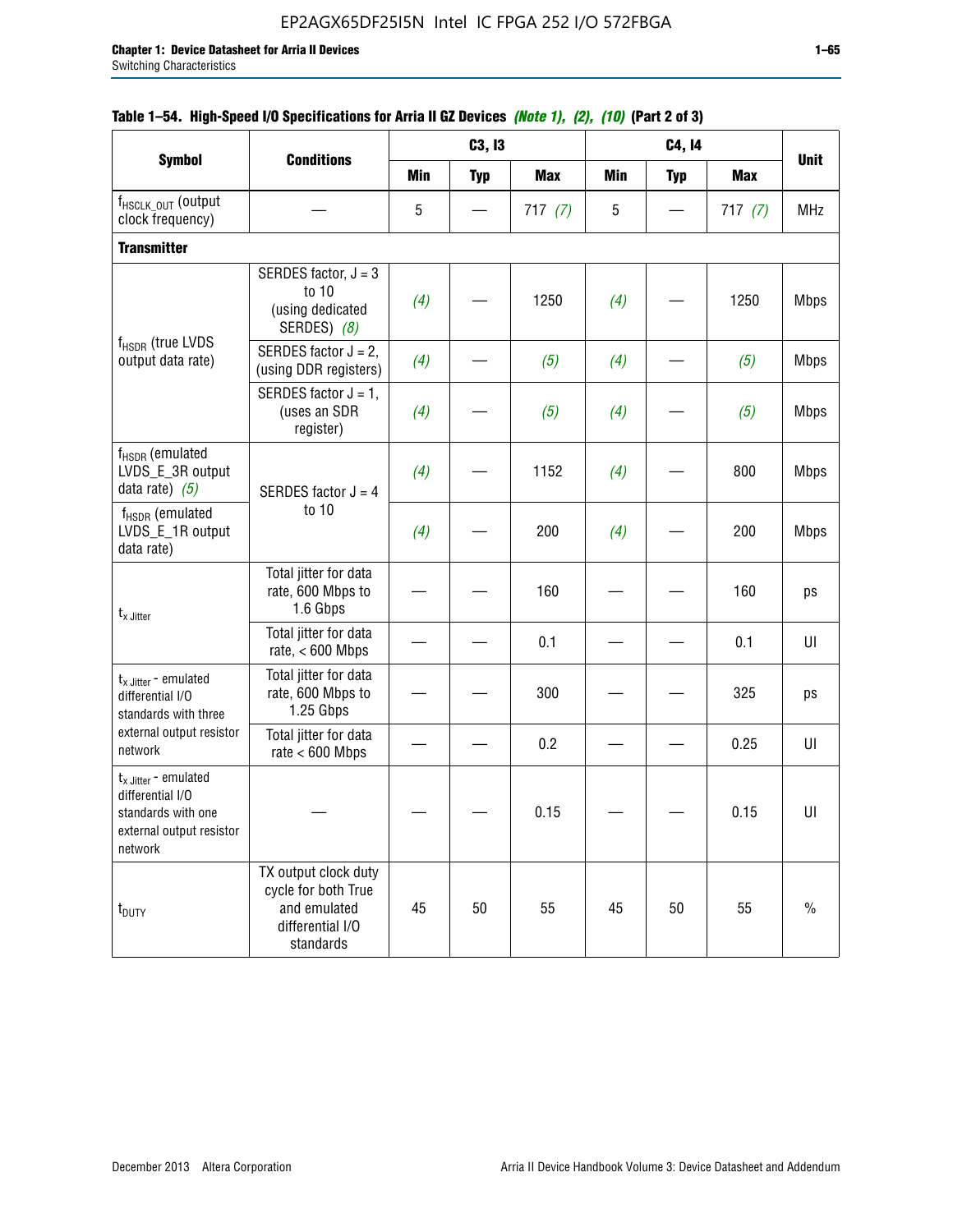|                                                                          |                                                                                                  |     | C3, I3     |            |     | C4, 14     |            |             |
|--------------------------------------------------------------------------|--------------------------------------------------------------------------------------------------|-----|------------|------------|-----|------------|------------|-------------|
| <b>Symbol</b>                                                            | <b>Conditions</b>                                                                                | Min | <b>Typ</b> | <b>Max</b> | Min | <b>Typ</b> | <b>Max</b> | <b>Unit</b> |
|                                                                          | True differential I/O<br>standards                                                               |     |            | 200        |     |            | 200        | ps          |
| $t_{\text{RISE 8}}t_{\text{FALL}}$                                       | <b>Emulated differential</b><br>I/O standards with<br>three external output<br>resistor networks |     |            | 250        |     |            | 300        | ps          |
|                                                                          | <b>Emulated differential</b><br>I/O standards with<br>one external output<br>resistor            |     |            | 500        |     |            | 500        | ps          |
|                                                                          | True LVDS                                                                                        |     |            | 100        |     |            | 100        | ps          |
| <b>TCCS</b>                                                              | Emulated<br>LVDS_E_3R                                                                            |     |            | 250        |     |            | 250        | ps          |
| <b>Receiver</b>                                                          |                                                                                                  |     |            |            |     |            |            |             |
| True differential I/O<br>standards - f <sub>HSDRDPA</sub><br>(data rate) | <b>SERDES</b> factor<br>$J = 3$ to 10                                                            | 150 |            | 1250       | 150 |            | 1250       | <b>Mbps</b> |
|                                                                          | <b>SERDES</b> factor<br>$J = 3$ to 10                                                            | (4) |            | (6)        | (4) |            | (6)        | <b>Mbps</b> |
| $f_{HSDR}$ (data rate)                                                   | SERDES factor $J = 2$ ,<br>uses DDR registers                                                    | (4) |            | (5)        | (4) |            | (5)        | <b>Mbps</b> |
|                                                                          | SERDES factor $J = 1$ ,<br>uses an SDR register                                                  | (4) |            | (5)        | (4) |            | (5)        | <b>Mbps</b> |
| DPA run length                                                           | DPA mode                                                                                         | —   |            | 10000      |     |            | 10000      | UI          |
| Soft-CDR PPM<br>tolerance                                                | Soft-CDR mode                                                                                    |     |            | 300        |     |            | 300        | $±$ PPM     |
| <b>Sampling Window</b><br>(SW)                                           | Non-DPA mode                                                                                     |     |            | 300        |     |            | 300        | ps          |

### **Table 1–54. High-Speed I/O Specifications for Arria II GZ Devices** *(Note 1), (2), (10)* **(Part 3 of 3)**

#### **Notes to Table 1–54:**

(1) When  $J = 3$  to 10, use the SERDES block.

- (2) When  $J = 1$  or 2, bypass the SERDES block.
- (3) Clock Boost Factor (W) is the ratio between input data rate to the input clock rate.
- (4) The minimum specification depends on the clock source (for example, the PLL and clock pin) and the clock routing resource (global, regional, or local) that you use. The I/O differential buffer and input register do not have a minimum toggle rate.
- (5) You must calculate the leftover timing margin in the receiver by performing link timing closure analysis. You must consider the board skew margin, transmitter channel-to-channel skew, and receiver sampling margin to determine leftover timing margin.
- (6) You can estimate the achievable maximum data rate for non-DPA mode by performing link timing closure analysis. You must consider the board skew margin, transmitter delay margin, and the receiver sampling margin to determine the maximum data rate supported.
- (7) This is achieved by using the LVDS and DPA clock network.
- (8) If the receiver with DPA enabled and transmitter are using shared PLLs, the minimum data rate is 150 Mbps.
- (9) This only applies to DPA and soft-CDR modes.
- (10) This only applies to LVDS source synchronous mode.

Table 1–55 lists DPA lock time specifications for Arria II GX and GZ devices.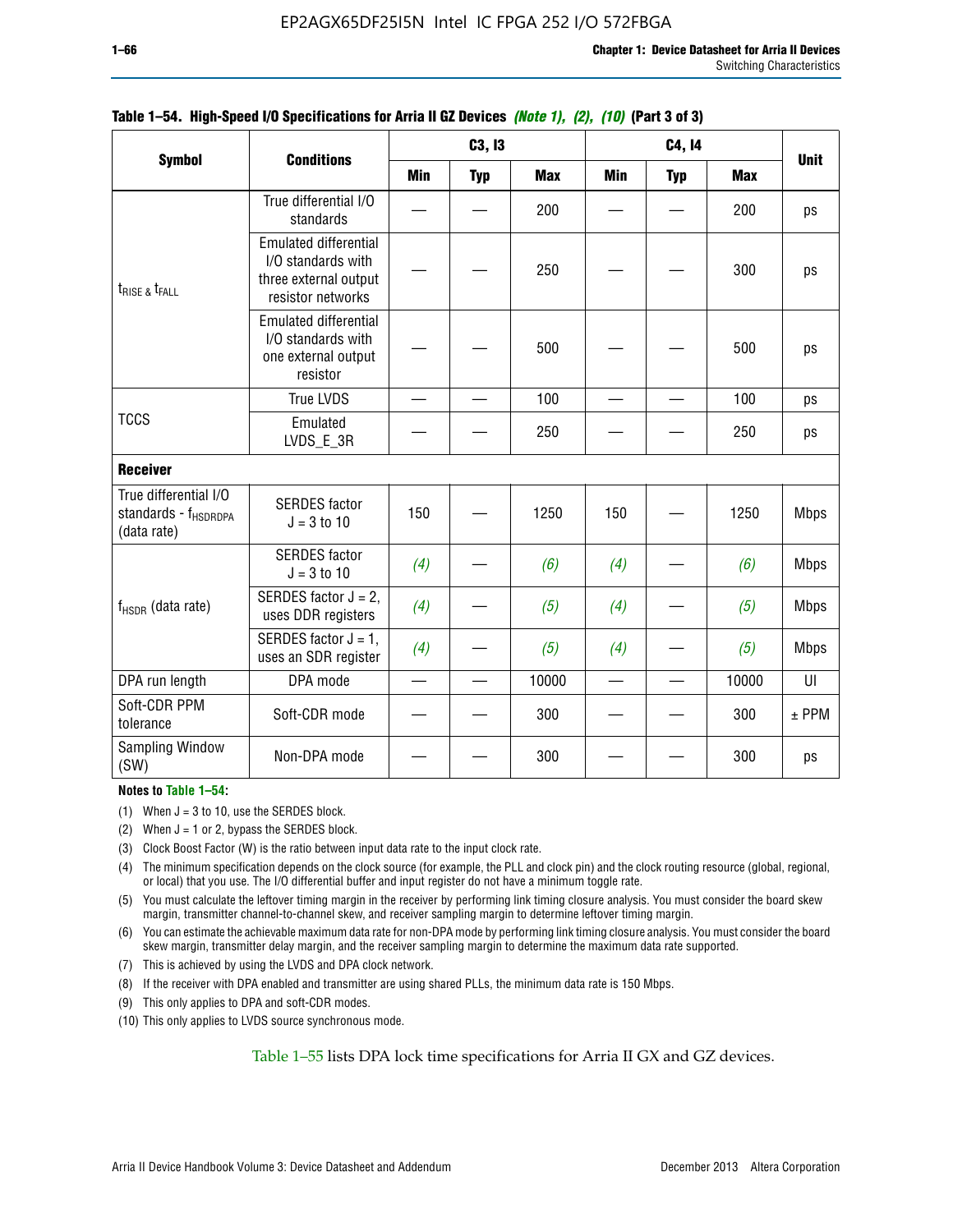| <b>Standard</b>      | <b>Training Pattern</b> | <b>Number of Data</b><br><b>Transitions in One</b><br><b>Repetition of the</b><br><b>Training Pattern</b> | Number of<br><b>Repetitions per</b><br>256 Data<br><b>Transitions (4)</b> | <b>Maximum</b>       |
|----------------------|-------------------------|-----------------------------------------------------------------------------------------------------------|---------------------------------------------------------------------------|----------------------|
| SPI-4                | 00000000001111111111    |                                                                                                           | 128                                                                       | 640 data transitions |
| Parallel Rapid I/O   | 00001111                |                                                                                                           | 128                                                                       | 640 data transitions |
|                      | 10010000                |                                                                                                           | 64                                                                        | 640 data transitions |
| <b>Miscellaneous</b> | 10101010                |                                                                                                           | 32                                                                        | 640 data transitions |
|                      | 01010101                |                                                                                                           | 32                                                                        | 640 data transitions |

|  | Table 1–55. DPA Lock Time Specifications for Arria II Devices (Note 1), (2), (3) |  |  |
|--|----------------------------------------------------------------------------------|--|--|
|  |                                                                                  |  |  |

**Notes to Table 1–55:**

(1) The DPA lock time is for one channel.

(2) One data transition is defined as a 0-to-1 or 1-to-0 transition.

(3) The DPA lock time stated in the table applies to both commercial and industrial grade.

(4) This is the number of repetitions for the stated training pattern to achieve the 256 data transitions.

Figure 1–5 shows the LVDS soft-CDR/DPA sinusoidal jitter tolerance specification for Arria II GZ devices at a data rate less than 1.25 Gbps and all the Arria II GX devices.

### **Figure 1–5. LVDS Soft-CDR/DPA Sinusoidal Jitter Tolerance Specification for All Arria II GX Devices and for Arria II GZ Devices at a Data Rate less than 1.25 Gbps**

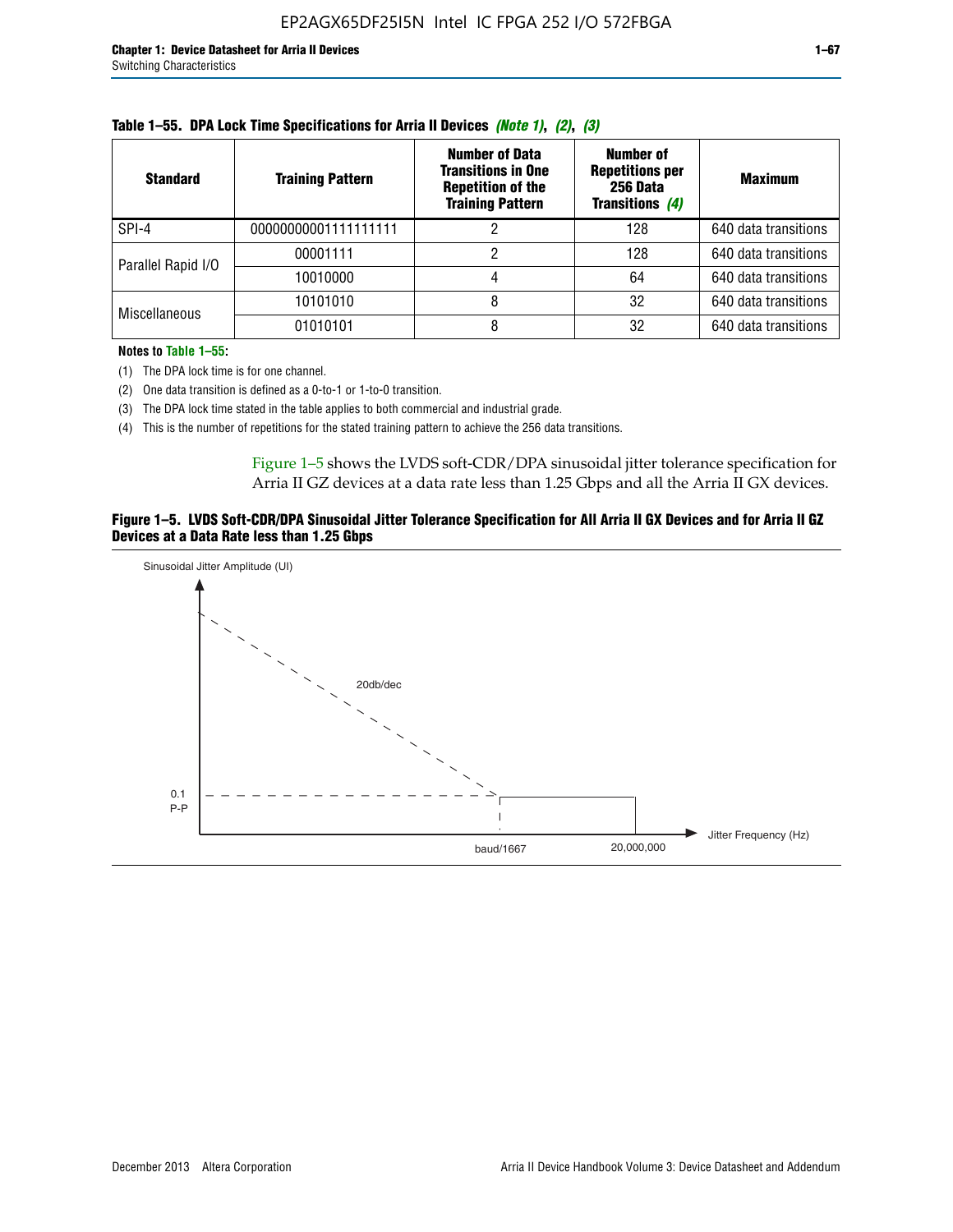Figure 1–6 shows the LVDS soft-CDR/DPA sinusoidal jitter tolerance specification for Arria II GZ devices at 1.25 Gbps data rate.





Table 1–56 lists the LVDS soft-CDR/DPA sinusoidal jitter tolerance specification for Arria II GZ devices at 1.25 Gbps data rate.

|                     | Table 1–56. LVDS Soft-CDR/DPA Sinusoidal Jitter Mask Values for Arria II GZ Devices at |  |  |
|---------------------|----------------------------------------------------------------------------------------|--|--|
| 1.25 Gbps Data Rate |                                                                                        |  |  |

| <b>Jitter Frequency (Hz)</b> |            | Sinusoidal Jitter (UI) |
|------------------------------|------------|------------------------|
| F1                           | 10,000     | 25.000                 |
| F2                           | 17,565     | 25.000                 |
| F3                           | 1,493,000  | 0.350                  |
| F4                           | 50,000,000 | 0.350                  |

## **External Memory Interface Specifications**

For the maximum clock rate supported for Arria II GX and GZ device family, refer to the [External Memory Interface Spec Estimator](http://www.altera.com/technology/memory/estimator/mem-emif-index.html) page on the Altera website.

Table 1–57 lists the external memory interface specifications for Arria II GX devices.

**Table 1–57. External Memory Interface Specifications for Arria II GX Devices (Part 1 of 2)**

| <b>Frequency</b> |            | <b>Frequency Range (MHz)</b> |            | <b>Resolution</b> | <b>DQS Delay</b>   | <b>Number of</b>    |
|------------------|------------|------------------------------|------------|-------------------|--------------------|---------------------|
| Mode             | C4         | <b>13, C5, 15</b>            | C6         | (°)               | <b>Buffer Mode</b> | <b>Delay Chains</b> |
| 0                | $90 - 140$ | 90-130                       | $90 - 110$ | 22.5              | Low                | 16                  |
|                  | 110-180    | 110-170                      | 110-150    | 30                | Low                | 12                  |
| 2                | 140-220    | 140-210                      | 140-180    | 36                | Low                | 10                  |
| 3                | 170-270    | 170-260                      | 170-220    | 45                | Low                | 8                   |
| 4                | 220-340    | 220-310                      | 220-270    | 30                | High               | 12                  |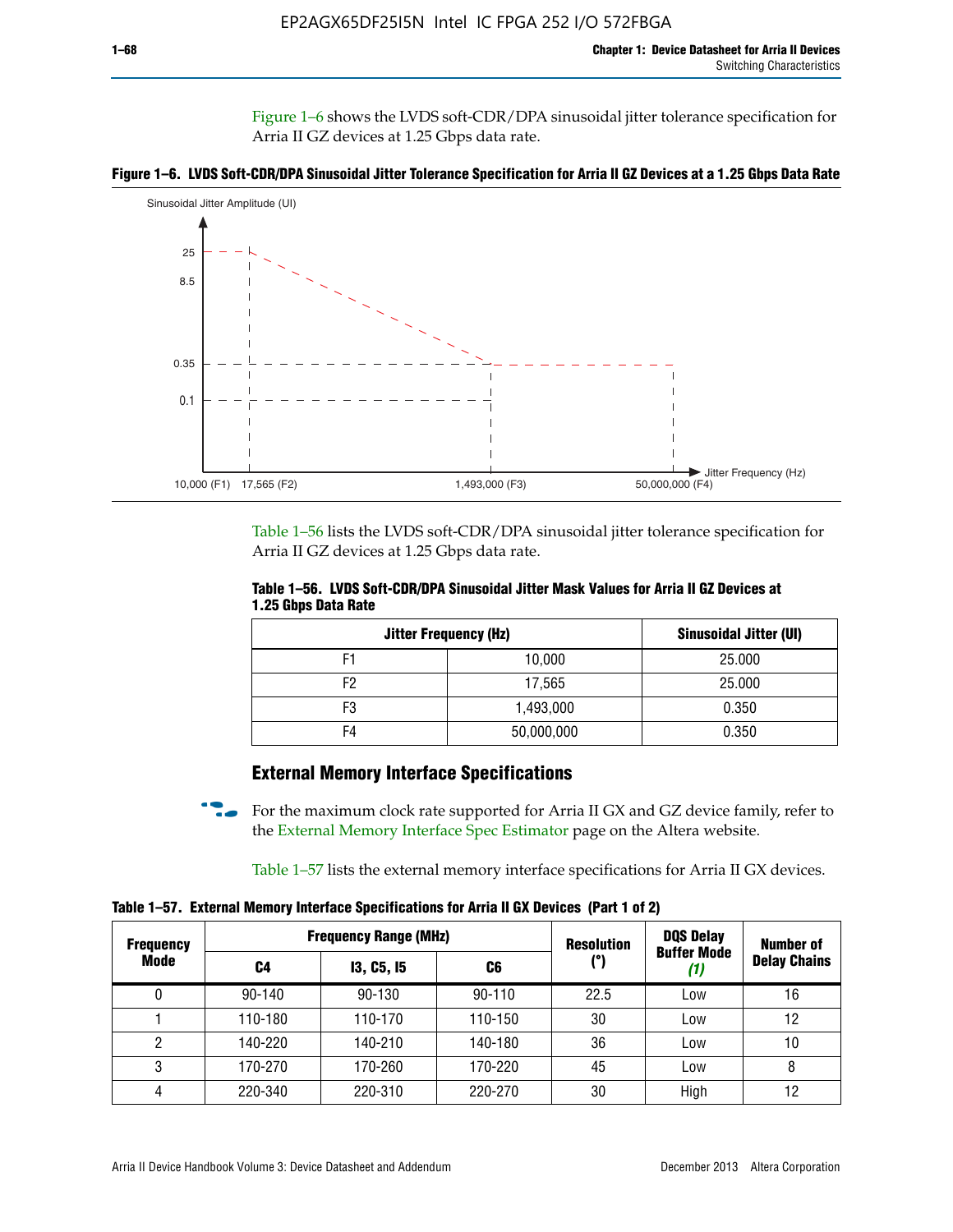| <b>Frequency</b> | <b>Frequency Range (MHz)</b> |                   |         | <b>Resolution</b> | <b>DQS Delay</b><br><b>Buffer Mode</b> | <b>Number of</b>    |
|------------------|------------------------------|-------------------|---------|-------------------|----------------------------------------|---------------------|
| Mode             | C4                           | <b>13, C5, 15</b> | C6      | (°)               | (1)                                    | <b>Delay Chains</b> |
|                  | 270-410                      | 270-380           | 270-320 | 36                | High                                   | 10                  |
|                  | 320-450                      | 320-410           | 320-370 | 45                | High                                   |                     |

| Table 1–57. External Memory Interface Specifications for Arria II GX Devices (Part 2 of 2) |
|--------------------------------------------------------------------------------------------|
|--------------------------------------------------------------------------------------------|

**Note to Table 1–57:**

(1) Low indicates a 6-bit DQS delay setting; high indicates a 5-bit DQS delay setting.

Table 1–58 lists the DLL frequency range specifications for Arria II GZ devices.

### **Table 1–58. DLL Frequency Range Specifications for Arria II GZ Devices**

|                       | <b>Frequency Range (MHz)</b> |            |                              | <b>DOS Delay</b>          | <b>Number of</b>              |  |
|-----------------------|------------------------------|------------|------------------------------|---------------------------|-------------------------------|--|
| <b>Frequency Mode</b> | -3                           | -4         | <b>Available Phase Shift</b> | <b>Buffer Mode</b><br>(1) | <b>Delay</b><br><b>Chains</b> |  |
| 0                     | $90 - 130$                   | $90 - 120$ | 22.5°, 45°, 67.5°, 90°       | Low                       | 16                            |  |
|                       | 120-170                      | 120-160    | 30°, 60°, 90°, 120°          | Low                       | 12                            |  |
| 2                     | 150-210                      | 150-200    | 36°, 72°, 108°, 144°         | Low                       | 10                            |  |
| 3                     | 180-260                      | 180-240    | 45°, 90°, 135°, 180°         | Low                       | 8                             |  |
| 4                     | 240-320                      | 240-290    | 30°, 60°, 90°, 120°          | High                      | 12                            |  |
| 5                     | 290-380                      | 290-360    | 36°, 72°, 108°, 144°         | High                      | 10                            |  |
| 6                     | 360-450                      | 360-450    | 45°, 90°, 135°, 180°         | High                      | 8                             |  |
|                       | 470-630                      | 470-590    | 60°, 120°, 180°, 240°        | High                      | 6                             |  |

#### **Note to Table 1–58:**

(1) Low indicates a 6-bit DQS delay setting; high indicates a 5-bit DQS delay setting.

Table 1–59 lists the DQS phase offset delay per stage for Arria II GX devices.

|  | Table 1–59.  DQS Phase Offset Delay Per Setting for Arria II GX Devices <i>(Note 1), (2), (3)</i> |  |  |
|--|---------------------------------------------------------------------------------------------------|--|--|
|  |                                                                                                   |  |  |

| <b>Speed Grade</b> | Min  | <b>Max</b> | <b>Unit</b> |
|--------------------|------|------------|-------------|
| C4                 | ن. ا | 13.0       | ps          |
| 13, C5, I5         | 7.U  | 15.0       | ps          |
| C6                 | 8.5  | 18.0       | ps          |

**Notes to Table 1–59:**

(1) The valid settings for phase offset are -64 to +63 for frequency modes 0 to 3 and -32 to +31 for frequency modes 4 to 5.

(2) The typical value equals the average of the minimum and maximum values.

(3) The delay settings are linear.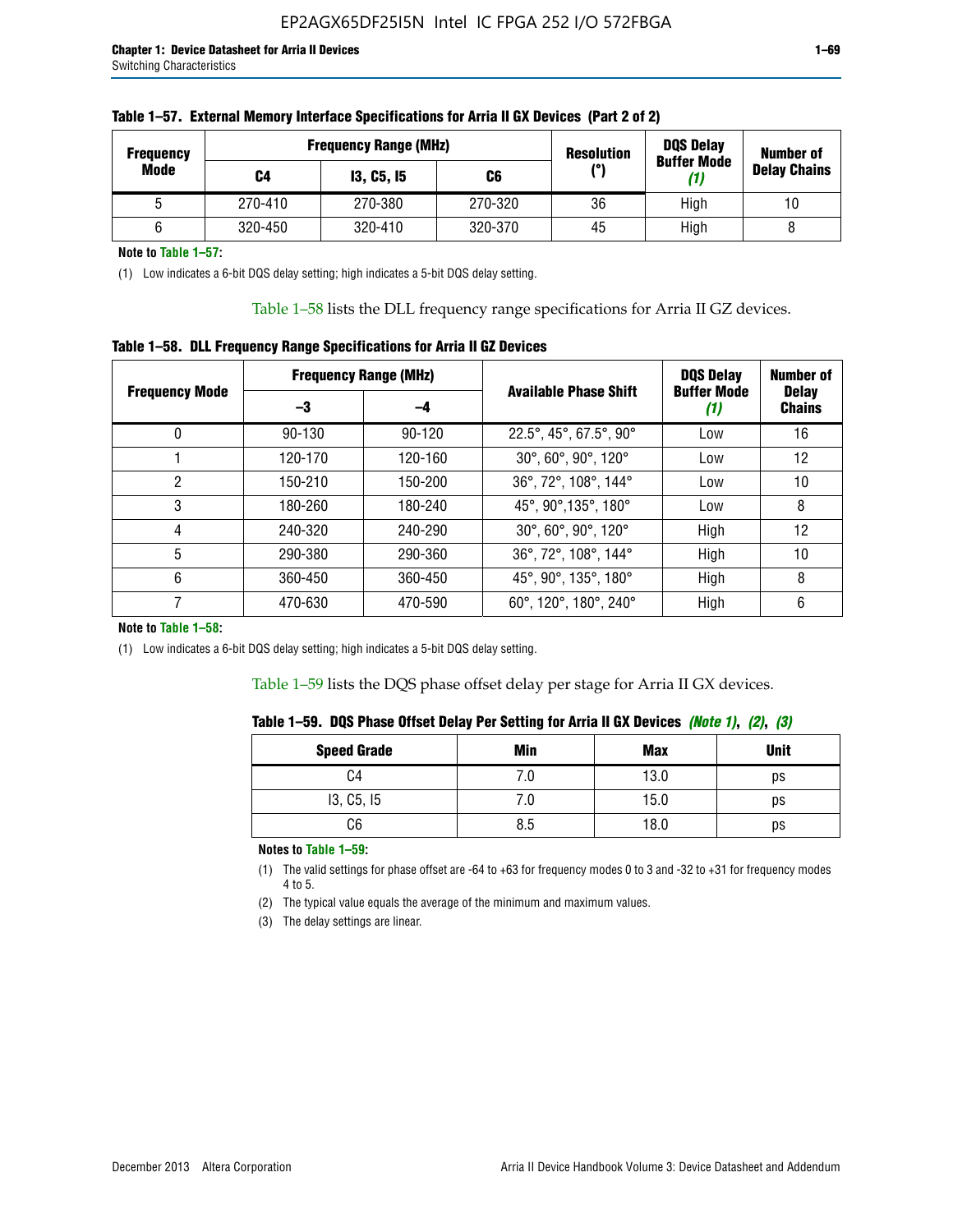Table 1–60 lists the DQS phase shift error for Arria II GX devices.

|                  | Table 1–60. DQS Phase Shift Error Specification for DLL-Delayed Clock ( $t_{\text{DOS PSERR}}$ ) for Arria II GX |  |
|------------------|------------------------------------------------------------------------------------------------------------------|--|
| Devices (Note 1) |                                                                                                                  |  |

| <b>Number of DQS Delay Buffer</b> | C4  | <b>13, C5, 15</b> | C6  | <b>Unit</b> |
|-----------------------------------|-----|-------------------|-----|-------------|
|                                   | 26  | 30                | 36  | ps          |
| າ                                 | 52  | 60                | 72  | ps          |
| 3                                 | 78  | 90                | 108 | ps          |
|                                   | 104 | 120               | 144 | ps          |

**Note to Table 1–60:**

(1) This error specification is the absolute maximum and minimum error. For example, skew on three DQS delay buffers in a C4 speed grade is  $\pm$  78 ps or  $\pm$  39 ps.

Table 1–61 lists the DQS phase shift error for Arria II GZ devices.

|                         |  | Table 1–61.DQS Phase Shift Error Specification for DLL-Delayed Clock (t <sub>oos PsERR</sub> ) for Arria II GZ |
|-------------------------|--|----------------------------------------------------------------------------------------------------------------|
| Devices <i>(Note 1)</i> |  |                                                                                                                |

| <b>Number of DQS Delay Buffer</b> | -3  |     | <b>Unit</b> |
|-----------------------------------|-----|-----|-------------|
|                                   | 28  | 30  | ps          |
|                                   | 56  | 60  | ps          |
| Q                                 | 84  | 90  | ps          |
|                                   | 112 | 120 | ps          |

**Note to Table 1–61:**

(1) This error specification is the absolute maximum and minimum error. For example, skew on three DQS delay buffers in a 3 speed grade is  $\pm$  84 ps or  $\pm$  42 ps.

Table 1–62 lists the memory output clock jitter specifications for Arria II GX devices.

**Table 1–62. Memory Output Clock Jitter Specification for Arria II GX Devices** *(Note 1)***,** *(2)***,** *(3)*

| <b>Parameter</b>                | Clock<br><b>Network</b> | <b>Symbol</b>    | -4     |            | -5         |            | -6         |            |             |
|---------------------------------|-------------------------|------------------|--------|------------|------------|------------|------------|------------|-------------|
|                                 |                         |                  | Min    | <b>Max</b> | <b>Min</b> | <b>Max</b> | <b>Min</b> | <b>Max</b> | <b>Unit</b> |
| Clock period jitter             | Global                  | $L$ JIT(per)     | $-100$ | 100        | $-125$     | 125        | $-125$     | 125        | ps          |
| Cycle-to-cycle period<br>jitter | Global                  | $L$ JIT $(cc)$   | $-200$ | 200        | $-250$     | 250        | $-250$     | 250        | ps          |
| Duty cycle jitter               | Global                  | $L$ JIT $(duty)$ | $-100$ | 100        | $-125$     | 125        | $-125$     | 125        | ps          |

**Notes to Table 1–62:**

(1) The memory output clock jitter measurements are for 200 consecutive clock cycles, as specified in the JEDEC DDR2/DDR3 SDRAM standard.

(2) The clock jitter specification applies to memory output clock pins generated using DDIO circuits clocked by a PLL output routed on a global clock network.

(3) The memory output clock jitter stated in Table  $1-62$  is applicable when an input jitter of 30 ps is applied.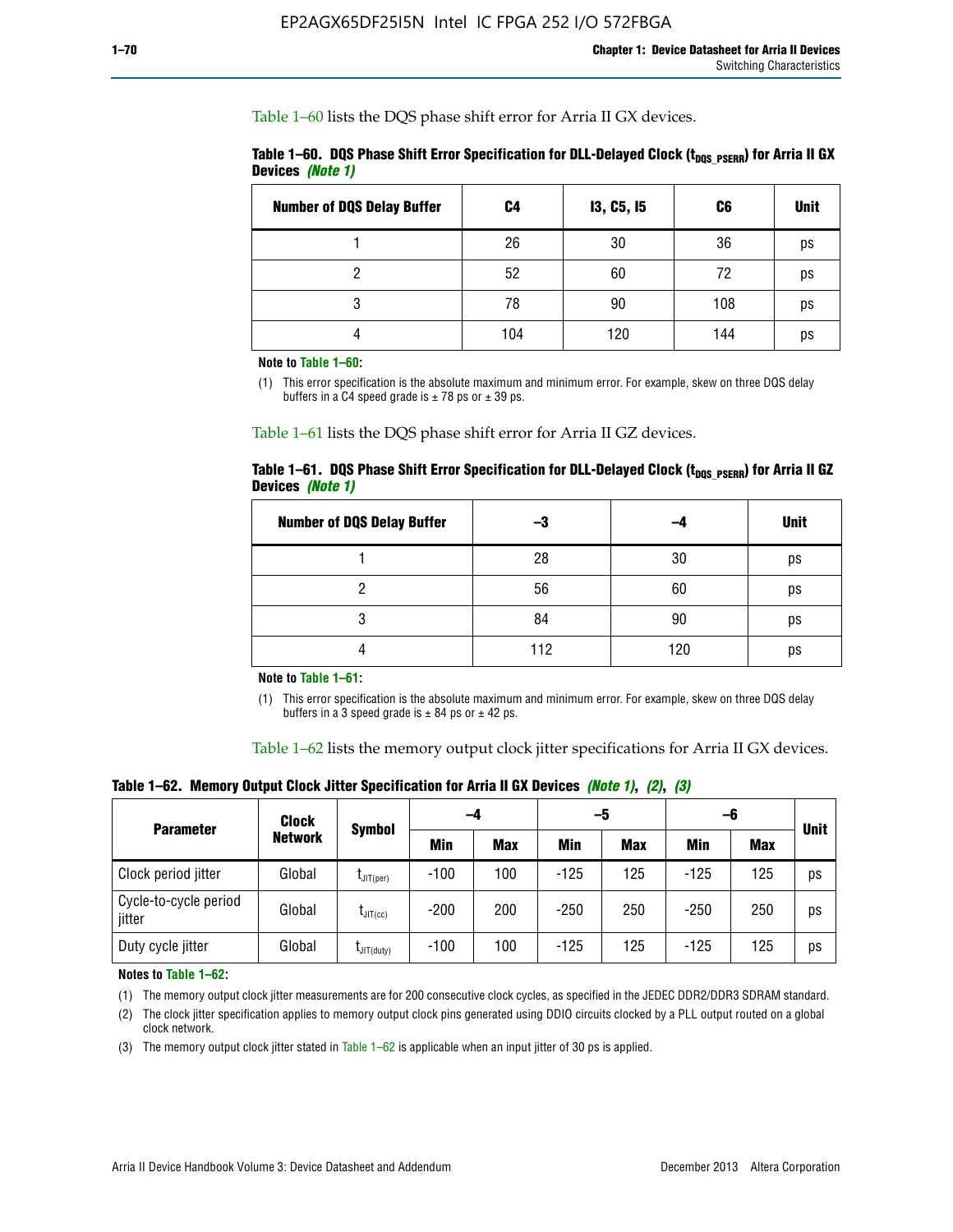Table 1–63 lists the memory output clock jitter specifications for Arria II GZ devices.

|                              | Clock          | <b>Symbol</b>          |         | -3         | -4      |            |             |
|------------------------------|----------------|------------------------|---------|------------|---------|------------|-------------|
| <b>Parameter</b>             | <b>Network</b> |                        | Min     | <b>Max</b> | Min     | <b>Max</b> | <b>Unit</b> |
| Clock period jitter          | Regional       | $I_{\text{JIT(per)}}$  | $-55$   | 55         | $-55$   | 55         | ps          |
| Cycle-to-cycle period jitter | Regional       | $t_{\text{JIT(cc)}}$   | $-110$  | 110        | $-110$  | 110        | ps          |
| Duty cycle jitter            | Regional       | $t_{\text{JIT(duty)}}$ | $-82.5$ | 82.5       | $-82.5$ | 82.5       | ps          |
| Clock period jitter          | Global         | $I_{\text{JIT(per)}}$  | $-82.5$ | 82.5       | $-82.5$ | 82.5       | ps          |
| Cycle-to-cycle period jitter | Global         | $t_{\text{JIT(cc)}}$   | $-165$  | 165        | -165    | 165        | ps          |
| Duty cycle jitter            | Global         | $t_{\text{JIT(duty)}}$ | -90     | 90         | -90     | 90         | ps          |

**Table 1–63. Memory Output Clock Jitter Specification for Arria II GZ Devices** *(Note 1)***,** *(2)***,** *(3)*

**Notes to Table 1–63:**

(1) The memory output clock jitter measurements are for 200 consecutive clock cycles, as specified in the JEDEC DDR2/DDR3 SDRAM standard.

(2) The clock jitter specification applies to memory output clock pins generated using differential signal-splitter and DDIO circuits clocked by a PLL output routed on a regional or global clock network as specified. Altera recommends using regional clock networks whenever possible.

(3) The memory output clock jitter stated in Table 1–63 is applicable when an input jitter of 30 ps is applied.

## **Duty Cycle Distortion (DCD) Specifications**

Table 1–64 lists the worst-case DCD specifications for Arria II GX devices.

| Table 1–64.  Duty Cycle Distortion on I/O Pins for Arria II GX Devices <i>(Note 1)</i> |  |  |
|----------------------------------------------------------------------------------------|--|--|
|----------------------------------------------------------------------------------------|--|--|

| <b>Symbol</b>     | C4  |            | <b>13, C5, 15</b> |            | C6  |            |               |  |
|-------------------|-----|------------|-------------------|------------|-----|------------|---------------|--|
|                   | Min | <b>Max</b> | Min               | <b>Max</b> | Min | <b>Max</b> | <b>Unit</b>   |  |
| Output Duty Cycle | 45  | 55         | 45                | 55         | 45  | 55         | $\frac{0}{0}$ |  |

**Note to Table 1–64:**

(1) The DCD specification applies to clock outputs from the PLL, global clock tree, IOE driving dedicated, and general purpose I/O pins.

Table 1–65 lists the worst-case DCD specifications for Arria II GZ devices.

**Table 1–65. Duty Cycle Distortion on I/O Pins for Arria II GZ Devices** *(Note 1)*

| <b>Symbol</b>     |     | C3, I3     | C4, 14 | <b>Unit</b> |      |
|-------------------|-----|------------|--------|-------------|------|
|                   | Min | <b>Max</b> | Min    | <b>Max</b>  |      |
| Output Duty Cycle | 45  | 55         | 45     | 55          | $\%$ |

**Note to Table 1–65:**

(1) The DCD specification applies to clock outputs from the PLL, global clock tree, IOE driving dedicated, and general purpose I/O pins.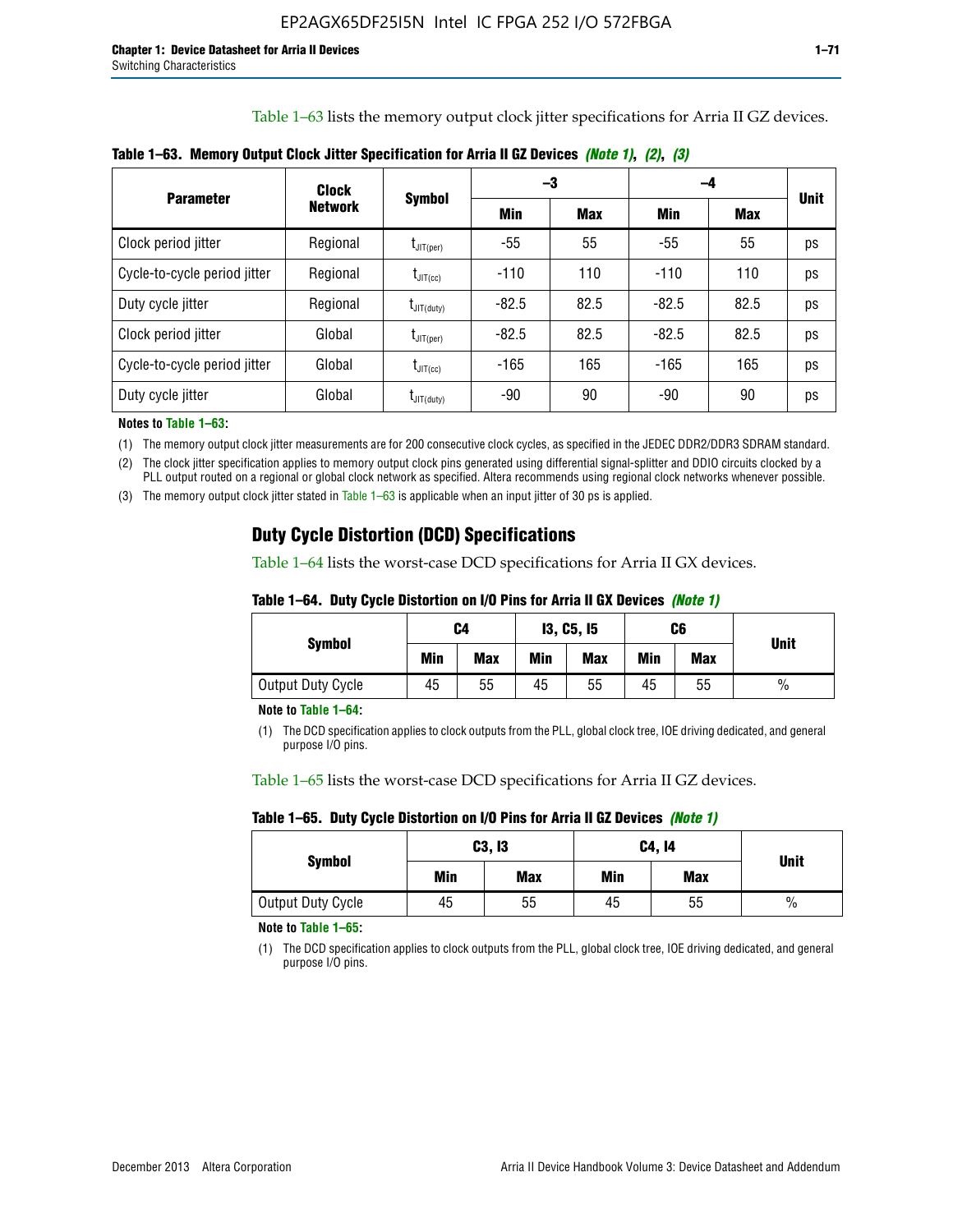### **IOE Programmable Delay**

Table 1–66 lists the delay associated with each supported IOE programmable delay chain for Arria II GX devices.

|  |  |  | Table 1–66. IOE Programmable Delay for Arria II GX Devices |
|--|--|--|------------------------------------------------------------|
|--|--|--|------------------------------------------------------------|

|                                                   | <b>Available</b> | <b>Minimum</b><br><b>Offset</b><br>(2) | <b>Maximum Offset</b> |                |                   |       |       |       |       |                |    |
|---------------------------------------------------|------------------|----------------------------------------|-----------------------|----------------|-------------------|-------|-------|-------|-------|----------------|----|
| <b>Parameter</b>                                  | <b>Settings</b>  |                                        | <b>Fast Model</b>     |                | <b>Slow Model</b> |       |       |       |       | <b>Unit</b>    |    |
|                                                   | (1)              |                                        | 13                    | C <sub>4</sub> | 15                | 13    | C4    | C5    | 15    | C <sub>6</sub> |    |
| Output<br>enable pin<br>delay                     | $\overline{7}$   | $\mathbf 0$                            | 0.413                 | 0.442          | 0.413             | 0.814 | 0.713 | 0.796 | 0.801 | 0.873          | ns |
| Delay from<br>output<br>register to<br>output pin | 7                | $\mathbf 0$                            | 0.339                 | 0.362          | 0.339             | 0.671 | 0.585 | 0.654 | 0.661 | 0.722          | ns |
| Input delay<br>from pin to<br>internal cell       | 52               | $\mathbf{0}$                           | 1.494                 | 1.607          | 1.494             | 2.895 | 2.520 | 2.733 | 2.775 | 2.944          | ns |
| Input delay<br>from pin to<br>input register      | 52               | $\mathbf{0}$                           | 1.493                 | 1.607          | 1.493             | 2.896 | 2.503 | 2.732 | 2.774 | 2.944          | ns |
| DQS bus to<br>input register<br>delay             | 4                | $\pmb{0}$                              | 0.074                 | 0.076          | 0.074             | 0.140 | 0.124 | 0.147 | 0.147 | 0.167          | ns |

**Notes to Table 1–66:**

(1) The available setting for every delay chain starts with zero and ends with the specified maximum number of settings.

(2) The minimum offset represented in the table does not include intrinsic delay.

**Table 1–67. IOE Programmable Delay for Arria II GZ Devices**

|                  | <b>Available</b> |                              | <b>Maximum Offset</b> |                   |                   |       |       |       |             |
|------------------|------------------|------------------------------|-----------------------|-------------------|-------------------|-------|-------|-------|-------------|
| <b>Parameter</b> | <b>Settings</b>  | <b>Minimum</b><br>Offset (2) | <b>Fast Model</b>     |                   | <b>Slow Model</b> |       |       |       | <b>Unit</b> |
|                  | (1)              |                              | <b>Industrial</b>     | <b>Commercial</b> | C3                | 13    | C4    | 14    |             |
| D1               | 15               | 0                            | 0.462                 | 0.505             | 0.795             | 0.801 | 0.857 | 0.864 | ns          |
| D <sub>2</sub>   | 7                | 0                            | 0.234                 | 0.232             | 0.372             | 0.371 | 0.407 | 0.405 | ns          |
| D <sub>3</sub>   | 7                | 0                            | 1.700                 | 1.769             | 2.927             | 2.948 | 3.157 | 3.178 | ns          |
| D4               | 15               | 0                            | 0.508                 | 0.554             | 0.882             | 0.889 | 0.952 | 0.959 | ns          |
| D <sub>5</sub>   | 15               | 0                            | 0.472                 | 0.500             | 0.799             | 0.817 | 0.875 | 0.882 | ns          |
| D <sub>6</sub>   | 6                | 0                            | 0.186                 | 0.195             | 0.319             | 0.321 | 0.345 | 0.347 | ns          |

#### **Notes to Table 1–67:**

(1) You can set this value in the Quartus II software by selecting **D1**, **D2**, **D3**, **D4**, **D5**, and **D6** in the **Assignment Name** column.

(2) Minimum offset does not include the intrinsic delay.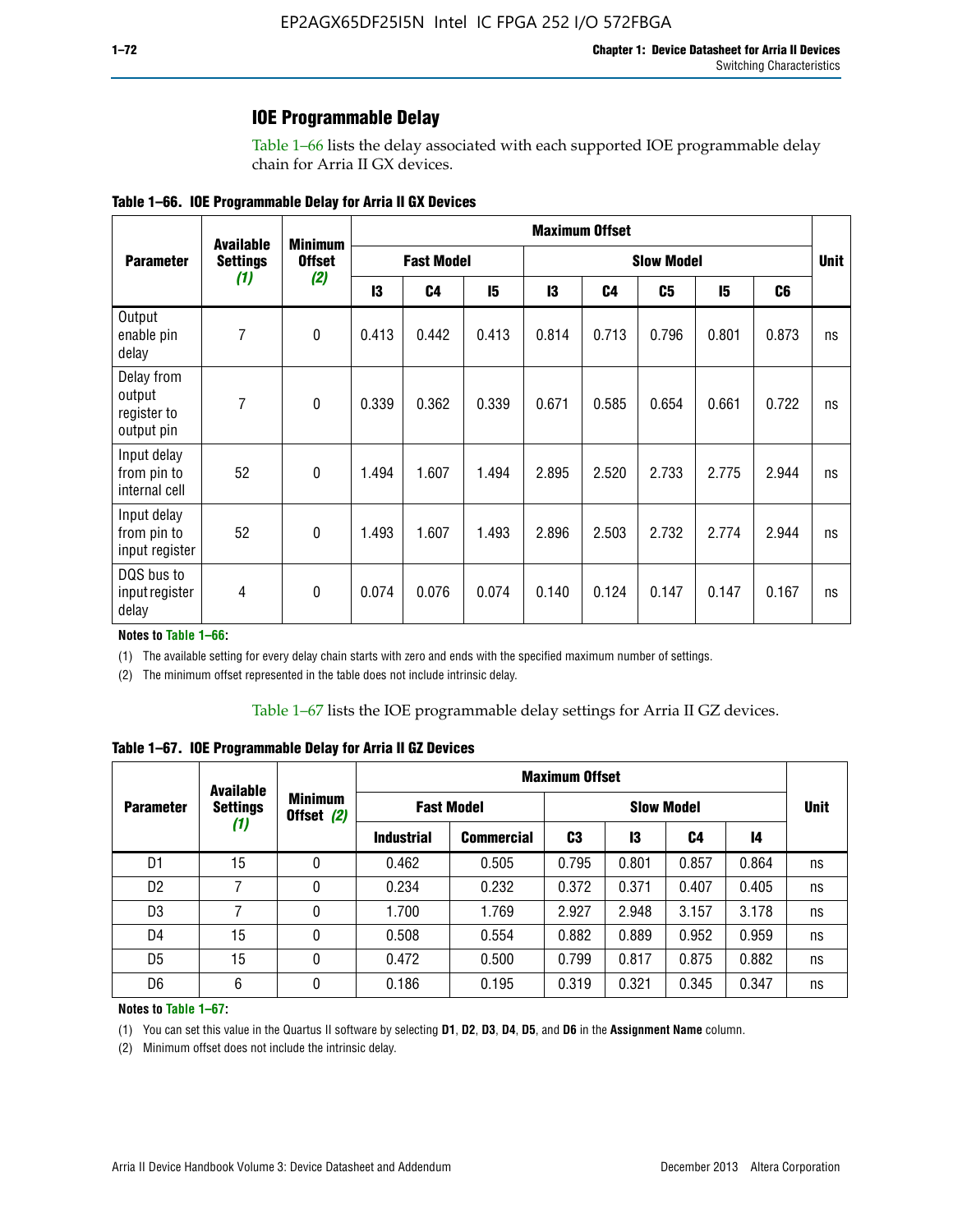## **I/O Timing**

Altera offers two ways to determine I/O timing:

- Using the Microsoft Excel-based I/O Timing.
- Using the Quartus II Timing Analyzer.

The Microsoft Excel-based I/O Timing provides pin timing performance for each device density and speed grade. The data is typically used prior to designing the FPGA to get an estimate of the timing budget as part of the link timing analysis. The Quartus II timing analyzer provides a more accurate and precise I/O timing data based on the specifics of the design after place-and-route is complete.

**f The Microsoft Excel-based I/O Timing spreadsheet is downloadable from the** [Literature: Arria II Devices](http://www.altera.com/literature/lit-arria-ii-gx.jsp) web page.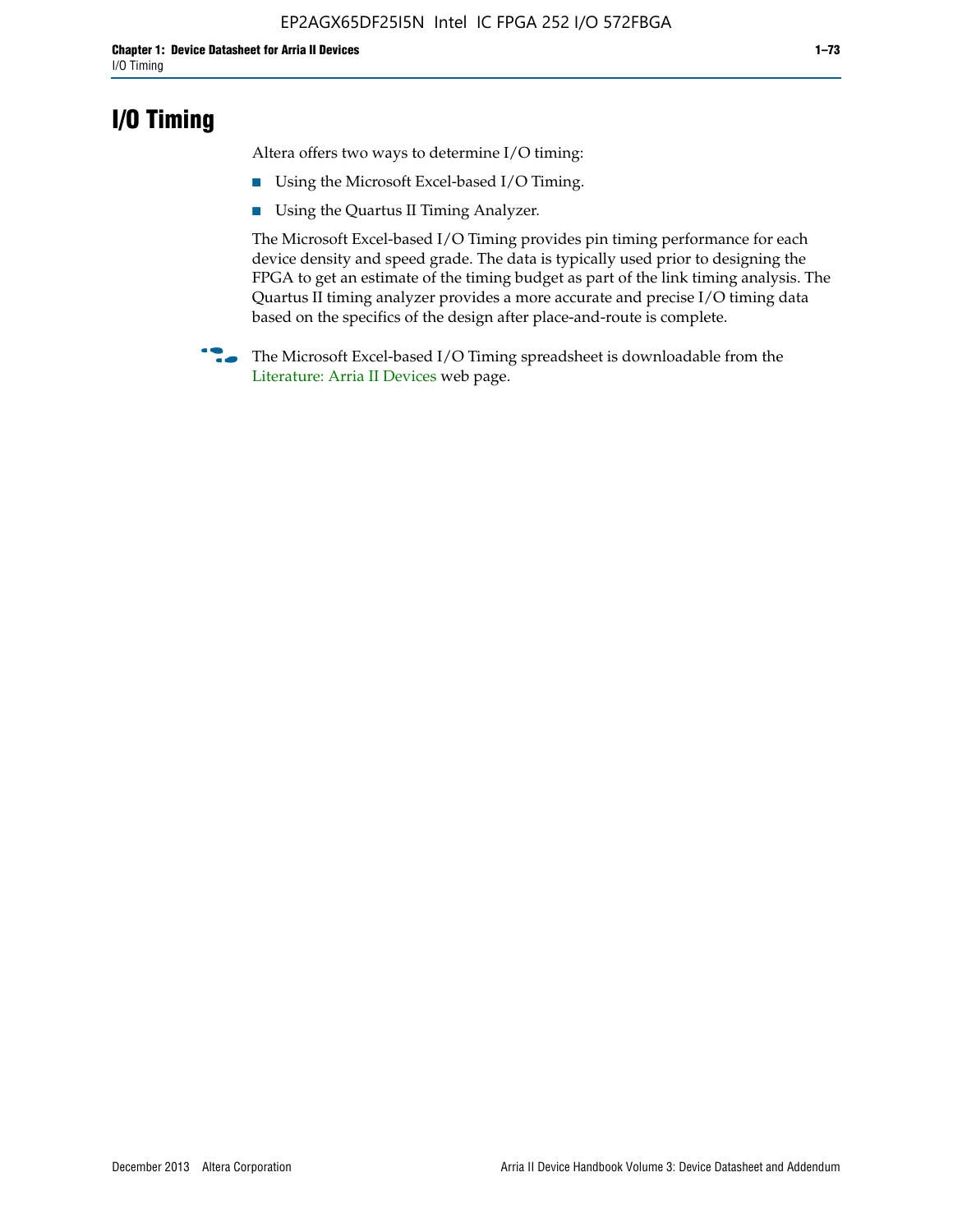# **Glossary**

Table 1–68 lists the glossary for this chapter.

**Table 1–68. Glossary (Part 1 of 4)**

| <b>Letter</b>       | <b>Subject</b>                       | <b>Definitions</b>                                                                                                                         |  |  |  |
|---------------------|--------------------------------------|--------------------------------------------------------------------------------------------------------------------------------------------|--|--|--|
|                     |                                      | Receiver Input Waveforms<br>Single-Ended Waveform<br>Positive Channel (p) = $V_{\text{IH}}$<br>$V_{ID}$<br>Negative Channel (n) = $V_{IL}$ |  |  |  |
|                     |                                      | $V_{CM}$<br>Ground<br><b>Differential Waveform</b>                                                                                         |  |  |  |
| А,<br>В,<br>C,<br>D | Differential I/O<br><b>Standards</b> | $V_{ID}$<br>$-p - n = 0 V$<br>$\rm V_{ID}$<br>Transmitter Output Waveforms                                                                 |  |  |  |
|                     |                                      | Single-Ended Waveform<br>Positive Channel (p) = $V_{OH}$<br>$V_{OD}$<br>Negative Channel (n) = $V_{OL}$<br>$V_{CM}$<br>Ground              |  |  |  |
|                     |                                      | <b>Differential Waveform</b><br><b>V<sub>OD</sub></b><br>$p - n = 0 V$<br>$\mathsf{V}_{\mathsf{OD}}$                                       |  |  |  |
|                     | f <sub>HSCLK</sub>                   | Left/Right PLL input clock frequency.                                                                                                      |  |  |  |
| Ε,<br>F             | $f_{HSDR}$                           | High-speed I/O block: Maximum/minimum LVDS data transfer rate<br>$(f_{\text{HSDR}} = 1/\text{TUI})$ , non-DPA.                             |  |  |  |
|                     | f <sub>HSDRDPA</sub>                 | High-speed I/O block: Maximum/minimum LVDS data transfer rate<br>$(f_{HSDRDPA} = 1/TUI)$ , DPA.                                            |  |  |  |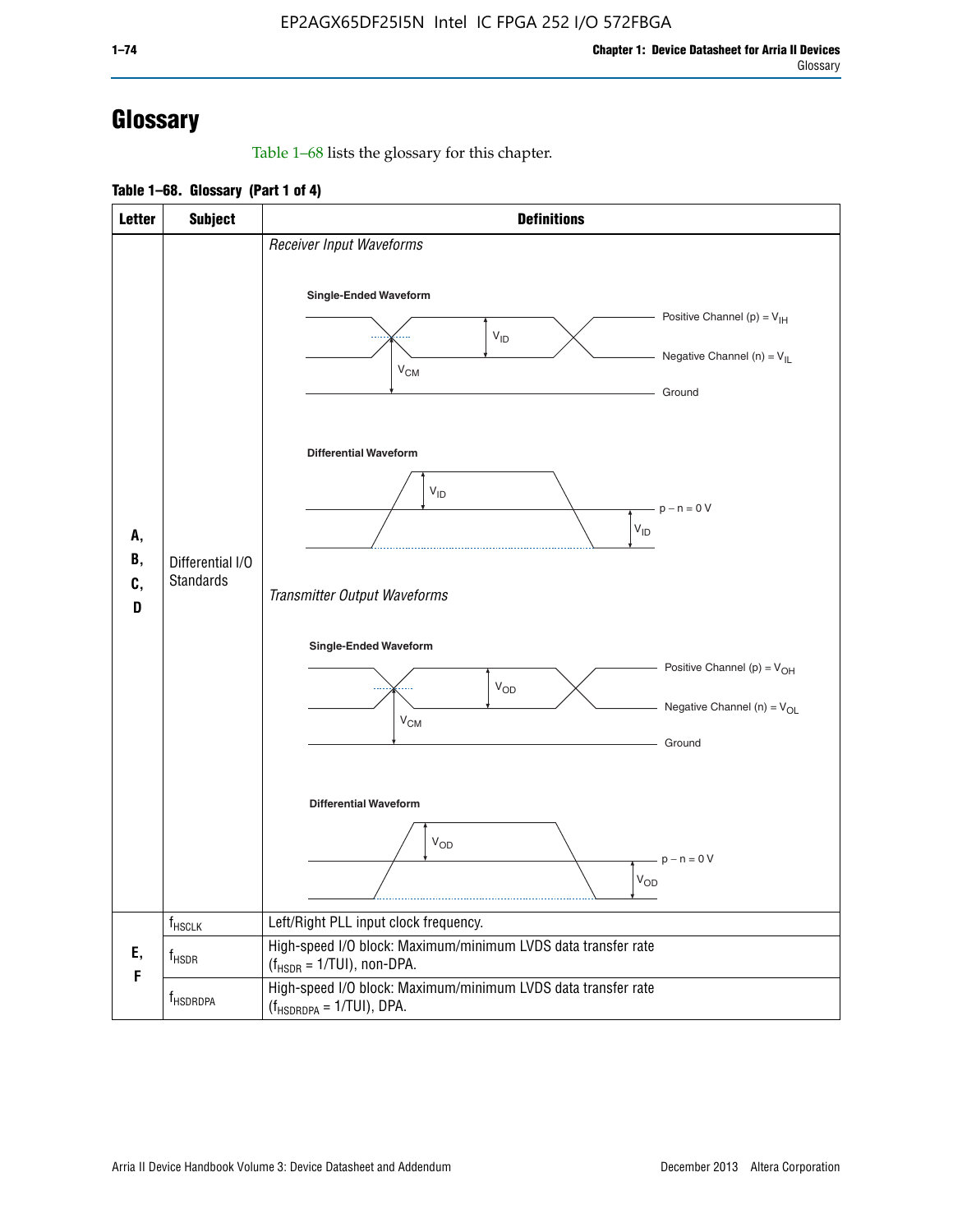| <b>Letter</b>                   | <b>Subject</b>                | <b>Definitions</b>                                                                                                                                                                                                                                                                                                                                                                                                                      |  |  |
|---------------------------------|-------------------------------|-----------------------------------------------------------------------------------------------------------------------------------------------------------------------------------------------------------------------------------------------------------------------------------------------------------------------------------------------------------------------------------------------------------------------------------------|--|--|
|                                 | J                             | High-speed I/O block: Deserialization factor (width of parallel data bus).                                                                                                                                                                                                                                                                                                                                                              |  |  |
| G,<br>Н,<br>Ι,<br>J             | JTAG Timing<br>Specifications | <b>JTAG Timing Specifications:</b><br><b>TMS</b><br>TDI<br>t <sub>.ICP</sub><br>$t_{JCH} \rightarrow +t_{JCL}$<br>⊳∶t <sub>JPH</sub><br>tJPSU<br><b>TCK</b><br>$t_{JPZX}$<br>⇒ t <sub>JPXZ</sub><br>$t_{\text{JPCO}}$<br><b>TDO</b>                                                                                                                                                                                                     |  |  |
| К,<br>L,<br>M,<br>N,<br>0,<br>P | PLL<br>Specifications         | PLL Specification parameters:<br>Diagram of PLL Specifications (1)<br>CLKOUT Pins<br>Switchover<br>fout_ext<br><b>CLK</b><br>fINPFD<br>fvco/K<br>GCLK<br>Κ<br>CP<br>LE<br>PFD<br>CO.C9<br>Core Clod<br>(2)<br><b>RCLK</b><br>M<br>Key<br>П<br>External Feedback<br>Reconfigurable in User Mode<br>Notes:<br>(1) CoreClock can only be fed by dedicated clock input pins or PLL outputs.<br>This is the VCO post-scale counter K.<br>(2) |  |  |
| Q,<br>R                         | $R_L$                         | Receiver differential input discrete resistor (external to the Arria II device).                                                                                                                                                                                                                                                                                                                                                        |  |  |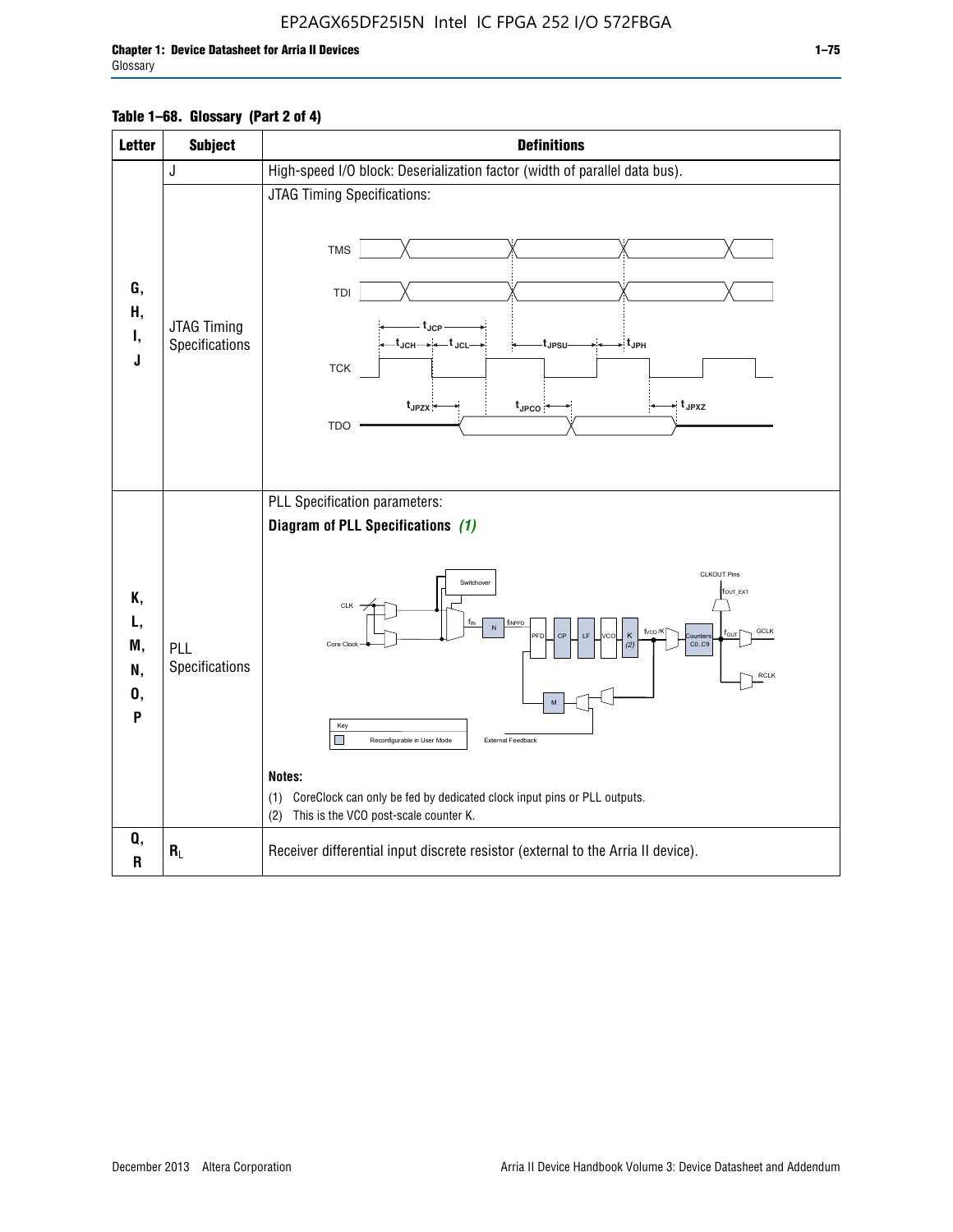### EP2AGX65DF25I5N Intel IC FPGA 252 I/O 572FBGA

|  |  |  | Table 1–68. Glossary (Part 3 of 4) |  |
|--|--|--|------------------------------------|--|
|--|--|--|------------------------------------|--|

| <b>Letter</b> | <b>Subject</b>                                        | <b>Definitions</b>                                                                                                                                                                                                                                                                                                                                                                                                                                                                                                                                                                                                                                                                                                                                                                                                                                                                |  |  |  |  |  |
|---------------|-------------------------------------------------------|-----------------------------------------------------------------------------------------------------------------------------------------------------------------------------------------------------------------------------------------------------------------------------------------------------------------------------------------------------------------------------------------------------------------------------------------------------------------------------------------------------------------------------------------------------------------------------------------------------------------------------------------------------------------------------------------------------------------------------------------------------------------------------------------------------------------------------------------------------------------------------------|--|--|--|--|--|
|               |                                                       | The period of time during which the data must be valid in order to capture it correctly. The setup<br>and hold times determine the ideal strobe position within the sampling window:                                                                                                                                                                                                                                                                                                                                                                                                                                                                                                                                                                                                                                                                                              |  |  |  |  |  |
|               |                                                       | <b>Timing Diagram</b>                                                                                                                                                                                                                                                                                                                                                                                                                                                                                                                                                                                                                                                                                                                                                                                                                                                             |  |  |  |  |  |
|               | SW (sampling                                          |                                                                                                                                                                                                                                                                                                                                                                                                                                                                                                                                                                                                                                                                                                                                                                                                                                                                                   |  |  |  |  |  |
|               | window)                                               | <b>Bit Time</b>                                                                                                                                                                                                                                                                                                                                                                                                                                                                                                                                                                                                                                                                                                                                                                                                                                                                   |  |  |  |  |  |
|               |                                                       |                                                                                                                                                                                                                                                                                                                                                                                                                                                                                                                                                                                                                                                                                                                                                                                                                                                                                   |  |  |  |  |  |
|               |                                                       | Sampling Window<br><b>RSKM</b><br><b>RSKM</b><br>0.5 x TCCS<br>0.5 x TCCS<br>(SW)                                                                                                                                                                                                                                                                                                                                                                                                                                                                                                                                                                                                                                                                                                                                                                                                 |  |  |  |  |  |
| S             | Single-ended<br>Voltage<br>Referenced I/O<br>Standard | The JEDEC standard for SSTL and HSTL I/O standards define both the AC and DC input signal<br>values. The AC values indicate the voltage levels at which the receiver must meet its timing<br>specifications. The DC values indicate the voltage levels at which the final logic state of the<br>receiver is unambiguously defined. After the receiver input has crossed the AC value, the receiver<br>changes to the new logic state.<br>The new logic state is then maintained as long as the input stays beyond the AC threshold. This<br>approach is intended to provide predictable receiver timing in the presence of input waveform<br>ringing:<br>Single-Ended Voltage Referenced I/O Standard<br>$V_{\text{CCIO}}$<br>$V_{OH}$<br>$V_{\text{IH}(AC)}$<br>V <sub>IH(DC)</sub><br>$V_{REF}$<br>$V_{I L (D C)_{\text{untr}}}=$<br>$V_{IL(AC)}$<br>$\rm V_{OL}^-$<br>$V_{ss}$ |  |  |  |  |  |
|               | $t_{\rm C}$                                           | High-speed receiver and transmitter input and output clock period.                                                                                                                                                                                                                                                                                                                                                                                                                                                                                                                                                                                                                                                                                                                                                                                                                |  |  |  |  |  |
|               | <b>TCCS</b><br>(channel-to-<br>channel-<br>skew)      | The timing difference between the fastest and slowest output edges, including $t_{c0}$ variation and<br>clock skew, across channels driven by the same PLL. The clock is included in the TCCS<br>measurement (refer to the Timing Diagram figure under S in this table).                                                                                                                                                                                                                                                                                                                                                                                                                                                                                                                                                                                                          |  |  |  |  |  |
|               |                                                       | High-speed I/O block: Duty cycle on the high-speed transmitter output clock.                                                                                                                                                                                                                                                                                                                                                                                                                                                                                                                                                                                                                                                                                                                                                                                                      |  |  |  |  |  |
|               | $t_{\text{DUTY}}$                                     | <b>Timing Unit Interval (TUI)</b>                                                                                                                                                                                                                                                                                                                                                                                                                                                                                                                                                                                                                                                                                                                                                                                                                                                 |  |  |  |  |  |
| T             |                                                       | The timing budget allowed for skew, propagation delays, and data sampling window.<br>(TUI = $1/($ Receiver Input Clock Frequency Multiplication Factor) = $t_c/w$ )                                                                                                                                                                                                                                                                                                                                                                                                                                                                                                                                                                                                                                                                                                               |  |  |  |  |  |
|               | $t_{\text{FALL}}$                                     | Signal high-to-low transition time (80-20%)                                                                                                                                                                                                                                                                                                                                                                                                                                                                                                                                                                                                                                                                                                                                                                                                                                       |  |  |  |  |  |
|               | $t_{\text{INCCJ}}$                                    | Cycle-to-cycle jitter tolerance on the PLL clock input.                                                                                                                                                                                                                                                                                                                                                                                                                                                                                                                                                                                                                                                                                                                                                                                                                           |  |  |  |  |  |
|               | $t_{\text{OUTPJ\_10}}$                                | Period jitter on the general purpose I/O driven by a PLL.                                                                                                                                                                                                                                                                                                                                                                                                                                                                                                                                                                                                                                                                                                                                                                                                                         |  |  |  |  |  |
|               | t <sub>outpj_dc</sub>                                 | Period jitter on the dedicated clock output driven by a PLL.                                                                                                                                                                                                                                                                                                                                                                                                                                                                                                                                                                                                                                                                                                                                                                                                                      |  |  |  |  |  |
|               | $t_{RISE}$                                            | Signal low-to-high transition time (20-80%).                                                                                                                                                                                                                                                                                                                                                                                                                                                                                                                                                                                                                                                                                                                                                                                                                                      |  |  |  |  |  |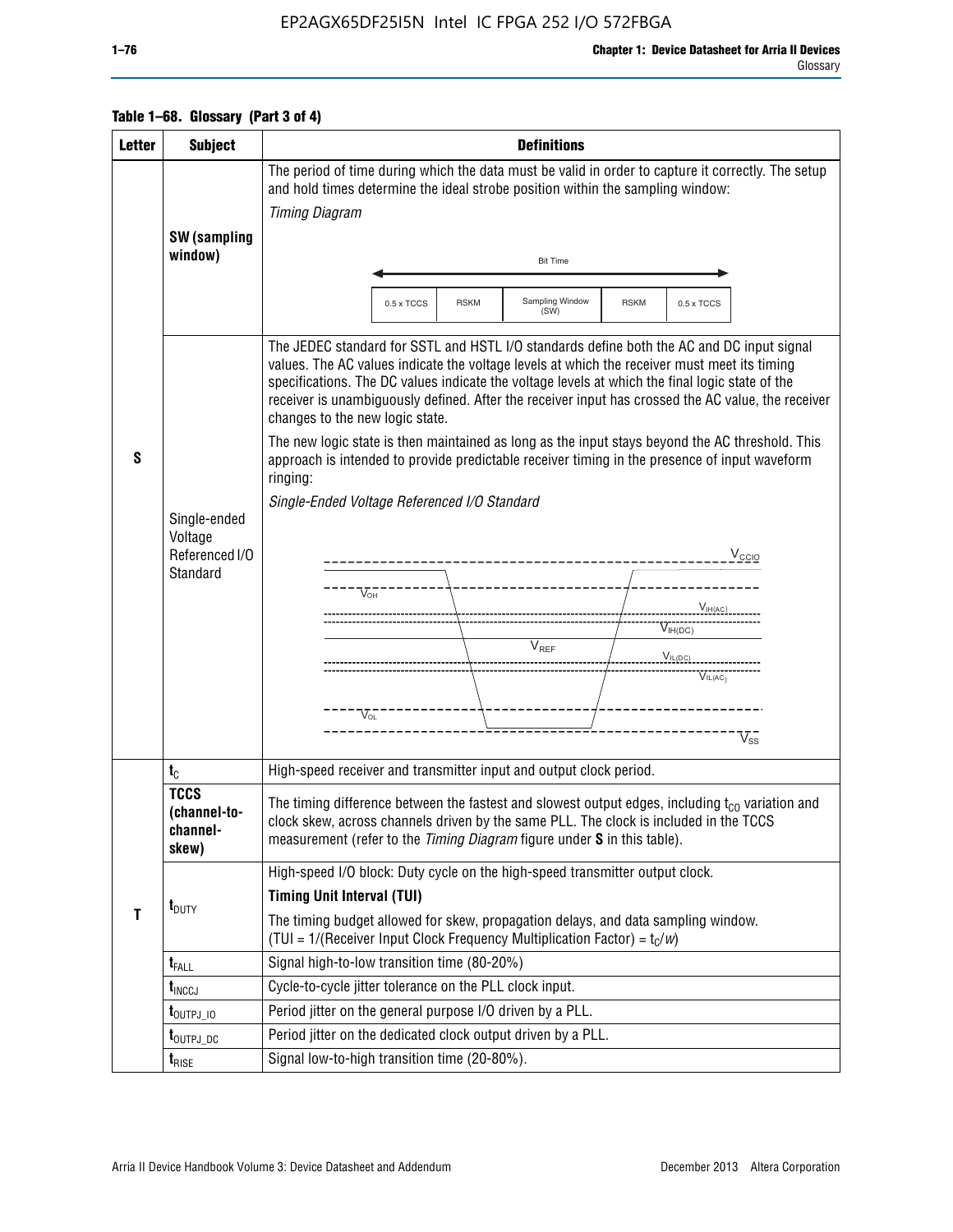Document Revision History

### **Table 1–68. Glossary (Part 4 of 4)**

| <b>Letter</b> | <b>Subject</b>       | <b>Definitions</b>                                                                                                                                                   |
|---------------|----------------------|----------------------------------------------------------------------------------------------------------------------------------------------------------------------|
|               | $V_{CM(DC)}$         | DC common mode input voltage.                                                                                                                                        |
|               | $V_{IGM}$            | Input common mode voltage: The common mode of the differential signal at the receiver.                                                                               |
|               | $V_{ID}$             | Input differential voltage swing: The difference in voltage between the positive and<br>complementary conductors of a differential transmission at the receiver.     |
|               | $V_{\text{DIF(AC)}}$ | AC differential input voltage: Minimum AC input differential voltage required for switching.                                                                         |
|               | $V_{\text{DIF(DC)}}$ | DC differential input voltage: Minimum DC input differential voltage required for switching.                                                                         |
| U,            | $V_{\text{IH}}$      | Voltage input high: The minimum positive voltage applied to the input which is accepted by the<br>device as a logic high.                                            |
| $\mathbf{V}$  | $V_{IH(AC)}$         | High-level AC input voltage.                                                                                                                                         |
|               | $V_{H(DC)}$          | High-level DC input voltage.                                                                                                                                         |
|               | $V_{\text{IL}}$      | Voltage input low: The maximum positive voltage applied to the input which is accepted by the<br>device as a logic low.                                              |
|               | $V_{IL(AC)}$         | Low-level AC input voltage.                                                                                                                                          |
|               | $V_{IL(DC)}$         | Low-level DC input voltage.                                                                                                                                          |
|               | $V_{OCM}$            | Output common mode voltage: The common mode of the differential signal at the transmitter.                                                                           |
|               | $V_{OD}$             | Output differential voltage swing: The difference in voltage between the positive and<br>complementary conductors of a differential transmission at the transmitter. |
| W,            |                      |                                                                                                                                                                      |
| Χ.            | W                    | High-speed I/O block: The clock boost factor.                                                                                                                        |
| Y.            |                      |                                                                                                                                                                      |
| Z             |                      |                                                                                                                                                                      |

## **Document Revision History**

Table 1–69 lists the revision history for this chapter.

**Table 1–69. Document Revision History (Part 1 of 2)**

| <b>Date</b>      | <b>Version</b> | <b>Changes</b>                                                                                                                      |
|------------------|----------------|-------------------------------------------------------------------------------------------------------------------------------------|
| December 2013    | 4.4            | Updated Table $1-34$ and Table $1-35$ .                                                                                             |
|                  |                | <b>D</b> Updated the $V_{\text{CCH GXBL/R}}$ operating conditions in Table 1-6.                                                     |
|                  |                | <b>Example 1-20.</b> Finalized Arria II GZ information in Table 1-20.                                                               |
| <b>July 2012</b> | 4.3            | $\blacksquare$ Added BLVDS specification in Table 1-32 and Table 1-33.                                                              |
|                  |                | <b>Updated input and output waveforms in Table 1–68.</b>                                                                            |
| December 2011    | 4.2            | $\blacksquare$ Updated Table 1-32, Table 1-33, Table 1-34, Table 1-35, Table 1-40, Table 1-41,<br>Table $1-54$ , and Table $1-67$ . |
|                  |                | $\blacksquare$ Minor text edits.                                                                                                    |
|                  |                | $\blacksquare$ Added Table 1–60.                                                                                                    |
|                  |                | <b>Updated Table 1–32, Table 1–33, Table 1–38, Table 1–41, and Table 1–61.</b>                                                      |
| June 2011        | 4.1            | ■ Updated the "Switching Characteristics" section introduction.                                                                     |
|                  |                | Minor text edits.                                                                                                                   |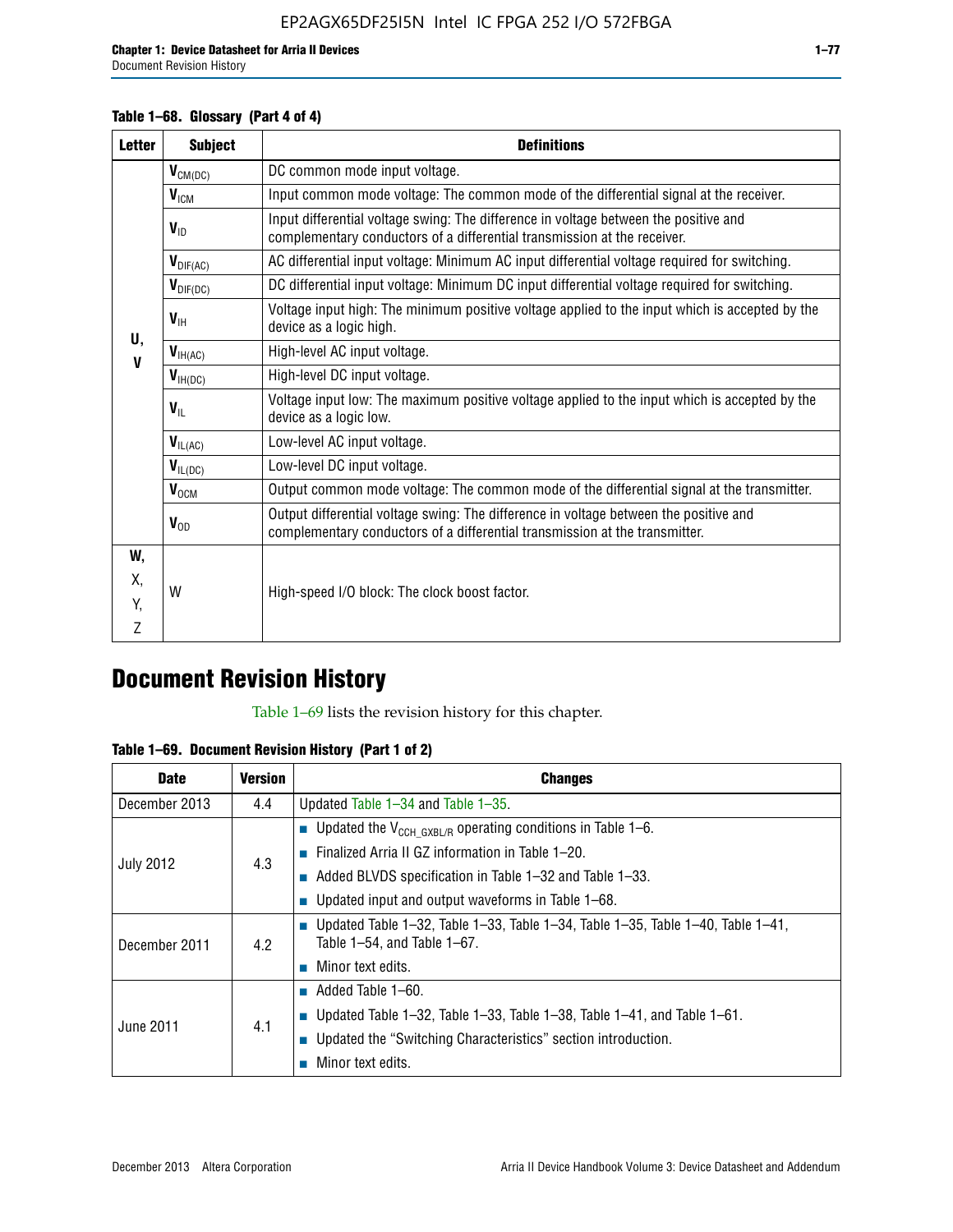### **Table 1–69. Document Revision History (Part 2 of 2)**

| <b>Date</b>      | <b>Version</b> | <b>Changes</b>                                                                                                                                                                                                  |  |  |
|------------------|----------------|-----------------------------------------------------------------------------------------------------------------------------------------------------------------------------------------------------------------|--|--|
|                  |                | Added Arria II GZ information.                                                                                                                                                                                  |  |  |
|                  |                | $\blacksquare$ Added Table 1–61 with Arria II GX information.                                                                                                                                                   |  |  |
| December 2010    | 4.0            | $\blacksquare$ Updated Table 1-1, Table 1-2, Table 1-5, Table 1-6, Table 1-7, Table 1-11, Table 1-35,<br>Table 1-37, Table 1-40, Table 1-42, Table 1-44, Table 1-45, Table 1-57, Table 1-61, and<br>Table 1-63. |  |  |
|                  |                | $\blacksquare$ Updated Figure 1-5.                                                                                                                                                                              |  |  |
|                  |                | • Updated for the Quartus II version 10.0 release.                                                                                                                                                              |  |  |
|                  |                | $\blacksquare$ Updated the first paragraph for searchability.                                                                                                                                                   |  |  |
|                  |                | $\blacksquare$ Minor text edits.                                                                                                                                                                                |  |  |
|                  |                | Updated Table 1-1, Table 1-4, Table 1-16, Table 1-19, Table 1-21, Table 1-23,<br>Table $1-25$ , Table $1-26$ , Table $1-30$ , and Table $1-35$                                                                  |  |  |
|                  |                | $\blacksquare$ Added Table 1-27 and Table 1-29.                                                                                                                                                                 |  |  |
|                  |                | $\blacksquare$ Added I3 speed grade information to Table 1-19, Table 1-21, Table 1-22, Table 1-24,<br>Table 1-25, Table 1-30, Table 1-32, Table 1-33, Table 1-34, and Table 1-35.                               |  |  |
| <b>July 2010</b> | 3.0            | • Updated the "Operating Conditions" section.                                                                                                                                                                   |  |  |
|                  |                | Removed "Preliminary" from Table $1-19$ , Table $1-21$ , Table $1-22$ , Table $1-23$ ,<br>Table 1-24, Table 1-25, Table 1-26, Table 1-28, Table 1-30, Table 1-32, Table 1-33,<br>Table 1-34, and Figure 1-4.    |  |  |
|                  |                | Minor text edits.                                                                                                                                                                                               |  |  |
|                  | 2.3            | Updated for the Quartus II version 9.1 SP2 release:                                                                                                                                                             |  |  |
| March 2010       |                | Updated Table 1–3, Table 1–7, Table 1–19, Table 1–21, Table 1–22, Table 1–24,<br>Table 1-25 and Table 1-33.                                                                                                     |  |  |
|                  |                | ■ Updated "Recommended Operating Conditions" section.                                                                                                                                                           |  |  |
|                  |                | $\blacksquare$ Minor text edits.                                                                                                                                                                                |  |  |
| February 2010    | 2.2            | Updated Table 1-19.                                                                                                                                                                                             |  |  |
|                  |                | Updated for Arria II GX v9.1 SP1 release:                                                                                                                                                                       |  |  |
| February 2010    | 2.1            | Updated Table 1–19, Table 1–23, Table 1–28, Table 1–30, and Table 1–33.                                                                                                                                         |  |  |
|                  |                | Added Figure 1-5.                                                                                                                                                                                               |  |  |
|                  |                | $\blacksquare$ Minor text edits.                                                                                                                                                                                |  |  |
|                  |                | Updated for Arria II GX v9.1 release:                                                                                                                                                                           |  |  |
|                  |                | Updated Table 1–1, Table 1–4, Table 1–13, Table 1–14, Table 1–19, Table 1–15,<br>Table 1-22, Table 1-24, and Table 1-28.                                                                                        |  |  |
| November 2009    | 2.0            | $\blacksquare$ Added Table 1-6 and Table 1-33.                                                                                                                                                                  |  |  |
|                  |                | Added "Bus Hold" on page 1-5.                                                                                                                                                                                   |  |  |
|                  |                | Added "IOE Programmable Delay" section.<br>П                                                                                                                                                                    |  |  |
|                  |                | Minor text edit.                                                                                                                                                                                                |  |  |
| <b>June 2009</b> | 1.2            | <b>Updated Table 1–1, Table 1–3, Table 1–7, Table 1–8, Table 1–18, Table 1–23, Table 1–25,</b><br>Table 1-26, Table 1-29, Table 1-30, Table 1-31, Table 1-32, and Table 1-33.                                   |  |  |
|                  |                | Added Table 1-32.                                                                                                                                                                                               |  |  |
|                  |                | Updated Equation 1-1.<br>$\mathcal{L}_{\mathcal{A}}$                                                                                                                                                            |  |  |
| March 2009       | 1.1            | Added "I/O Timing" section.                                                                                                                                                                                     |  |  |
| February 2009    | 1.0            | Initial release.                                                                                                                                                                                                |  |  |